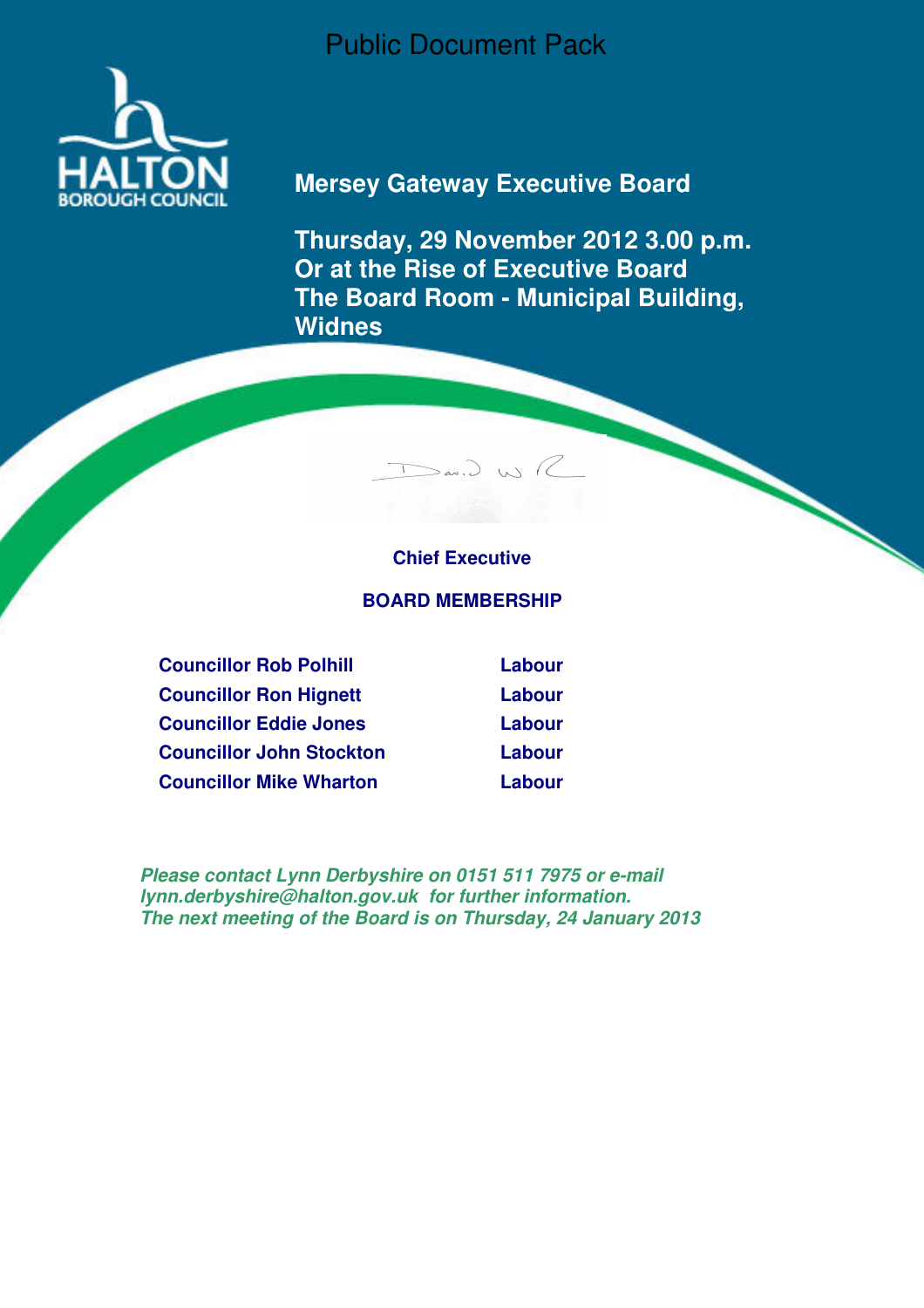#### **ITEMS TO BE DEALT WITH IN THE PRESENCE OF THE PRESS AND PUBLIC**

#### **Part l**

| Item No. |                                                                                                                                                                                                                                                                                                                                                                                                 | Page No. |
|----------|-------------------------------------------------------------------------------------------------------------------------------------------------------------------------------------------------------------------------------------------------------------------------------------------------------------------------------------------------------------------------------------------------|----------|
|          | 1. MINUTES                                                                                                                                                                                                                                                                                                                                                                                      |          |
|          | <b>2. DECLARATION OF INTEREST</b>                                                                                                                                                                                                                                                                                                                                                               |          |
|          | Members are reminded of their responsibility to declare any<br>Disclosable Pecuniary Interest or Other Disclosable Interest<br>which they have in any item of business on the agenda, no later<br>than when that item is reached or as soon as the interest<br>becomes apparent and, with Disclosable Pecuniary interests, to<br>leave the meeting during any discussion or voting on the item. |          |
|          | <b>3. MERSEY GATEWAY BRIDGE - PROCUREMENT PROGRESS</b>                                                                                                                                                                                                                                                                                                                                          | $1 - 4$  |
|          | <b>4. GOVERNANCE ARRANGEMENTS FOR MERSEY GATEWAY</b><br>- KEY DECISION                                                                                                                                                                                                                                                                                                                          | 5 - 86   |
|          |                                                                                                                                                                                                                                                                                                                                                                                                 |          |

**In accordance with the Health and Safety at Work Act the Council is required to notify those attending meetings of the fire evacuation procedures. A copy has previously been circulated to Members and instructions are located in all rooms within the Civic block.**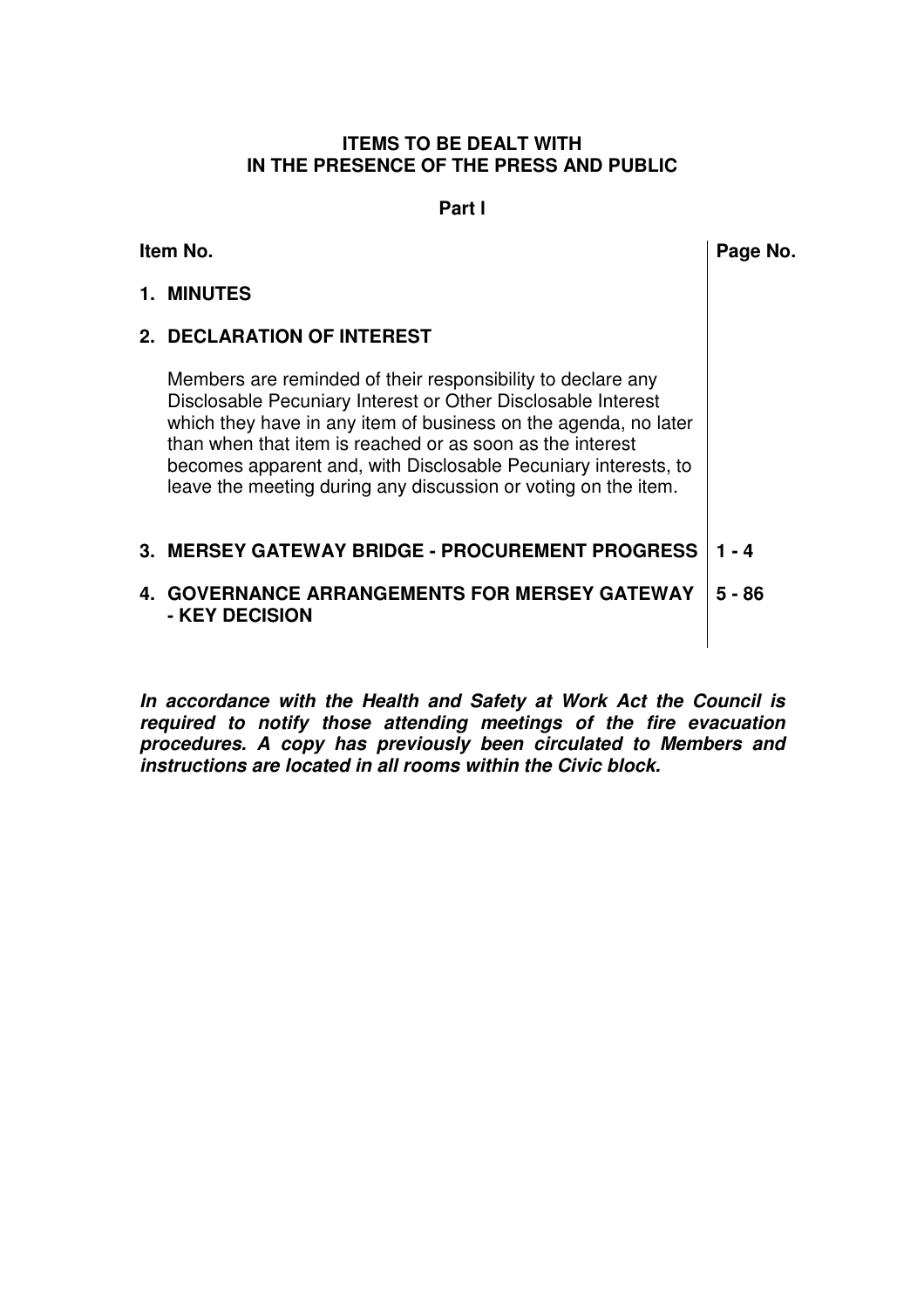# Page 1 **Agenda Item 3**

| <b>REPORT TO:</b>         | <b>Mersey Gateway Executive Board</b>                         |
|---------------------------|---------------------------------------------------------------|
| DATE:                     | 29 November 2012                                              |
| <b>REPORTING OFFICER:</b> | <b>Chief Executive</b>                                        |
| <b>PORTFOLIO:</b>         | Leader                                                        |
| <b>SUBJECT:</b>           | <b>Mersey Gateway Bridge - Procurement</b><br><b>Progress</b> |
| <b>WARDS:</b>             | All                                                           |

# **1.0 PURPOSE OF THE REPORT**

1.1 This report advises Members of the progress of the Mersey Gateway procurement process.

### **2.0 RECOMMENDATION: no decisions are required but the Mersey Gateway Executive Board are invited to note:-**

2.1 That the Competitive Dialogue process is progressing to programme and that all Bidders are fully engaged with the process and continue to develop their draft Final Submissions.

# **3.0 SUPPORTING INFORMATION**

- 3.1 The Mersey Gateway Project Team have approved a change to one of the bidding partners in the MGL consortium following a formal reassessment process. BAM Nuttall has joined the MGL consortium to replace Galliford Try Investments Limited. Changes to consortiums on projects of this scale are not unusual and the fact that a replacement partner has joined the consortium shows there is a high level of interest in delivering this project. The procurement timetable will continue as planned.
- 3.2 Since the last procurement report to Project Board, a number of Dialogue Meetings have taken place (supported by Bidder Submissions made in advance); matters covered included the following:

#### 3.2.1 Technical Stream

- Two rounds of meetings have been held with each Bidder covering a range of technical aspects of their proposals;
- Submissions covering the Bidders' asset management strategies were received; and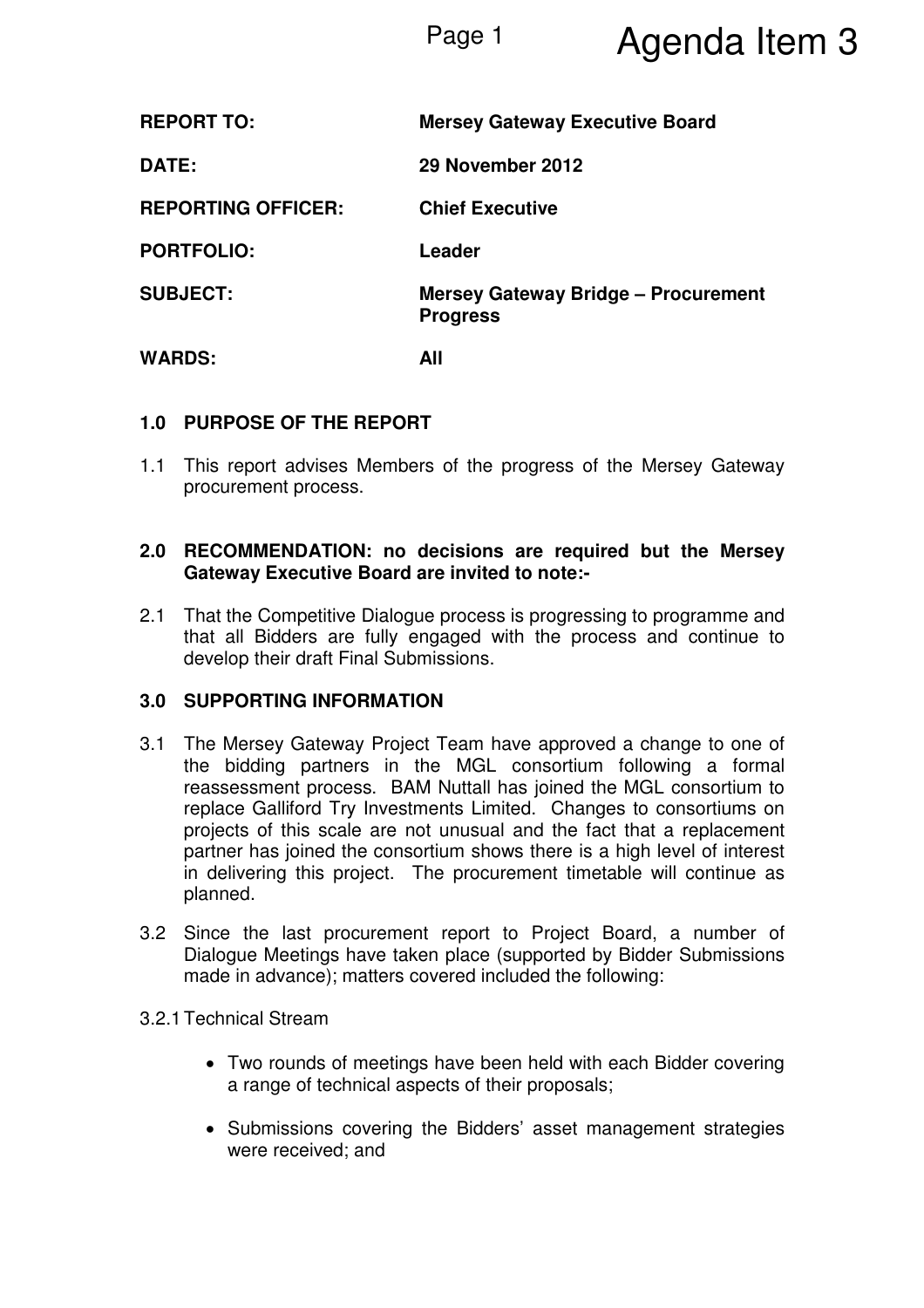- Bidders' proposals for traffic management during construction were received (addressing the Council's need to minimise disruption during the works).
- 3.2.2 Commercial Stream
	- Two rounds of meetings have been held with each Bidder covering a wide range of significant commercial matters under the Project Agreement and DMP Agreement including the Bidder "mark-up" of the Project Agreement; the Bidder "mark-up" of the DMP Agreement; the Revenue Collection Business Plan covering all aspects of the proposed tolling service; and the Draft Financing Plan and Financial Model covering affordability, service charges under the DMPA and the plan for raising funding;
	- In addition, dialogue meetings were held on community engagement and social responsibility initiatives. Comments were given on each Bidder's Outline Employment and Skills Delivery Plan covering their approach to a range of initiatives (employment opportunities, apprenticeships, workplace training, work placements, learning and careers, SME engagement and donated hours). Halton Employment Partnership attended the meetings; and
	- A workshop was held with Senior Council officers to discuss Council comments on the draft Project Agreement. The project team provided an update as to the evolution of some aspects of the contract as a result of dialogue with Bidders.
- 3.3 The Preparations for evaluation of Draft Final Tender are on-going. The purpose of the evaluation of Draft Final Tenders is to allow the Council to close the Dialogue and is not required to support an award decision. Close of dialogue is a significant milestone. The evaluation is required to help satisfy the Council that there is "one or more solutions capable of meeting its needs", to close dialogue and allow a call for Final Tender to be issued. The Council will provide feedback to Bidders to allow them to refine their proposals for Final Tender. The Project Team are preparing to receive and evaluate a significant number of bidder submissions on 16<sup>th</sup> November. An oral update regarding the status of the submissions received on the  $16<sup>th</sup>$  will be provided at the meeting.
- 3.4 The first Bidder feedback and clarification meetings are scheduled for week commencing  $17<sup>th</sup>$  December. Further meetings are scheduled in the New Year.
- 3.5 The Project Team expect to announce a preferred bidder in the Spring of 2013 and remain on target to deliver Financial Close in the Autumn of 2013.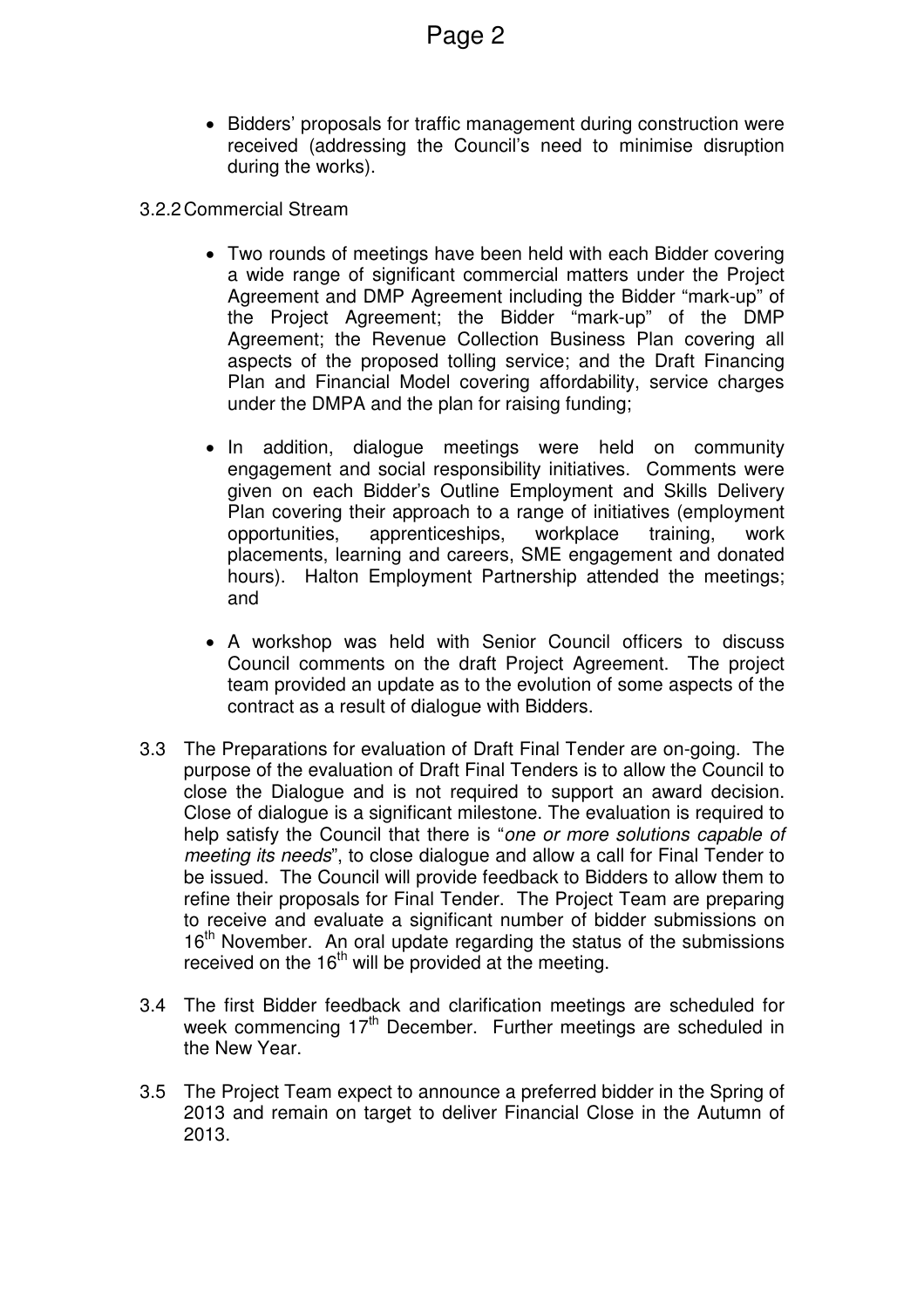- 3.6 In line with the recommendations raised at  $20<sup>th</sup>$  September MGEB, the Project Team have progressed with the procurement of the Owner Controlled Insurance Programme (OCIP) insurance. A total of 31 tenderers passed the pre-qualification stage. The Council invited the 31 tenderers to negotiate in a two-stage process. The first stage involves the invitation to negotiate for "lead" underwriting terms under the OCIP. The second stage will involve the invitation to negotiate for "follow" underwriting terms and Excess Layer Third Party Liability terms. The process so far has demonstrated that the Board's Retained Risks can be included under the OCIP at a relatively small incremental cost.
- 3.7 The land acquisition programme continues in parallel with the dialogue meetings to ensure that the required land is delivered on time, or necessary rights that the Project Company needs in order to construct the Mersey Gateway have been obtained. The programme is on schedule, and continues to acquire land both through agreement and by exercising of its Compulsory Purchase powers through the serving of General Vesting Declarations, of which five have made to date, and GVD No. 6 is currently being prepared. Negotiations continue with a number of affected parties, with the ability to use Compulsory Purchase powers should it be necessary. A significant number of affected businesses have now identified relocation premises and the team are working with them to ensure they have relocated and vacated their existing premises by April 2013.

# **4.0 POLICY IMPLICATIONS**

4.1 The project is a key priority for the Council which will deliver benefits locally and across the wider region.

#### **5.0 OTHER IMPLICATIONS**

5.1 All substantive implications are reported above and in the report annex.

#### **6.0 IMPLICATIONS FOR THE COUNCIL'S PRIORITIES**

#### 6.1 **Children and Young People in Halton**

Mersey Gateway provides an opportunity to improve accessibility to services, education and employment for all.

#### 6.2 **Employment, Learning and Skills in Halton**

Over 500 construction jobs will be required for MG and matters are in hand designed to ensure the local community has access to these job opportunities. In the longer term, several thousand jobs are forecast to be created in the sub-region due to the wider economic impact of the project.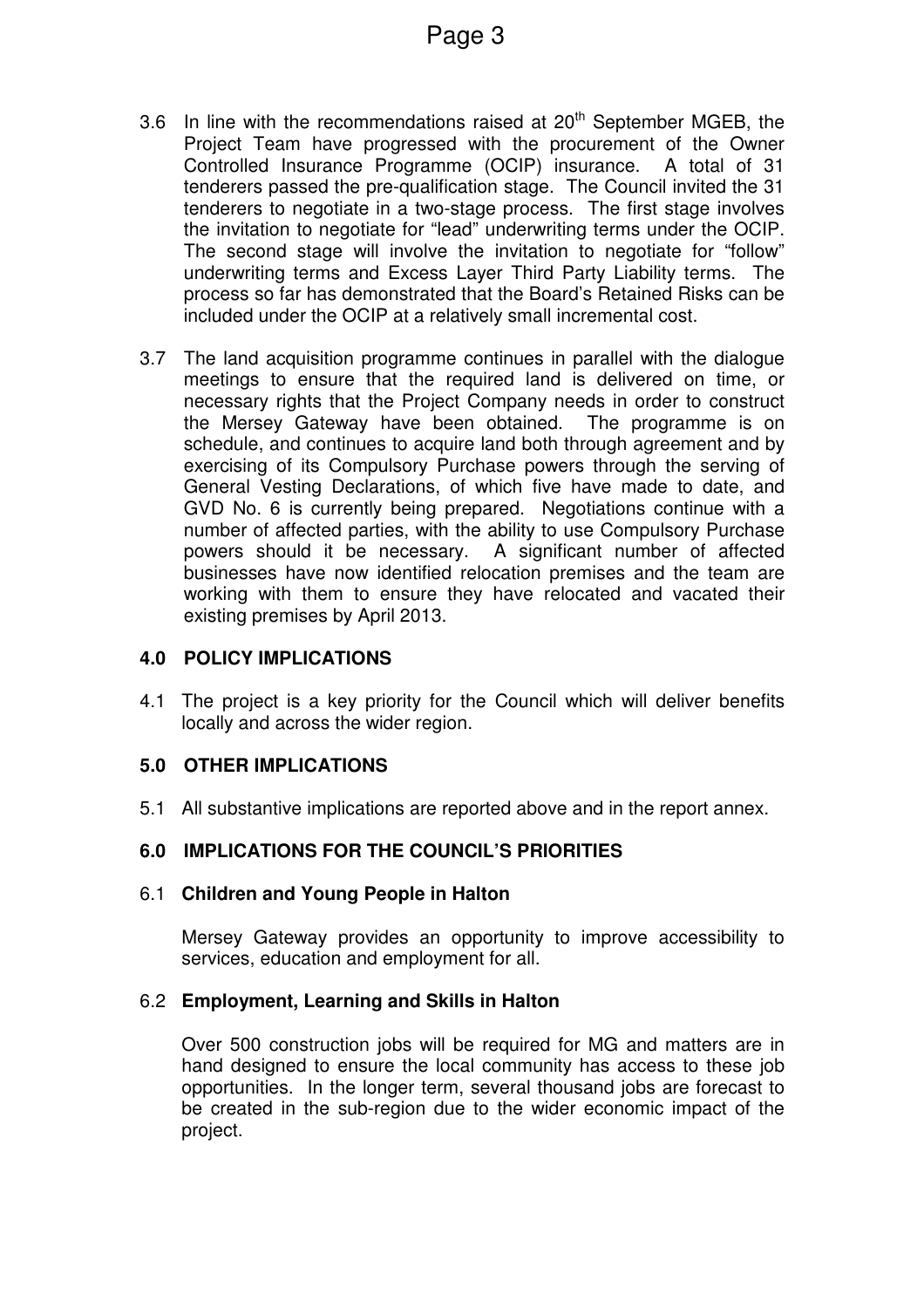# 6.3 **A Healthy Halton**

Mersey Gateway provides an opportunity to improve accessibility to services, education and employment for all, including improved cycling and walking facilities.

### 6.4 **A Safer Halton**

The project will produce road safety benefits for road users including improved cycling and walking facilities.

#### 6.5 **Halton's Urban Renewal**

Mersey Gateway Project is a priority project in the Urban Renewal Programme.

# **7.0 RISK ANALYSIS**

The project structure supported by the proposed delegation and decision authority will reduce the risk of delay and improve the quality of the project control. A full risk register is maintained as part of the project management system.

# **8.0 EQUALITY AND DIVERSITY ISSUES**

Mersey Gateway provides an opportunity to improve accessibility to services, education and employment for all.

# **9.0 LIST OF BACKGROUND PAPERS UNDER SECTION 100D OF THE LOCAL GOVERNMENT ACT 1972**

None under the meaning of the Act.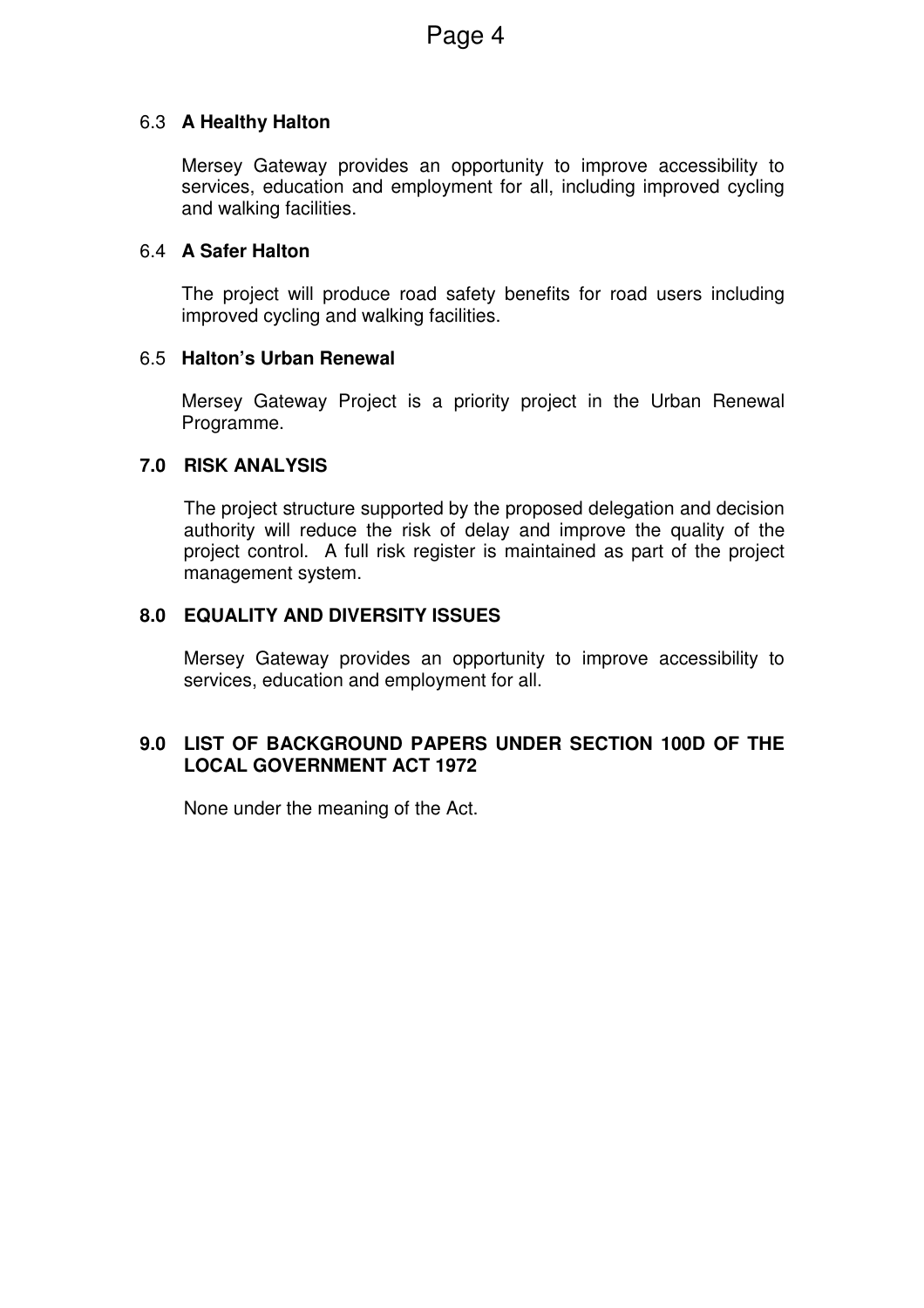# Page 5 **Agenda Item 4**

| <b>REPORT TO:</b>         | <b>Mersey Gateway Executive Board</b>                |
|---------------------------|------------------------------------------------------|
| DATE:                     | 29 November 2012                                     |
| <b>REPORTING OFFICER:</b> | <b>Chief Executive</b>                               |
| <b>PORTFOLIO:</b>         | Leader                                               |
| <b>SUBJECT:</b>           | <b>Governance Arrangements for Mersey</b><br>Gateway |
| <b>WARDS:</b>             | All                                                  |

# **1.0 PURPOSE OF THE REPORT**

- 1.1 To outline proposals for the operational governance arrangements relating to the Mersey Gateway Project
- **2.0 RECOMMENDATION:** That the Board approve in principle the governance arrangements as described in this paper and more particularly detailed in the draft Governance Agreement at Appendix 1 and delegate to the Chief Executive, in consultation with the Leader of the Council, the Operational Director, Legal and Democratic Services and the Operational Director, Finance, the finalisation of this Governance Agreement.

# **3.0 SUPPORTING INFORMATION**

#### **3.1 Introduction**

The approaching appointment of a preferred bidder for the Mersey Gateway Bridge Project (the "Project") requires the creation of a body to operationally manage the Project over its lifetime (upwards of 60 years). The Mersey Gateway Crossings Board ("MGCB") will be a special purpose vehicle created for this and will act as agent for Halton Borough Council ("HBC"). Together with HBC, it will be a counterparty to both the Project Agreement (the contract for the construction and operation of the crossing) and the Demand Management Participation Agreement (the "DMPA ") (the contract relating to the tolling).

# **3.2 Reasons for MGCB**

MGCB is required in order to

- Comply with the DfT Funding Letter
- give transparency and ensure income streams and costs can be kept separate from the rest of the Council's day to day business
- allow suitably skilled and experienced persons to manage the day to day running of the project in an efficient and effective manner,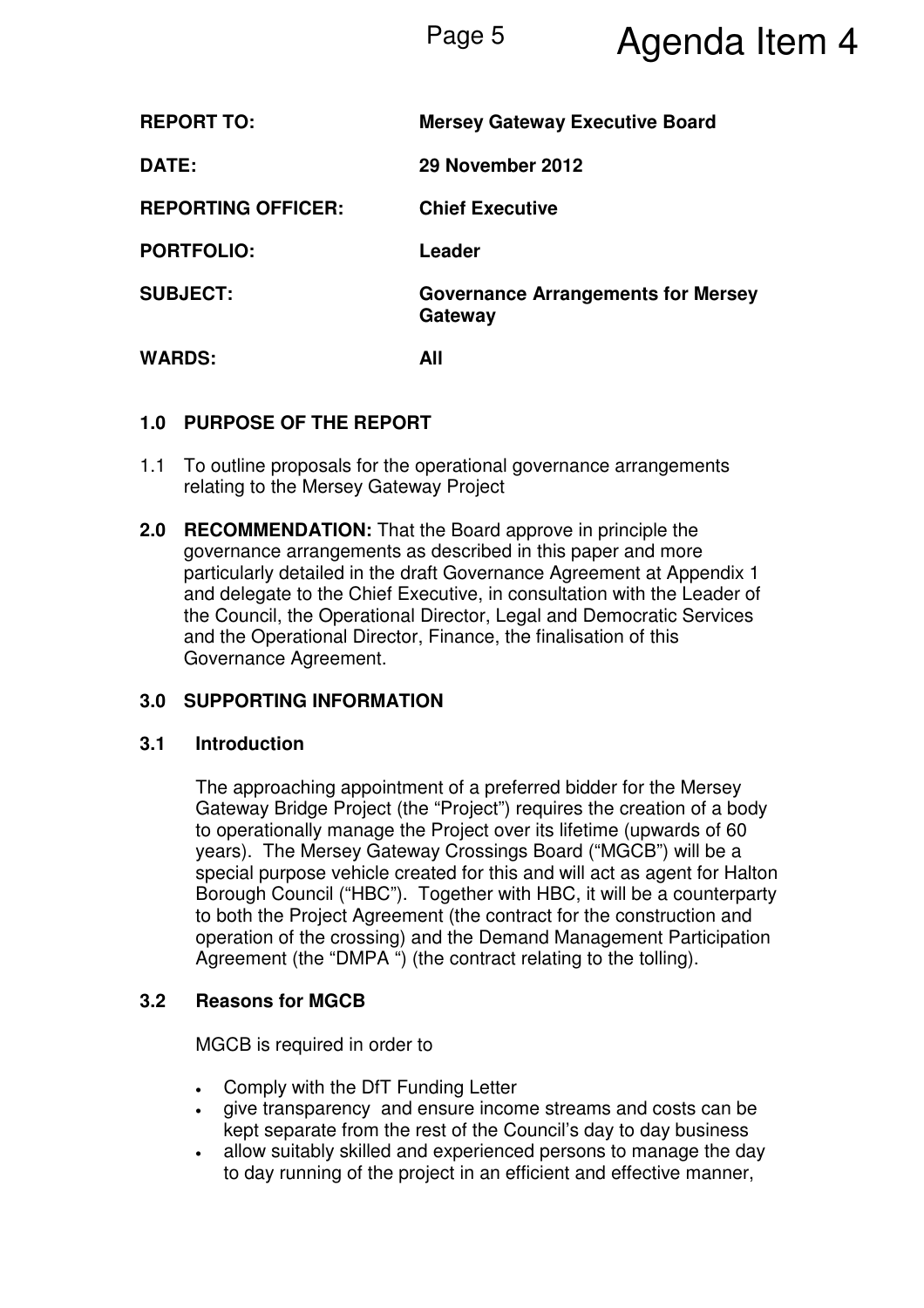giving HBC, funders and stakeholders confidence prior to sign off and financial close (including discussions on procurement savings required by the DfT)

- participate in the Grant Review Procedures (initially after 5 years and then 3 yearly)
- provide a focal point for local and national stakeholder engagement

# **3.3 MGCB Aims and Objectives**

MGCB will be a separate legal entity, independently staffed, thus ensuring it has expertise dedicated to managing the Project and its advisers and with the right skill sets and experience at appropriate stages over the life of the Project. It will operate as a commercial (though not for profit) organisation on an arms length basis with HBC. It will manage the Project as HBC's agent in an efficient and effective way to ensure at all times that it assists HBC in meeting HBC's financial and operational responsibilities pursuant to the terms of all the Project Documents.

In carrying out its obligations MGCB shall have regard to HBC's objectives which seek to increase the connectivity between Widnes and Runcorn and the Region and the resilience of the road network, improving the quality of life for people living and businesses located in Halton by encouraging growth and regeneration and applying the minimum tolls and road user charges possible to achieve this.

#### **3.4 MGCB set up**

MGCB will be a company limited by shares, 100% owned by HBC. The special purpose vehicle will be formed in accordance with HBC's constitution and any relevant rules for setting up subsidiaries. Changes to the way MGCB operates under its memorandum and articles may be proposed from time to time but any material changes or alterations to the Governance Agreement will in addition to agreement by HBC have to be agreed by DfT and - during the period of the Project Agreement and the DMPA - not without the consent of the counterparties to those agreements (the "Project Company" and the "DMPA Co").

Users of the Mersey Crossing will still identify HBC as the owner of the bridge.

MGCB will be HBC's agent, effectively providing the main link and focal point for local and national stakeholder engagement. To HBC, central government and the private sector contractor and its funders, MGCB will be an informed and expert client, managing the Project on behalf of HBC.

A detailed Governance Agreement will be entered into between HBC and MGCB once MGCB is incorporated towards the middle part of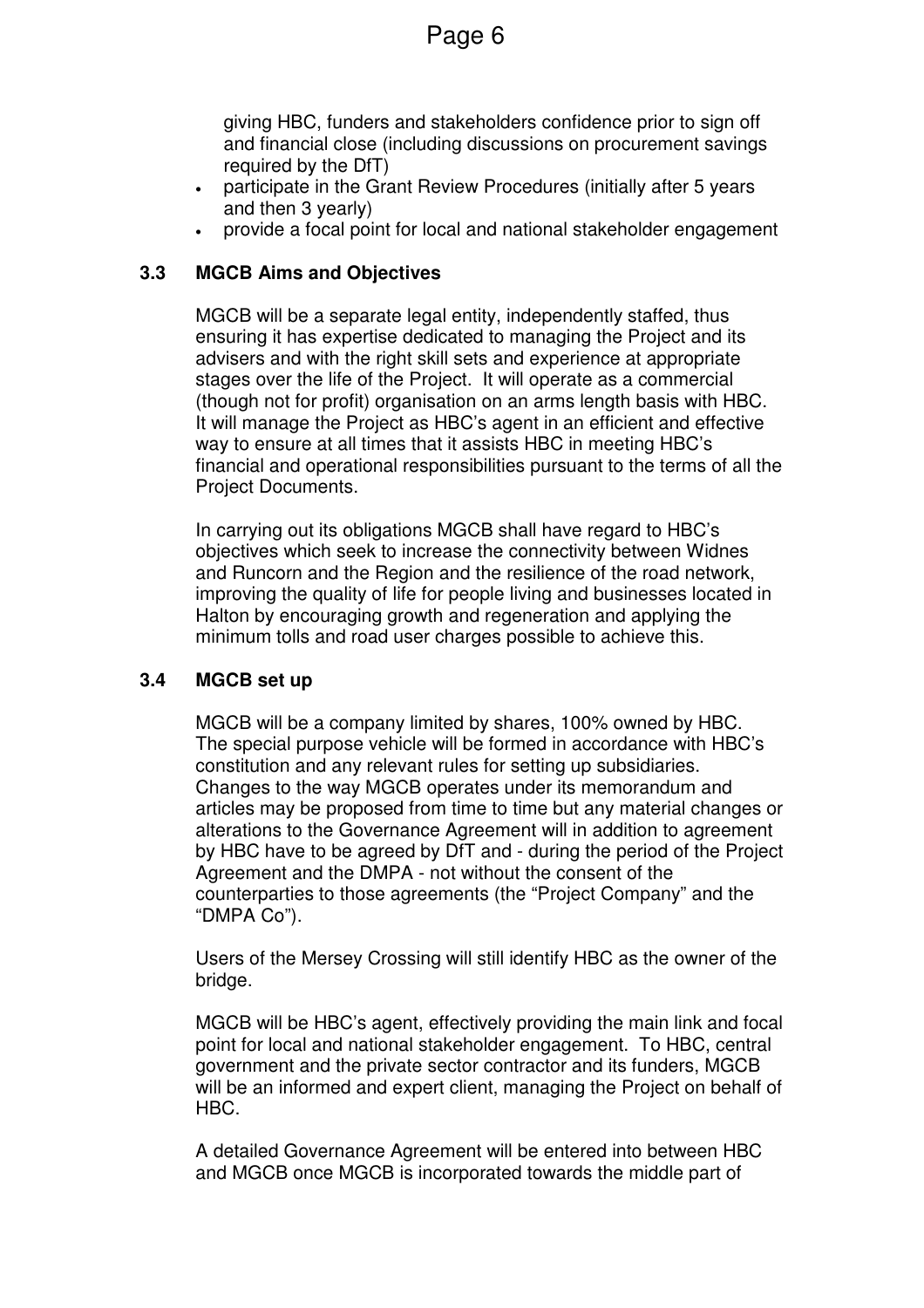2013. The Governance Agreement will set out all the governance arrangements put in place between HBC and MGCB.

A draft Governance Agreement is attached at Appendix 1.

# **3.5 Powers and Delegations**

HBC may delegate to MGCB, to the extent required for the performance of MGCB's obligations under the Governance Agreement, the Project Agreement and the DMPA, relevant powers, right and obligations that HBC has under the River Mersey (Mersey Gateway Bridge) Order 2011. In practice this list of delegations is likely to be small.

In addition, to the extent required under the Project Agreement or the DMPA, HBC may delegate relevant powers to the Project Company or the DMPA Co. Should it be necessary and the counterparties to the various agreements change due to termination or assignment HBC will also agree that HBC may also delegate to any successor company. These proposed delegations (to the Project Company and DMPA Co) are the subject of current on going discussions and **do not** form part of this paper.

The powers granted under the Order include powers granted under the Transport Works Act, powers of compulsory purchase, powers to operate use and maintain the new crossing and the power to charge and collect tolls (and the power to enforce collection if the tolls are not paid). Some of these powers may be fully delegated and others may be subject to restrictions.

As sole shareholder of MGCB, HBC will retain control over decisions outside the delegations it may provide to MGCB.

The Governance Agreement will include a list of "Restricted Matters". These are items which for ease of reference are colour coded

- Red Matters which MGCB may not undertake without obtaining the consent of HBC,
- Orange which require consultation; and
- Green which are matters that MGCB may undertake but must notify HBC.

The (Red) Restricted Matters which require HBC consent include varying tolls by more than the pre-agreed parameters or providing advice to other toll operators for profit.

MGCB will be required to enter in to

- the Project Agreement with the Project Company
- the DMPA agreement with the DMPA Co [or his nominated supplier]
- The Governance Agreement with HBC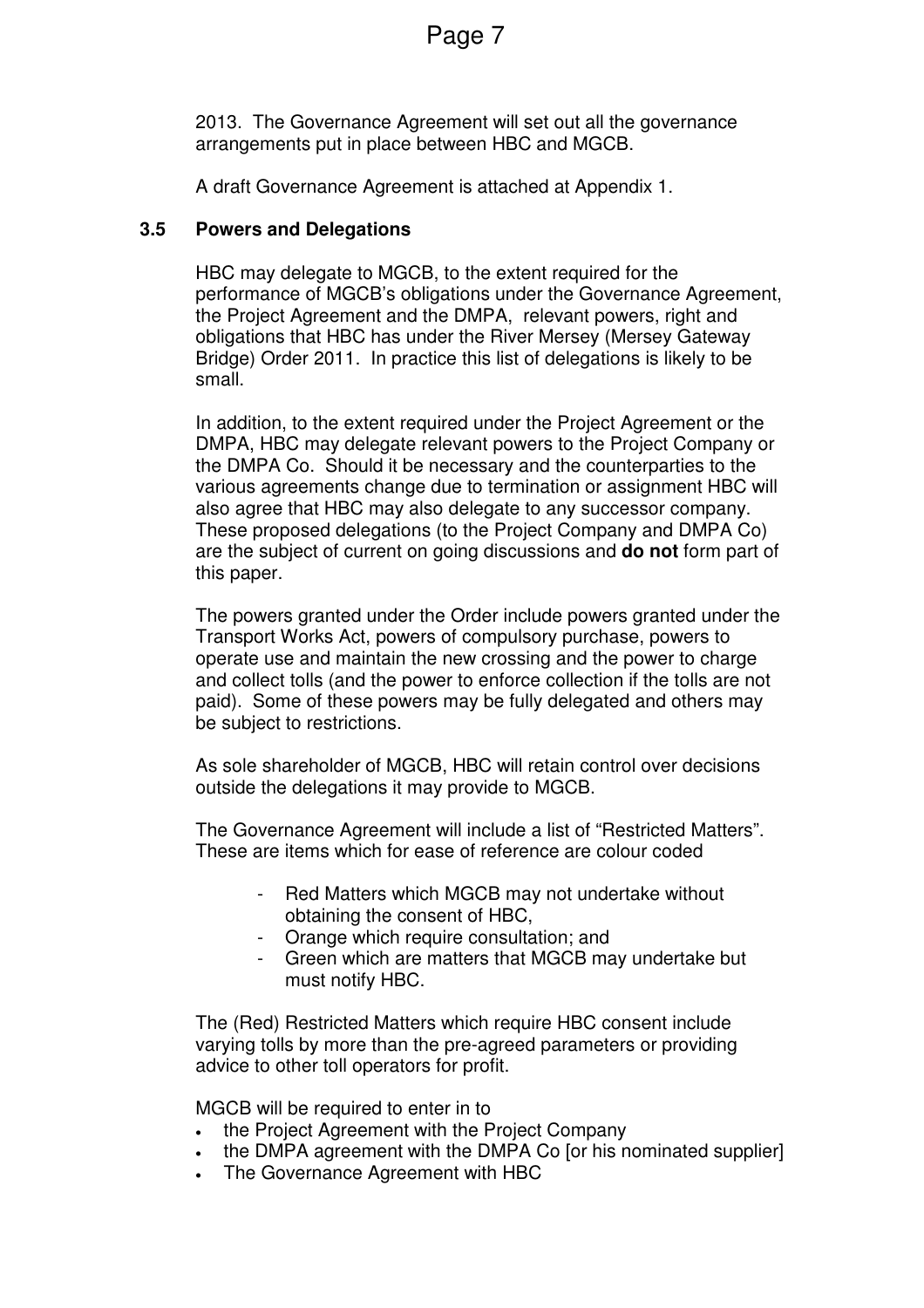HBC will be required to give a counterparty guarantee to the Project Company and the DMPA Co so that should MGCB fail to comply with its obligations under either the Project Agreement or the DMPA, HBC would arrange for their performance.

Ultimately should MGCB continually breach the Project agreements HBC will be able to step in to these agreements and take over the role of MGCB.

#### **3.6 Tolling and payment streams**

MGCB will act as agent and not principal in matters relating to tolling of both the Mersey Gateway Bridge and Silver Jubilee Bridge. As HBC's agent, however it will be able to set and vary tolls, including providing for local discounts, within pre agreed parameters based on the levels shown under the Base Case financial model. (Note - The maximum amount MGCB can increase tolls would be by 20% more than the average weighted standard toll fares as shown in the Base Case financial model.)

MGCB may recommend the levels of tolls to be set outside these agreed parameters but these will be Restricted Matters and require consent from HBC.

HBC will have obligations to renew or replace any tolling or enforcement orders which expire, as required during the life of the Project for both the Mersey Crossing and the Silver Jubilee Bridge.

The DMPA Co will provide a detailed business plan as part of its bid. This plan will be enshrined in the DMPA and allow the DMPA Co to operate without interference provided the plan is being followed and the revenues are as anticipated (being between the Base Case and Band 1). Should traffic volumes and therefore toll income fall below this level, the DMPA Co will be the first to take action to rectify this including recommending to MGCB alternative marketing and promotion plans, economic discounts aimed at increasing revenues (such as discounts for frequent users or discounts at different times of the day) and if the other measures have failed to increase revenues, recommending the raising of tolls within the levels agreed (though not changing the local area discounts). Details of this are set out in the DMPA and also the commercial guidance provided to the bidders. If the DMPA Co actions should not be sufficient and revenues continue to drop below the Base Case, MGCB and ultimately HBC will have to take remedial action to ensure that the Project remains a financially viable one.

All income from tolls, monthly subscriptions and allowable charges will be paid in to an HBC account. DfT Funding and Prudential Borrowing will also be paid in to this or another designated HBC account. To the extent possible this income will be kept separate from other HBC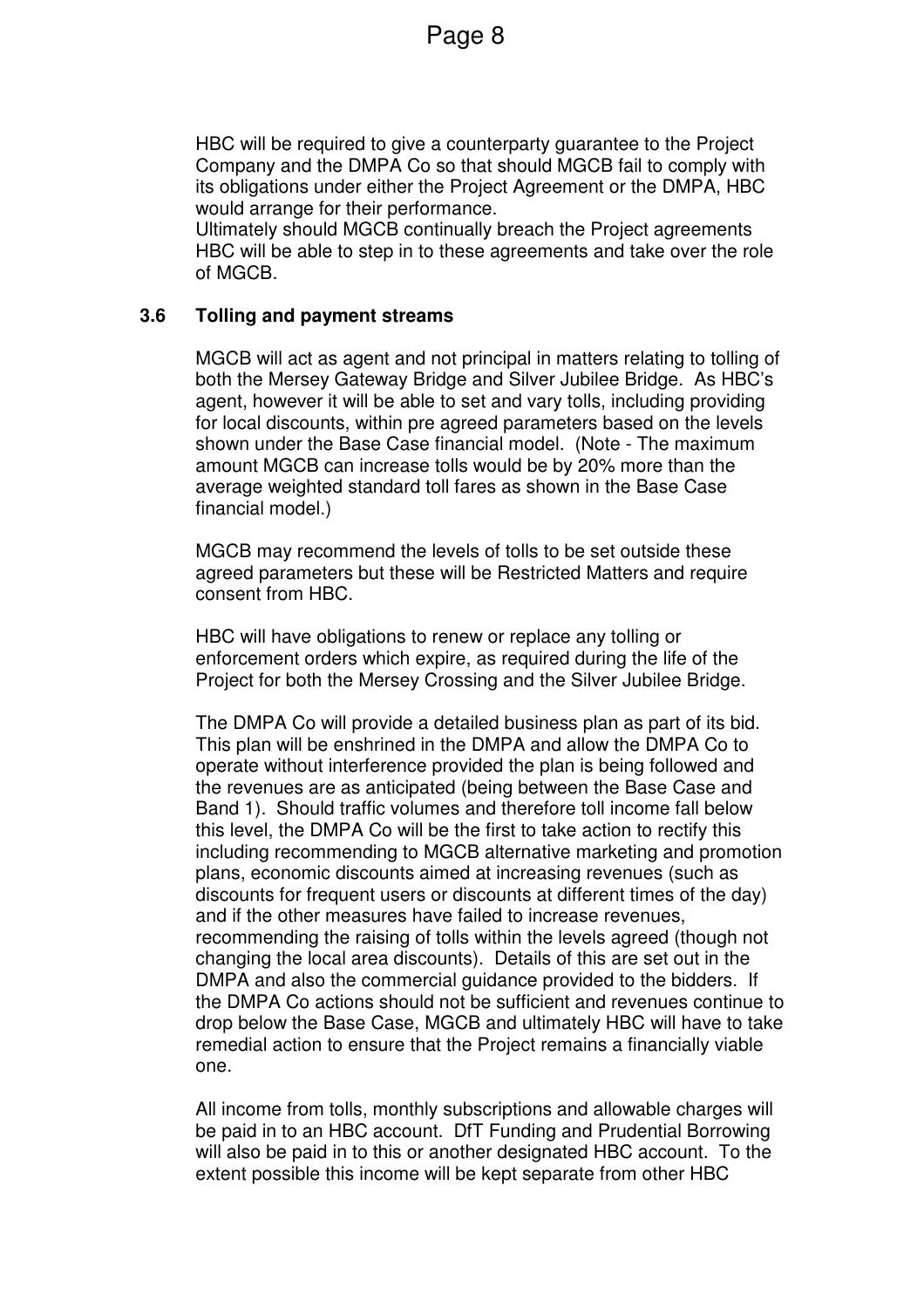monies. From this account MGCB will identify the unitary charge payments to be made to the Project Company and the DMPA Co and payments to MGCB sufficient to pay agreed service fees due to itself and other costs such as staff or accommodation costs. Surplus income will be retained by HBC.

HBC shall provide support services to MGCB such as administrative staff providing payroll, IT support and seconded staff initially for the first 3 years. After that period MGCB may chose to go elsewhere if more competitive providers can be sourced. HBC shall be entitled to charge for any services it provides.

# **3.7 Shadow Running and TUPE**

MGCB will not be formally incorporated until sometime between the announcement of Preferred Bidder and Financial Close but it will exist as a "Shadow Running" entity with an executive team drawn in part from the current Project team from the [end of] of 2012. Additional members of the team may be recruited or seconded as required. This team will be given authority, subject to terms agreed with HBC and the oversight arrangements described below, to appoint a Preferred Bidder, to negotiate the documents with the Preferred Bidder including the funding arrangements and to finalise the governance arrangements with HBC. The team will also take over responsibility for the work relating to the Land Assembly (the compulsory purchase of land required for the Project) and any Advance Works required prior to the Project Agreement being entered into using the staff currently employed on this.

At a point a few months before Financial Close recruitment for the permanent executives for MGCB will commence allowing sufficient time for them to be appointed and be in position prior to Financial Close.

It is not anticipated that TUPE will apply at the beginning of the Project as it is a new undertaking but on termination of the arrangements between HBC and MGCB for managing the Project if the Project remains ongoing TUPE may apply to staff who are still employed by MGCB. The Governance Agreement deals with this requiring MGCB to provide adequate information for HBC or any subsequent provider of services to be able to assess the staffing costs. MGCB and any of its subcontractors may not increase the staff costs in the 6 months prior to termination without the consent of HBC and also provide the usual sort of indemnities against any TUPE claims.

#### **3.8 Oversight arrangements**

#### Up to Financial Close

HBC, DfT and Treasury will all have oversight on the Project. Up to Financial Close the Officer Project Board (OPB) will continue to meet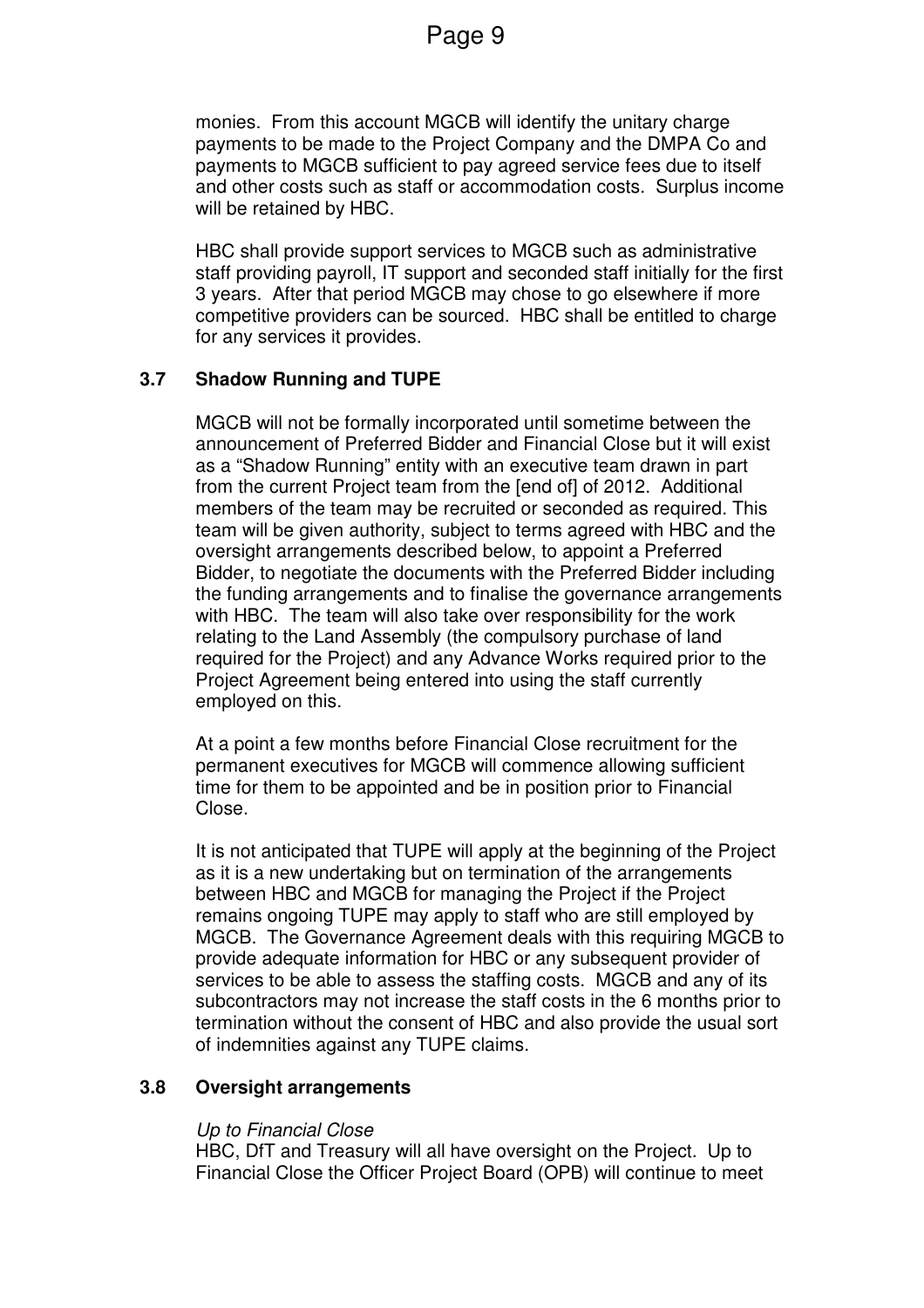on a periodic basis and receive regular reports on progress from MGCB.

In order for there to be sufficient advice and challenge to the MGCB project team (or the Shadow Running team) during receipt of bids, negotiations with the bidders and especially the preferred bidder, and the Treasury Approval Point, a subcommittee of the OPB will be formed in autumn 2012 with responsibility to meet as often as necessary to perform this role. The OPB subcommittee members will consist of David Parr, Stephen Dance and Nick Joyce with other members of OPB called upon as necessary.

#### From Financial Close

MGCB will operate the Project as envisaged under the delegations given by the Governance Agreement and the Project Agreement and DMPA. It will supervise the building of the crossing and once construction is completed the collection of the tolls. From Financial Close onwards MGCB will produce annually a business plan (the Annual Business Plan) showing the next year's projected income and expenditure in detail and the following 5 years income and expenditure with less detail. It will show clearly how the "Liquidity Reserve" required by the DfT funding letter will be established prior to the introduction of tolls.

MGCB will provide reports to HBC on construction progress and cost and other agreed KPIs ona six monthly basis. There will be trigger points for HBC to take action should certain KPI's not be met or if progress falls behind programme or any material breaches of the Governance Agreement or the Project Documents has occurred or is likely to occur.

From Financial Close the oversight arrangements required by DfT will be as set out in the DfT funding letter and MGCB will provide quarterly reports in the form required by DfT. The Availability Support Grant will be adjusted as set out in the DfT funding letter, first at the 5 year review point depending on the financial performance of the crossings, MGCB and the future agreed forecasts and thereafter adjusted every 3 years.

During operation, HBC will have increasing additional rights of audit, requirements for rectification plans and eventual step in or termination should if revenues are not in accordance with predicted levels or if MGCB fails repeatedly to meet KPIs or commits material breaches of the Governance Agreement that are not capable of rectification.

If at any point HBC believes that, on the information they have been given by MGCB, it would not be possible for MGCB to meet MGCB's objectives then HBC will advise MGCB of its concerns and MGCB will seek prompt resolution of these concerns.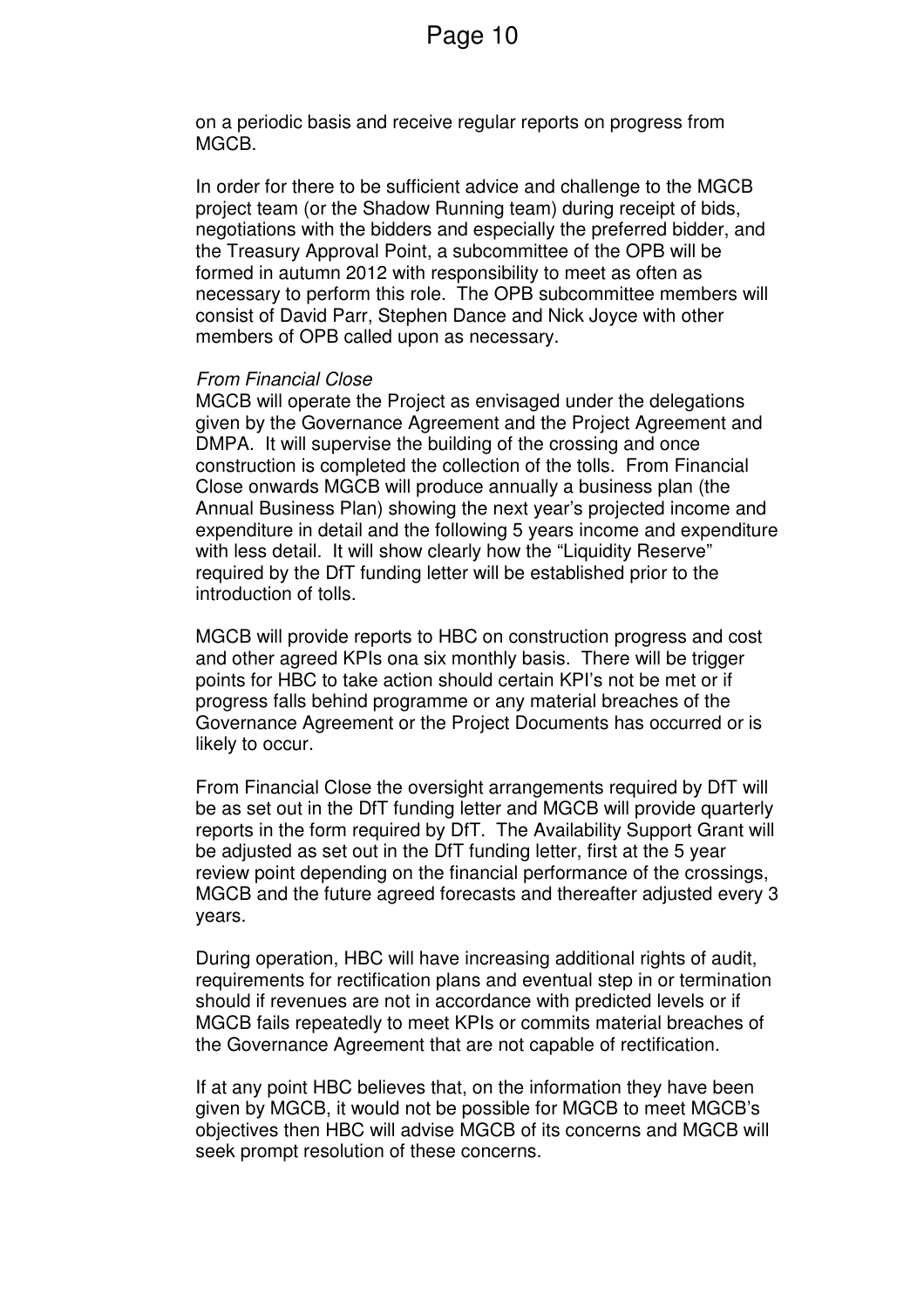# **3.9 Board of Directors for the Mersey Gateway Crossings Board**

The Board of Directors of MGCB will be made up of the 3 members of the Executive team (the Chief Executive, the Finance Director and one other Director – these directors will not be councillors) and [4] non executives one of whom would be appointed as Chair. 2 of the non– executives would be councillors and 2 would be independent (including independent of HBC) The Chairmanship would rotate between the 2 non-executive groups on a 2 yearly basis with HBC having the right to appoint the first Chair. The non-executive positions will be unremunerated but there will be a meeting allowance.

All the non executive membership on the Board would be able to be flexed (each appointing running for a [3] year period) through the long lifetime of the project to ensure that there was suitable experience for oversight at different times (e.g. finance, construction or tolling) but all directors would need to meet a key set of competencies. The Board would meet monthly.

The Board could decide on whether to delegate business to subcommittees but it would need an Audit Committee which met quarterly. Chaired by a financially qualified director it would need to have 3 or 4 directors in total. The Board would also have an Appointments Committee made up of the non executive directors. HBC will make the first Board appointments including the Chief Executive but subsequently the Appointments Committee would approve the hiring of any subsequent Chief Executive and any new non-executive director. These appointments would also be subject to HBC approval.

The current Officer Project Board would remain in place until Financial Close. During the run up to Financial Close, the process to bring together the Board of Directors, including the appointment of the Chair and inviting applications for the positions of directors, would commence so that the Board is in place at Financial Close.

#### **3.10 Stakeholders**

Continued involvement of stakeholders other than HBC and Government is critical. HBC has already instigated extended consultation through The Mersey Gateway Group ("MGG"). This key group has come together as an informal group of potential user and local authority stakeholders including the three LEPs closest to Halton (Liverpool City Regions, Cheshire & Warrington and Greater Manchester). Subject to the agreement of MGG, it should be invited to supply a minimum of one non-executive director to the MGCB Board.

In addition MGCB should continue to consult with MGG particularly as the operational phase of the Project is reached. The Chief Executive of MGCB should meet with members of MGG on a [six] monthly basis.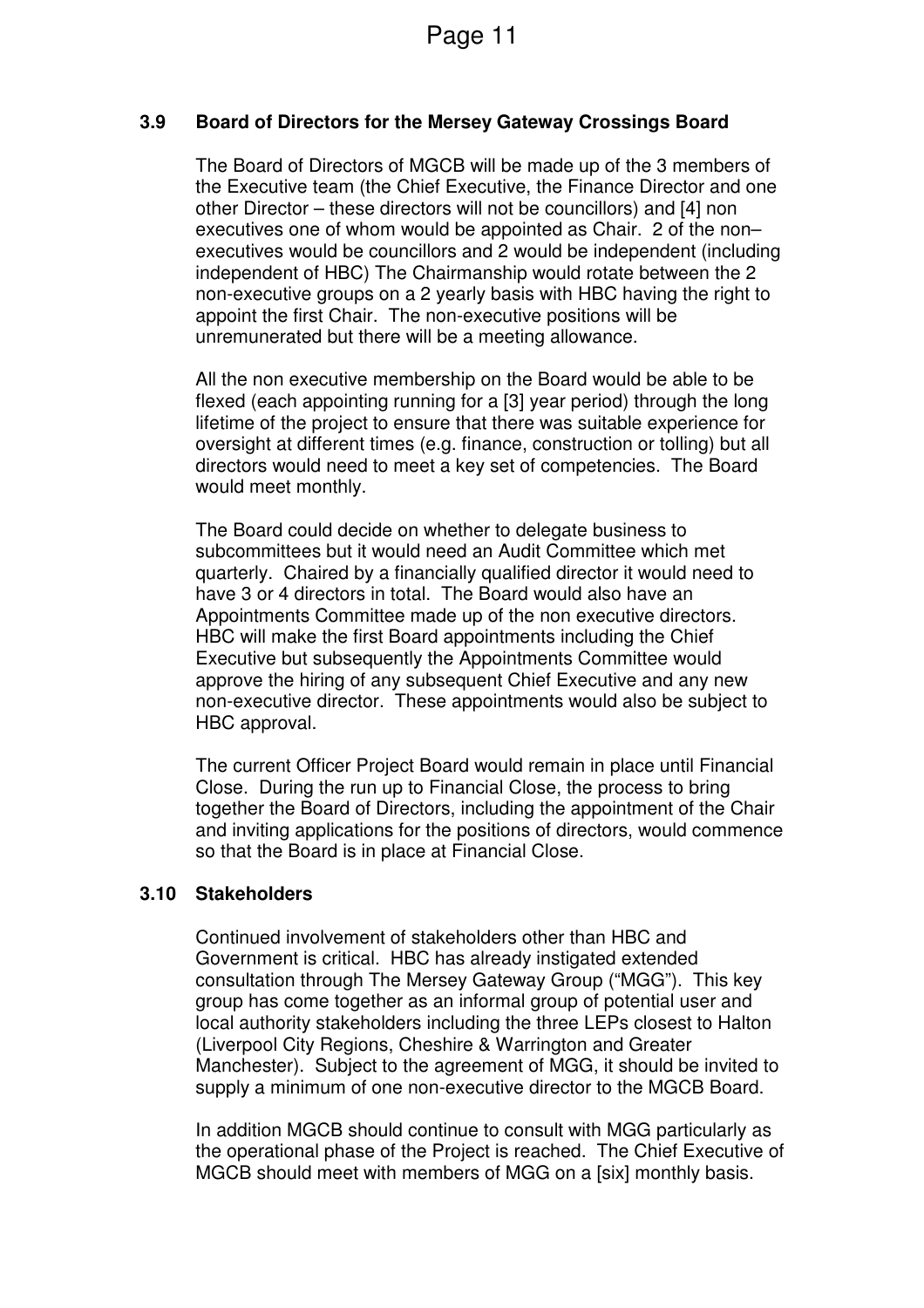Members of the current MGG include the adjacent local authorities, LEPs, Mersey Travel, Jaguar Landrover, Tesco's, Eddie Stobbart, Peel Holdings, LJLA and local chamber of small businesses.

# **4.0 POLICY IMPLICATIONS**

4.1 The Project is a key priority for HBC which will deliver benefits locally and across the wider region.

# **5.0 OTHER IMPLICATIONS**

5.1 All substantive implications are reported above and in the report annex.

# **6.0 IMPLICATIONS FOR THE COUNCIL'S PRIORITIES**

# 6.1 **Children and Young People in Halton**

The Project provides an opportunity to improve accessibility to services, education and employment for all.

# 6.2 **Employment, Learning and Skills in Halton**

Over 500 construction jobs will be required for the Project and matters are in hand designed to ensure the local community has access to these job opportunities. In the longer term, several thousand jobs are forecast to be created in the sub-region due to the wider economic impact of the Project.

#### 6.3 **A Healthy Halton**

The Project provides an opportunity to improve accessibility to services, education and employment for all, including improved cycling and walking facilities.

#### 6.4 **A Safer Halton**

The Project will produce road safety benefits for road users including improved cycling and walking facilities.

#### 6.5 **Halton's Urban Renewal**

The Project is a priority project in the Urban Renewal Programme.

# **7.0 RISK ANALYSIS**

The creation of MGCB is specifically to ensure that the Project is managed by specialists who understand and are best placed to manage the risks associated with the Project.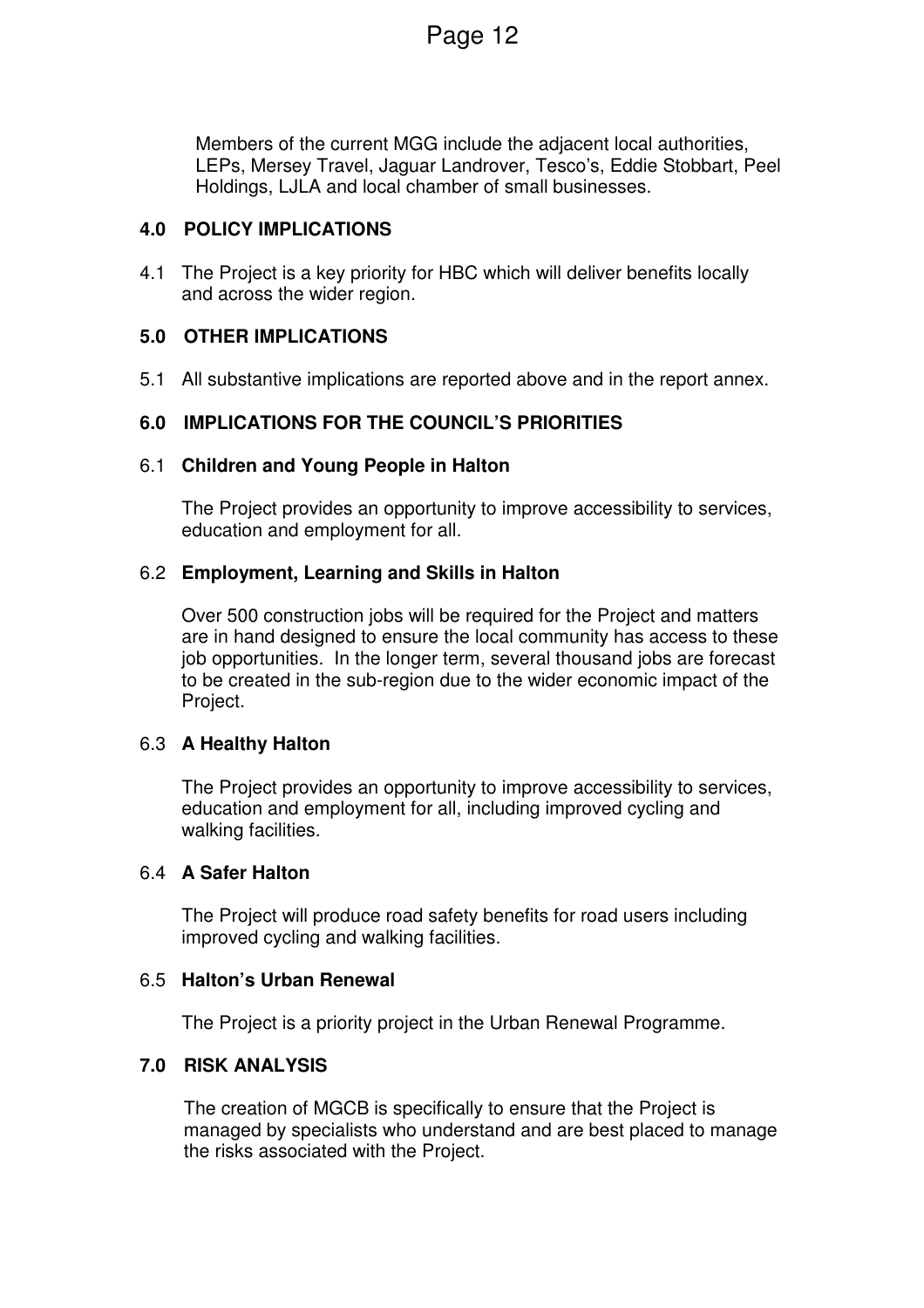# **8.0 EQUALITY AND DIVERSITY ISSUES**

The Project provides an opportunity to improve accessibility to services, education and employment for all.

# **9.0 KEY DECISION**

This report does not feature in the Forward Plan. Given that the recommendations, if approved will be Key Decisions, the following information is presented to the Board as context for its consideration of the recommendations:-

# **9.1 REASONS FOR DECISION**

These are set out in paragraphs 3.1 and 3.2 of the report.

# **9.2 ALTERNATIVE OPTIONS CONSIDERED AND REJECTED**

Direct management by the Council is precluded by the Government's consent letter which is the basis for the financial approval. The proposed format of the Crossings Board is as a company limited by shares. This is judged to be the most favourable arrangement from the Council's perspective. Alternatives examined and not put forward include a company limited by guarantee and a limited liability partnership.

# **9.3 IMPLEMENTATION DATE**

Company is planned to be incorporated mid-2013. Of necessity it will operate in accountable shadow form before that.

# **10.0 LIST OF BACKGROUND PAPERS UNDER SECTION 100D OF THE LOCAL GOVERNMENT ACT 1972**

None under the meaning of the Act.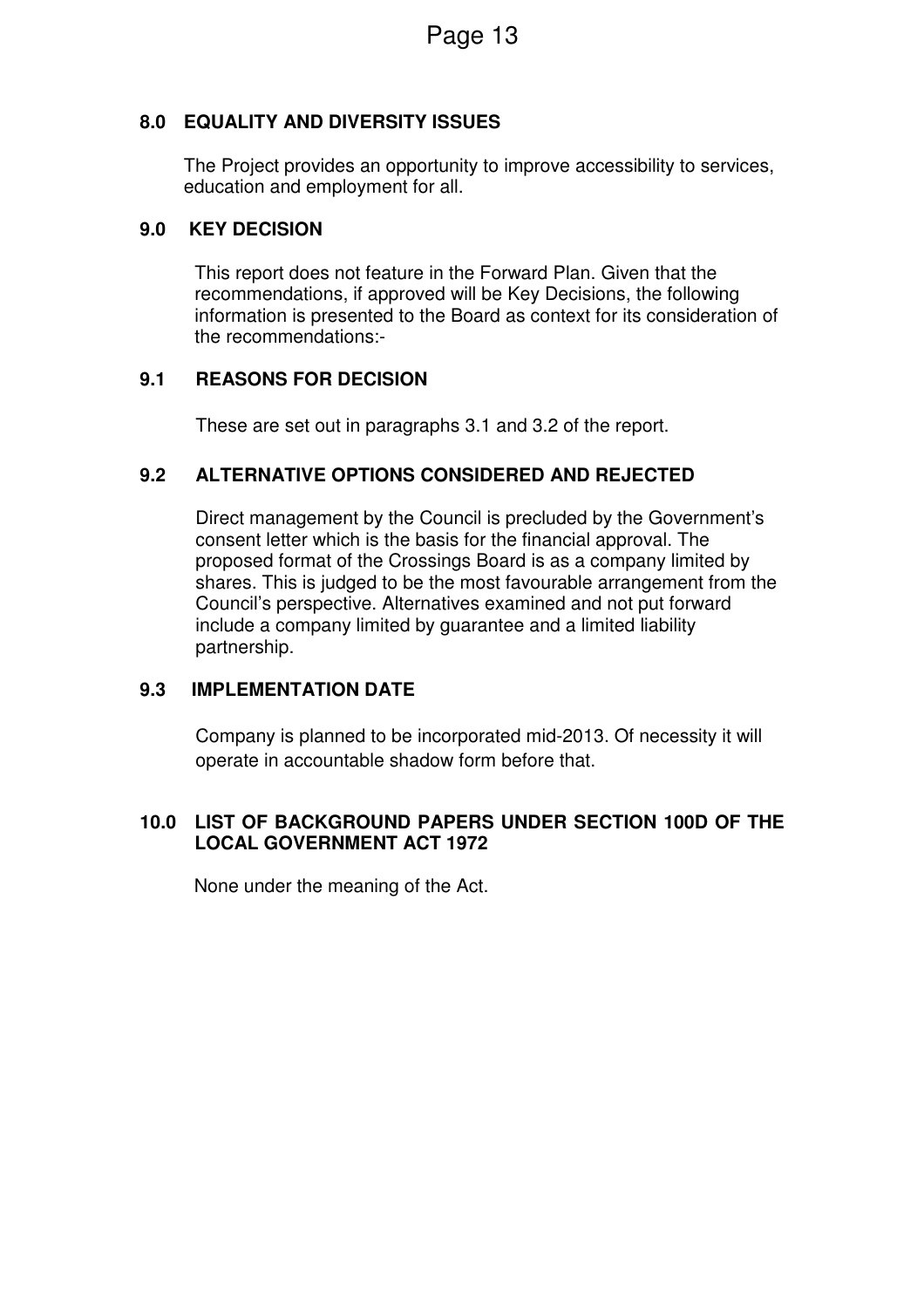### **Appendix 1**  Governance Agreement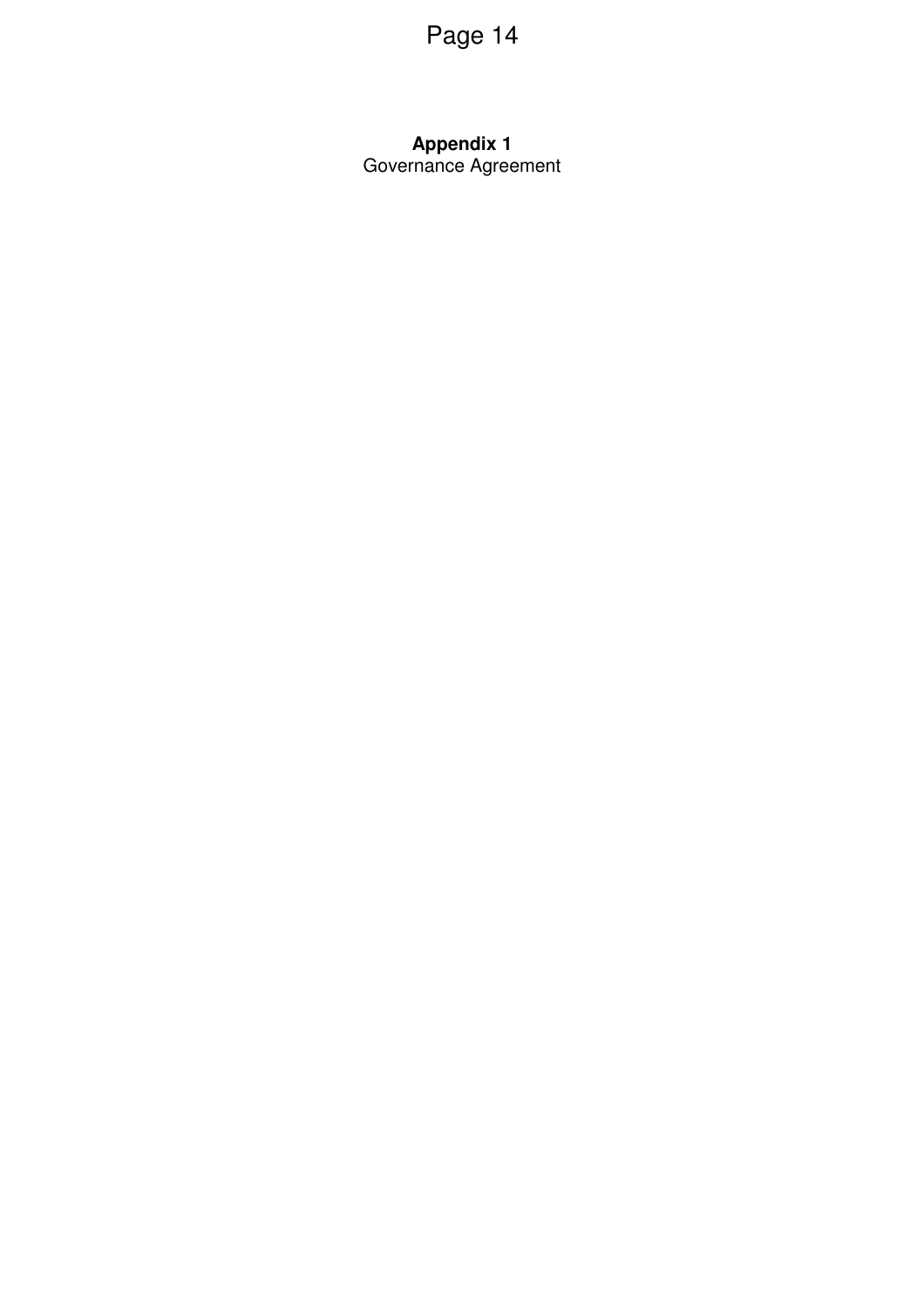**DATED 2012** 

#### **(1) HALTON BOROUGH COUNCIL**

**- and -** 

# **(2) [NOTE: NAME OF BOARD TO BE DETERMINED]**

# **[DRAFT] GOVERNANCE AGREEMENT**

relating to the construction, operation, tolling and maintenance of the Mersey Gateway bridge on behalf of Halton Borough Council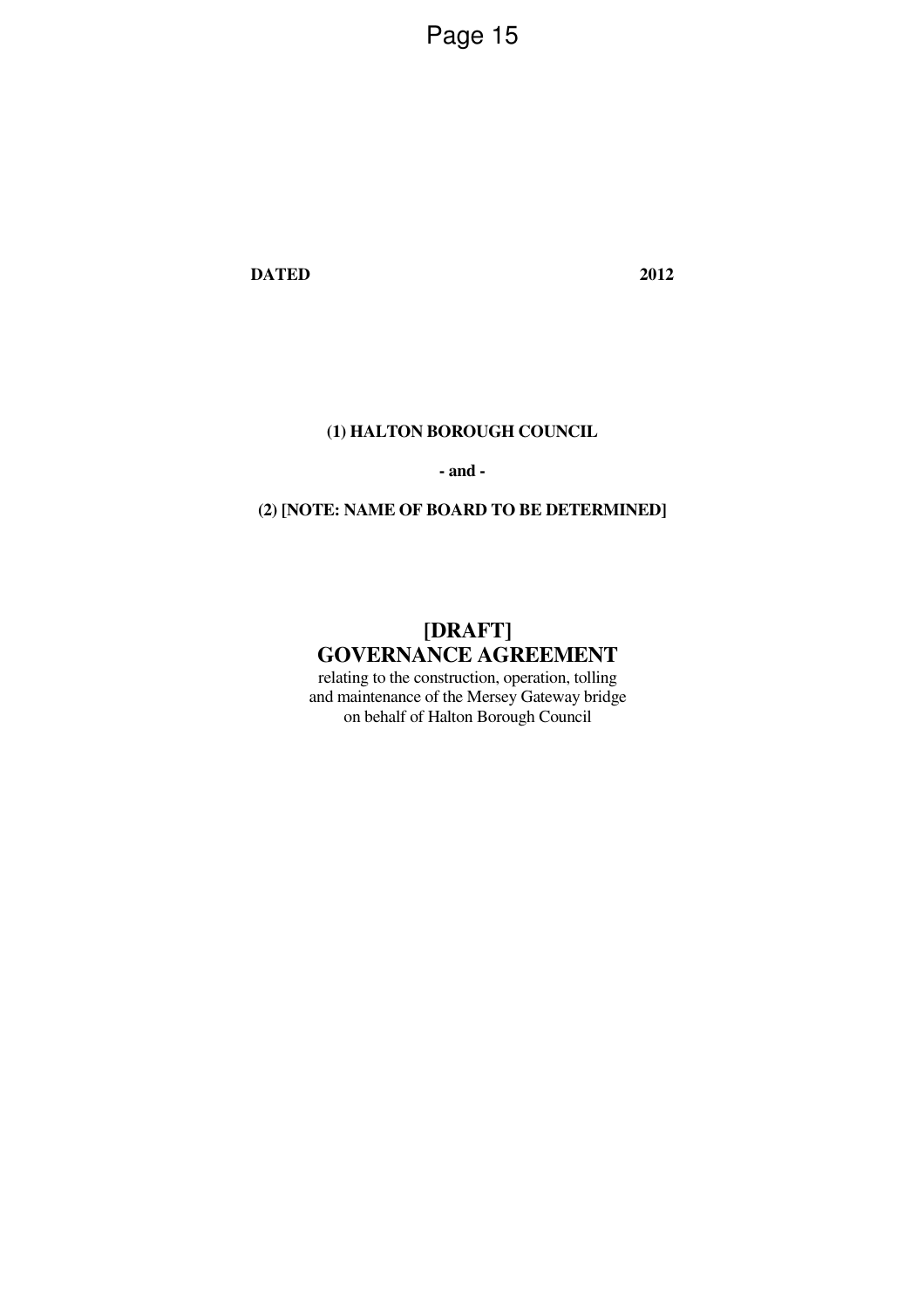# **CONTENTS**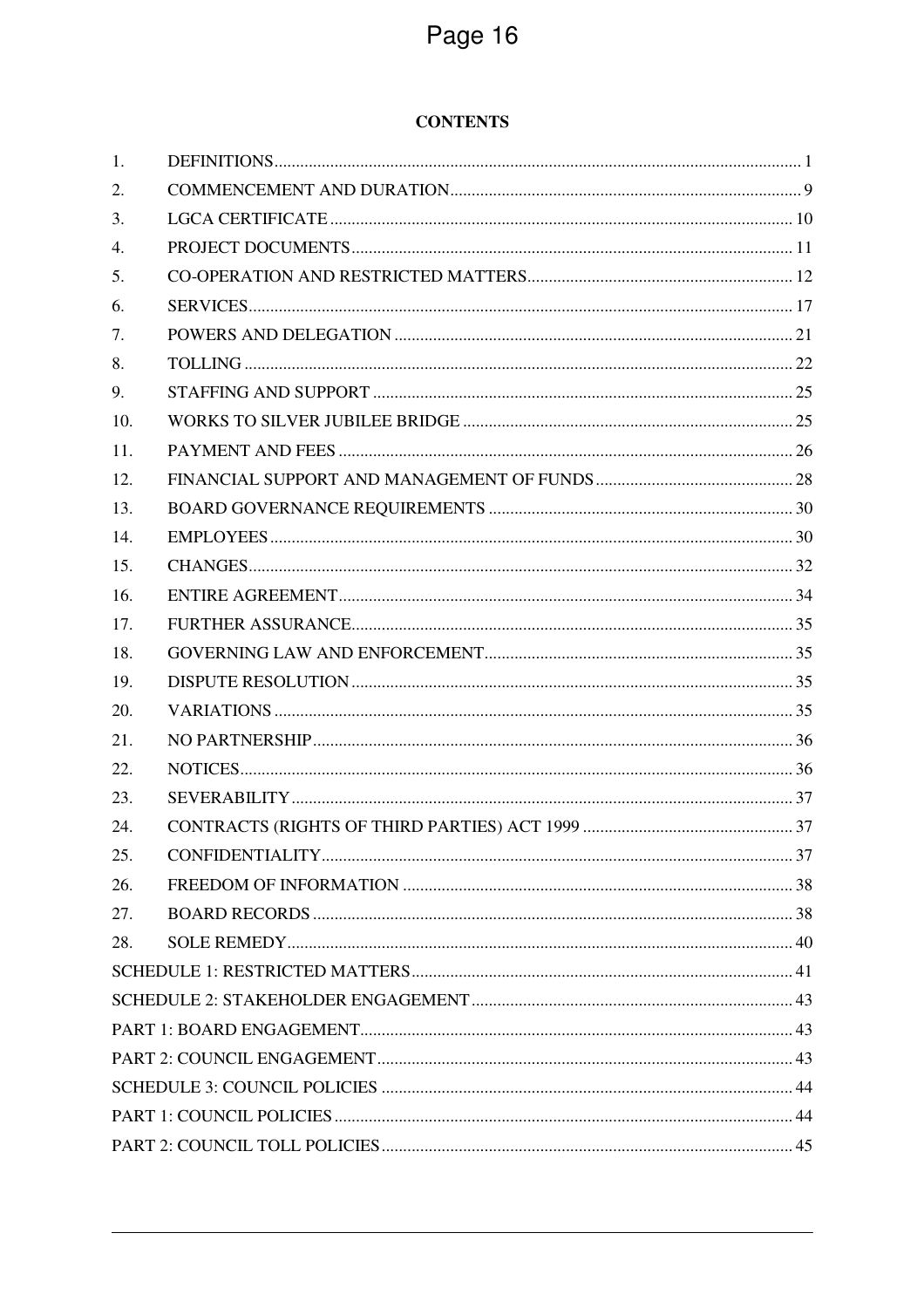| PART 2: APPOINTMENT/REMOVAL OF DIRECTORS AND THE CHAIR  47         |  |
|--------------------------------------------------------------------|--|
|                                                                    |  |
|                                                                    |  |
|                                                                    |  |
|                                                                    |  |
|                                                                    |  |
|                                                                    |  |
|                                                                    |  |
|                                                                    |  |
|                                                                    |  |
|                                                                    |  |
|                                                                    |  |
|                                                                    |  |
|                                                                    |  |
|                                                                    |  |
| SCHEDULE 8: MARKET TESTING AND BENCHMARKING OF SUPPORT SERVICES 62 |  |
|                                                                    |  |
|                                                                    |  |
|                                                                    |  |
|                                                                    |  |
|                                                                    |  |
|                                                                    |  |
|                                                                    |  |
|                                                                    |  |
|                                                                    |  |
|                                                                    |  |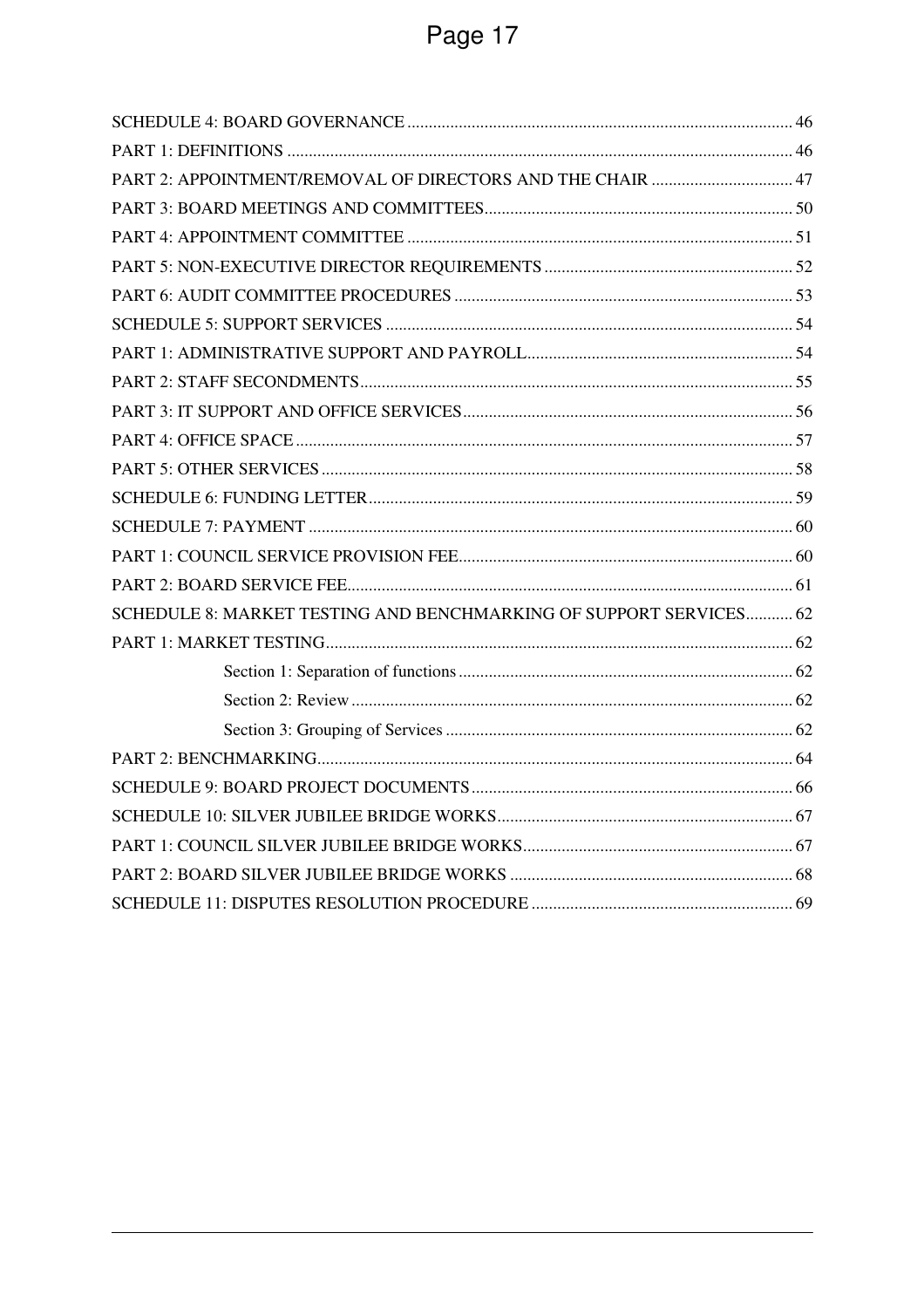#### **BETWEEN:**

- **(1) HALTON BOROUGH COUNCIL** of (**"Council"**), Municipal Building, Kingsway, Widnes, Cheshire WA8 7QF; and
- **(2) [ ]** a company registered in England and Wales (Registered No:[ ]) and with its registered office at [**location of registered office to be confirmed**] (**"Board"**).

#### **BACKGROUND:**

- A The Council has promoted a project (**"Project"**) for the procurement of a new crossing over the River Mersey within the Council's area (**"Mersey Gateway Crossing"**) to relieve the congested Silver Jubilee Bridge (**"Silver Jubilee Bridge"** or **"SJB"**).
- B The Council has been required by the Department for Transport (**"DfT"**) in the terms of a funding agreement in respect of the Project to form the Board to manage delivery of the Mersey Gateway Crossing and take responsibility for tolling of both the Mersey Gateway Crossing and the Silver Jubilee Bridge.
- C The Council has procured pursuant to a notice published in the OJEU on 22 October 2011 (2011/S 204-332052) a design, build, finance, maintain and operate agreement ("**Project Agreement**") in respect of the Mersey Gateway bridge and related infrastructure, and a Demand Manage Participation Agreement, in respect of the delivery of revenue collection services relating to tolling on both the Mersey Gateway Bridge and the Silver Jubilee Bridge, and, where this provides value for money, delivery of demand management services (**"DMPA"**).
- D The Board shall enter into both the Project Agreement and the DMPA as the primary counterparty to the selected contractors, and the Council shall also enter into these agreements to support delivery of the Project by the Board and for other purposes as set out in those agreements.
- E The Council and the Board have entered into this agreement (**"Agreement"**) to set out the terms under which the Board will manage the Project on behalf of the Council.

#### **IT IS AGREED:**

#### **1. DEFINITIONS**

1.1 Definitions

In this Agreement unless the context otherwise requires:

**"Allowable Charges"** has the meaning ascribed to it in the DMPA;

**"Availability Support Grant"** means the grant provided by the DfT to the Council in respect of this Project pursuant to the terms of the Funding Letter;

"**Board Cost Model**" means the cost model specifying the costs of the Board and the Board Service Fee payable to the Board in each Month as set out in Appendix 1 to Schedule 7, subject to any amendments to such costs pursuant to clause 15 (*Changes*) and Schedule 8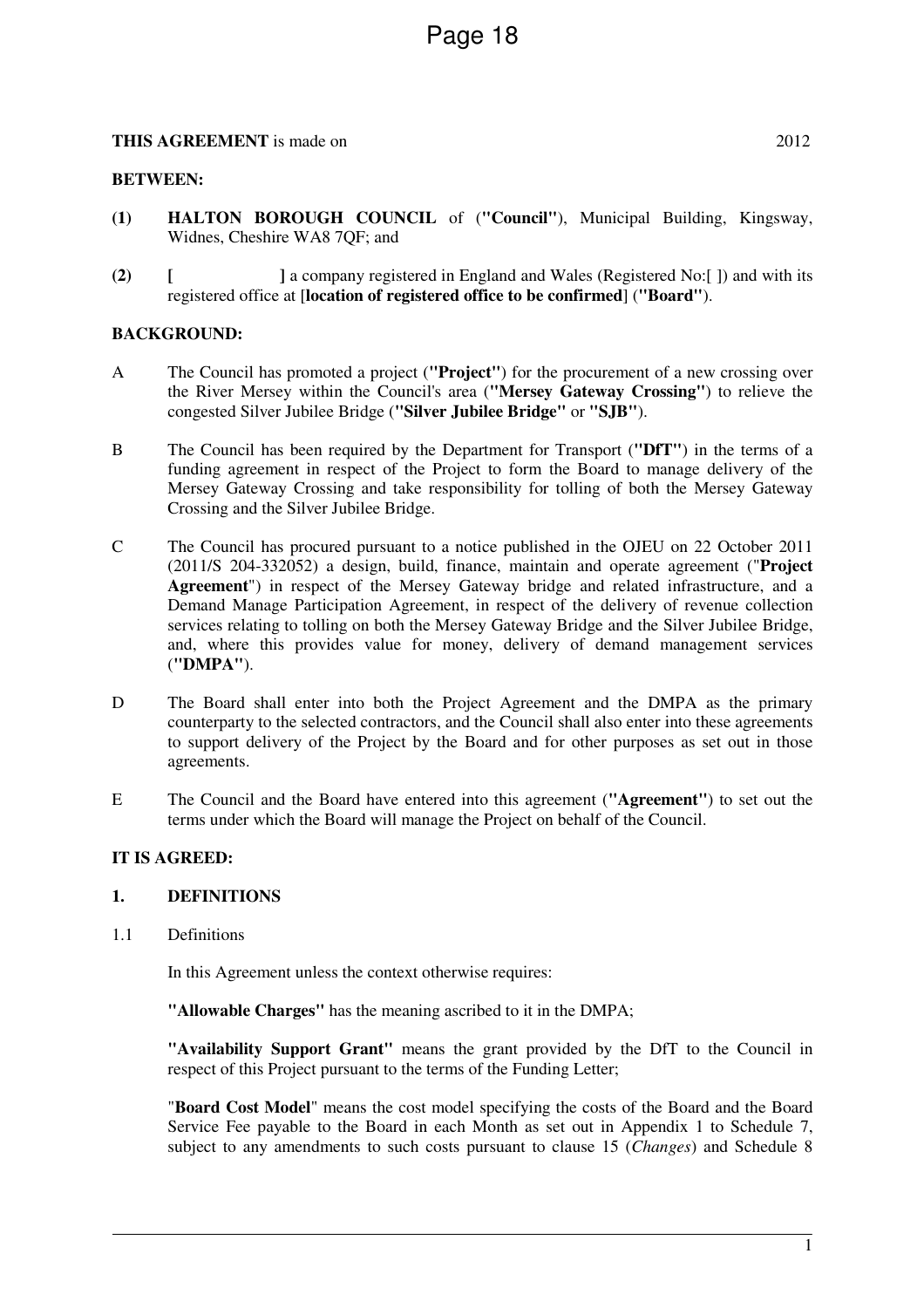(*Market Testing and Benchmarking*) or as otherwise amended in accordance with the terms of this Agreement.

**"Board Default"** means one of the following events:

- (a) the court has made an order that the Board be wound up pursuant to powers granted to it under section 125 of the Insolvency Act 1986 or a resolution is passed pursuant to section 84 of the Insolvency Act 1986 for the solvent or insolvent voluntary winding-up of the Board or the Board is otherwise wound-up;
- (b) any receiver or receiver manager is appointed in respect of the Board or possession is taken by or on behalf of any creditor of any property that is owned by or is in possession of the Board;
- (c) any voluntary arrangement is made for the composition of debts or a scheme of arrangement approved under the Insolvency Act 1986 or Companies Act 1986 in respect of the Board;
- (d) the Board is the subject of an administration order or an administrator is otherwise appointed in respect of the Board.
- (e) any event occurs, or proceedings are taken with respect to the Board, in any jurisdiction to which it is subject, or in which it has assets, which has an effect equivalent to, or similar to, any one of the events mentioned in limbs (a) to  $\epsilon$ above;
- (f) the abandonment or repudiation of this Agreement by the Board;
- (g) a material failure of the Board to comply with the terms of any Rectification Plan;
- (h) a breach by the Board of any of its obligations and/or warranties under this Agreement which materially and adversely affects the performance of the Services, including any persistent breach of such obligations and/or warranties the cumulative effect of which is to materially and adversely affect the performance of the Services;
- (i) the Board acting outside its delegated powers or approvals, including any failure to comply with the procedures relating to Restricted Matters set out in this Agreement;
- (j) failure to obtain or maintain any insurances which the Board is required to maintain or take out pursuant to the Project Documents;

**"Board Project Documents"** means those Project Documents listed in Schedule 9;

**"Board Service Fee"** means the monthly fee payable by the Council to the Board calculated pursuant to Part 2 of Schedule 7;

**"Board's Final Staff List"** means the list of all the Board's and Sub-Contractor's personnel engaged in, or wholly or mainly assigned to, the provision of the Services or any part of the Services at the Service Transfer Date;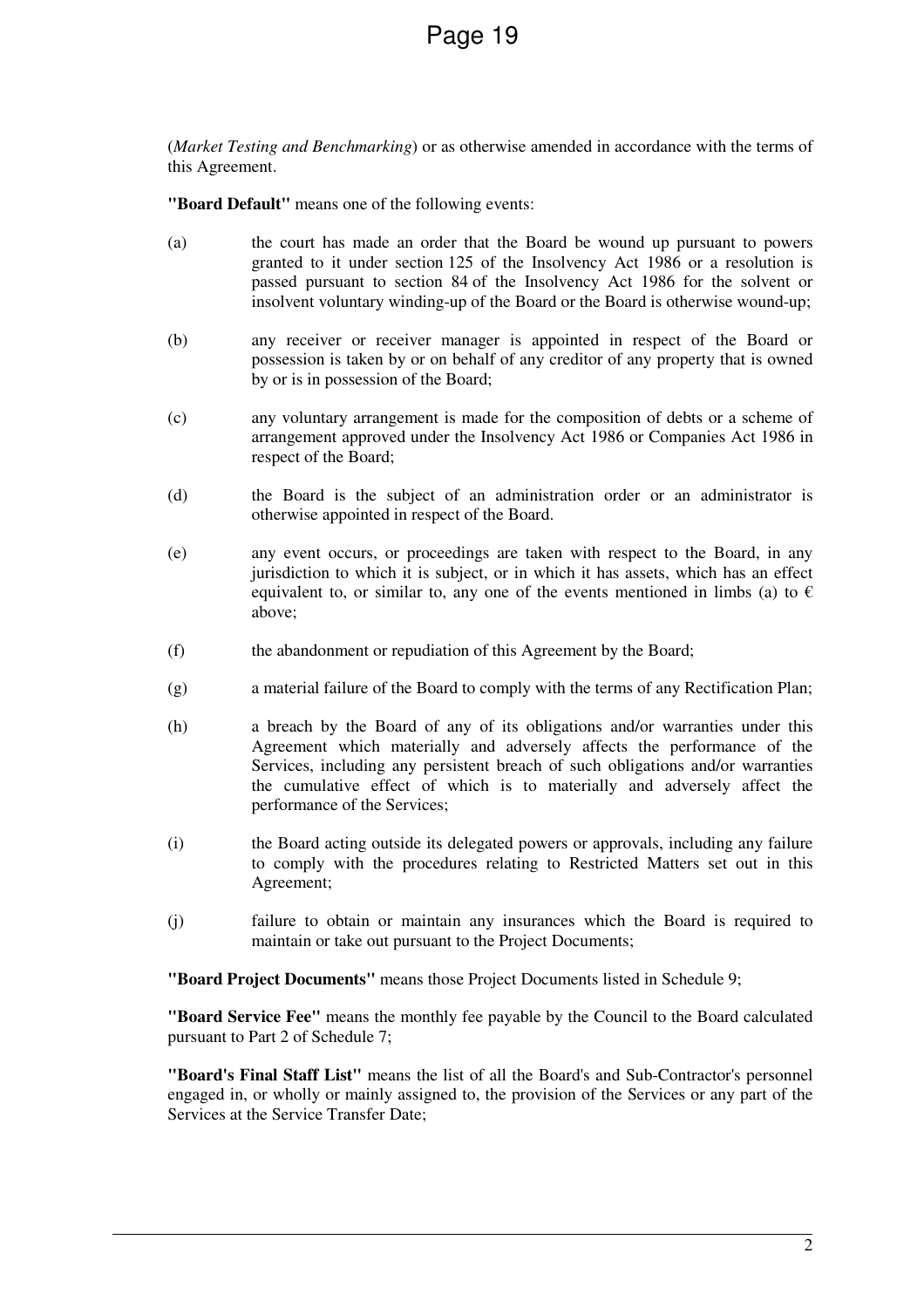**"Board's Provisional Staff List"** means the list prepared and updated by the Board of all the Board's and Sub-Contractor's personnel engaged in, or wholly or mainly assigned to, the provision of the Services or any part of the Services at the date of the preparation of the list;

**"Board Stakeholder Engagement"** means any engagement with Stakeholders carried out by the Board in accordance with Clause 6.9 and Part 1 of Schedule 2;

**"Conditions Precedent"** means each of the conditions precedent to the Effective Date which are listed at Clause 2.2;

**"Contract Period**" has the meaning given to it in Clause 2.1;

"**Council KPIs**" means the following key performance indicators against which the Council shall measure performance by the Board of its duties in respect of delivering the Project Objectives:

- (a) [the performance indicators specified in the Project Agreement;]
- $(b)$  [the Key Performance Indicators as defined and specified in the DMPA;]
- (c) [**Note: other key performance indicators measuring the performance of the Services by the Board to be confirmed once Services finalised**];
- (d) [achievement of local employment and training opportunities as part of the Project;
- (e) achievement of diversity targets;
- (f) achievement of accessibility requirements.]

**"Council Policies"** means the policies set out in Part 1 of Schedule 3 (*Council Policies*) as may be amended from time to time;

**"Council Service Provision Fee"** means the monthly fee payable by the Board to the Council as calculated pursuant to Part 1 of Schedule 7 (*Payment*);

**"Council Stakeholder Engagement"** means any engagement with Stakeholders carried out by the Council in accordance with Clause 6.8 and Part 2 of Schedule 2;

**"Council Toll Policies**" means the policies in respect of Tolling set out in Part 2 of Schedule 3 (*Council Policies*) as may be amended from time to time;

**"Data Protection Legislation"** means the Data Protection Act 1998, the Data Protection Directive (95/46/EC), the Regulation of Investigatory Powers Act 2000, the Telecommunications (Lawful Business Practice) (Interception of Communications) Regulations 2000 (SI 2000/2699), the Electronic Communications Data Protection Directive (2002/58/EC), the Privacy and Electronic Communications (EC Directive) Regulations 2003 (SI 2426/2003) and all applicable laws and regulations relating to the processing of personal data and privacy, including where applicable the guidance and codes of practice issued by the Information Commissioner;

**"DfT"** has the meaning given to it in Recital B;

**"DMPA"** has the meaning given to it in Recital C;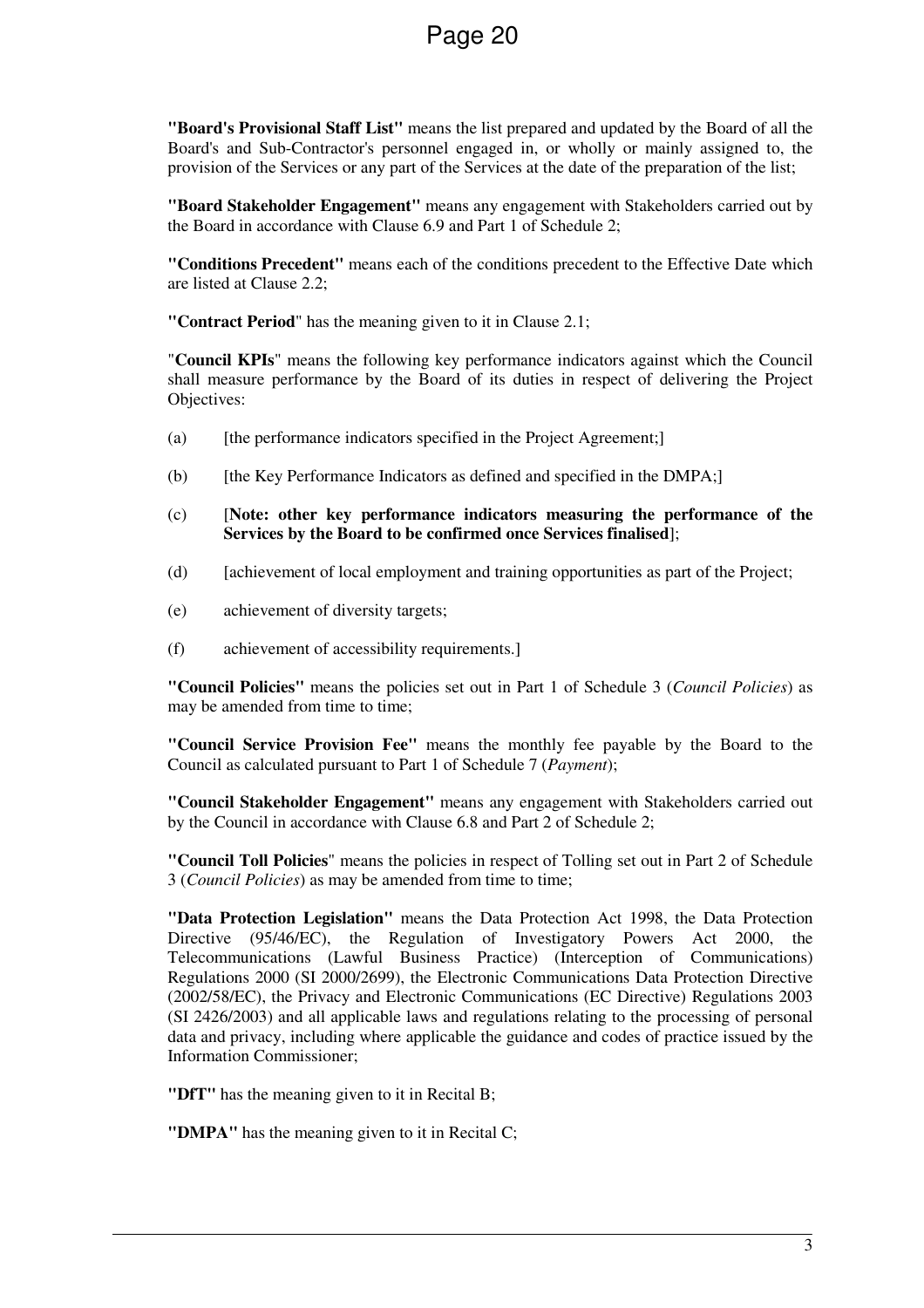#### **"DMPA Company"** means [**insert details of selected DMPA Company**];

**"Effective Date"** means the date upon which all of the Conditions Precedent have been satisfied or waived in accordance with Clause 2.2;

**"Employee Liability Information"** means the information that a transferor is obliged to notify to a transferee under Regulation 11(2) of TUPE:

- (a) the identity and age of the employee;
- (b) the employee's written statement of employment particulars (as required under section 1 of the Employment Rights Act 1996);
- (c) information about any disciplinary action taken against the employee and any grievances raised by the employee, where a Code of Practice issued under Part IV of the Trade Union and Labour Relations (Consolidation Act 1992 relating exclusively or primarily to the resolution of disputes applied, within the previous two years;
- (d) information about any court or tribunal case, claim or action either brought by the employee against the transferor within the previous two years or where the transferor has reasonable grounds to believe that such action may be brought against the Board arising out of the employee's employment with the transferor;
- (e) information about any collective agreement that will have effect after the Service Transfer Date in relation to the employee under regulation 5(a) of TUPE;

**"Employment Liabilities"** means all claims, including claims without limitation for redundancy payments, unlawful deduction of wages, unfair, wrongful or constructive dismissal compensation, compensation for sex, race, disability, age, religion or belief, gender reassignment, marriage or civil partnership, pregnancy or maternity, or sexual orientation discrimination, claims for equal pay, compensation for less favourable treatment of part-time workers, and any claims (whether in tort, contract, statute or otherwise), demands, actions, proceedings and any award, compensation, damages, tribunal awards, fine, loss, order, penalty, disbursement, payment made by way of settlement and costs and expenses reasonably incurred in connection with a claim or investigation (including any investigation by the Equality and Human Rights Commission or other enforcement, regulatory or supervisory body), and of implementing any requirements which may arise from such investigation and any legal costs and expenses;

**"Environmental Information Regulations"** means the Environmental Information Regulations 2004 (SI 2004/3391), together with any guidance and/or codes of practice issued by the Information Commissioner or relevant Government Department in relation to such regulations;

**"Expiry Date"** means the day falling [60] years from the date of Financial Close of the Project Agreement;

"**Financial Close**" has the meaning given to it in the Project Agreement;

**"FOIA"** means the Freedom of Information Act 2000 and any subordinate legislation (as defined in section 84 of the Freedom of Information Act 2000) made under the Freedom of Information Act 2000 from time to time, together with any guidance and/or codes of practice issued by the Information Commissioner or relevant Government Department in relation to such Act;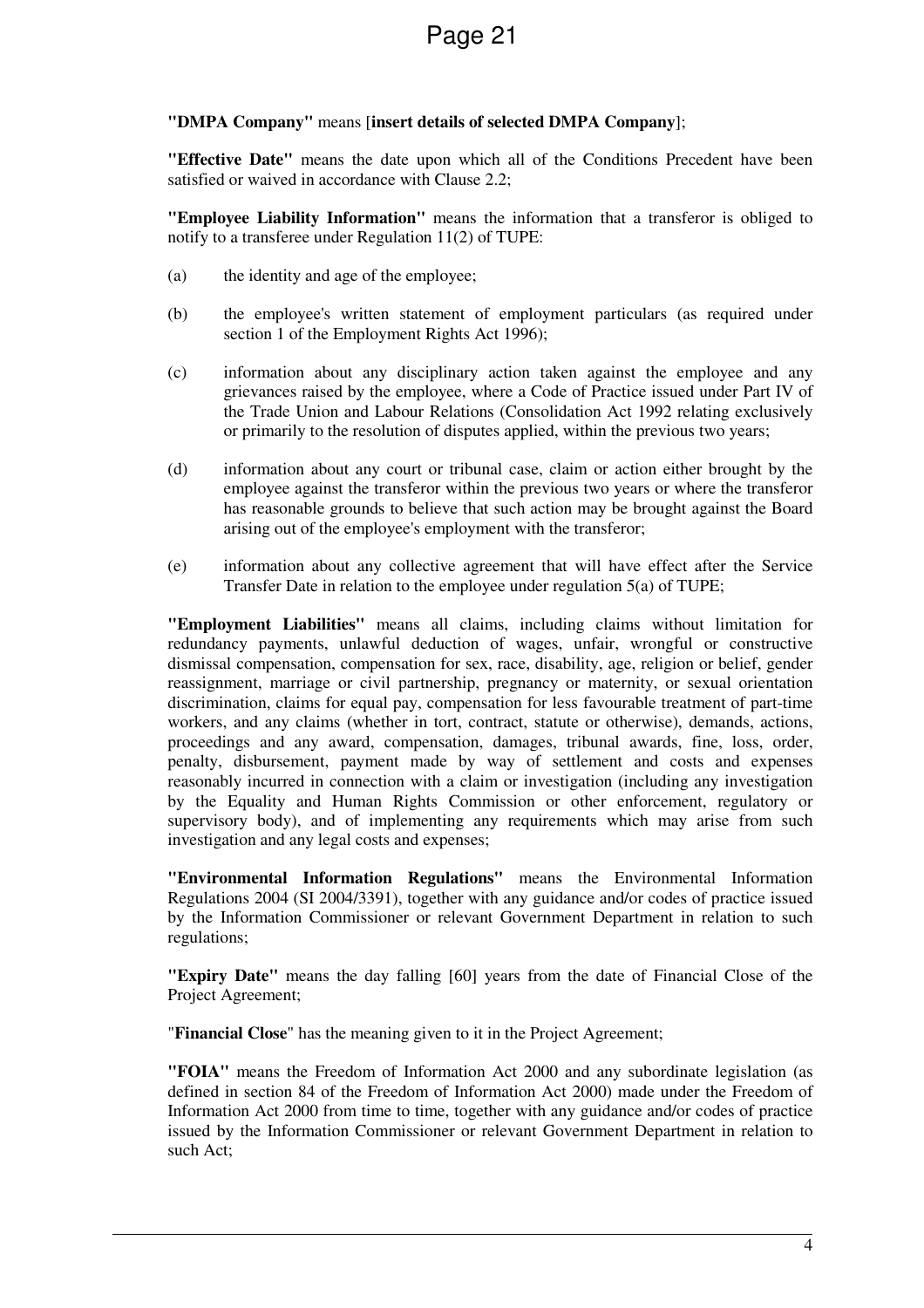**"Funding Letter"** means the funding letter from the DfT to the Council, in the form annexed at Schedule 6, as amended from time to time in accordance with its terms and this Agreement;

**"Government"** means the government of the United Kingdom and "**Government Department**" shall be construed accordingly;

**"Green Restricted Matter"** means a Restricted Matter which is identified as "Green" in the third column (*Matter categorisation*) of Schedule 1;

**"Intellectual Property"** means Intellectual Property (as defined under the Project Agreement) and Intellectual Property (as defined under the DMPA);

**"Interest Rate"** has the meaning given to it in the DMPA;

**"Liquidity Maintenance Reserve"** means the bank account in the name of the [Council] having account number  $\lceil \cdot \rceil$  and sort-code  $\lceil \cdot \rceil$  and held with [Bank] to be operated in accordance with clause [ ] of this Agreement;

**"Mersey Gateway Crossing"** has the meaning given to it in Recital A;

**"Month"** means a calendar month, provided that:

- (a) in the case of the month in which the Effective Date falls, it means the period from the Effective Date to the end of such calendar month;
- (b) in the case of the month in which the Expiry Date or Termination Date occurs it means the period from the start of such calendar month to the Expiry Date or Termination Date, as relevant;

"**Monthly Subscriptions"** has the meaning given to it in the DMPA;

**"OCIP Insurances"** has the meaning given to it in the Project Agreement;

**"Orange Restricted Matter**" means a Restricted Matter which is identified as "Orange" in the third column (*Matter categorisation*) of Schedule 1;

**"Order"** means the River Mersey (Mersey Gateway Bridge) Order 2011;

**"Performance Audit"** has the meaning given to it in clause 5.5;

**"Project"** has the meaning given to it in Recital A;

**"Project Agreement"** has the meaning given to it in Recital C;

**"Project Company"** means [**Note: to insert details of Project Company proposed by preferred bidder]**;

**"Project Documents"** means the Project Documents (as defined under the Project Agreement), the DMPA Documents (as defined under the DMPA), the Funding Letter [**Note: to list any other documents which are key to delivering the Project, this may depend upon individual bidder solutions]**, copies of which have been initialled by the Parties for the purposes of identification;

**"Project Objectives"** means: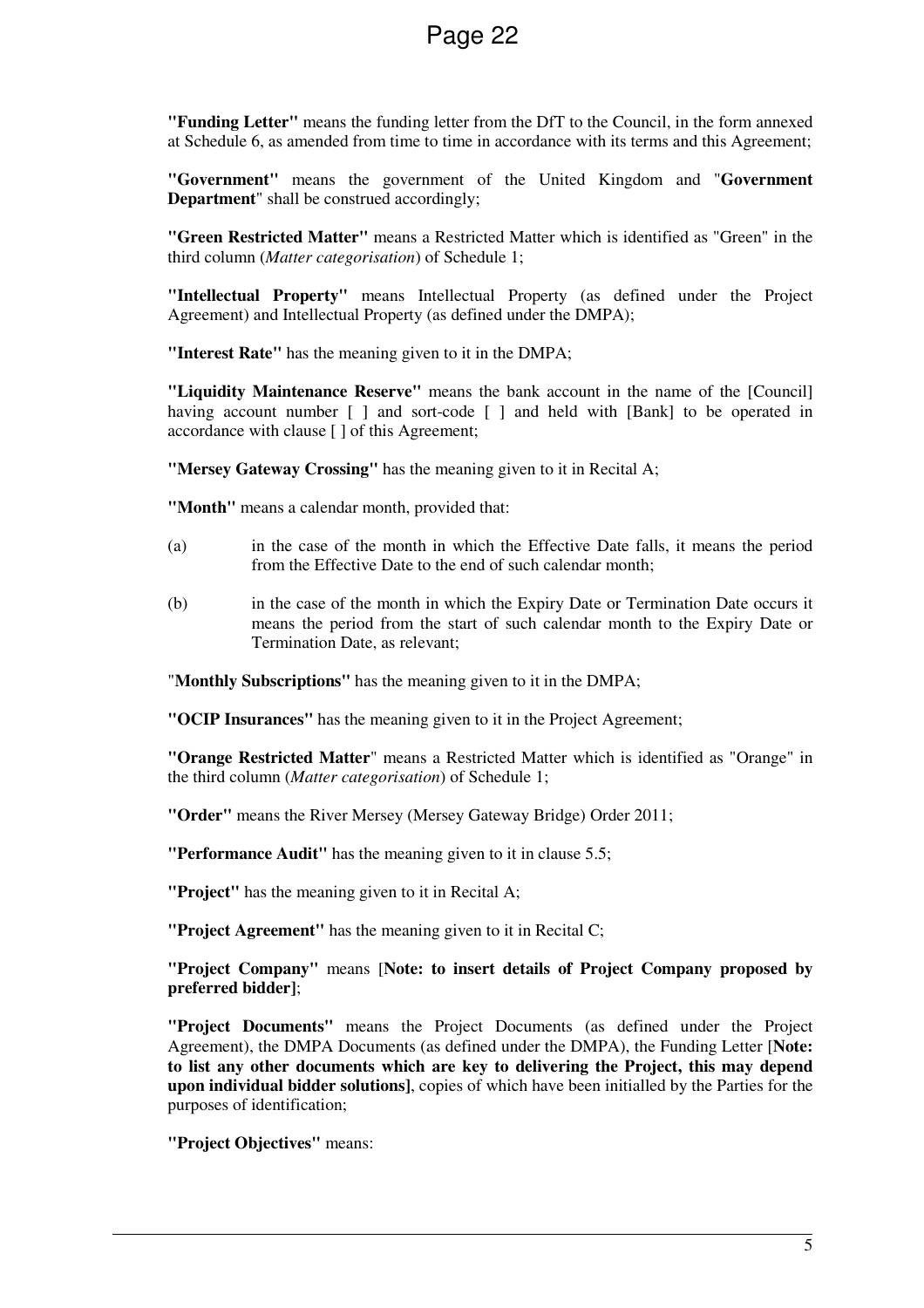- (a) to relieve the congested Silver Jubilee Bridge, thereby removing the constraints on local and regional development and better provide for local transport needs;
- (b) to apply minimum toll charges to both the Mersey Gateway Crossing and the Silver Jubilee Bridge consistent with the amount required to satisfy affordability constraints;
- (c) to improve accessibility in order to maximise local development and regional economic growth opportunities;
- (d) to improve local air quality and enhance the general urban environment;
- (e) to improve public transport links across the River Mersey;
- (f) to encourage the increased use of cycling and walking;
- (g) to restore effective network resilience for road transport across the River Mersey;

**"Red Restricted Matter"** means a Restricted Matter which is identified as "Red" in the third column (*Matter categorisation*) of Schedule 1, and any matter which does not relate directly to performance by the Board of its obligations pursuant to this Agreement;

**"Relevant Employees"** means those employees who are named in the Board's Final Staff List and whose contracts of employment transfer with effect from the Service Transfer Date to the Council or a Replacement Service Provider by virtue of the application of TUPE;

**"Relevant Transfer"** means a relevant transfer for the purposes of TUPE;

**"Replacement Services"** means any services that are identical or substantially similar to any of the Services and which the Council receives in substitution for any of the Services following the termination or expiry of this agreement, whether those services are provided by the Council internally or by any Replacement Service Provider;

**"Replacement Service Provider"** means any third party supplier of Replacement Services appointed by the Council from time to time;

**"Restricted Matter"** each matter listed in the first column (*Restricted Matters*) of Schedule 1;

**"Restricted Matter Party"** means in respect of a Restricted Matter, the parties listed against such Restricted Matter in the second column (Restricted Matter Parties) of Schedule 1;

**"RUCO"** means the A533 (Silver Jubilee Bridge) Road User Charging Scheme Order 2008;

**"Services"** means the services to be carried out by the Board pursuant to the terms of this Agreement;

**"Service Transfer Date"** means the date on which the Services (or any part of the Services), transfer from the Board or Sub-Contractor to the Council or any Replacement Service Provider;

**"Silver Jubilee Bridge"** or **"SJB**" has the meaning given to it in Recital A;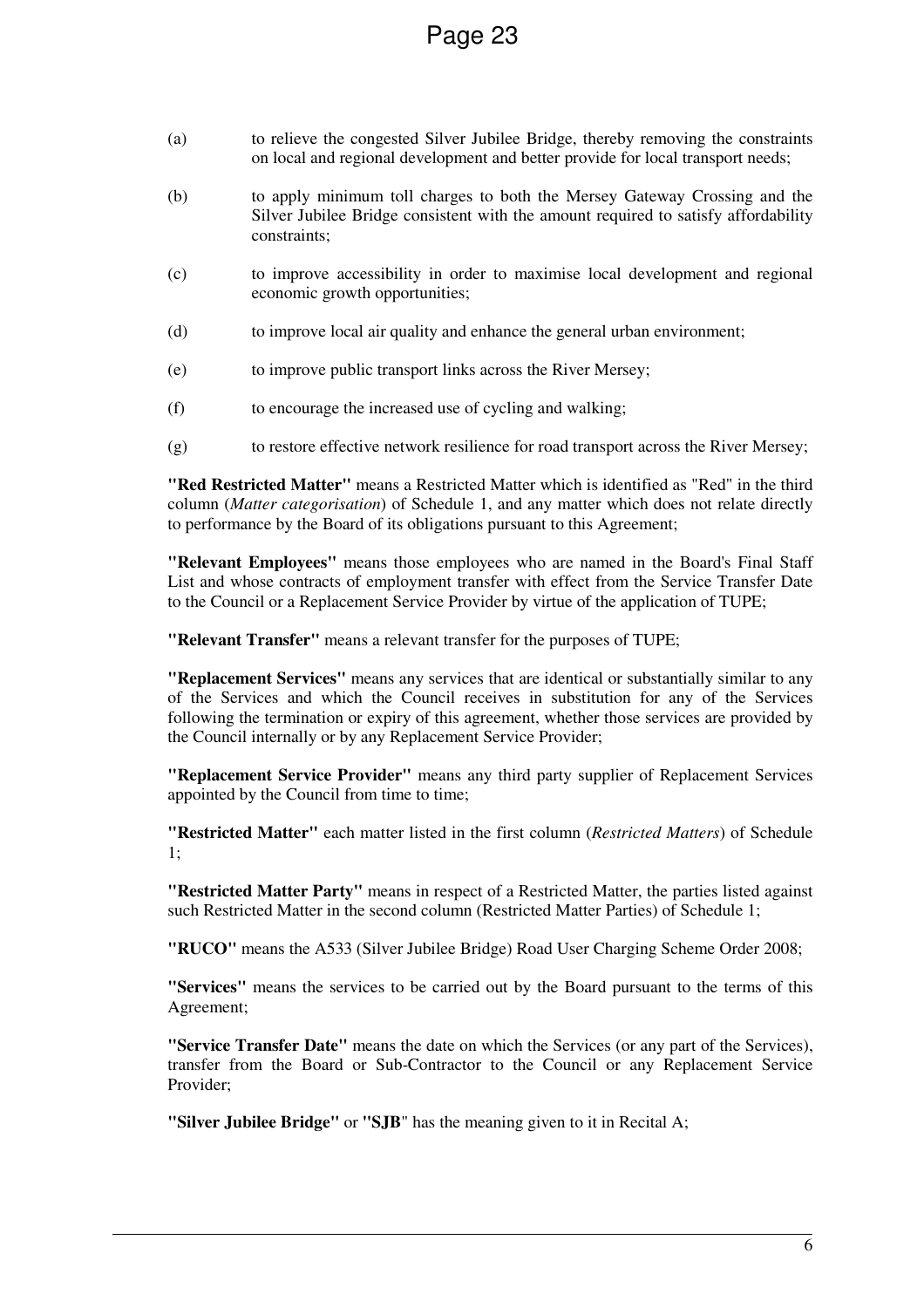**"Staffing Information"** means in relation to all persons detailed on the Board's Provisional Staff List, in an anonymised format, such information as the Council may reasonably request including the Employee Liability Information and details of whether the personnel are employees, workers, self-employed, contractors or consultants, agency workers or otherwise, and the amount of time spent on the provision of the Services;

**"Stakeholder"** means those external stakeholders in the Project which the Council has agreed to liaise with in accordance with the requirements for Council Stakeholder Engagement or the requirements for Board Stakeholder Engagement

**"Stakeholder Engagement Report"** has the meaning given to it in Clause 6.9.1;

**"Sub-Contractor"** means the contractors or service providers engaged by the Board to provide goods, services or works to, for or on behalf of the Board for the purposes of providing the Services to the Council;

**"Support Services"** means the services to be provided by the Council to the Board in accordance with Clause 9, as set out in Schedule 5 (*Support Services*);

**"Termination Date"** means any date of early termination of this Agreement in accordance with the terms of this Agreement;

**"Toll"** shall have the meaning ascribed to it in the DMPA, and "**Tolls"** and "**Tolling**" shall be construed accordingly;

**"Toll Collection Account"** means the bank account in the name of the Council having account number [ ] and sort-code [ ] and held with [Bank] to be operated in accordance with clause [ ] of this Agreement;

**"Toll Enforcement Regulations"** means the [draft] toll enforcement regulations [to be] made by the Secretary of State on [ ], allowing the Council to enforce the tolls imposed pursuant to the Order and the RUCO;

"**Toll Revenue**" has the meaning given to it in the DMPA;

**"TUPE"** means the Transfer of Undertakings (Protection of Employment) Regulations 2006 (SI 2006/246) as amended, replaced, consolidated or re-enacted from time to time;

**"Working Day**" means a day (other than a Saturday or Sunday) on which banks are open for domestic business in the City of London;

**"Year"** means as period of twelve (12) consecutive Months starting on 1 April, with the exception of:

- (a) the first Year, which shall commence on the Effective Date and end on 31 March first occurring thereafter; and
- (b) the final Year, which shall commence on 1 April and end on the Expiry Date or the Termination Date, as relevant.

#### **1.2 Interpretation**

In this Agreement, except where the context otherwise requires: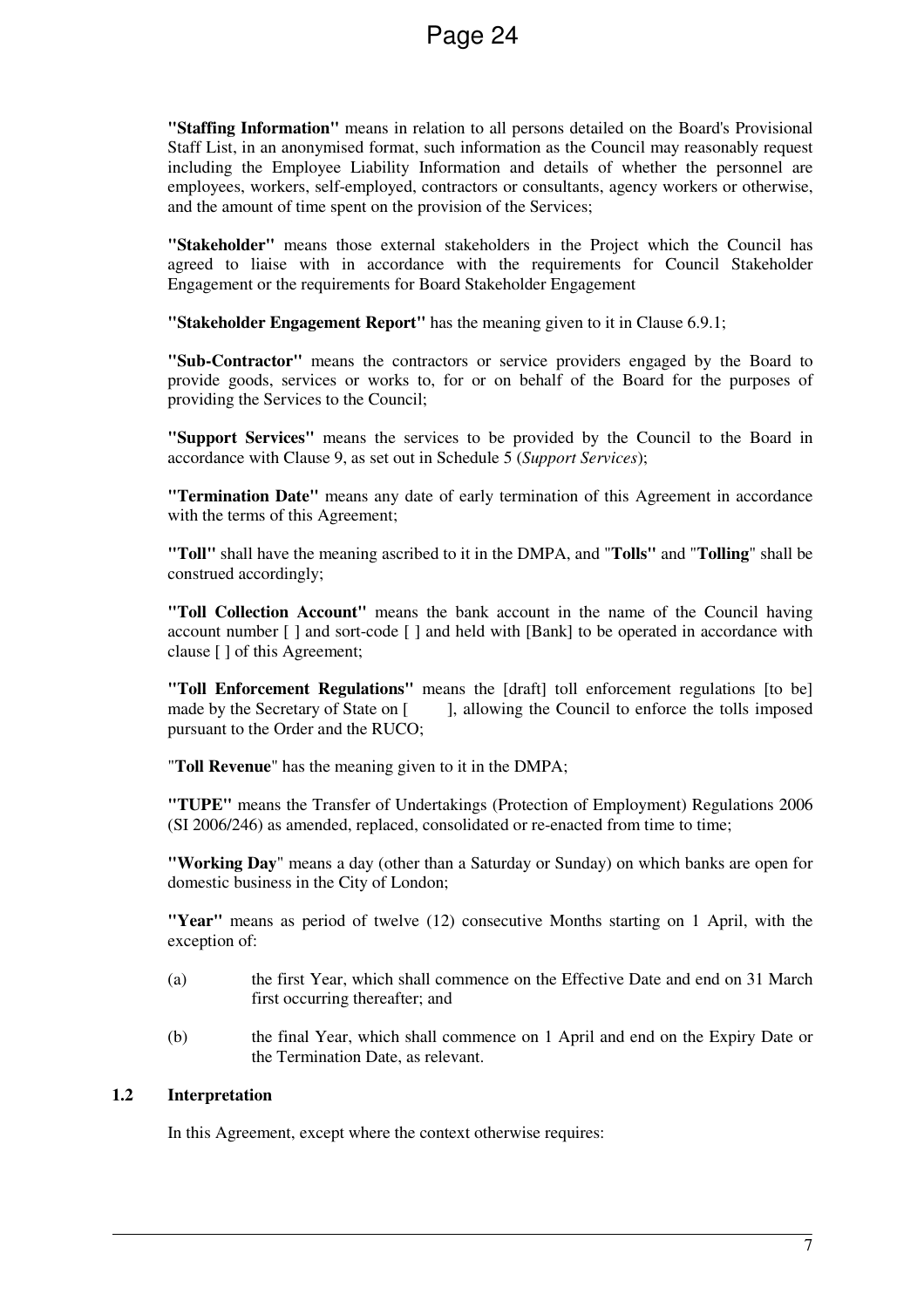- 1.2.1 the masculine includes the feminine and vice-versa;
- 1.2.2 the singular includes the plural and vice-versa;
- 1.2.3 a reference in this Agreement to any Clause or Schedule is, except where it is expressly stated to the contrary, a reference to such Clause of or Schedule to this Agreement and all references to Parts, Sections, Paragraphs, Annexes or Appendices are references to Parts, Sections and Paragraphs contained in and Annexes and Appendices to the Schedules;
- 1.2.4 except where it is expressly stated otherwise, a reference in a Schedule to a Part, Section, Annex or Appendix is a reference to a Part or Section of, or Annex or Appendix to, that Schedule (as the case may be);
- 1.2.5 except where it is expressly stated otherwise, a reference in a Schedule, a Part or Section of a Schedule or an Annex or Appendix to a Schedule to a Paragraph is a reference to a Paragraph in that Schedule, Part, Section, Annex or Appendix (as the case may be);
- 1.2.6 the Schedules to this Agreement (including any Annexes or Appendices thereto) are an integral part of this Agreement and reference to this Agreement includes reference thereto and reference to any Schedule includes reference to any Annex or Appendix thereto;
- 1.2.7 save where stated to the contrary, any reference to this Agreement or to any other document shall include any permitted variation, amendment, or supplement to, or substitution, novation or assignment of, such document;
- 1.2.8 any reference to any enactment, order, regulation or other similar instrument shall be construed as a reference to the enactment, order, regulation or instrument (including any EU instrument) as amended, replaced, consolidated or re-enacted and shall include any legally binding codes of practice (within the meaning of section 21(1) of the Interpretation Act 1978) made thereunder;
- 1.2.9 references to any documents and/or items being "in the agreed form" means such documents and/or items have been initialled by or on behalf of each of the Parties for the purpose of identification;
- 1.2.10 reference to a person includes any individual, firm, partnership, corporation, government, governmental body, authority, emanation, agency or instrumentality, unincorporated body of persons or association and their successors and permitted assignees or transferees;
- 1.2.11 headings are for convenience of reference only and shall not be taken into consideration in the interpretation or construction of this Agreement;
- 1.2.12 headings and words in parentheses and italics after a Clause reference or a reference to a Schedule are for convenience and reference only;
- 1.2.13 all references to time of day shall be a reference to whatever time of day shall be in force in England and Wales;
- 1.2.14 any reference to **"day"** shall, unless otherwise stated, mean the period of time which begins with one midnight and ends with the next;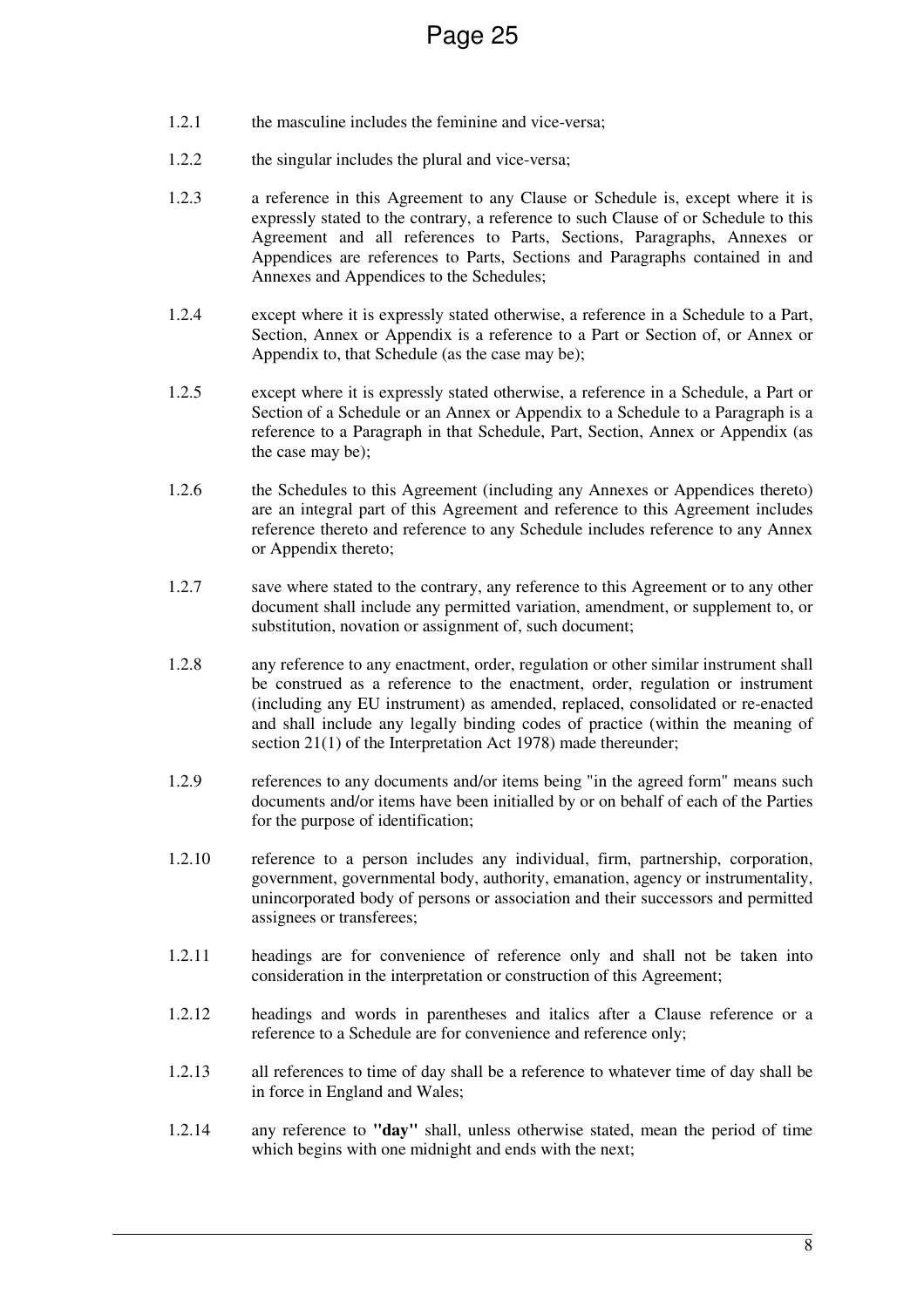- 1.2.15 the words **"herein"**, **"hereto"** and **"hereunder"** refer to this Agreement as a whole and not to the particular Clause, Schedule, Part, Section, Paragraph, Annex or Appendix in which such word may be used;
- 1.2.16 any reference to a public organisation or representative shall be deemed to include a reference to any successor to such public organisation or representative or any organisation or entity or representative which has taken over the functions or responsibilities of such public organisation or representative in whole or in part;
- 1.2.17 references to "**Parties"** mean the Parties to this Agreement and references to a **"Party"** mean one of the Parties to this Agreement;
- 1.2.18 references to **"sub-contractors"** are to contractors or sub-contractors of any tier;
- 1.2.19 references to drawings are references to drawings appearing or listed in the Schedules hereto having the revision numbers set against the relevant drawing numbers in the relevant Schedule;
- 1.2.20 all monetary amounts are expressed in pounds sterling;
- 1.2.21 references to "including" and "include" shall be construed as "including without limitation";
- 1.2.22 references to [a numbered Clause] to [another numbered Clause] shall be construed as including both numbered Clauses and all Clauses in between them; and
- 1.2.23 wherever provision is made for the giving or issuing of any notice, endorsement, consent, approval, certificate or determination by any person, then unless otherwise specified, such notice, endorsement, consent, approval, certificate or determination shall be in writing, and the words notify, endorse, consent, approve, certify or determine and cognate expressions shall be construed accordingly.

#### **2. COMMENCEMENT AND DURATION**

#### **Duration**

- 2.1 Subject to Clause 2.2, the rights and obligations of the Parties to this Agreement shall come into effect on the date of this Agreement and shall terminate on the earlier of:
	- 2.1.1 the Expiry Date; and
	- 2.1.2 the Termination Date

#### ("**Contract Period**").

- 2.2 Save for Clauses 1 to 3, 14 to 26, 27 and 28 this Agreement shall only be effective from the date upon which ("**Effective Date**") the following Conditions Precedent have either been satisfied or waived by the Council (at the Council's sole discretion):
	- 2.2.1 the Board has executed each of the Board Project Documents, and such documents have been executed by all relevant counterparties to the same;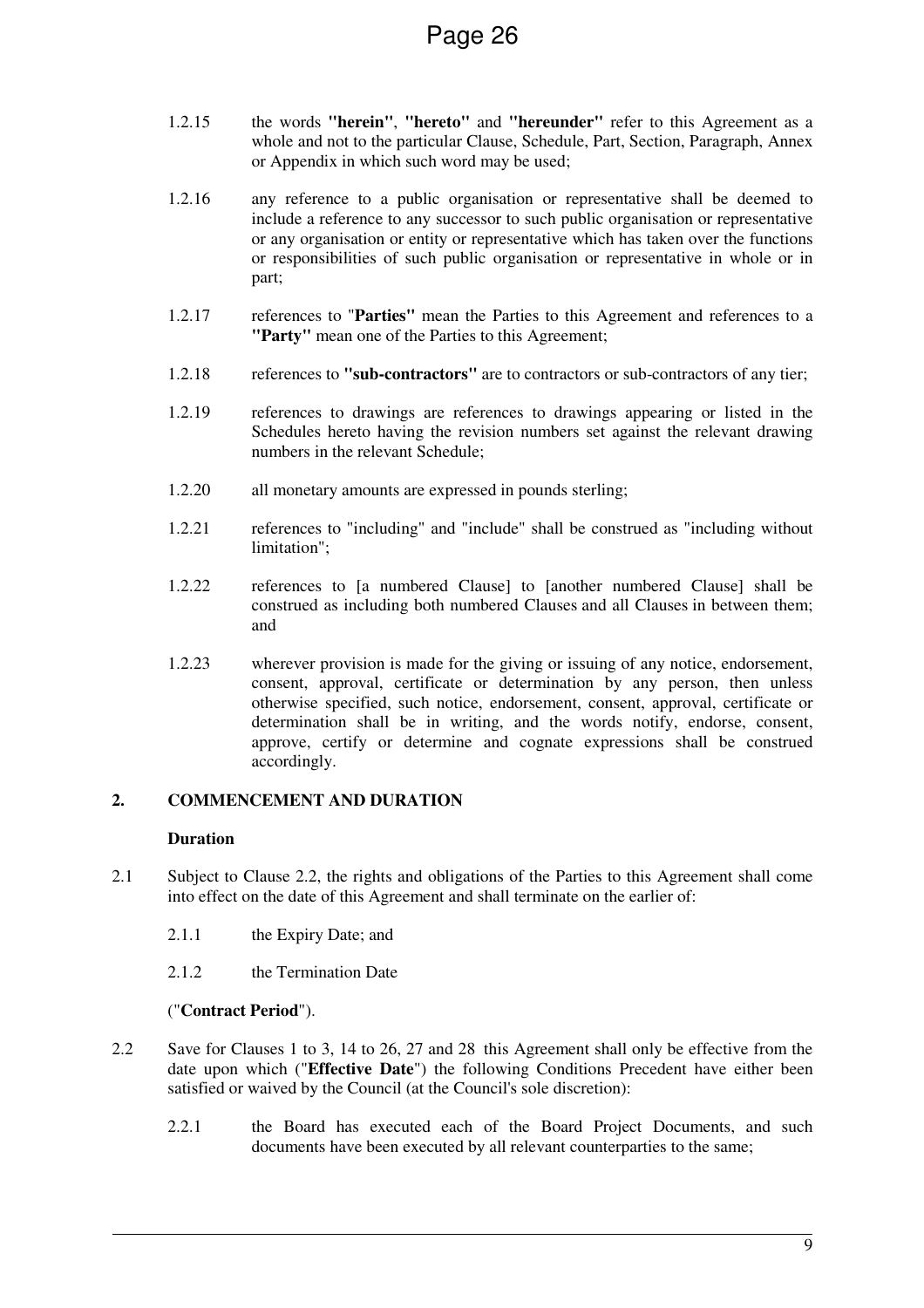- 2.2.2 the Council has executed the Project Agreement and the DMPA;
- 2.2.3 the OCIP Insurances have been procured and are either in place, or the Council provides written confirmation from [*insurance broker*] that such insurances will be in place on or before the Effective Date;
- 2.2.4 a certified copy of all documents relating to the constitution of the Board (including, without limitation, all contracts entered into by shareholders, Articles of Association and memorandum), which shall be in the same, or substantially similar form, to those set out in Schedule (*Board Constitution*); and
- 2.2.5 the DfT has provided a final Funding Letter.

#### **3. LGCA CERTIFICATE**

#### **Certification Requirements**

3.1 The Certification Requirements are intended to be satisfied by the Council with respect to this Agreement before the end of the period relating to such agreement within which the Certification Requirements must be satisfied for the agreement to be a certified contract for the purposes of the Local Government (Contracts) Act 1997.

#### **Board Consent**

3.2 The Board hereby consents to the issue by the Council of a certificate under Section 3 of the Local Government (Contracts) Act 1997 in respect of this Agreement.

#### **Relevant Discharge Terms**

- 3.3 The Parties agree that the relevant discharge terms relating to this Agreement for the purposes of section 6 of the Local Government (Contracts) Act 1997 shall be as follows:
	- 3.3.1 in the event of making a determination or order on an application for judicial review or audit review (within the respective meanings of section  $5(4)$  and  $8(1)$  of the Local Government (Contracts) Act 1997 the result of which is that this Agreement does not have effect or is otherwise unenforceable (against either the Council or the Board), then the Council shall pay to the Board the sum equivalent to the amount of compensation payable by the Board:
		- 3.3.1.1 to the DMPA Company pursuant to Clause 41.3 (*Voluntary Termination by the Board*) of the DMPA calculated as at the date of such determination; and
		- 3.3.1.2 to the Project Agreement pursuant to Clause 68.3 (*Voluntary Termination by the Board*) of the Project Agreement calculated as at the date of such determination; and
	- 3.3.2 the Council shall pay the Board the sums referred to in Clause 3.3.1.1 and 3.3.1.2 within [sixty (60)] Business Days of such determination or order; and
	- 3.3.3 any payment of compensation in accordance with this Clause 3.3 shall be in full satisfaction of any claim of the Board in relation to the termination of this Agreement and shall be the sole remedy of the Board against the Council in the circumstances contemplated by Clause 3.3.1.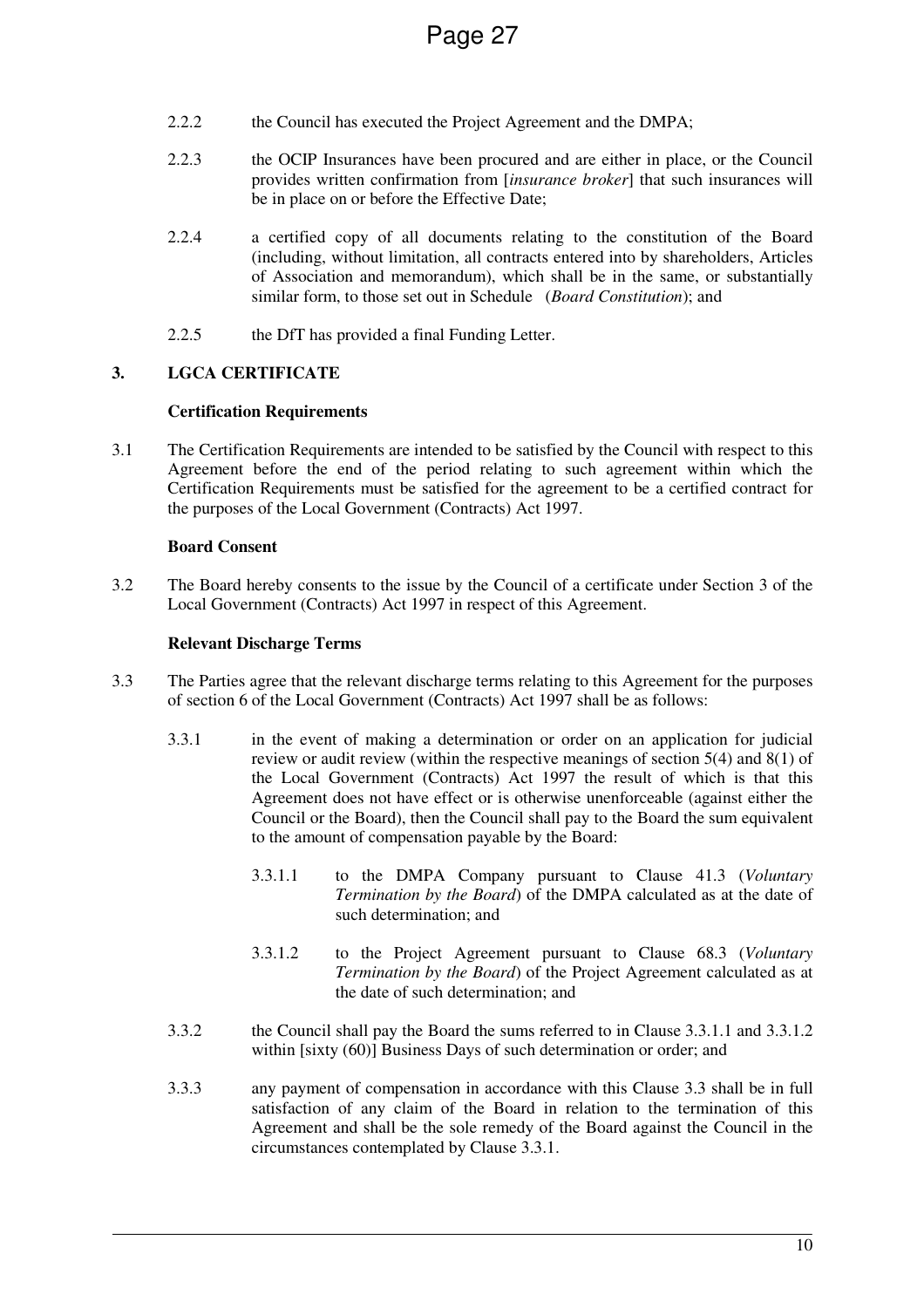#### **4. PROJECT DOCUMENTS**

#### **Execution of Project Documents**

- 4.1 The Board shall:
	- 4.1.1 on or about the date of this Agreement, enter into the Board Project Documents;
	- 4.1.2 subject to Clause 4.1, during the term of the Agreement, enter into such other Project Documents as may be required, for the purposes of the on-going procurement and/or operation of the Mersey Gateway bridge or the Silver Jubilee Bridge.
- 4.2 The Council shall on or about the date of this Agreement enter into the Project Agreement and the DMPA.

#### **Amendments to, and entry into new, Project Documents**

- 4.3 The Board shall not:
	- 4.3.1 enter into any contracts or agreements or other ancillary documents, including any replacement Project Documents;
	- 4.3.2 materially amend the terms of any Project Document; or
	- 4.3.3 terminate any Project Document,

without the consent of the Council, such consent not to be unreasonably withheld or delayed, save that the Board shall not be entitled to enter into, amend or terminate any Project Documents (**"Proposed Action"**) where the Proposed Action:

- 4.3.4 would materially adversely affect the Council;
- 4.3.5 would be contrary to the Project Objectives or would (on the balance of probabilities) significantly reduce the ability of the Board, the DMPA Company, the Project Company or any other sub-contractor to support the Project Objectives;
- 4.3.6 the Proposed Action would breach any Legislation;
- 4.3.7 the Proposed Action would increase the Council's liabilities during the term of this Agreement;
- 4.3.8 the Proposed Action would be likely (on the balance of probabilities) to require the Board (or the Council) to increase the overall level of Tolls above the amounts permitted by this Agreement;
- 4.3.9 where the DfT has raised valid objections that such Proposed Action would be in breach of the Funding Letter; or

#### 4.3.10 [**Note: others to be determined**];

4.4 Where the Council objects to such Proposed Action then the Board shall not proceed with such Proposed Action, and shall liaise with the Council to determine any amendments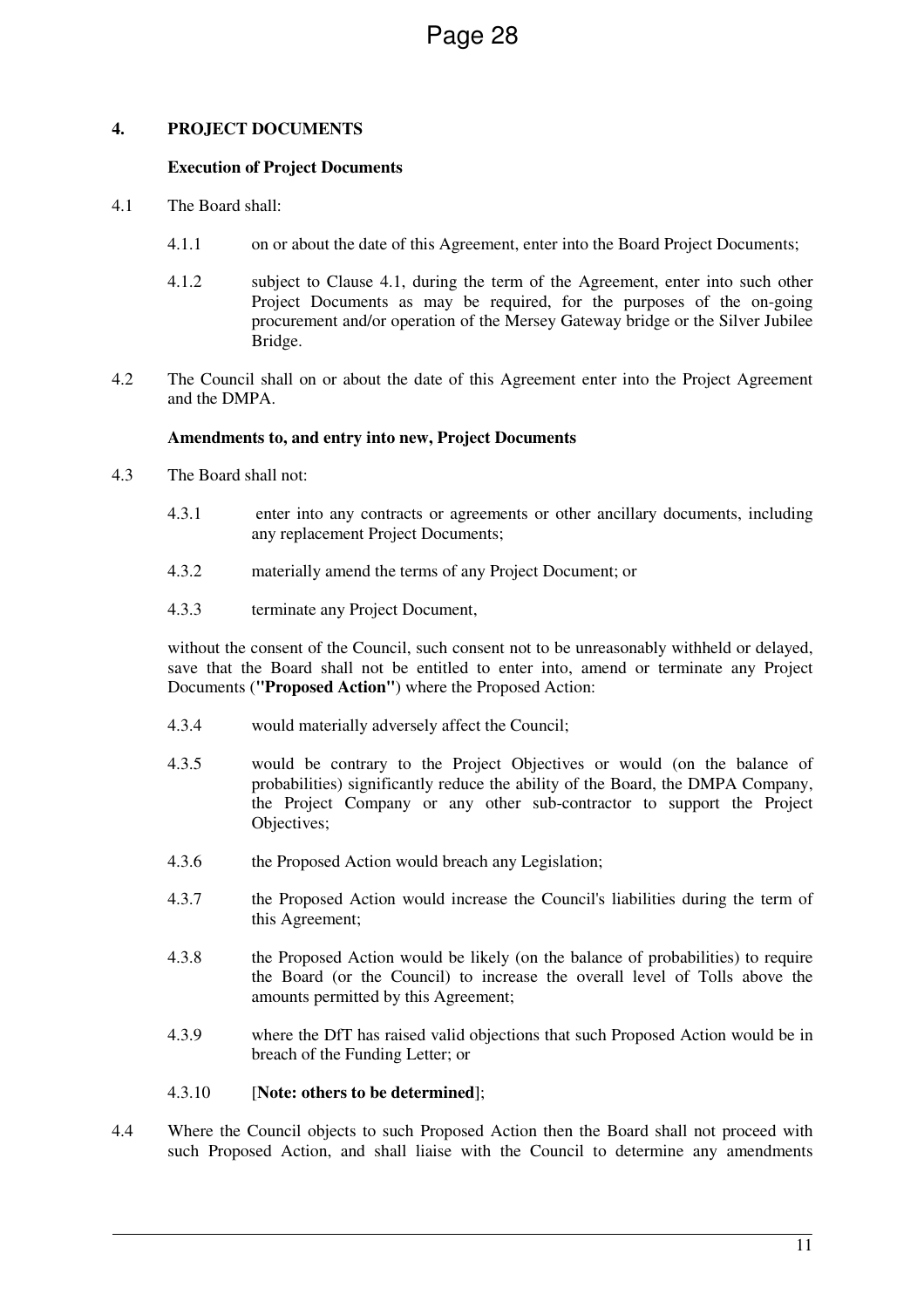required such that the Council shall agree to the Proposed Action. For the avoidance of doubt, the Council shall not be required to consent to any Proposed Action where there is a valid right of objection pursuant to Clause 4.1.

- 4.5 Where the Council does not object to a Proposed Action within [20] Working Days of being given notice of such Proposed Action, the Board shall be entitled to proceed.
- 4.6 The Board acknowledges the terms of the Funding Letter and undertakes:
	- 4.6.1 to comply with the terms of the Funding Letter to the extent that any obligation of the Council pursuant to the terms of the Funding Letter is performed, in whole or in part, by the Board pursuant to the terms of this Agreement;
	- 4.6.2 to carry out the Services pursuant to this Agreement in a manner which is consistent with the terms of the Funding Letter;
	- 4.6.3 have due regard to the Council's obligations pursuant to the Funding Letter and not to do (or omit to do) anything which may, reasonably, be expected to put the Council in breach of the terms of the Funding Letter.

#### **5. CO-OPERATION AND RESTRICTED MATTERS**

- 5.1 The Council undertakes to the Board that it shall not wilfully impede the Board in the performance of its obligations under this Agreement (having regard always to any other operations or activities carried out by the Council for the purposes contemplated by this Agreement or any other of the Council's statutory duties or functions);
- 5.2 Each party agrees to co-operate, at its own expense (but without being compelled to incur material expenditure) with the other party in the fulfilment of the purposes and intent of this Agreement.

#### **Consultation on Restricted Matters**

- 5.3 The Board shall, in providing the Services pursuant to this Agreement consider and have regard to comments received from:
	- 5.3.1 the Council;
	- 5.3.2 the DfT;
	- 5.3.3 HMT; and
	- 5.3.4 any Stakeholder who the Board is required to consult in accordance with the terms of this Agreement,

and notwithstanding the generality of the foregoing, the Board shall not do anything which amounts to a Restricted Matter without complying with the procedure set out in Clause 5.4;

#### **Restricted Matter Procedure**

- 5.4 Where any action (including any omission) or decision of the Board is, or relates to, a Restricted Matter (**"Restricted Action"**), the following procedure shall apply:
	- 5.4.1 where a Restricted Matter is a Red Restricted Matter the Board shall: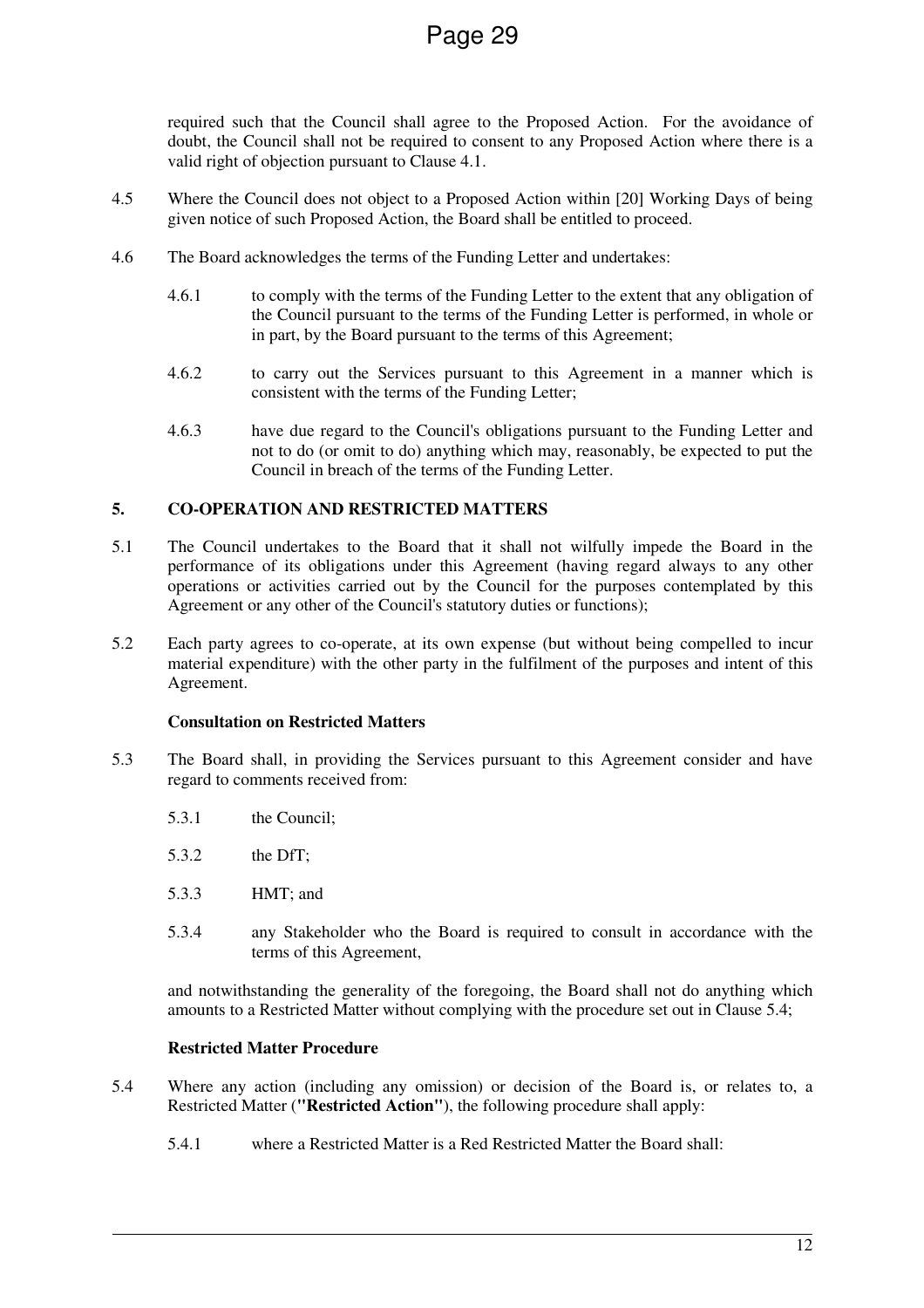- 5.4.1.1 where it wishes to carry out a Restricted Action, notify each relevant Restricted Matter Party, of the proposed Restricted Action, providing sufficient detail of the proposed Restricted Action for the Restricted Matter Parties to be able to understand the effect of the proposed Restricted Action.
- 5.4.1.2 have due regard to all comments received from Restricted Matter Parties in respect of such Restricted Action, and amend the Restricted Action appropriately to reflect such comments. Where such amendments are made, the Board shall notify all relevant Restricted Matter Parties of the revised Restricted Action and Clauses 5.4.1.1 and 5.4.1.2 shall apply *mutatis mutandis*;
- 5.4.1.3 only proceed with a Restricted Action where each relevant Restricted Matter Party has expressly consented to such Restricted Action. Restricted Matter Parties shall be entitled to consent to a Restricted Action, subject to conditions, in which case the Board shall only be entitled to proceed with such a Restricted Action where the Board:
	- (a) complies with all material requirements of such conditions; and
	- (b) all other Relevant Matter Parties have consented to the Board complying with such conditions.
- 5.4.2 where a Restricted Matter is an Orange Restricted Matter the Board shall:
	- 5.4.2.1 within [x] Working Days of determining that it wishes to carry out a Restricted Action, consult with the relevant Restricted Matter Parties, providing sufficient detail of the proposed Restricted Action for the Restricted Matter Parties to be able to understand the effect of the proposed Restricted Action. The Board shall provide each Restricted Matter Party sufficient time to respond to such consultation as may be reasonable (**"Restricted Matter Consultation Period"**), having regard to the nature of the Restricted Action, the consideration that may be required by the Restricted Matter Parties and any urgency in proceeding with the Restricted Action.
	- 5.4.2.2 the Board shall have due regard to all comments received from Restricted Matter Parties during the Restricted Matter Consultation Period, in determining whether to proceed with the Restricted Action, and any amendments reasonably required to the Restricted Action;
	- 5.4.2.3 provided that the Board has complied with the requirements of Clauses 5.4.2.1 to 5.4.2.2, the Board shall be entitled to proceed with a Restricted Action relating to an Orange Restricted Matter, notwithstanding that any relevant Restricted Matter Party has objected to such Restricted Action;
- 5.4.3 where a Restricted Matter is a Green Restricted Matter the Board shall notify each relevant Restricted Matter Party in respect of the proposed Restricted Action within [x] Working Days of the Board determining to make such Restricted Action. For the avoidance of doubt, where a Restricted Matter is a Green Restricted Matter the Board shall not be required to consult with any Restricted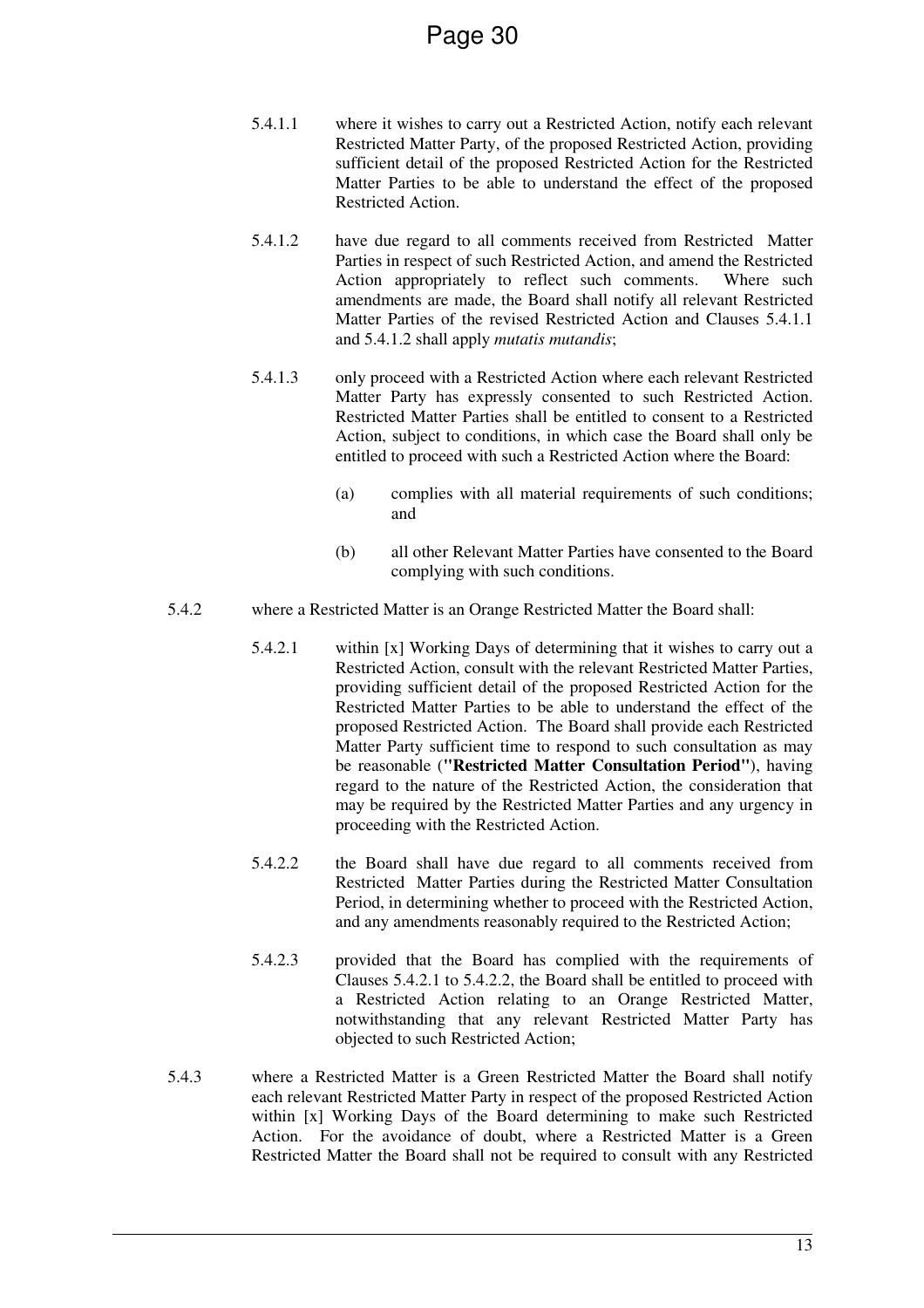Matter Party save to the extent that consultation is required by any other express term of this Agreement in respect of the Relevant Restricted Action.

- 5.4.4 where any matter is ancillary to a Restricted Matter then it shall be classified as part of such Restricted Matter and Clause 5.4 shall apply in respect of such matter.
- 5.4.5 Where a matter is ancillary to more than one Restricted Matter, or a Restricted Action would relate to more than one Restricted Matter then such matter shall be deemed to be the highest classified of such Restricted Matters (where a Red Restricted Matter is most highly classified, and a Green Restricted Matter is least highly classified), and Clause 5.4 shall apply in respect of such matter.

#### **Performance Management**

- 5.5 The Council shall audit the performance of the Services by the Board and compliance with its other obligations under this Agreement (**"Performance Audit"**), in accordance with this Clause 5:
	- 5.5.1 each Year, within one (1) Month of the anniversary of the Effective Date;
	- 5.5.2 at the Council's discretion, at any point where the Board notifies the Council of Board Default in accordance with Clause 5.13, or where the Council has otherwise determined that a Board Default has arisen or, acting reasonably, believes that a Board Default is likely to arise;
	- 5.5.3 whenever otherwise required by the terms of this Agreement;
- 5.6 Where the Council intends to carry out a Performance Audit, it may request from the Board, and the Board shall provide, as soon as reasonably practicable:
	- 5.6.1 such information as may be reasonably required by the Council to determine whether the Board is performing the Services in accordance with this Agreement;
	- 5.6.2 any reports in respect of performance of the Services received by the Board pursuant to the terms of the Project Agreement or the DMPA, including, but not limited to:
		- 5.6.2.1 any KPI Rectification Plan produced pursuant to the DMPA;
		- 5.6.2.2 any increased monitoring of performance of the DMPA Company pursuant to clause [19.9] of the DMPA; and
		- 5.6.2.3 [**Note: others to be determined**];
- 5.7 Where the Council carries out a Performance Audit, it shall review the performance of the Services and other obligations of the Board under this Agreement, by reference to:
	- 5.7.1 the performance by the Board against any actions, targets and requirements of the Annual Business Plan;
	- 5.7.2 whether the Board has met any income, or expenditure targets as specified in:
		- 5.7.2.1 any Rectification Plan; or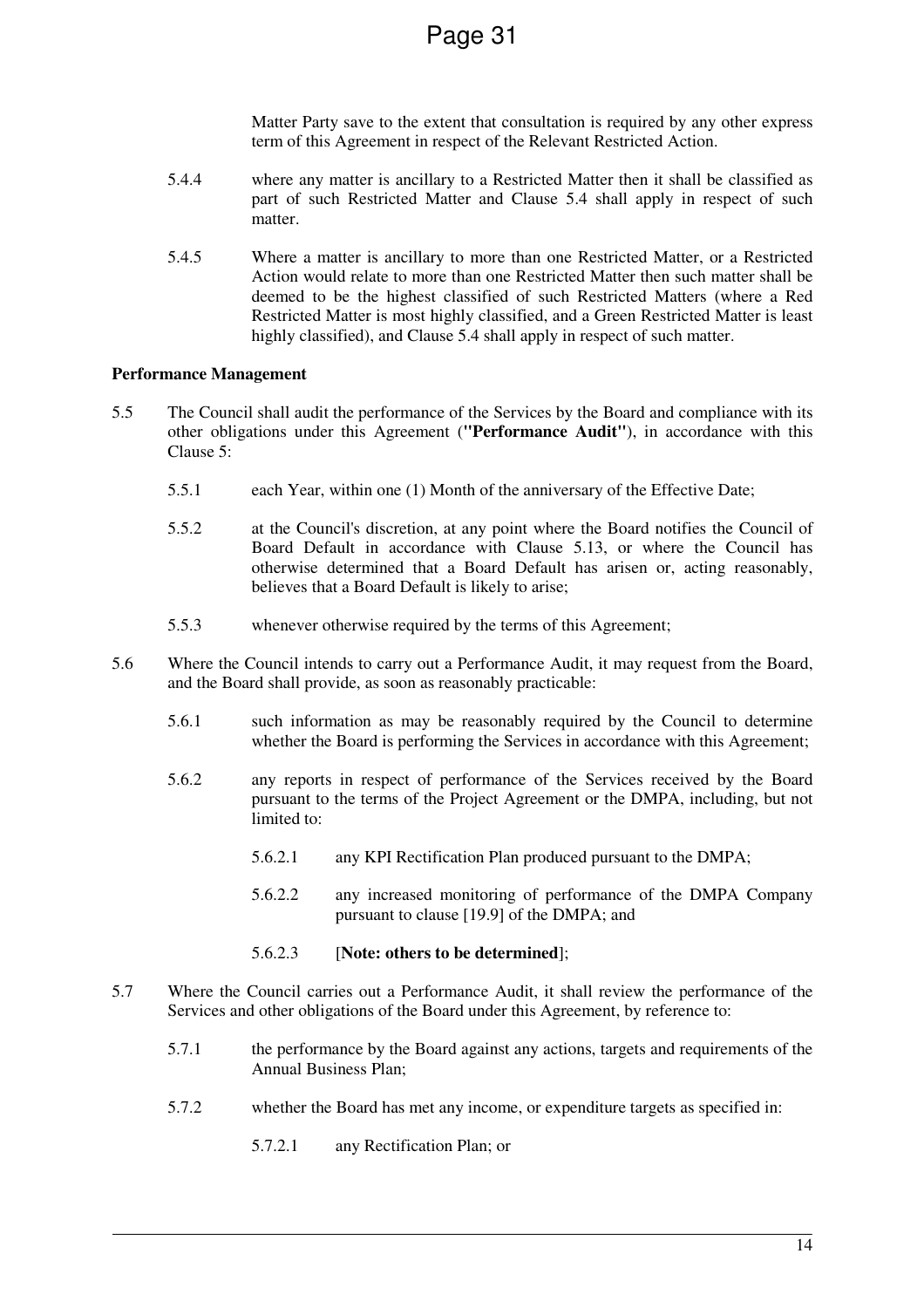- 5.7.2.2 the Annual Business Plan;
- 5.7.3 performance of the Board against any Council KPIs;
- 5.7.4 any material breaches of this Agreement by the Board which have been identified; and
- 5.7.5 any material breaches of the Project Agreement, the DMPA or any other Project Document by either the Board, the Project Company, the DMPA Company or any other counterparty to the relevant Project Document, which has not been rectified or enforced in accordance with the terms of such agreement.

#### (together the "**Performance Requirements**").

- 5.8 Where one or more Performance Requirements have not been satisfied, the Council shall promptly notify the Board of such failure, specifying clearly the nature of each such failure, and the Board shall, within twenty (20) Working Days (or such other period as the Parties may reasonably agree, having regard to the nature of the failure to meet the Performance Requirements and the urgency of any required rectification) develop a rectification plan (**"Rectification Plan"**) in respect of rectifying performance of the relevant Performance Requirements, including:
	- 5.8.1 any performance, income or other targets to be met;
	- 5.8.2 the timescales in which they will be met;
	- 5.8.3 The costs to be incurred in meeting the Rectification Plan, and who will bear such costs;
	- 5.8.4 Any amendments required to the DMPA, Project Agreement or other Project Documents to comply with the Rectification Plan;
	- 5.8.5 Any amendments required to this Agreement;
	- 5.8.6 any performance required by a third party in order to comply with the Rectification Plan, including any action to be performed by the Council, the DfT or HMT, in order to rectify the Performance Requirements,
	- 5.8.7 and the Board shall notify the Council of the proposed terms of such Rectification Plan (**"Draft Rectification Plan"**).
- 5.9 The Council shall review the Draft Rectification Plan and provide comments to the Board within twenty (20) Working Days (or such other period as the Parties may reasonably agree, having regard to the nature of the failure to meet the Performance Requirements and the urgency of any required rectification). The Board shall take into account such comments, but shall only be required to implement such comments where and to the extent that they relate to:
	- 5.9.1 any Restricted Matter which forms part of the Draft Rectification Plan;
	- 5.9.2 any amendments required to the Project Documents or to this Agreement;
	- 5.9.3 any action required to be taken by the Council, DfT or HMT pursuant to the terms of the Rectification Plan, including any costs to be incurred,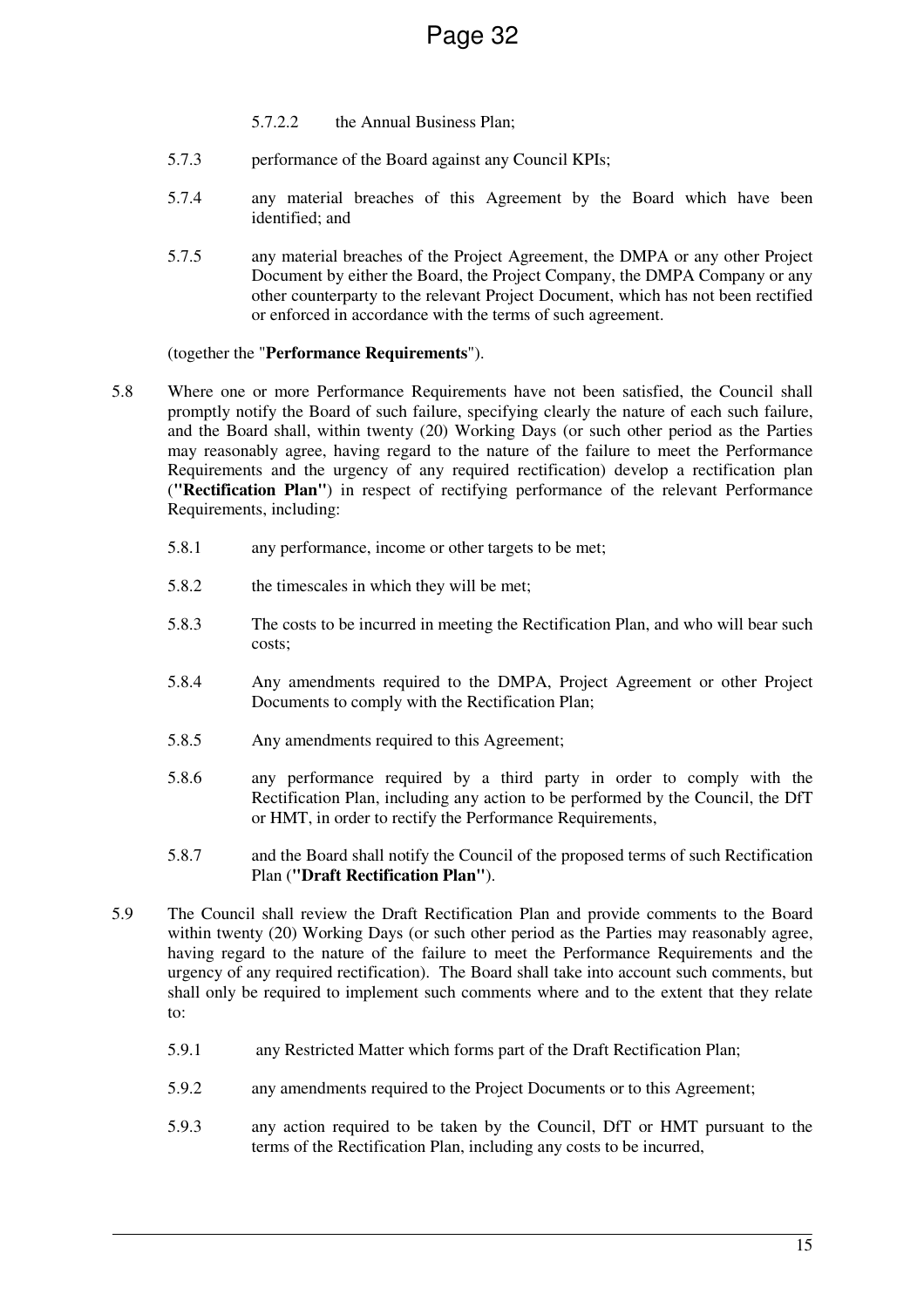- 5.9.4 in which case the Board shall be required to fully reflect such comments in the finalised Rectification Plan, and once the Rectification Plan has been amended to reflect such comments the Board shall notify the Council of such revised Rectification Plan.
- 5.10 The Board shall implement the Rectification Plan in accordance with its terms, at the sole cost of the Board (subject to any costs which the Council has expressly agreed to incur).
- 5.11 Where a failure to meet any Performance Requirement (**"Performance Failure"**) continues following implementation of a Rectification Plan in accordance with its terms then the Board shall propose, agree and implement further Rectification Plans in accordance with this Clause 5, save that, where a single Performance Failure, or Performance Failures arising from the same cause, continue to arise following implementation of two Rectification Plans in respect of such Performance Failure, then the Council may at its discretion deem such continued failure to rectify the Performance Failure a Board Default.
- 5.12 Where:
	- 5.12.1 the Board fails to implement a Rectification Plan materially in accordance with its terms; or
	- 5.12.2 the Board is in material breach of this Agreement which cannot be rectified, or would cause the Council to be in breach of any of its legal duties or obligations; or
	- 5.12.3 there is a deemed Board Default pursuant to Clause 5.11

then the Council shall be entitled to:

- 5.12.4 exercise any rights of the Board under the Project Documents on behalf of the Board, to the extent that this is required to ensure continued compliance with the terms of this Agreement; or
- 5.12.5 terminate this Agreement for Board Default in accordance with Clause 5.13; or
- 5.12.6 [require the replacement of one or more Executive Directors, in accordance with Part 2 of Schedule 4];
- 5.13 Where a Board Default occurs or the Board believes that such a Board Default is likely to occur then the Board shall notify the Council promptly providing details of such Board Default (or potential Board Default).
- 5.14 Following any notification pursuant to Clause 5.13, the Council shall notify the Board of any action that the Council requires the Board to take, including rectification of any Board Default which is capable of rectification.
- 5.15 Where any Board Default is not rectifiable, or has not been rectified within a reasonable period of notification of the requirement to rectify by the Council pursuant to Clause 5.14, then the Council shall be entitled to terminate this Agreement on [x] days' notice.
- 5.16 Upon termination for Board Default:
	- 5.16.1 the Board shall, on the election of the Council, take all necessary steps to novate or transfer to the Council, or such other party as the Council may nominate, such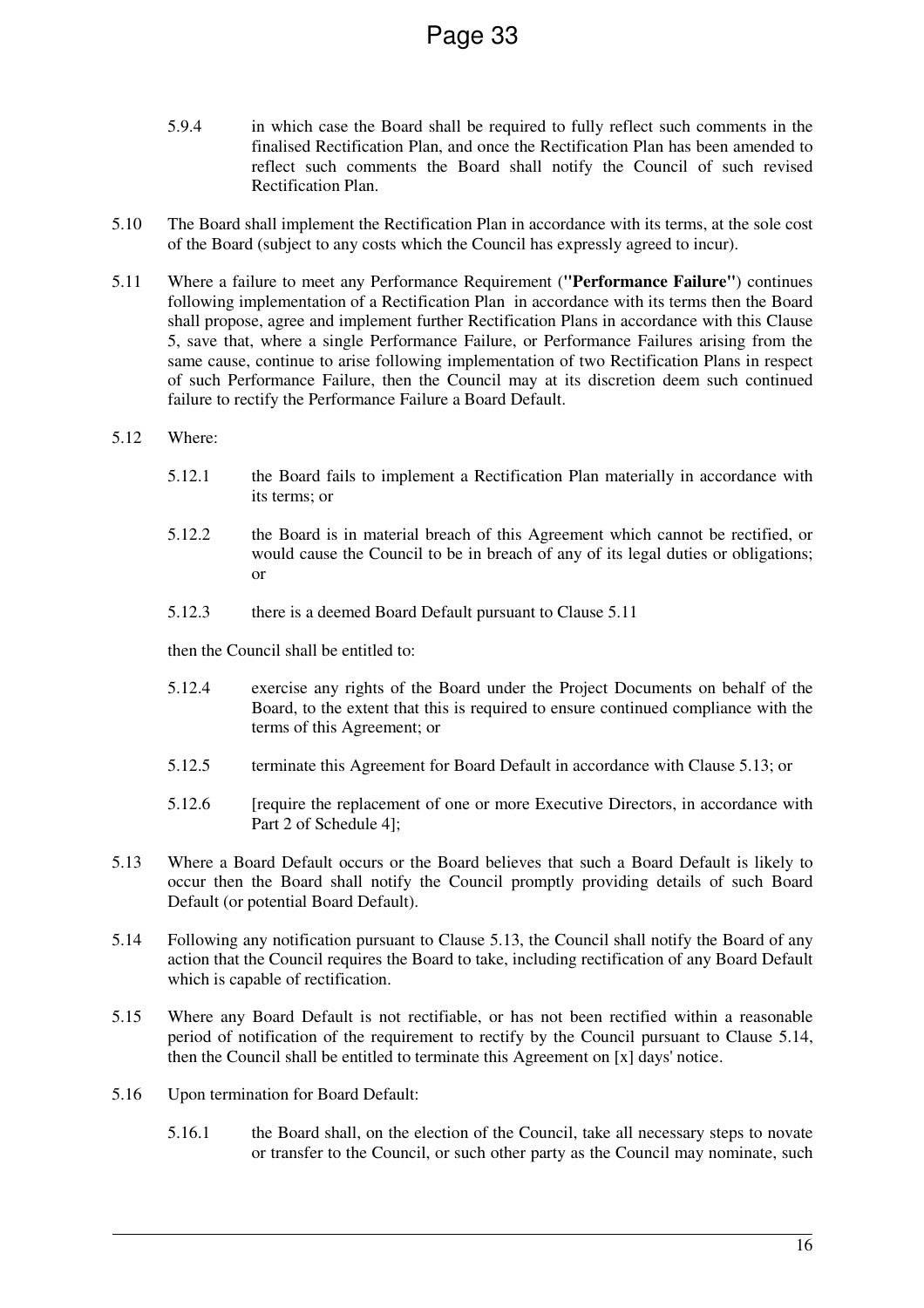Project Documents and assets as the Council may reasonably require in order to continue to deliver the Project at nil cost.

- 5.16.2 no compensation shall be payable to the Board, save that where termination of this Agreement would also lead to termination of the Project Agreement or the DMPA then the Council shall pay, or procure the payment of, on behalf of the Board, any termination sums due to the Project Company or the DMPA Company, but only to the extent that the Board is unable to pay such termination sums.
- 5.17 Upon termination of this Agreement, save as otherwise expressly provided for in this Agreement:
	- 5.17.1 termination shall be without prejudice to any accrued rights and obligations under this Agreement as at the date of termination;
	- 5.17.2 termination of this Agreement shall not affect the continuing rights and obligations of the Council and the Board under any provision of this Agreement which is expressed to survive termination or which is required to give effect to such termination or the consequences of termination.
	- 5.17.3 the Board shall procure the transfer to the Council at nil cost of all Intellectual Property required by the Council for the provisions of the Services.

#### **6. SERVICES**

#### **Supervision and management of construction of Mersey Gateway**

- 6.1 The Board shall supervise the construction and operation of the Mersey Gateway Crossing and associated infrastructure in accordance with the terms of the Project Agreement, and otherwise comply with and perform the obligations of the Board under the Project Agreement in an effective, efficient and economic manner.
- 6.2 The Board shall supervise the Tolling of the Mersey Gateway Crossing and Silver Jubilee Bridge:
	- 6.2.1 for the term of the DMPA, in accordance with the terms of the DMPA, and otherwise comply with and perform the obligations of the Board under the DMPA in an effective, efficient and economic manner;
	- 6.2.2 for the Contract Period, so as to ensure that the Tolling is carried out in an effective, efficient and economic manner, in accordance with the terms of:
		- 6.2.2.1 Clause 8 of this Agreement; and
		- 6.2.2.2 the requirements of the Funding Letter.
- 6.3 The Board shall otherwise ensure that:
	- 6.3.1 During the term of the Project Agreement:
		- 6.3.1.1 The Board complies with its obligations under the Project Agreement; and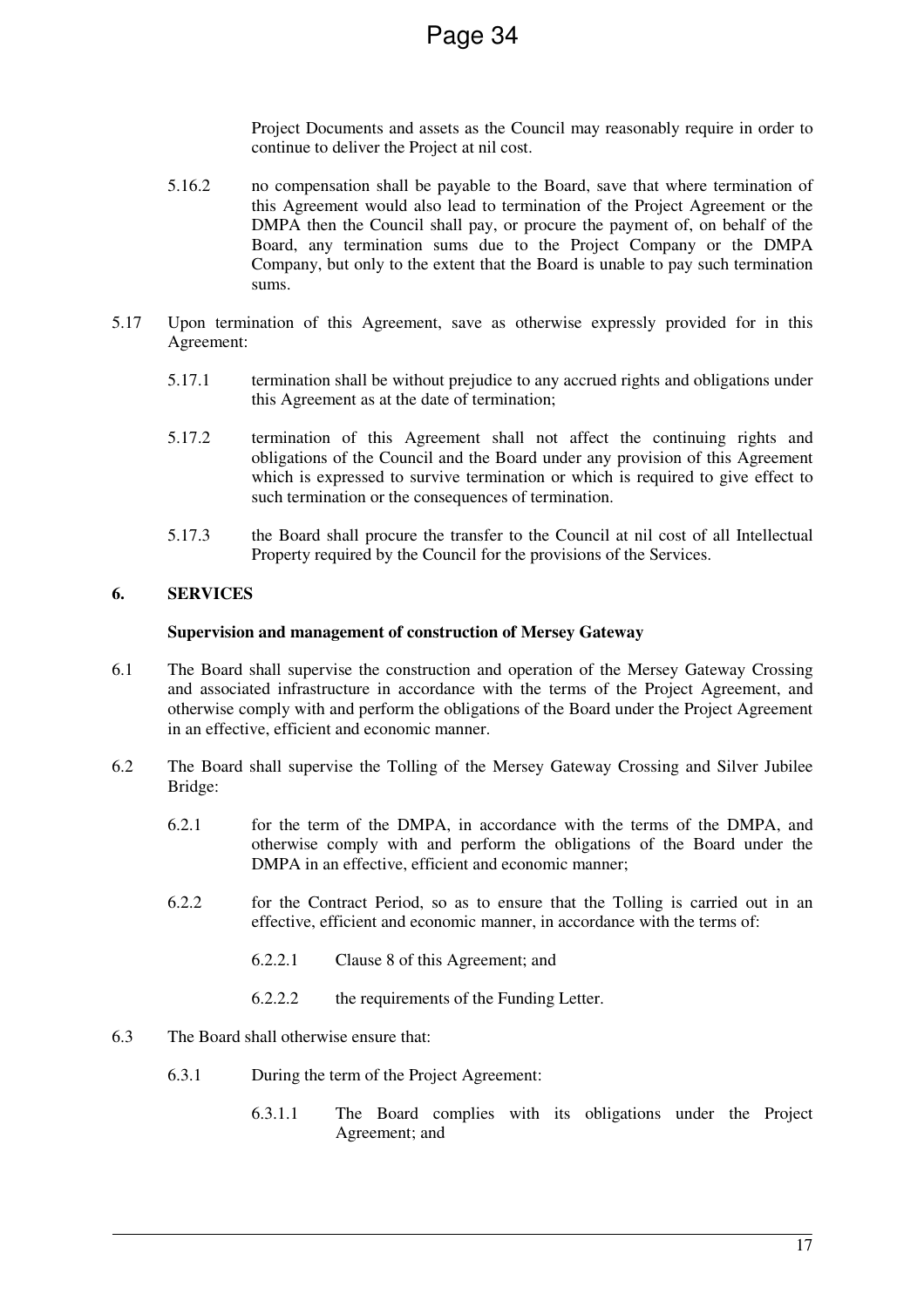- 6.3.1.2 The Project Company complies with its obligations under the Project Agreement;
- 6.3.2 During the term of the DMPA:
	- 6.3.2.1 The Board complies with its obligations under the DMPA; and
	- 6.3.2.2 The DMPA Company complies with its obligations under the DMPA,

in each case, such that the Services are performed:

- 6.3.3 in an efficient, effective and safe manner;
- 6.3.4 in accordance with Good Industry Practice;
- 6.3.5 in a manner that is not likely to be injurious to health or to cause damage to property;
- 6.3.6 in such a manner as:
	- 6.3.6.1 not to detract from the image and reputation of the Council as highway [or tolling] authority;
	- 6.3.6.2 to enable the Council to discharge its statutory duties;
- 6.3.7 in compliance with:
	- 6.3.7.1 the Order, the RUCO and the Toll Enforcement Regulations;
	- 6.3.7.2 all applicable Legal Requirements.
- 6.4 The Board shall continuously seek improvements to the procedures and processes used in the performance of the Services.
- 6.5 The Board shall provide reports to the Council in a format and frequency as may be agreed by the Council, acting reasonably, and having regard to the stage of construction or operation of the Mersey Gateway Crossing in respect of:
	- 6.5.1 during the term of the Construction Period (as defined in the Project Agreement) under the Project Agreement, the progress of construction, including the occurrence of any Compensation Events or Relief Event or similar events under the terms of the Project Agreement;
	- 6.5.2 during the remainder of the term of the Project Agreement, the operation of the Mersey Gateway Crossing and associated infrastructure, including the performance of services under the Project Agreement and the occurrence of any [Compensation Events or] Relief Events or similar events under the terms of the Project Agreement;
	- 6.5.3 during the term of the DMPA, the operation of the Tolling, including the occurrence of any [Compensation Events or] Relief Events or similar events under the terms of the DMPA;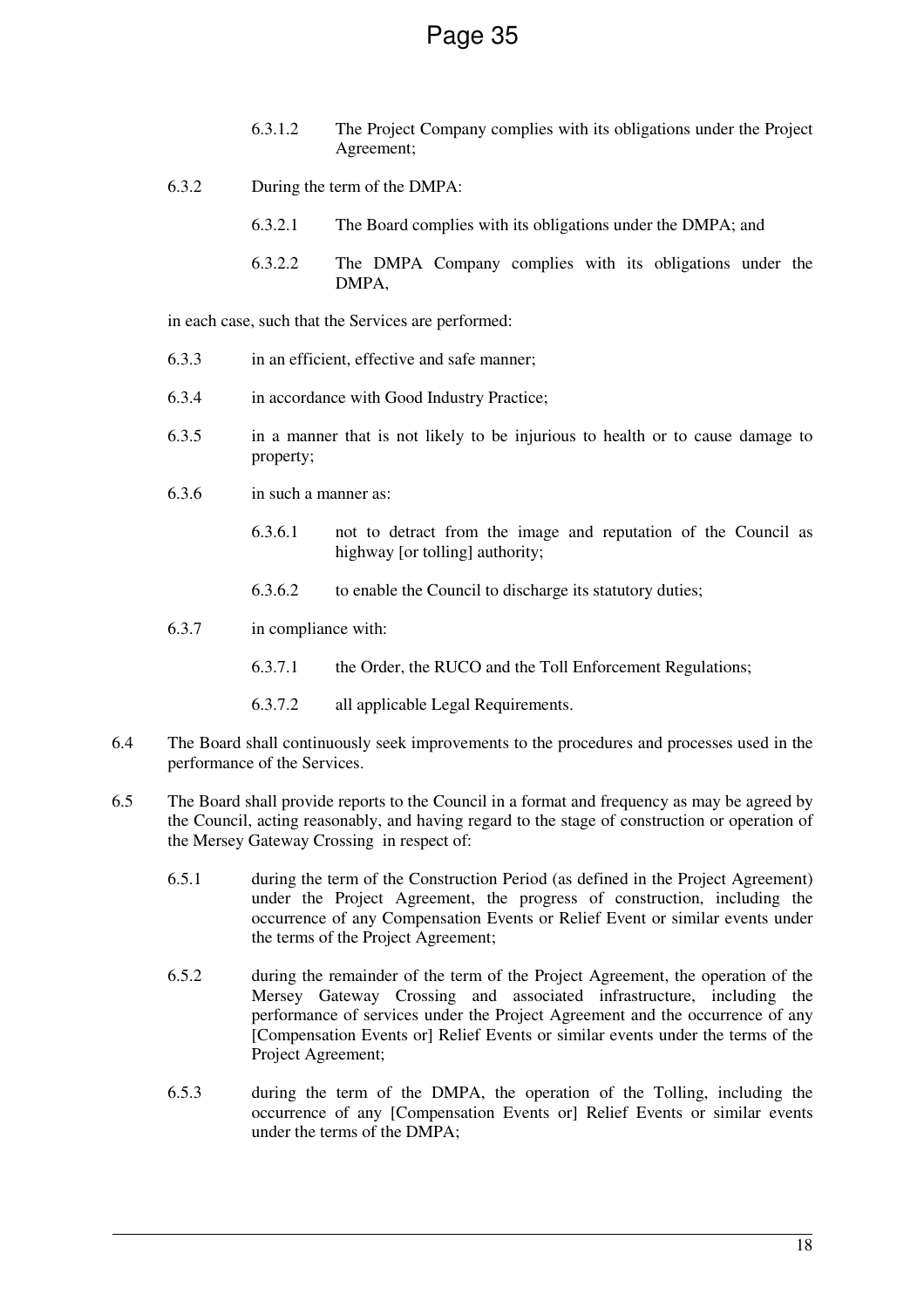- 6.5.4 costs incurred by the Board, including any additional costs arising from the operation of the Project Documents, including from any Compensation Events that may arise under the Project Agreement or the DMPA;
- 6.5.5 any delays in the programme for the construction and/or operation of the Mersey Gateway Crossing:
- 6.5.6 performance against key performance indicators and other performance measures within the Project Agreement and DMPA, including any reports required pursuant to Clause 5.6;
- 6.5.7 performance against the Council KPIs.

## **Annual Business Plan**

- 6.6 The Board shall within [x] Working Days of [date] in each year of this Agreement produce and provide to the Council an annual business plan (**"Annual Business Plan"**) showing:
	- 6.6.1 detailed projects of the following year's project income and expenditure;
	- 6.6.2 projections of the following 5 years' income and expenditure;
	- 6.6.3 how the Board intends to establish and maintain the liquidity reserve required by the Funding Letter;
	- 6.6.4 the Board's proposals for management and marketing of the tolls, including:
		- 6.6.4.1 all relevant information provided by the DMPA Company pursuant to the terms of the DMPA;
		- 6.6.4.2 details of how the information provided pursuant to Clause 6.6.4.1, and any recommendations of the DMPA Company have been taken into account within the Annual Business Plan and any matters which the DMPA Company has undertaken to perform pursuant to the terms of the DMPA;
		- 6.6.4.3 any recommendations of the DMPA Company which the Board has chosen not to taken into account within the Annual Business Plan or otherwise progress, and the reasons why the Board has made such a decision;
		- 6.6.4.4 details of the current discount scheme from Tolling for local residents (**"Local Discount Scheme"**), including any information relating to the proposed application of the Local Discount Scheme that may be provided by the DMPA Company, and details of any other discount schemes or variations to the tolling of Users which the DMPA Company have proposed or implemented;

#### 6.6.4.5 [**Note: others to be determined]**;

6.7 Following receipt of the Annual Business Plan, the Council shall review and provide comments to the Board within [x] Working Days. The Board shall consider comments received from the Council, but shall only be required to take into account such comments to the extent that they relate to any Restricted Action or any requirement of the Business Plan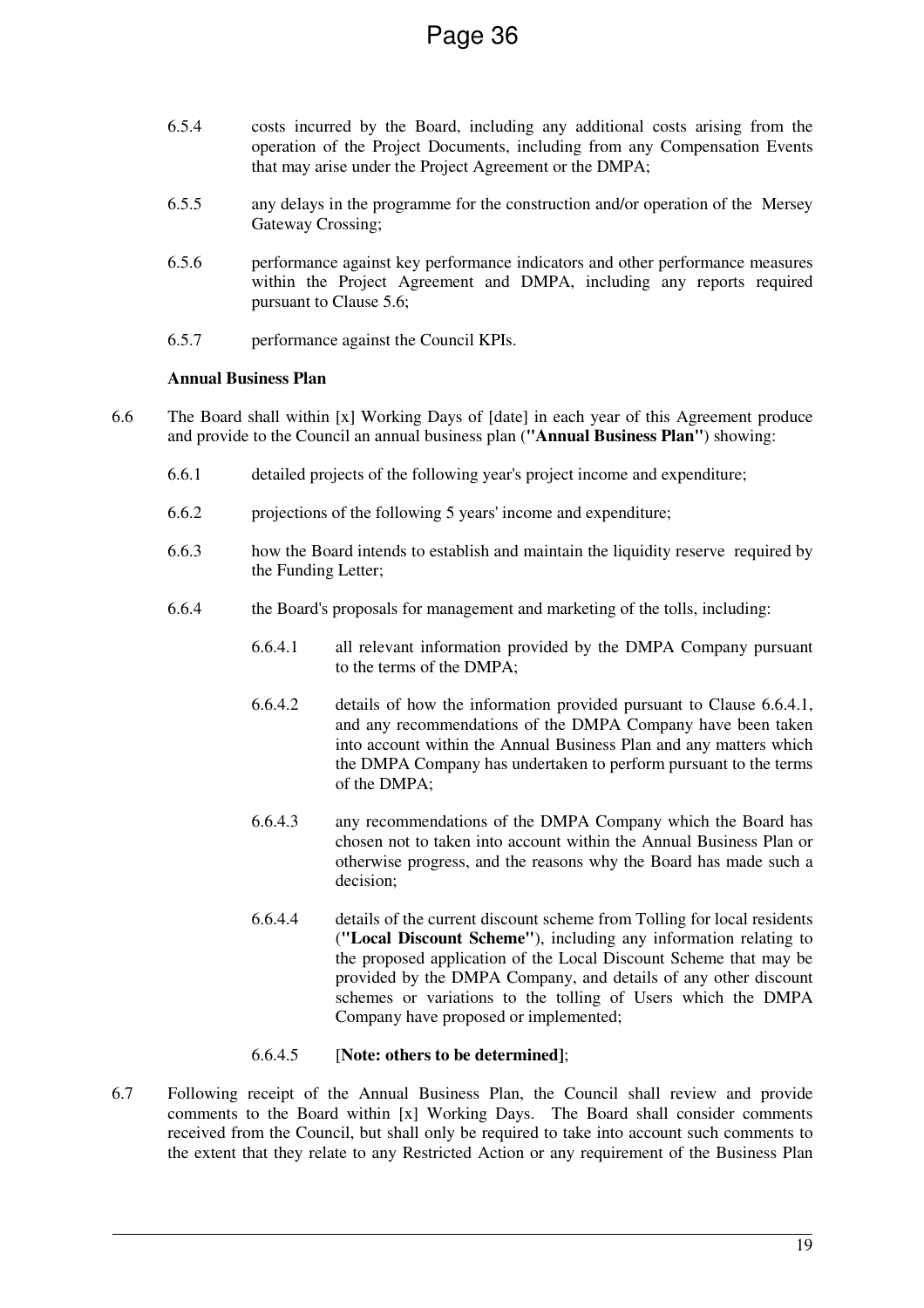which if it were implemented would be a Restricted Action, in which case the provisions of Clause 5.4 shall apply mutatis mutandis.

#### **Stakeholder Engagement**

- 6.8 The Council undertakes to the Board to engage with stakeholders in accordance with its obligations as set out in Part 2 of Schedule 2 (Stakeholder Engagement):
	- 6.8.1 on a monthly basis report to the Board ("**Council Stakeholder Engagement Report**"), setting out details of:
		- 6.8.1.1 the outcomes of any Council Stakeholder Engagement carried out in the preceding Month;
		- 6.8.1.2 any actions which the Council has determined, or undertaken, to take to reflect any responses received during such Council Stakeholder Engagement;
		- 6.8.1.3 updates in respect of outcomes or actions set out in previous Council Stakeholder Engagement Reports;
- 6.9 The Board undertakes to the Council to engage with stakeholders in accordance with its obligations as set out in Part 1 of Schedule 2 (Stakeholder Engagement), and shall:
	- 6.9.1 on a monthly basis report to the Council (**"Stakeholder Engagement Report"**), setting out details of:
		- 6.9.1.1 the outcomes of any Board Stakeholder Engagement carried out in the preceding Month;
		- 6.9.1.2 any actions which the Board has determined, or undertaken, to take to reflect any responses received during such Board Stakeholder Engagement;
		- 6.9.1.3 any actions which the Board has determined, or undertaken, to take to reflect any actions or undertakings set out in the Council Stakeholder Engagement Report
		- 6.9.1.4 updates in respect of outcomes or actions set out in previous Stakeholder Engagement Reports or Council Engagement Reports;
	- 6.9.2 consider any comments provided by the Council in respect of Board Stakeholder Engagement, and take such comments into account (acting reasonably) in carrying out future Board Stakeholder Engagement and performing the Services;
	- 6.9.3 consider any comments provided by the Council arising from any Council Stakeholder Engagement and take such comments into account (acting reasonably) in carrying out future Board Stakeholder Engagement and performing the Services;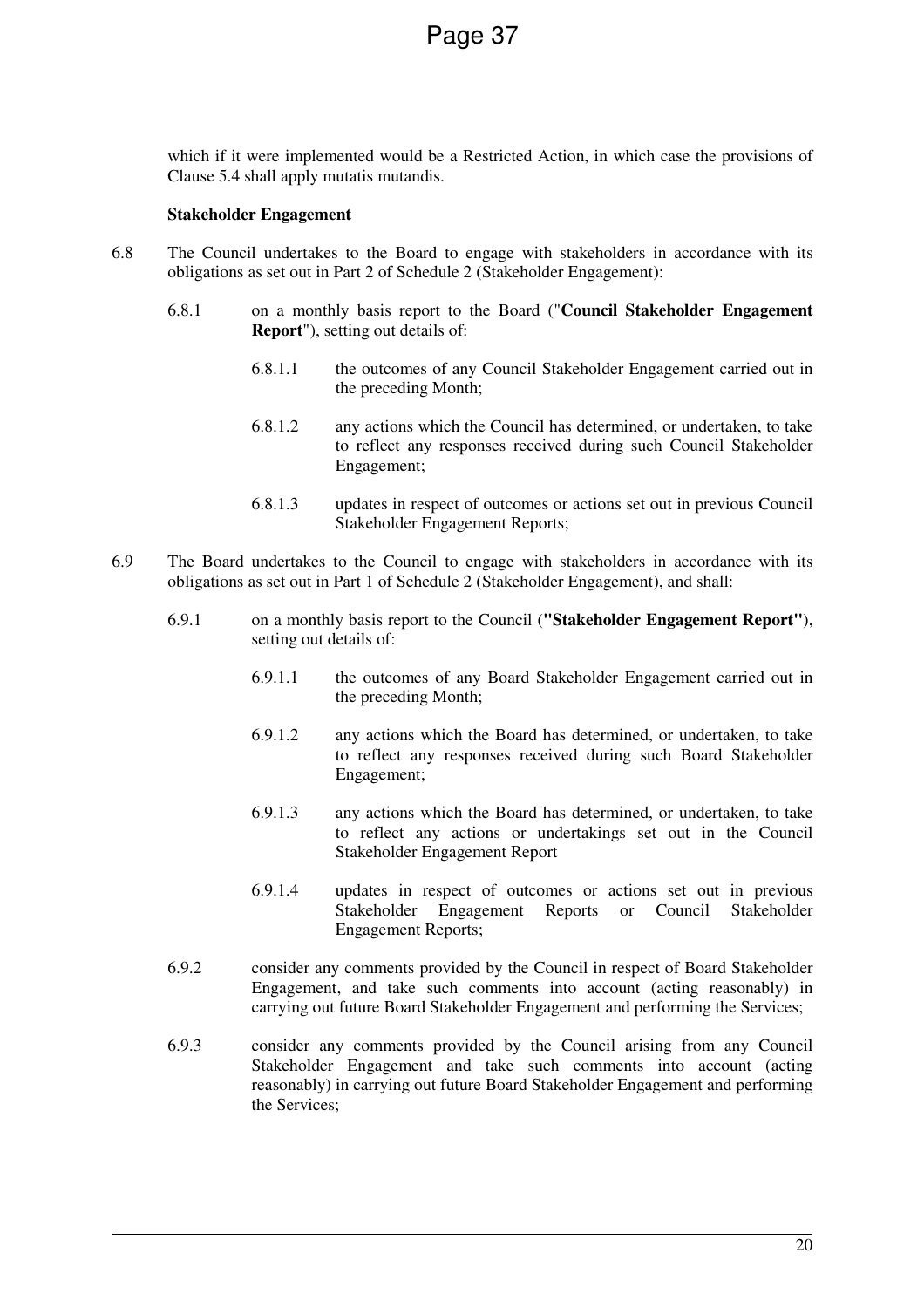# **7. POWERS AND DELEGATION**

- 7.1 To the extent that such powers are required for the purposes of delivering the Services (including, but not limited to and requirements for the performance by the DMPA Company of obligations under the DMPA or the Project Company under the Project Agreement), the Council shall:
	- 7.1.1 procure the renewal, replacement or extension of the RUCO on the same, or similar, terms prior to any expiry or termination of the RUCO, so as to ensure that the powers set out in the RUCO continue for the term of this Agreement;
	- 7.1.2 procure the renewal, replacement or extension of the Toll Enforcement Regulations on the same or similar, terms prior to any expiry of termination of the Toll Enforcement Regulations, so as to ensure that the powers set out in the Toll Enforcement Regulations continue for the term of this Agreement;
- 7.2 The Council shall release and indemnify the Board against all costs, losses, claims and expenses arising from, associated with, or as a consequence of, any failure by the Council to comply with Clause 7.1, provided that:
	- 7.2.1 the Council shall not be responsible for or be obliged to indemnify the Board against any cost, loss, claim or expense arising out of:
		- 7.2.1.1 any injury, loss, damage, cost or expense caused by the negligence or wilful misconduct of the Board occurring after the date of this Agreement;
		- 7.2.1.2 any breach by the Board of its obligations under this Agreement
	- 7.2.2 where exercise by the Board of a right under the Project Agreement or the DMPA would (in the opinion of the Council, acting reasonably) reduce any cost, loss, claim or expense, then the Council shall be entitled to step-in and exercise such right on behalf of the Board, provided that the Council's indemnity at clause 7.2 shall include any costs, losses, claims and expenses arising from the exercise of such right. The Board shall be entitled to take over the exercise of such right at any time, provided that where the Board takes over the exercise of a right from the Council, then the Council shall be released from the indemnity at clause 7.2 where and to the extent that any cost, loss, claim or expense cannot be mitigated as a result of such step-in by the Board.
- 7.3 The Council and the Board both acknowledge that the levying of tolls on the SJB is a requirement of the Funding Letter, and each party undertakes to the other not to vary tolling on the Silver Jubilee Bridge such that this is no longer the case without the express consent of:
	- 7.3.1 the DMPA Company;
	- 7.3.2 the Project Company;
	- 7.3.3 the DfT,

provided that such consent shall not be unreasonably withheld, taking into account any amendments to the DMPA, Project Agreement and Funding Letter, respectively.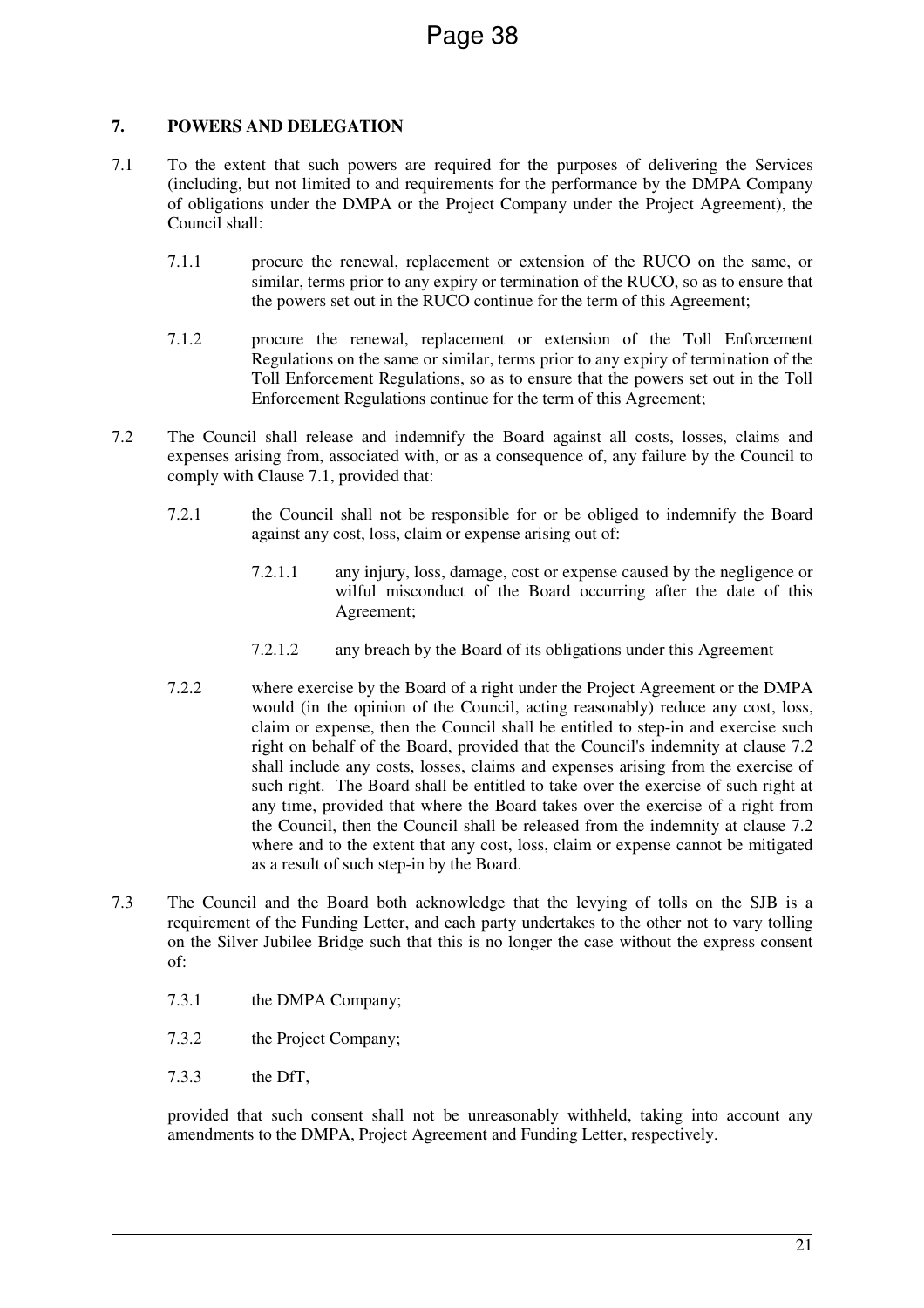- 7.4 The Council undertakes to the Board to perform all of its obligations pursuant to the terms of the Project Documents to which it is a party, to support delivery of the Project Objectives through such Project Documents.
- 7.5 The Board shall ensure that it performs the Services in accordance with current Council Policies so far as they are relevant to the powers, obligations or duties of the Crossings Board.
- 7.6 For the Contract Period:
	- 7.6.1 the Council shall delegate to the Board, to the extent required for the performance of the Board's obligations pursuant to this Agreement,
	- 7.6.2 the Council undertakes to the Board to delegate to the Project Company in accordance with and pursuant to the terms of the Project Agreement,
	- 7.6.3 the Council undertakes to the Board to delegate to the DMPA Company in accordance with and pursuant to the terms of the DMPA,
	- 7.6.4 the Council undertakes to the Board to delegate to any contractor replacing the Project Company or the DMPA Company, on similar terms to those specified in the Project Agreement or the DMPA (as the case may be),

in each case the relevant powers, rights and obligations under:

- 7.6.5 the Order;
- 7.6.6 to the extent that they are capable of delegation, the powers under the RUCO;
- 7.6.7 to the extent that they are capable of delegation, the powers under the Toll Enforcement Regulations; and
- 7.6.8 any other statutory power that are capable of delegation, and which are required for, as the case may be:
	- 7.6.8.1 the Board to efficiently perform its obligations under the Governance Agreement; or
	- 7.6.8.2 to comply with the requirements of the Project Agreement and/or the DMPA in respect of delegation of powers.
- 7.7 To the extent that any delegation of power made pursuant to Clause 7.6 requires renewal or amendment during the Contract Period in order to meet the requirements of Clause 7.6, then the Council shall either:
	- 7.7.1 renew or amend such delegation of power; or
	- 7.7.2 indemnify the Crossings Board in respect of all costs, losses or expenses arising from such failure to renew or amend such delegation.

# **8. TOLLING**

8.1 The Board shall act as the agent of Council, and not as principal, in: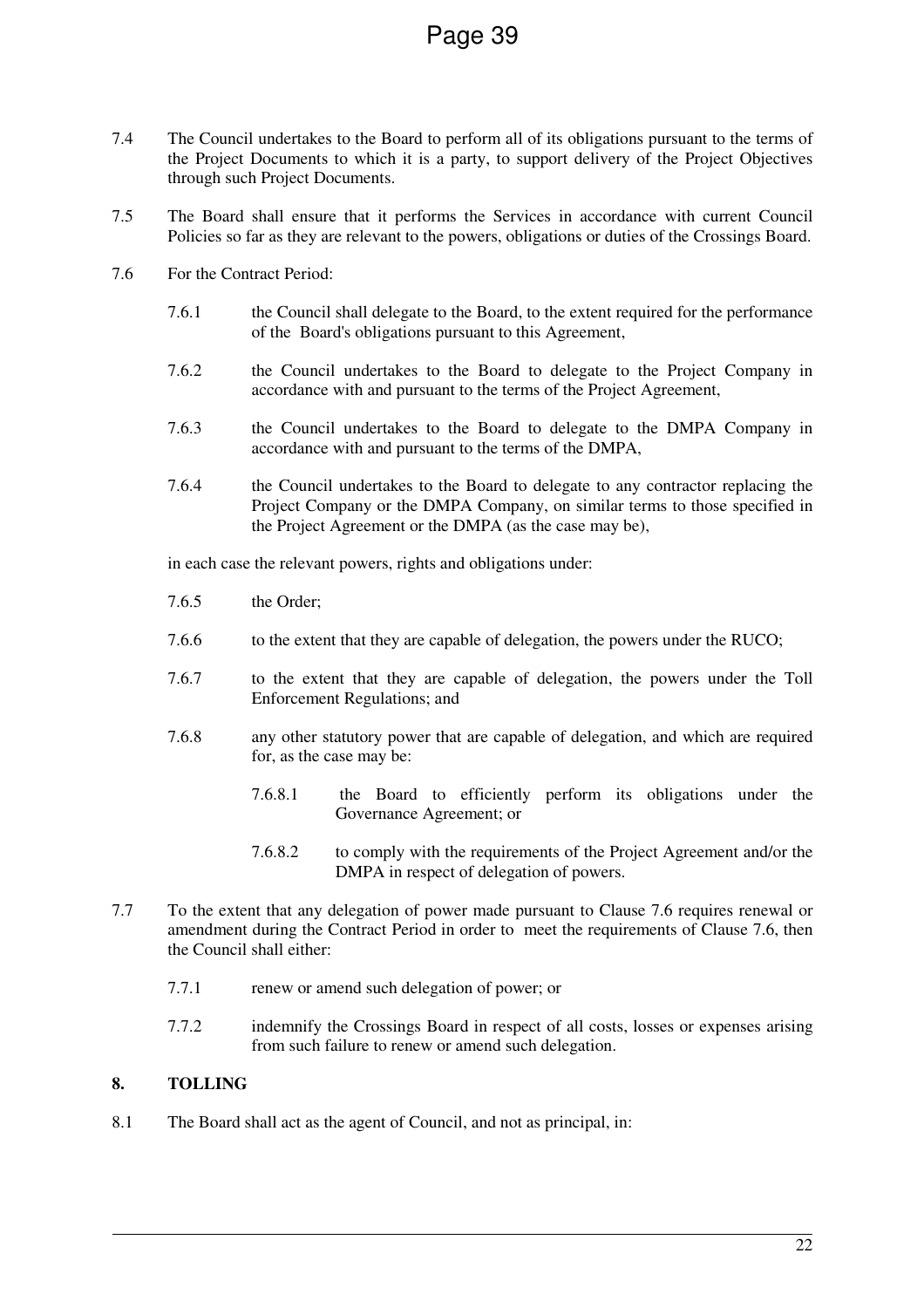- 8.1.1 collecting toll revenue (or procuring the collection of toll revenue through the arrangements set out in the Project Documents) on behalf of the Council; and
- 8.1.2 managing the setting of tolls on behalf of the Council,

in respect of both the Mersey Gateway Crossing and the Silver Jubilee Bridge the **"Toll Obligations"**).

- 8.2 The Board may only sub-contract performance of the Toll Obligations in accordance with the terms of the DMPA (including any replacement DMPA procured in accordance with the terms of this Agreement), or otherwise with the consent of the Council (such consent to be at the sole discretion of the Council).
- 8.3 In performing the Toll Obligations during the Contract Period:
	- 8.3.1 the Board shall provide the Annual Business Plan to the Council in accordance with Clause 6.6 of this Agreement;
	- 8.3.2 the Board shall ensure that in performing the Toll Obligations it complies with Clause 5.4 in respect of any Restricted Action which may be required to carry out such Toll Obligations;
	- 8.3.3 the Board shall comply with the Council Toll Policies;
	- 8.3.4 where the Board sub-contracts performance of any Toll Obligations pursuant to Clause 8.2 (or otherwise with the consent of the Council), the Board shall procure that such sub-contractor does not carry out any Restricted Action save to the extent that the Board is entitled to carry out such Restricted Action, and the Board undertake that it shall procure that either the Board, or such sub-contractor on behalf of the Board, has fully complied with the requirements of Clause 5.4 in respect of such Restricted Action, and that such Restricted Action is permitted to be carried out pursuant to the terms of this Agreement;
- 8.4 The Board shall co-operate with the Council, in respect of any proposed adjustment to the Availability Support Grant pursuant to the terms of the Funding Letter, and shall provide the Council with all reasonable support required to negotiated such adjustment, including:
	- 8.4.1 promptly providing the Council with all information:
		- 8.4.1.1 requested by the Council; or
		- 8.4.1.2 otherwise identified by the Board,

as may be reasonably necessary to support the Council in negotiating such adjustments with the DfT and HMT;

- 8.4.2 promptly providing such forecasts or financial information that may be required by the Council or DfT to support the negotiation of any such adjustment;
- 8.4.3 provide such other reports and presentations that may be required to support the negotiation of any such adjustment; and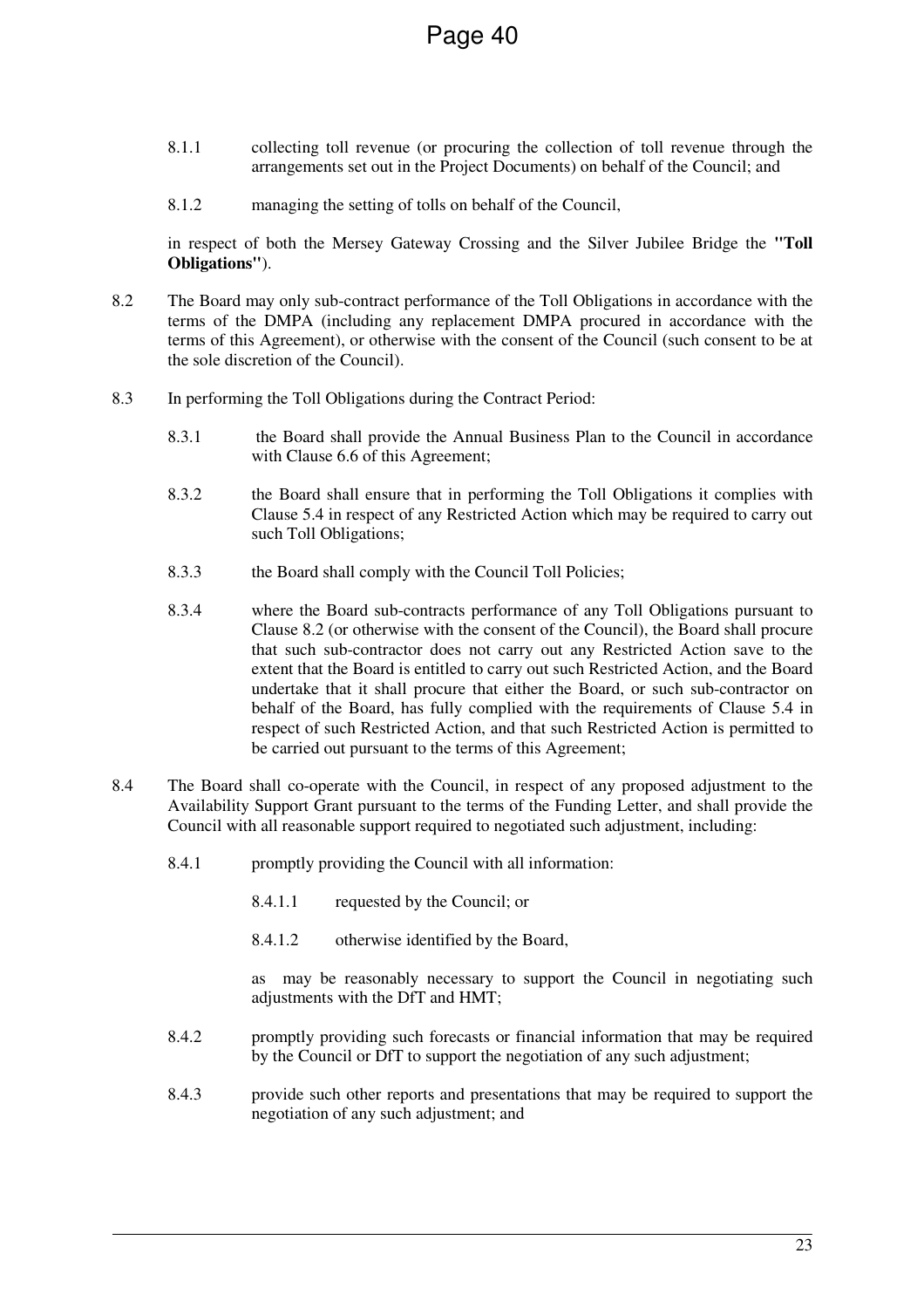- 8.4.4 procure the attendance of any officers, directors, employees or consultants of the Board at any meeting where they may reasonably be required to attend in respect of the negotiation of such adjustment,
- 8.5 The Council shall, in advance of any negotiation of an adjustment to the Availability Support Grant provide the Board with reasonable notice of such proposed negotiation, and to the extent that the Council is reasonably able to do so, provide the Board with sufficient notice of any reports, information, meeting attendance or other support required pursuant to Clause 8.4 to allow the Board to provide such support in an efficient manner, provided that any failure to provide such notice shall not relieve the Board from its obligations pursuant to Clause 8.4;
- 8.6 The Board shall procure that all Tolls, Monthly Subscriptions and Allowable Charges (**"Collected Funds"**) by the Board, the DMPA Company or any sub-contractor of the Board or the DMPA Company (each a **"Toll Collecting Party"**) are collected on behalf of the Council, and shall be deposited promptly into the Toll Collection Account provided that:
	- 8.6.1.1 [the Board shall be entitled to set-off such Collected Funds against any monies properly payable by the Council to the Board pursuant to this Agreement];
	- 8.6.1.2 where Collected Funds are deposited by any Toll Collecting Party in an account other than the Toll Collection Account the Board shall ensure that such sums are promptly transferred to the relevant Toll Collection Account, subject to any right of set-off pursuant to the terms of this Agreement, or which has otherwise been expressly agreed by the Council;
- 8.7 The Board shall implement and manage any local discount scheme to reflect the Council's requirements (as revised from time to time by the Council), taking account of:
	- 8.7.1 available monies for such scheme, including the level of Toll Revenue received;
	- 8.7.2 any requirements of the Funding Letter;
	- 8.7.3 the advice of the DMPA Company;
	- 8.7.4 any legal restrictions that may apply to the implementation of discount schemes.
- 8.8 The Board shall recommend to HBC the level of Tolls (including discount schemes) to be set for both the Silver Jubilee Bridge and the Mersey Gateway Crossing, having regard to:
	- 8.8.1 ensuring that the Project Objectives are met;
	- 8.8.2 ensuring Tolls are set in compliance with the requirements of the Funding Letter.
	- 8.8.3 ensuring that Tolls (including any discount schemes) are set in accordance with all applicable legislation.
- 8.9 Subject to the Restricted Matters, the Board shall determine the level of Tolls (including discount schemes and Allowable Charges) in accordance with the Council Toll Policies, save that the Council may object to such change and require the Board (and any DMPA Company) to levy Tolls and Allowable Charges at rates specified by the Council (**"Council Toll**  Level"), provided that the Council indemnifies the Board against all losses incurred as a result of the proposed Council Toll Level.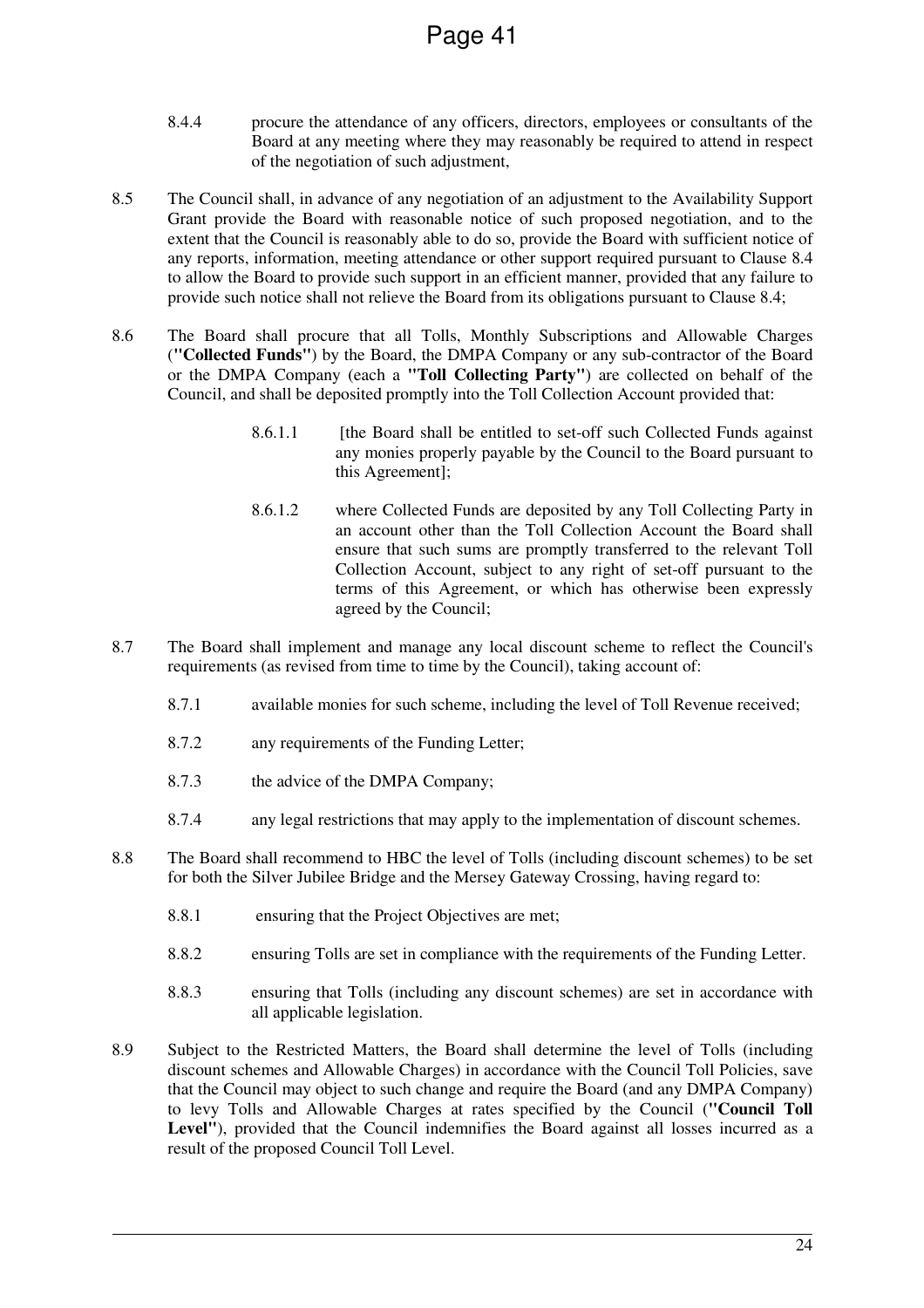- 8.10 The Board shall be entitled to take into account the advice of the DMPA Company pursuant to the DMPA in determining the level of Tolls and discounts to be applied and shall provide copies of such advice to the Council when requesting any change in tolls or discount levels, whether pursuant to a Restricted Matter or otherwise.
- 8.11 Where the Council either
	- 8.11.1 determines not to; or
	- 8.11.2 is otherwise unable to,

ensure continued tolling of the Silver Jubilee Bridge (including, but not limited to, where it is unable to renew or replace the RUCO), the Council shall indemnify the Board against all costs and losses arising from the ability to toll users of the Silver Jubilee Bridge, including, but not limited to:

- 8.11.3 the effect of any funding withdrawn due to breach of the Funding Letter;
- 8.11.4 any additional costs incurred by the Board under the Project Agreement or DMPA as a result of changes in travel patterns and/or reduced toll income arising from such failure to toll, including any costs, losses or expenses of the DMPA Company or Project Company which may become payable by the Board as a result of such failure;

# **9. STAFFING AND SUPPORT**

- 9.1 For a period of three (3) Years from the Effective Date (**"Initial Support Services Period"**), the Council shall provide the Support Services to the Board subject to payment by the Crossings Board of the Council Service Provision Fee.
- 9.2 The provisions of Schedule 8 (*Market testing and benchmarking of Support Services*) shall apply in respect of benchmarking and market testing of the provision of the Support Services and:
	- 9.2.1 the Board shall market test the provision of all Support Services in accordance with Part 1 of Schedule 8 prior to the end of the Initial Support Services Period;
	- 9.2.2 the Board shall be entitled to market test or benchmark the provision of Support Services by the Council or any other service provider at any time during the Contract Period, in accordance with the provisions of Schedule 8.
	- 9.2.3 the Board shall ensure that all contracts entered into in respect of the provision of Support Services allow for market testing and benchmarking in accordance with this clause 9.
- 9.3 Save for Support Services provided pursuant to Clause 9.1, the Board shall not be obliged to procure any Support Services from the Council.

#### **10. WORKS TO SILVER JUBILEE BRIDGE**

10.1 The Council shall carry out the Council Silver Jubilee Bridge Works in accordance with Part 1 of Schedule 10 *Silver Jubilee Bridge Works*) and shall indemnify the Board against all costs, losses, liabilities or expenses of the Board which may arise from any failure to carry out the Council Silver Jubilee Bridge Works in accordance with Part 1 of Schedule 10 (*Silver*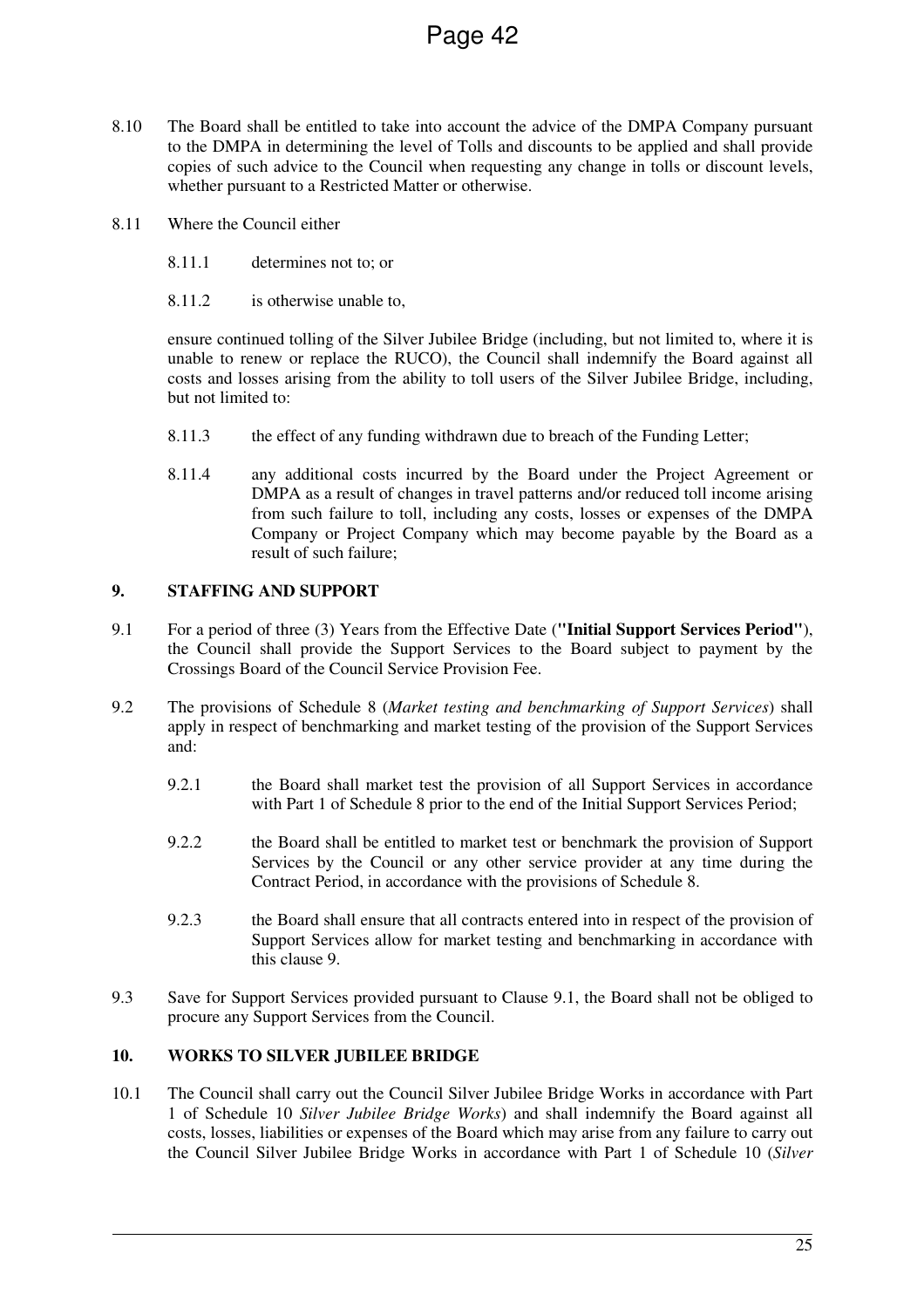*Jubilee Bridge Works*), save that where the Board's liability in respect of completion of such works is limited under the terms of the Project Agreement and/or the DMPA, the Council's liability pursuant to this indemnity shall be limited to the same extent, to the extent that such cost, loss, liability or expense arises pursuant to the terms of the Project Agreement and/or the DMPA, as the case may be.

10.2 The Board shall either carry out, or procure the carrying out of, the Board Silver Jubilee Bridge Works, whether pursuant to the terms of the Project Agreement or otherwise, [in accordance with Part 2 of Schedule 10 (Silver Jubilee Bridge Works).]

# **11. PAYMENT AND FEES**

- 11.1 Within [fifteen (15)] days following the last day of each Month in each Year, the Board shall deliver to the Council a report (**"Monthly Payment Report"**) setting out the payments and payment deductions in respect of such Month (**"Relevant Month"**). The Monthly Payment Report shall show, in respect of the Relevant Month:
	- 11.1.1 the Board Service Fee payable by the Council to the Board, setting out the payments and payment deductions due;
	- 11.1.2 any Council Service Provision Fee due from the Board to the Council in respect of Support Services provided pursuant to clause 9;
	- 11.1.3 the information contained in the Monthly Payment Report provided pursuant to clause 27.1 of the DMPA and shall set out the Board's view of the figures specified in the DMPA Company Monthly Invoice (as defined in the DMPA) and the Board Monthly Invoice (as defined in the DMPA) and any amounts which the Board proposes to dispute pursuant to the terms of clause 27.8 of the DMPA;
	- 11.1.4 the information contained in the Monthly Payment Report provided pursuant to clause 51.1 of the Project Agreement and shall set out the Board's view of the figures specified in the invoice provided by the Project Company pursuant to clause 51.2.1 of the Project Agreement and any amounts which the Board proposes to dispute pursuant to the terms of clause 51.6 of the Project Agreement;
	- 11.1.5 any Disputed Amounts (as defined in the DMPA and Project Agreement respectively) which have become due and payable by the Council to the DMPA Company or Project Company (as the case may be);
	- 11.1.6 subject to clauses 11.1.3 to 11.1.5, the amounts payable in respect of the Relevant Month by the Council to the DMPA Company and Project Company.
- 11.2 If either Party disputes any amounts shown in the Monthly Payment Report, then the provisions of clause 11.8 (Disputed Amounts) shall apply.
- 11.3 As soon as practicable (and in any event within [ten (10 days]) following the last day of the Relevant Month, the Board shall deliver to the Council an invoice (**"Board Monthly Invoice"**) in respect of the Relevant Month. This Board Monthly Invoice shall show:
	- 11.3.1 the Board Service Fee due from the Council to the Board;
	- 11.3.2 the Council Service Provision Fee due from the Board to the Council;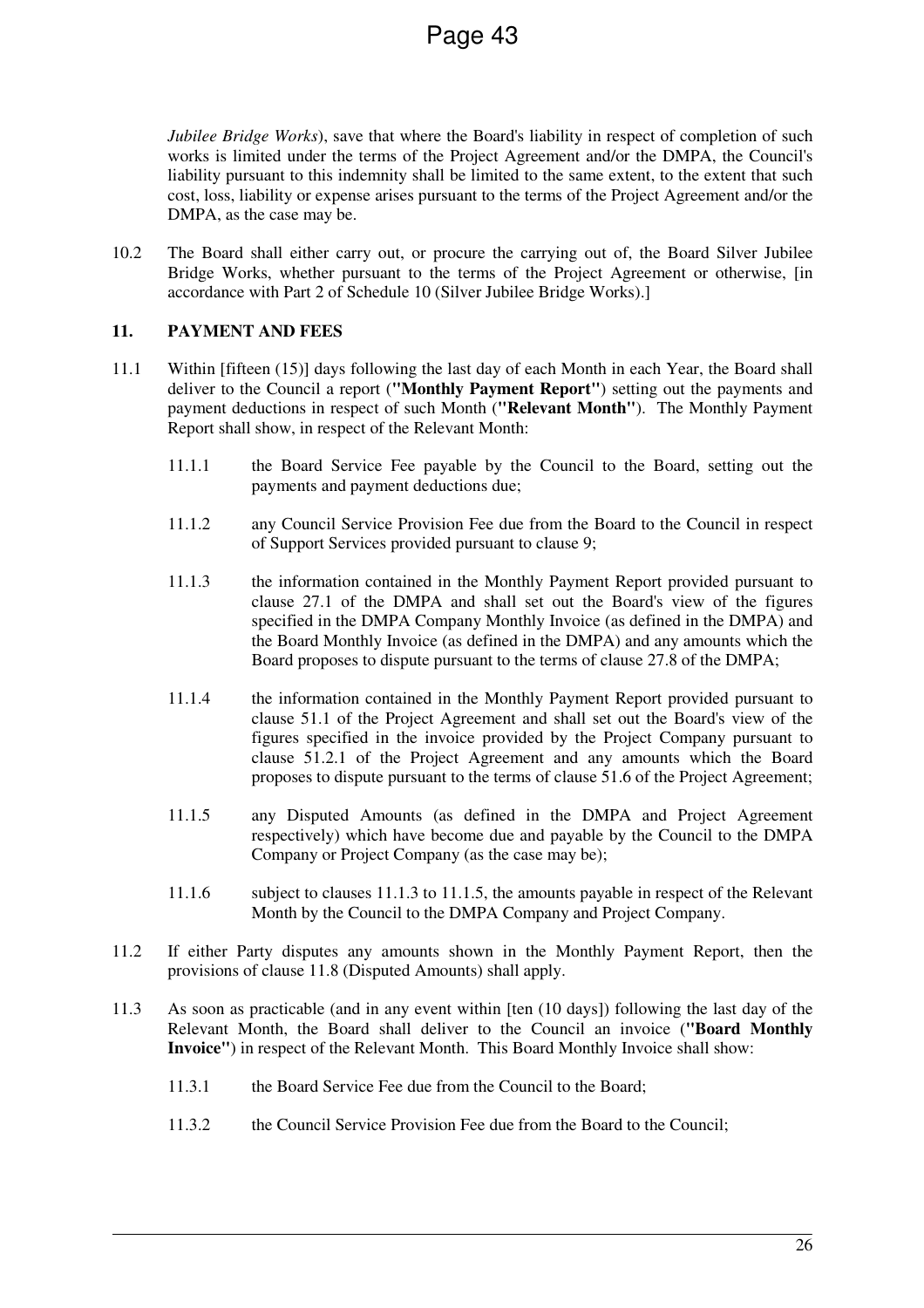- 11.4 If any Dispute under clause 11.2 has not been resolved by the date the Board Monthly Invoice is issued in accordance with clause 11.3 then the Board Monthly Invoice shall reflect the amount payable specified by the Board and on resolution of the Dispute, any amount owed from one Party to the other shall be invoiced in accordance with clause 11.8 (*Disputed Amounts*).
- 11.5 If the Board fails to issue any Board Monthly Invoice or Monthly Payment Report the Council may itself prepare such report or invoice and the report or invoice so prepared shall be deemed to have been issued by the Board.
- 11.6 Subject to clause 11.11 (Set-off), the Council shall pay to the Board the amount of the Board Monthly Invoice, not later than the date that is the later of:
	- 11.6.1 twenty (20) days after the Council has received such Board Monthly Invoice in respect of the Relevant Month; and
	- 11.6.2 twenty (20) days after the Council has received the Monthly Payment Report in respect of such Relevant Month.
- 11.7 All payments under this Agreement shall be made in pounds sterling for value on the due date to the bank account of the recipient specified in the invoice or debit note, quoting the invoice or debit note number against which payment is made.
- 11.8 Either Party shall have the right to dispute, in good faith, any amount specified in a Monthly Payment Report, invoice or debit note referred to in this Agreement or otherwise payable under this Agreement (**"Disputed Amount"**). The Parties shall use all reasonable endeavours to resolve a dispute in respect of a Disputed Amount within thirty (30) days of such dispute arising. If they fail to resolve it within thirty (30) days, either Party may refer the matter to clause 19 (*Dispute Resolution*). Following resolution of a Dispute, any amount agreed or determined to be due shall be included as an adjustment in the next monthly invoice. The amount agreed or determined shall accrue interest at a rate per annum equal to the [Interest Rate] plus one (1) per cent per annum from the day after the date on which payment would have been due (in the absence of the Dispute).
- 11.9 The Parties shall pay interest on any undisputed amount payable under this Agreement not paid on the due date, for the period from the day after the due date to (and including) the date of payment, at a rate per annum equal to the Interest Rate plus two (2) per cent per annum.
- 11.10 The right of either Party to receive interest in respect of late payment of any sum shall be without prejudice to such other rights as that Party may have under this Agreement.

#### **11.11 Set-off**

The Council shall be entitled to retain or set off any amount owed to it by the Board under this Agreement which has fallen due and payable against any amount due from the Council to the Board under this Agreement.

- 11.12 [Mechanics of mandate on Toll Collections Account and the Liquidity Maintenance Reserve from the Effective Date to ensure payments can be made to
	- 11.12.1.1 withdraw, apply, transfer or set off all or any part of the monies standing to the credit of the Toll Collections Account for the purposes set out in this Agreement, including any payments due and payable from the Council to the Board [and any payments due and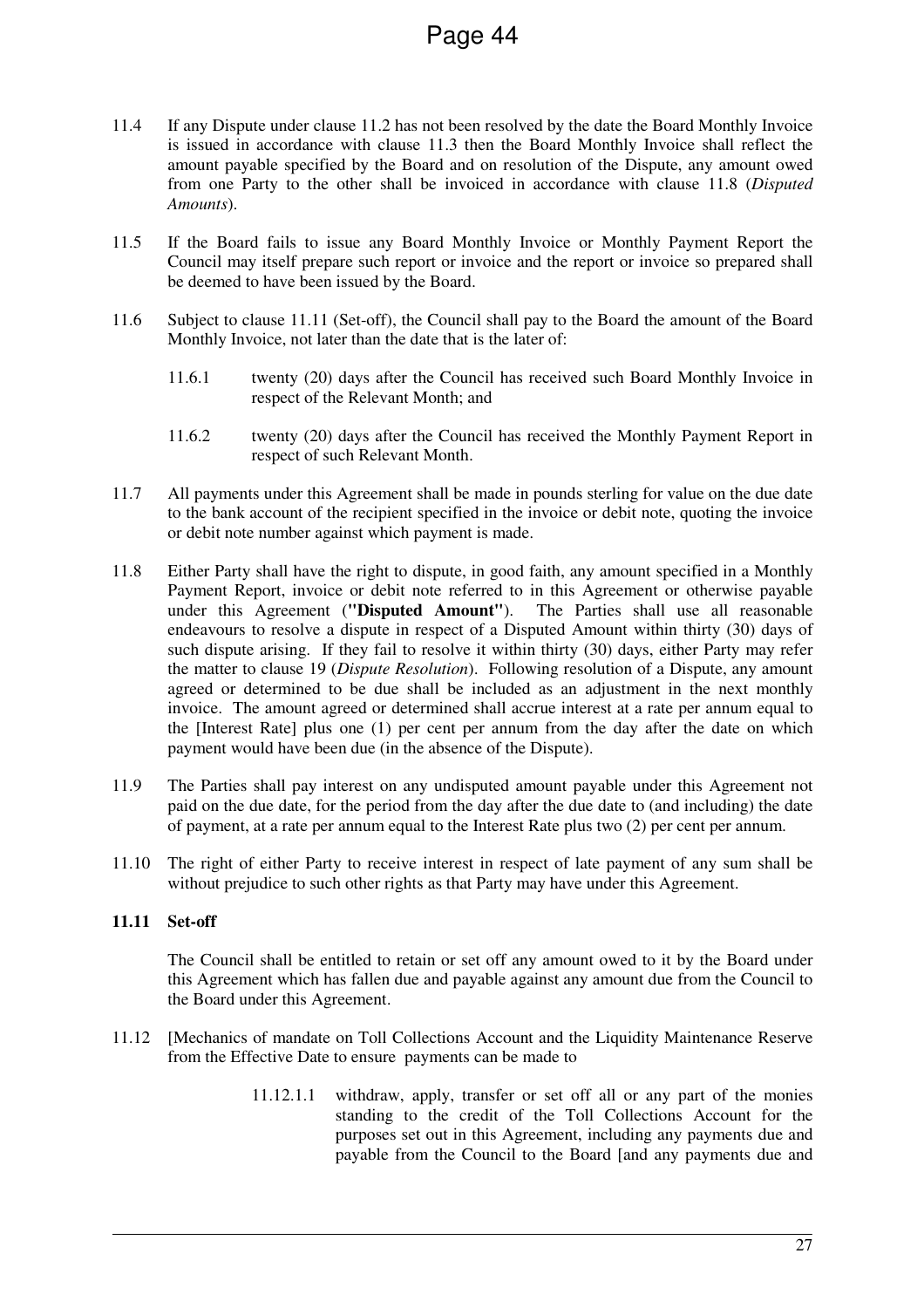payable by the Council to the DMPA Company and/or Project Company pursuant to the terms of the DMPA and/or the Project Agreement];

- 11.12.1.2 withdraw, apply, transfer or set off all or any part of the monies standing to the credit of the Liquidity Maintenance Reserve on behalf of the Board for the purposes specified in this Agreement for such Liquidity Maintenance Reserve;
- 11.12.2 at any time where there is no Board Default outstanding, the Council shall ensure that no other party is mandated to withdraw monies from the Toll Collections Account or the Liquidity Maintenance Reserve:

## **12. FINANCIAL SUPPORT AND MANAGEMENT OF FUNDS**

.

- 12.1 The Board will apply any Board Service Fee received solely for the following purposes:
	- 12.1.1 payments of Council Service Provision Fees;
	- 12.1.2 payment of insurance premia in respect of any insurances which the Board is required to take out pursuant to the terms of this Agreement or otherwise;
	- 12.1.3 payment of costs reasonably incurred by the Board in providing the Services;
	- 12.1.4 payment of other costs and expenses expressly incurred pursuant to the terms of this Agreement; and
	- 12.1.5 payment of sums due to the DfT pursuant to the terms of the Funding Letter, to the extent that these are payable by the Board.

The Board shall, acting prudently, apply any remaining Board Service Fee, after it has made disbursements in accordance with Clause 12.1 for purposes consistent with the Board's delegated powers, in particular to:

- 12.1.6 manage the Board's cash flows in accordance with good business principles and in particular taking into account any expected future changes in costs and/or revenues over the Contract Period; and
- 12.1.7 managing the Board's risk in the Project over the Contract Period, including (subject to Restricted Matters) procuring or carrying out additional works or services which may be required in respect of the Project:
- 12.2 The Board shall manage its finances on a prudent basis.
- 12.3 Where insufficient toll revenue is collected by or on behalf of the Council to pay:
	- 12.3.1 the Unitary Charge or other sums payable by the Council pursuant to the Project Agreement;
	- 12.3.2 the Service Subsidy or other sums payable by the Council pursuant to the DMPA;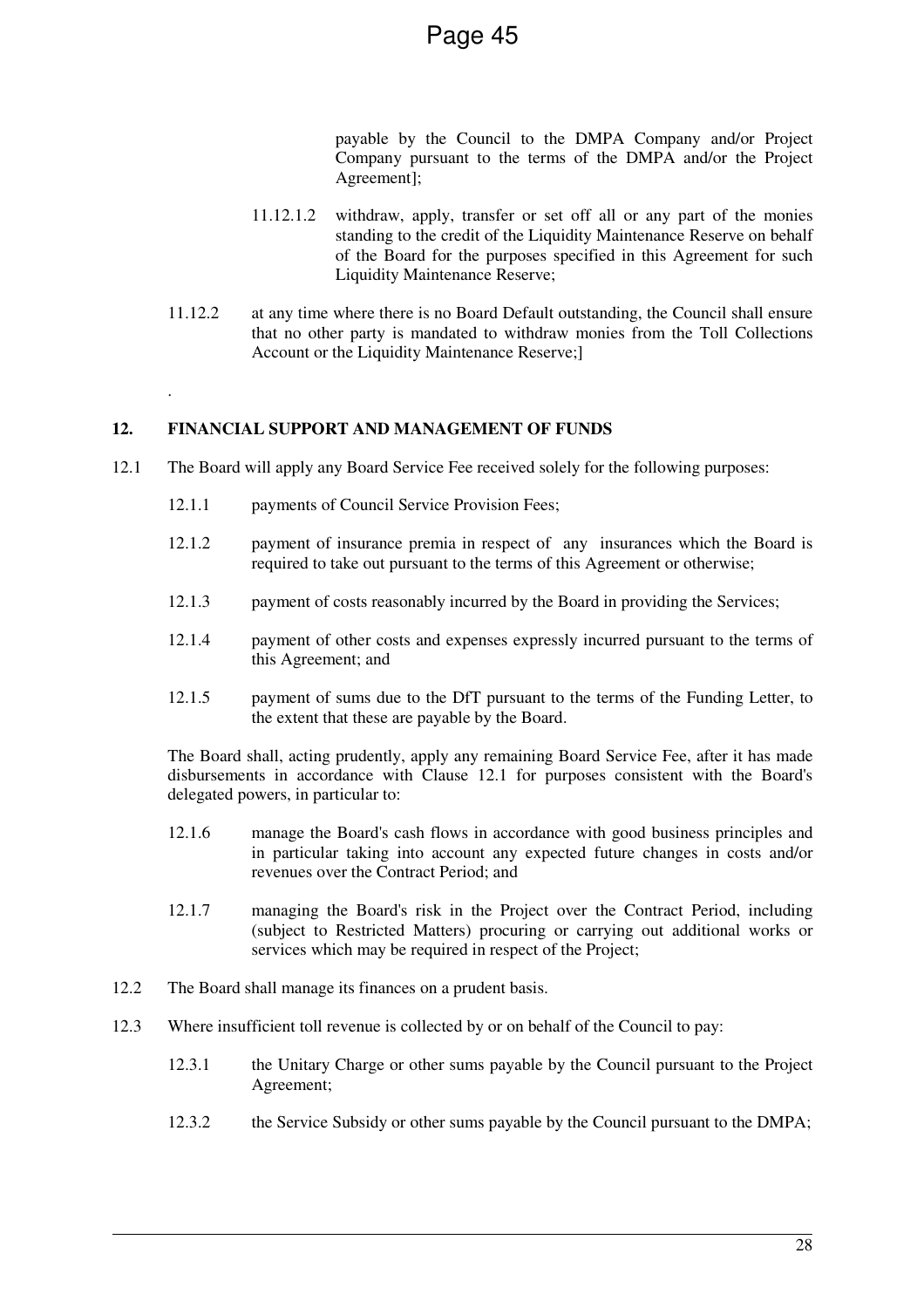- 12.3.3 all other costs properly incurred, or to be incurred, by the Board pursuant to the terms of this Agreement; and
- 12.3.4 all costs to be borne by the Council in respect of the Project,

then:

- 12.3.5 where there are sufficient reserves available within the Liquidity Maintenance Reserve which could be prudently utilised to support such payments then the Board shall permit the Council to utilise the Liquidity Maintenance Reserve in order to make such payments or make such payments on behalf of the Council using funds within the Liquidity Maintenance Reserve.
- 12.3.6 where there are not sufficient reserves available within the Liquidity Maintenance Reserve which would be prudently utilised pursuant to clause 12.3.5 then the Board shall notify the Council as soon as reasonably practicable of any lack of such reserves, and advise the Council of any funding that may be required to:
	- 12.3.6.1 meet temporary cash flow shortages as a result of lower than expected toll revenues;
	- 12.3.6.2 manage any longer term cash flow issues that may require additional funding for the term of the Project Agreement and/or DMPA;
	- 12.3.6.3 comply with the requirements of the Funding Letter

and the Council shall consider how such cash flow shortfall can most effectively be managed, including whether it is appropriate for the Council to borrow additional monies to contribute to the balance in either the Liquidity Maintenance Reserve or the Toll Collections Account, whilst ensuring that any such borrowing is:

- 12.3.6.4 in compliance with the Prudential Code and any other restrictions that may apply to the Council from time to time; and
- 12.3.6.5 provide overall value for money to the Council in respect of the Project Objectives, taking into account the impact of any such borrowing on the Council
- 12.4 The Council undertakes to the Board to pay:
	- 12.4.1 all Availability Support Grant received by the Council from the DfT in accordance with the Funding Letter;
	- 12.4.2 the sum of £120 million ("**Council Support Payment**") which the Council has agreed to contribute to the Project in accordance with the terms of the Funding Letter,

into the Toll Collections Account for use solely in accordance with the terms of this Agreement.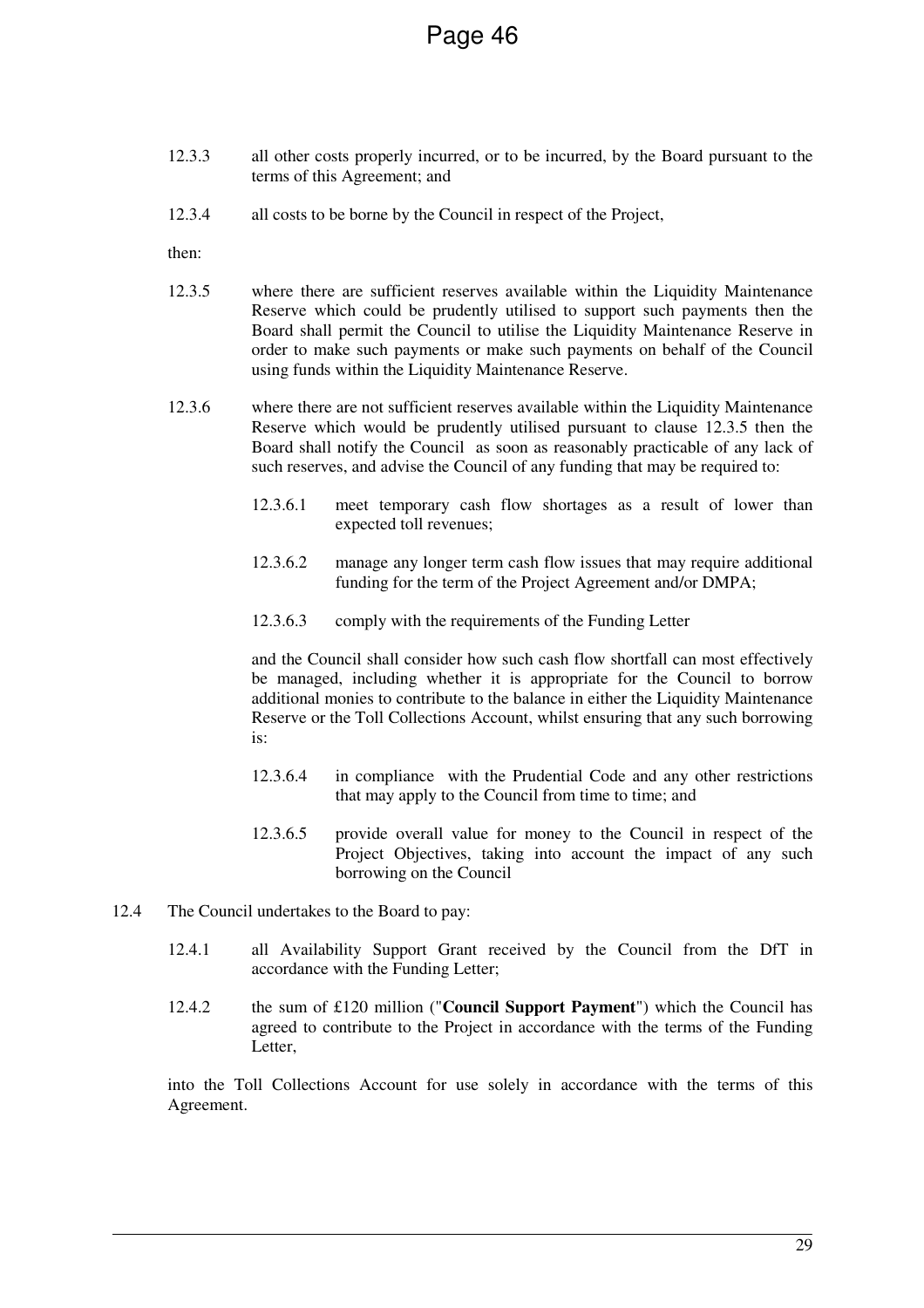# **13. BOARD GOVERNANCE REQUIREMENTS**

- 13.1 The Board undertakes to the Council, and the Council undertakes to the Board, not to vary any of the Board's documents relating to the constitution and operation of the Board (including, without limitation, all contracts entered into by shareholders, Articles of Association and Memorandum) without the consent of the Council (such Consent to be at the sole discretion of the Council).
- 13.2 The Directors of the Board shall be appointed in accordance with Schedule (Board Constitution) and carry out their duties in accordance with that Schedule;
- 13.3 The Council undertakes to:
	- 13.3.1 exercise all voting rights and powers of control available to it in relation to the board so as to give full effect to the terms of this Agreement, including where appropriate, but without limitation, the carrying into effect of such terms as if they were embodied in the articles of the Board.
	- 13.3.2 procure that all third parties, directly or indirectly under its control shall refrain from acting in a manner which is likely to hinder the Board from carrying out the Services in accordance with this Agreement.
	- 13.3.3 Generally use reasonable endeavours to promote the interests of the Board where they are consistent with the terms of this Agreement.
- 13.4 The Board shall be responsible for and shall release and indemnify the Council on demand from and against all claims, costs, losses and expenses which may arise out of or in consequence of breach of the undertaking in clause 13.1.

# **14. EMPLOYEES**

# **14.1 Transfer of Employees to the Board**

The Council and the Board confirm their understanding and agreement that the commencement of the provision of the Services by the Board on the commencement of this Agreement is not intended or expected to give rise to a Relevant Transfer.

#### **14.2 Employment Exit Provisions**

- 14.2.1 This Agreement envisages that subsequent to its commencement, the identity of the provider of the Services (or any part of the Services) may change (whether as a result of expiry or termination of this Agreement, part or otherwise) resulting in a transfer of the Services in whole or in part (**"Subsequent Transfer"**). If a Subsequent Transfer is a Relevant Transfer then the Council or Replacement Service Provider will inherit liabilities in respect of the Relevant Employees with effect from the relevant Service Transfer Date.
- 14.2.2 The Board shall and shall procure that any Sub-Contractor shall on receiving notice of termination of this Agreement or at any time within the period of 12 months prior to the Expiry Date at the Council's request provide in respect of any person engaged or employed by the Board or any Sub-Contractor in the provision of the Services, the Board's Provisional Staff List and the Staffing Information together with any additional information required by the Council, including information as to the application of TUPE to the relevant employees. The Board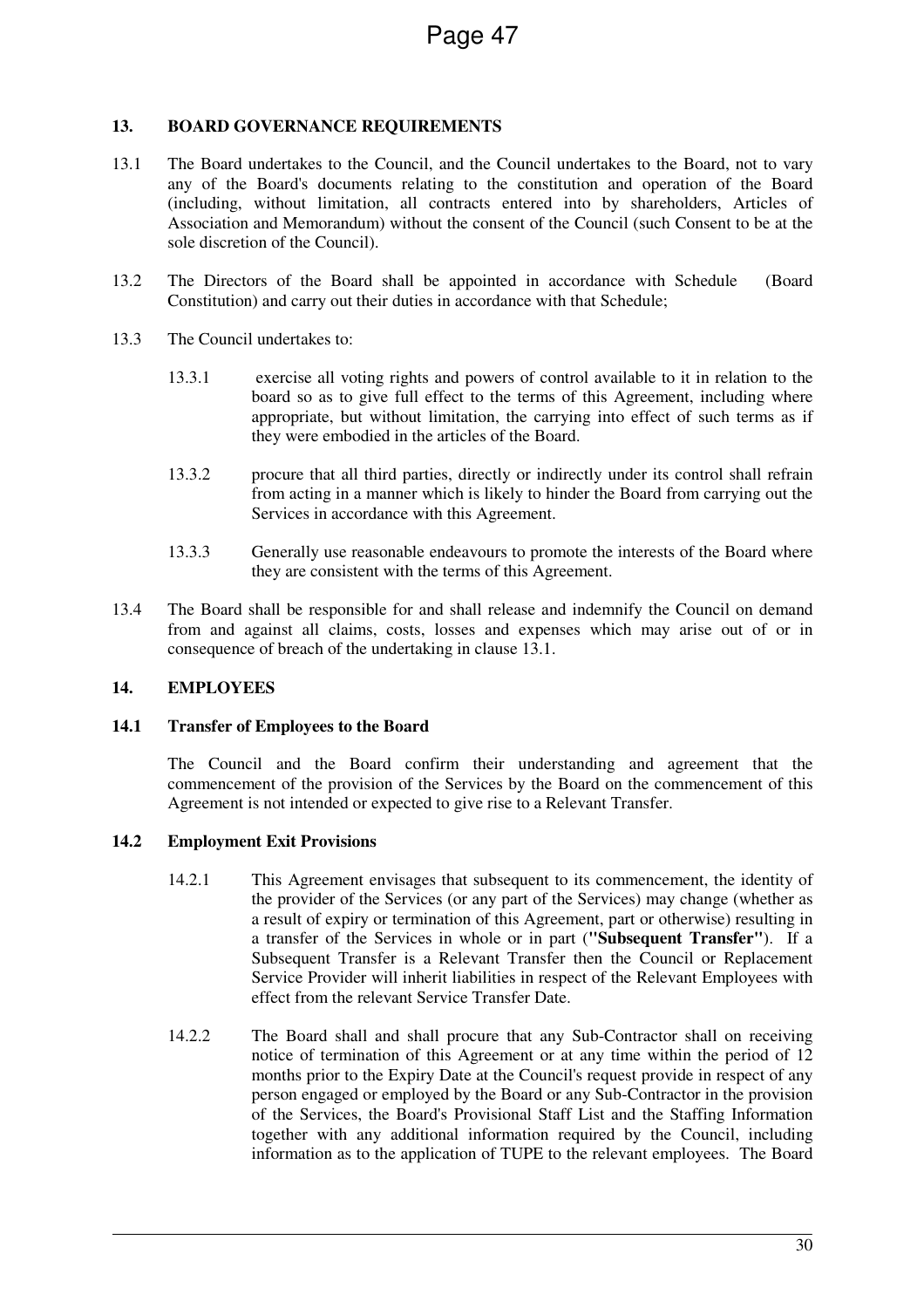shall notify the Council of any material changes to this information as and when they occur and shall provide an updated Staff List and Staffing Information at the Council's request.

- 14.2.3 At least 28 days prior to the Service Transfer Date, the Board shall and shall procure that any Sub-Contractor shall prepare and provide to the Council and/or, at the direction of the Council, to the Replacement Service Provider, the Board's Final Staff List, and updated Staffing Information, which shall be complete and accurate in all material respects. The Board's Final Staff List shall identify which of the Board's and Sub-Contractor's personnel named are Relevant Employees.
- 14.2.4 The Council shall be permitted to use and disclose the Board's Provisional Staff List, the Board's Final Staff List and the Staffing Information to any tenderer or other prospective Replacement Service Provider for any services that are substantially the same type of services as (or any part of) the Services.
- 14.2.5 The Board warrants that the Board's Provisional Staff List, the Board Final Staff List and the Staffing Information (the **"TUPE Information"**) will be true and accurate in all material respects and that as at the Service Transfer Date no persons are employed or engaged in the provision of the Services other than those included on the Board's Final Staff List. The Board shall indemnify the Council and any Replacement Service Provider in respect of any costs, claims, liabilities, expenses or damages arising from any inaccuracies in or omissions from the TUPE Information.
- 14.2.6 The Board shall and shall procure that any Sub-Contractor shall ensure at all times that it has the right to provide the TUPE Information under Data Protection Legislation.
- 14.2.7 Any change to the TUPE Information which would increase the total employment costs of the staff in the six months prior to termination of this Agreement shall not (so far as reasonably practicable) take place without the Council's prior written consent, unless such changes are required by law. The Board shall supply to the Council full particulars of such proposed changes and the Council shall be afforded reasonable time to consider them.
- 14.2.8 In the six months prior to termination of this Agreement, the Board shall not and shall procure that any Sub-Contractor shall not materially increase or decrease the total number of staff listed on the Board's Provisional Staff List, their remuneration, or make any other change in the terms and conditions of those employees without the Council's prior written consent.
- 14.2.9 The Board shall indemnify and keep indemnified in full the Council and at the Council's request each and every Replacement Service Provider against all Employment Liabilities relating to:
	- 14.2.9.1 the termination by the Board or any Sub-Contractor of the employment of any of its/their employees (including but not limited to the Relevant Employees) on or before the Service Transfer Date;
	- 14.2.9.2 any act or omission of the Board or any Sub-Contractor in respect of the Relevant Employees in the period up to and including the Service Transfer Date;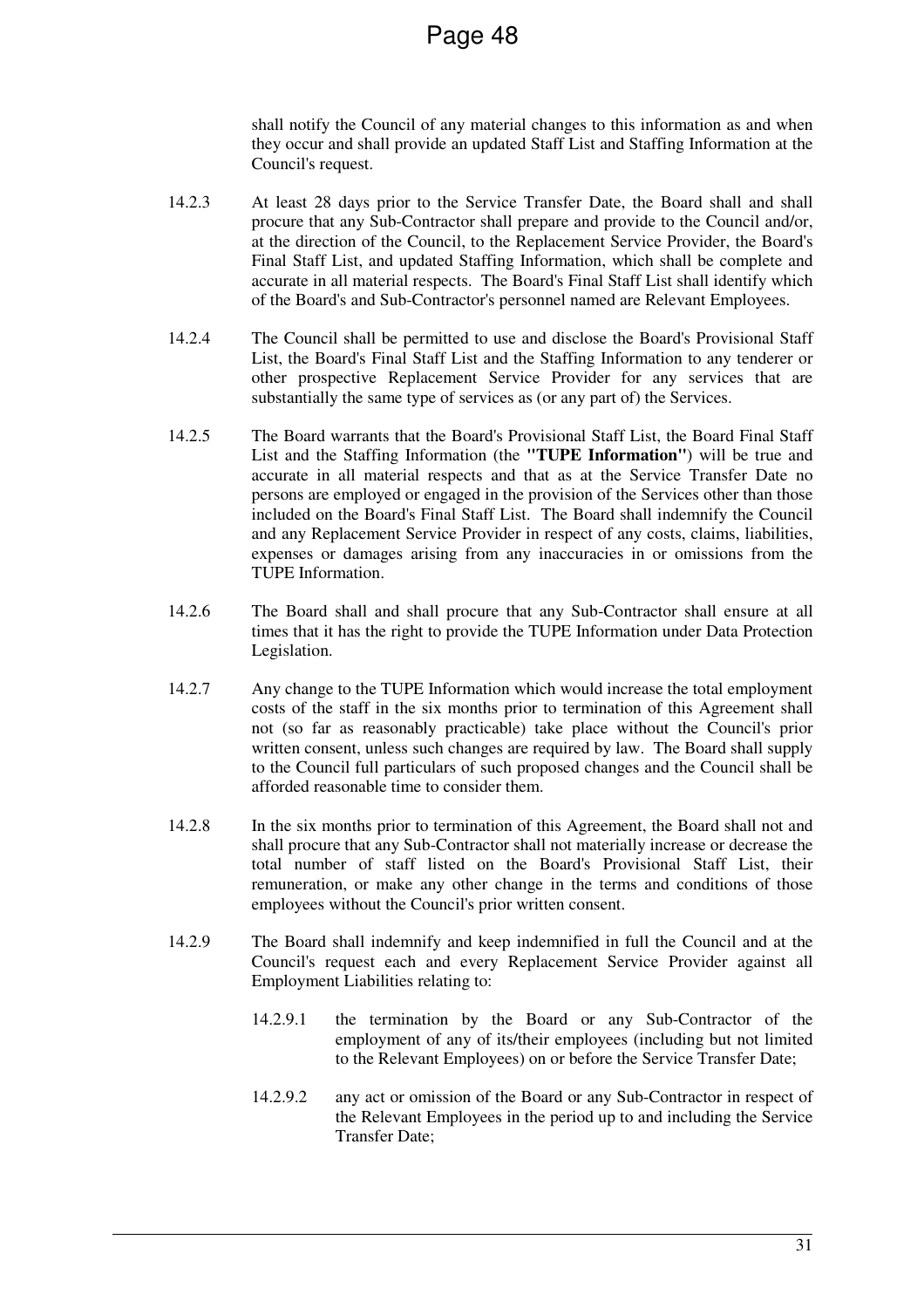- 14.2.9.3 any person who is or has been employed or engaged by the Board or any Sub-Contractor in connection with the provision of any of the Services;
- 14.2.9.4 any trade union or staff association or employee representative (whether such claim arises as a result of any act, fault or omission of the Board and/or any Sub-Contractor);
- 14.2.9.5 any breach by the Board or any Sub-Contractor of its/their obligations under Regulations 13 or 14 of TUPE; or
- 14.2.9.6 any claim by any person other than a Relevant Employee that their contract of employment or any liabilities, rights or obligations thereunder has transferred from the Board or any Sub-Contractor to the Council or to any Replacement Service Provider on the Service Transfer Date pursuant to TUPE (including any Employment Liabilities arising from the termination of such person's employment whether before on or after the Service Transfer Date).
- 14.2.10 The parties shall co-operate to ensure that any requirements to inform and consult with the employees and/or employee representatives in relation to any Relevant Transfer will be fulfilled.
- 14.2.11 The parties agree that the Contracts (Rights of Third Parties) Act 1999 shall apply to clause 14.2.2 to 14.2.10, to the extent necessary to ensure that any Replacement Service Provider shall have the right to enforce the obligations owed to, and indemnities given to, the Replacement Service Provider by the Board or the Council in its own right under section 1(1) of the Contracts (Rights of Third Parties) Act 1999.
- 14.2.12 Despite clause 14.2.11, it is expressly agreed that the parties may by agreement rescind or vary any terms of this Agreement without the consent of any other person who has the right to enforce its terms or the term in question despite that such rescission or variation may extinguish or alter that person's entitlement under that right.

# **15. CHANGES**

#### **15.1 Changes to the Services**

- 15.1.1 The Council has the right to propose changes to the Services in accordance with this clause 15.1. If the Council requires a change to the Services, it must serve a written notice (**"Council Change Notice"**) on the Board.
- 15.1.2 The Council Change Notice shall set out the change in the Services required in sufficient detail to enable the Board to provide the Council with a detailed breakdown of the financial and other implications of implementing the change to the Services.
- 15.1.3 As soon as practicable and in any event within [] Working Days after having received the Council Change Notice, the Board shall deliver to the Council its response (**"Response"**) setting out: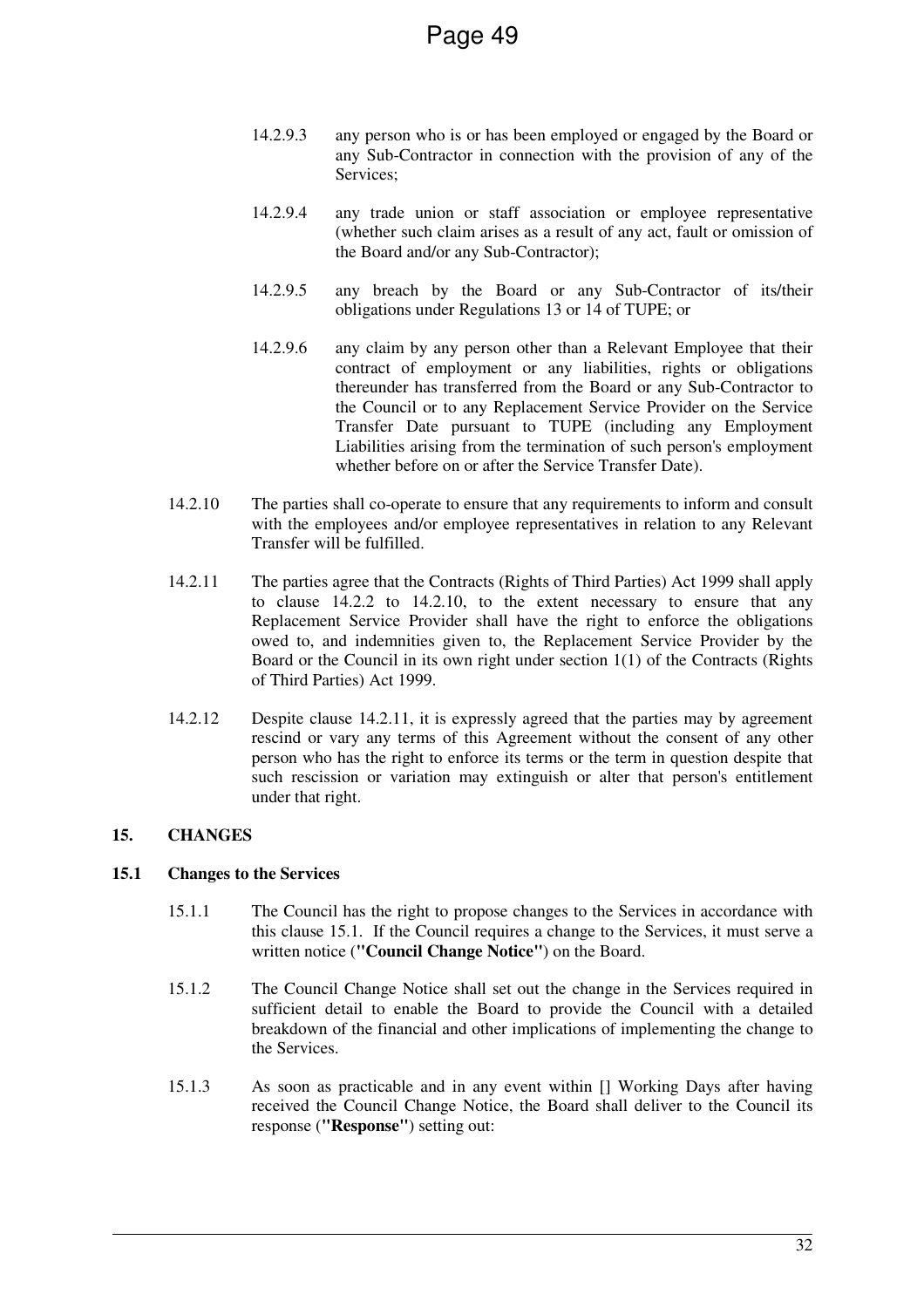- 15.1.3.1 whether relief from compliance with obligations under this Agreement is required;
- 15.1.3.2 any impact on the provision of the Services;
- 15.1.3.3 any amendment required to this Agreement or to any other Project Document as a result of the change in Service;
- 15.1.3.4 any estimated change in the costs of the Project that result from the change in Services including any change in the Board Service Fee;
- 15.1.3.5 any required changes to the Council Support Services and any consequent change in the Council Service Provision Fee;
- 15.1.3.6 any loss of revenue that results from the change in Services;
- 15.1.3.7 any capital expenditure and/or operational expenditure that is required or no longer required as a result of the change in Service; and
- 15.1.3.8 any regulatory approvals or other consents or permissions which are required.
- 15.1.4 As soon as practicable after the Council receives the Response, the Parties shall discuss and agree the issues set out in the Response.
- 15.1.5 If the Parties cannot agree on the contents of the Response then the dispute will be determined in accordance with Clause 19 (*Dispute Resolution*).
- 15.1.6 As soon as practicable after the contents of the Estimate have been agreed or otherwise determined pursuant to Clause 19 (*Dispute Resolution*), the Council shall:
	- 15.1.6.1 confirm in writing the Response (as modified); or
	- 15.1.6.2 withdraw the Council Change Notice.
- 15.1.7 If the Council does not confirm in writing the Council Change (as modified) within 30 days of the contents of the Council Change having been agreed in accordance with paragraph 15.1.4 above or determined pursuant to paragraph 15.1.5 above, then the Council Change Notice shall be deemed to have been withdrawn.

#### **15.2 Changes to the Project Agreement and/or DMPA proposed by the Board**

- 15.2.1 The Board shall not propose a Board Change pursuant to schedule 19 of the Project Agreement or schedule 10 of the DMPA without first obtaining the written consent of the Council.
- 15.2.2 Without prejudice to clause 15.2.1, if the Board wishes to propose a Board Change under the Project Agreement and/or the DMPA, it must:
	- 15.2.2.1 send a copy of the draft Board Change Notice to the Council; and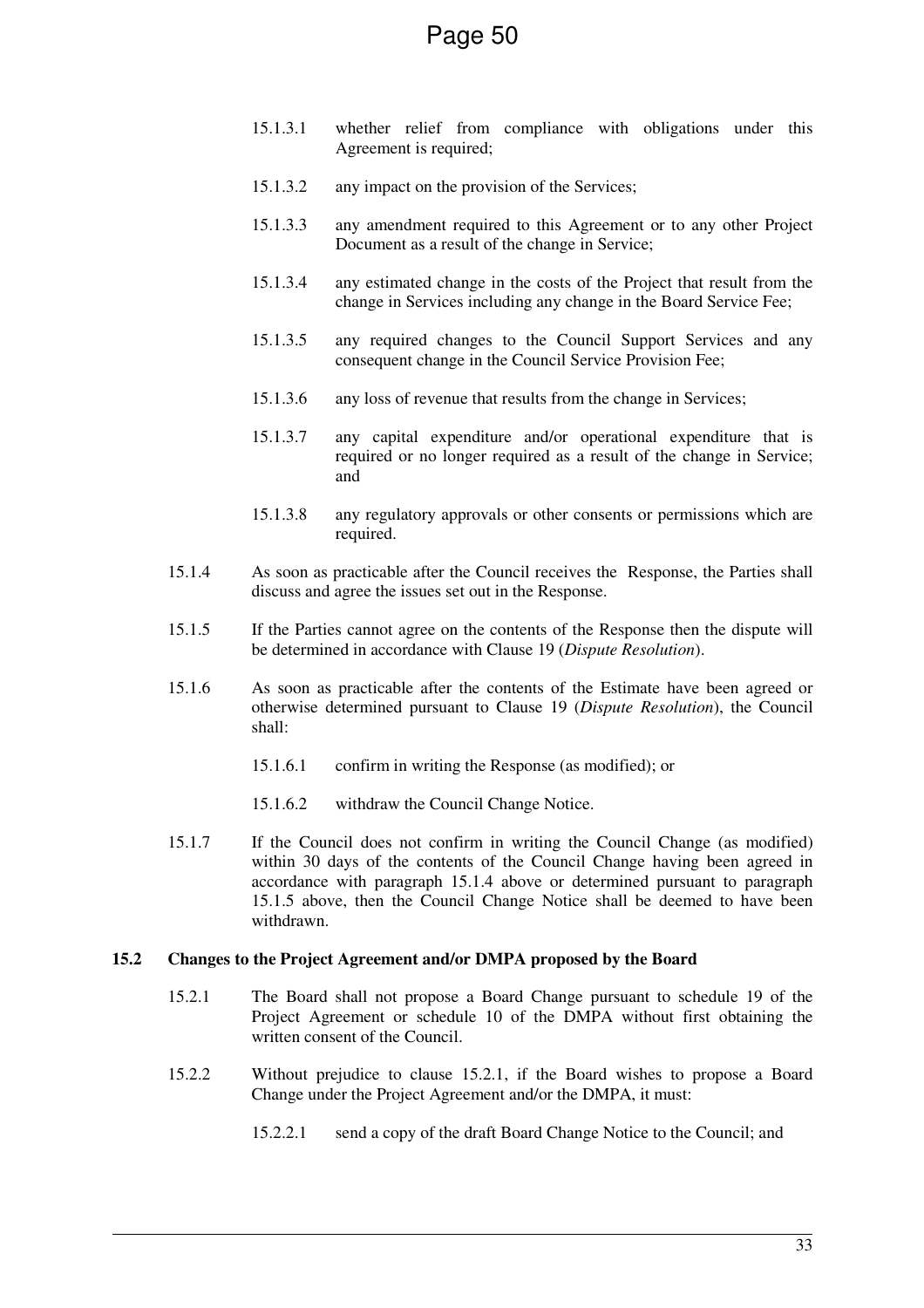- 15.2.2.2 if so requested by the Council within [ ] Working Days of receipt of the draft Board Change Notice in accordance with clause 15.2.2.1, meet with the Council to discuss the content of such draft notice.
- 15.2.3 Following a request by the Council pursuant to clause 15.2.2.2, the Board and the Council shall meet within [ ] Working Days to discuss the draft Board Change Notice. For the avoidance of doubt, the Council shall not be required to accept any such proposed Board Change, save to the extent that the Board is required to progress such a Board Change pursuant to the terms of the Project Agreement or DMPA.

#### **15.3 Changes to the Project Agreement and/or DMPA proposed by the Council**

- 15.3.1 The Council may require the Board to propose a Board Change in accordance with the provisions of schedule 19 of the Project Agreement and/or schedule 10 of the DMPA (as relevant) by issuing a written notice of the same to the Board including reasonable details of, and justification for, the proposed change.
- 15.3.2 If so requested by the Board within ten (10) Working Days of receipt by it of the notice referred to in clause 15.3.1, the parties shall meet to discuss the proposed Board Change.
- 15.3.3 As soon as reasonably practicable following such meeting, or otherwise if a meeting is not requested, the Board shall propose and pursue such change pursuant to schedule 19 of the Project Agreement and/or schedule 10 of the DMPA (as relevant).

## **15.4 Changes to the Project Agreement/DMPA proposed by the Project Company/DMPA Company**

- 15.4.1 The Board shall not accept, reject or comment upon any Project Company Change Notice it receives from the Project Company pursuant to schedule 19 of the Project Agreement or DMPA Company Change Notice it receives from the DMPA Company pursuant to schedule 10 of the DMPA without the prior written consent of the Council.
- 15.4.2 The Board shall provide the Council with copies of all Project Company Change Notices and DMPA Company Change Notices received by the Board pursuant to schedule 19 of the Project Agreement or schedule 10 of the DMPA as soon as reasonably practicable after the Board receives such a notice.
- 15.4.3 If so requested by the Council within [ ] Business Days of receipt by the Council of the Project Company Change Notice or DMPA Company Change Notice, the Council and the Board shall meet to discuss such notice.
- 15.4.4 Within [ ] Working Days of the meeting pursuant to clause 15.4.3, the Council shall inform the Board, at its absolute discretion, whether it requires the Board to accept (with or without comment and/or amendment) or reject the Project Company Change Notice or DMPA Company Change Notice as the case may be.

# **16. ENTIRE AGREEMENT**

16.1 This Agreement, together with the documents referred to in it, constitutes the entire agreement and understanding between the Parties in respect of the matters dealt with in them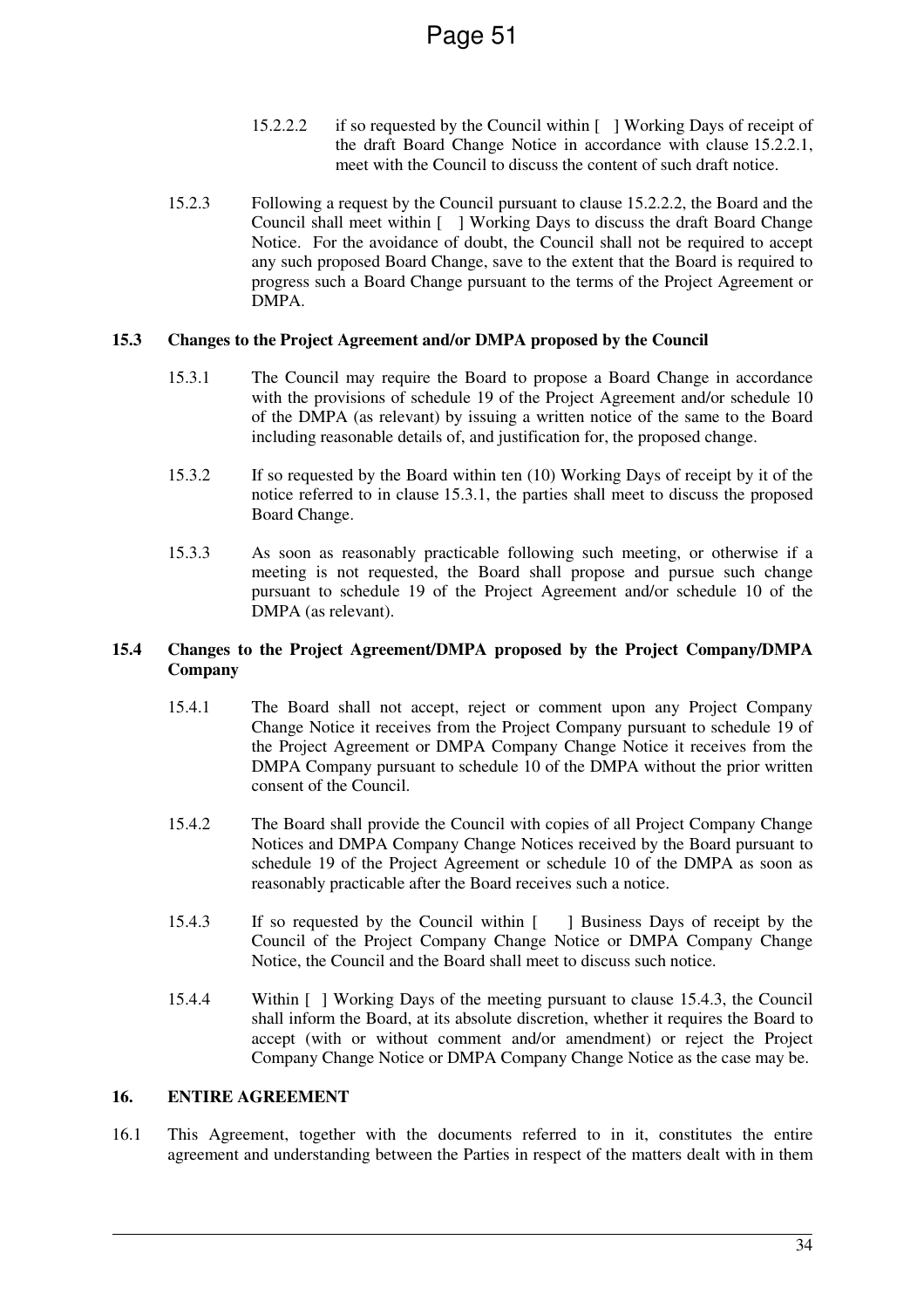and supersedes any previous negotiations, communications, representations, understanding or agreements between the Parties relating to such matters.

- 16.2 Each of the parties acknowledges and agrees that:
	- 16.2.1 in entering into this Agreement, and the documents referred to in it, it does not rely on, and will have no remedy in respect of, any statement, representation, warranty or understanding (whether negligently or innocently made) of any person (whether party to this Agreement or not) other than as expressly set out in this Agreement and the only remedies available in respect of any misrepresentation or untrue statement made to it shall be any remedy available under this Agreement.
	- 16.2.2 this Clause shall not apply to any statement, representation or warranty made fraudulently, or to any provision of this Agreement which was induced by fraud, for which the remedies available shall be all those available under the law governing this Agreement.

#### **17. FURTHER ASSURANCE**

Each party will at its own cost and expense use all reasonable endeavours to do or procure to be done all such further acts and things and execute or procure the execution of all such documents as may from time to time be necessary for the purpose of giving effect to the provisions of this Agreement.

#### **18. GOVERNING LAW AND ENFORCEMENT**

#### **18.1 Governing law**

This Agreement and any non-contractual obligations arising out of or in connection with it shall be governed by the laws of England and Wales.

#### **18.2 Jurisdiction of English courts**

- 18.2.1 Subject to Clause 19 (*Dispute Resolution*), the courts of England have exclusive jurisdiction to settle any dispute arising out of or in connection with this Agreement (including a dispute relating to non-contractual obligations) arising out of or in connection with this Agreement or a dispute regarding the existence, validity or termination of this Agreement (a **"Dispute"**).
- 18.2.2 The parties agree that the courts of England are the most appropriate and convenience courts to settle Disputes and accordingly no party will argue to the contrary.

#### **19. DISPUTE RESOLUTION**

Where a Dispute is referred to the Disputes Resolution Procedure, the provisions set out in schedule 11 (*Dispute Resolution Procedure*) shall apply.

#### **20. VARIATIONS**

20.1 No variation, alteration or waiver of any of the provisions of this Agreement, except as otherwise provided in this Agreement, shall be effective unless it is in writing and signed by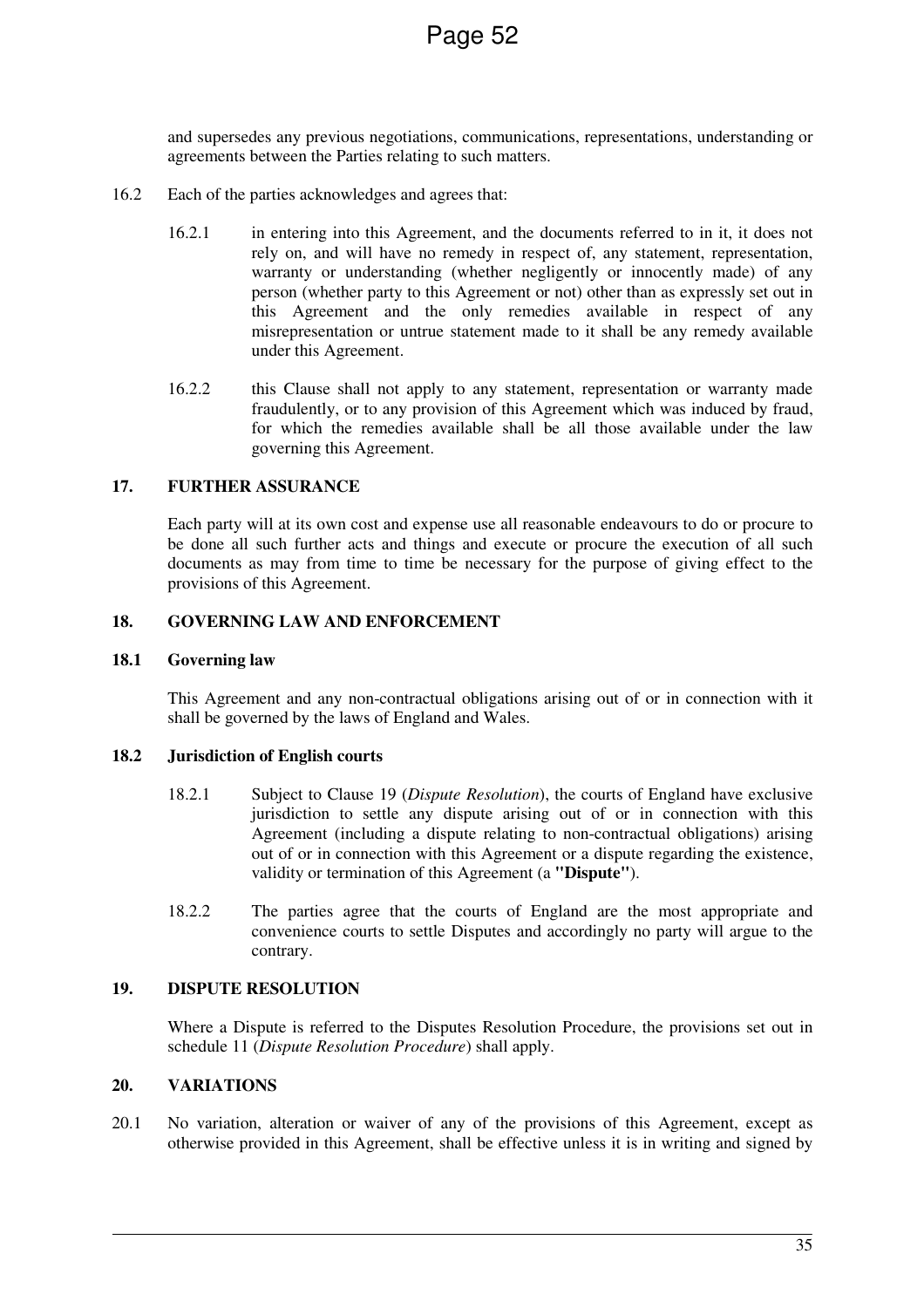or on behalf of the party against which the enforcement of such variation, alteration or waiver is sought.

- 20.2 No waiver under this Clause 19 shall be a waiver of a past or future default or breach, nor shall it amend, delete or add to the terms, conditions or provisions of this Agreement, unless (and then only to the extent) expressly stated in that waiver.
- 20.3 No failure or delay by any party to exercise any right or remedy will operate as a waiver of it nor will any partial exercise preclude any further exercise of the same, or of some other right or remedy. All such rights and remedies are several and cumulative and not exclusive of each other.

## **21. NO PARTNERSHIP**

- 21.1 The Parties to this Agreement are not partners nor is the Board able to act as the agent of the Council except to the extent expressly set out in this Agreement, and in particular:
	- 21.1.1 the Board shall not hold itself out as having authority or power to bind the Council in any way;
	- 21.1.2 no provision of this Agreement shall be construed as a delegation by the Council of any statutory authority to the Board (or to the DMPA Company) save where expressly set out.

## **22. NOTICES**

- 22.1 All notices under this Agreement shall be in writing and shall be served by sending the same by recorded delivery post, facsimile, electronically or by hand, or by leaving the same at:
	- 22.1.1 the Council

**Address:** 

**Facsimile:** 

**Email:** 

**Attention:** 

22.1.2 the Board

**Address:** 

**Facsimile:** 

**Email:** 

**Attention:** 

22.2 Any Party may change its nominated address, email address or facsimile number to another address or facsimile number in England or Wales by not less than five (5) Working Days prior written notice to the other Party;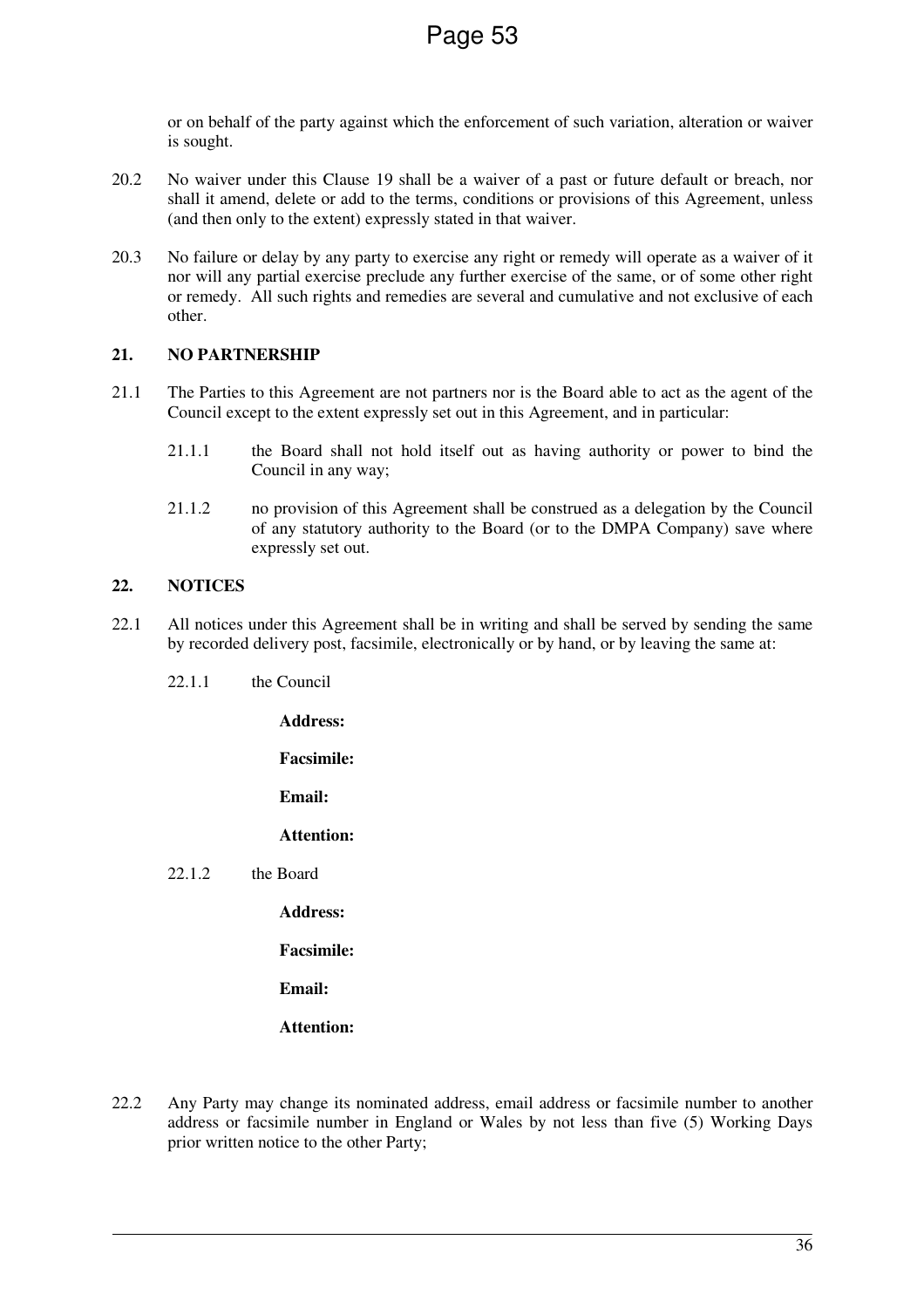- 22.3 Notices shall be deemed to have been received:
	- 22.3.1 if sent by hand or recorded delivery post, when delivered to the addressee;
	- 22.3.2 if sent by facsimile, upon sending, subject to:
		- 22.3.2.1 confirmation of uninterrupted transmission by a transmission report; and
		- 22.3.2.2 there having been no telephonic communication by the recipient to the sender (any such telephonic communication to be confirmed in writing) that the facsimile has not been received in legible form:
			- (a) within three (3) hours after sending, if sent on a Working Day and between the hours of 9.00am and 4.00pm; or
			- (b) by noon on the next following Working Day if sent after 4.00pm on a Working Day but before 9.00am on the next following Working Day.
			- (c) provided that any notice (other than a routine notice) given by fax shall be confirmed by letter sent by hand or post, but without prejudice to the original facsimile notice if received in accordance with this Clause 22.3.2
	- 22.3.3 if sent as an electronic communication, when received by the receiving party in readable form.

# **23. SEVERABILITY**

If any term of this Agreement shall be held to any extent to be illegal or unenforceable:

- 23.1 that term shall to that extent be deemed not to form part of this Agreement; and
- 23.2 the remainder of this Agreement shall not be affected.

# **24. CONTRACTS (RIGHTS OF THIRD PARTIES) ACT 1999**

A person who is not party to this Agreement shall have no right under the Contracts (Rights of Third Parties) Act 1999 to enforce any term of this Agreement. This Clause does not affect any right or remedy of any person which exists or is available otherwise than pursuant to that Act.

#### **25. CONFIDENTIALITY**

- 25.1 Subject to Clause 25.2, each party undertakes to comply with the requirements of any confidentiality undertaking set out in the Project Documents and Funding Letter (including the provisions of Clause 16 of the DMPA and Clause 30 of the Project Agreement)
- 25.2 Where information which is confidential (or deemed confidential pursuant to the terms of the Project Documents or the Funding Letter) is provided by one party (**"Providing Party"**) to another party (**"Receiving Party"**) pursuant to this Agreement, the Providing Party shall notify the Receiving Party that such information is confidential (or deemed confidential) and specify any restrictions on distribution (**"Distribution Restrictions"**) which apply in respect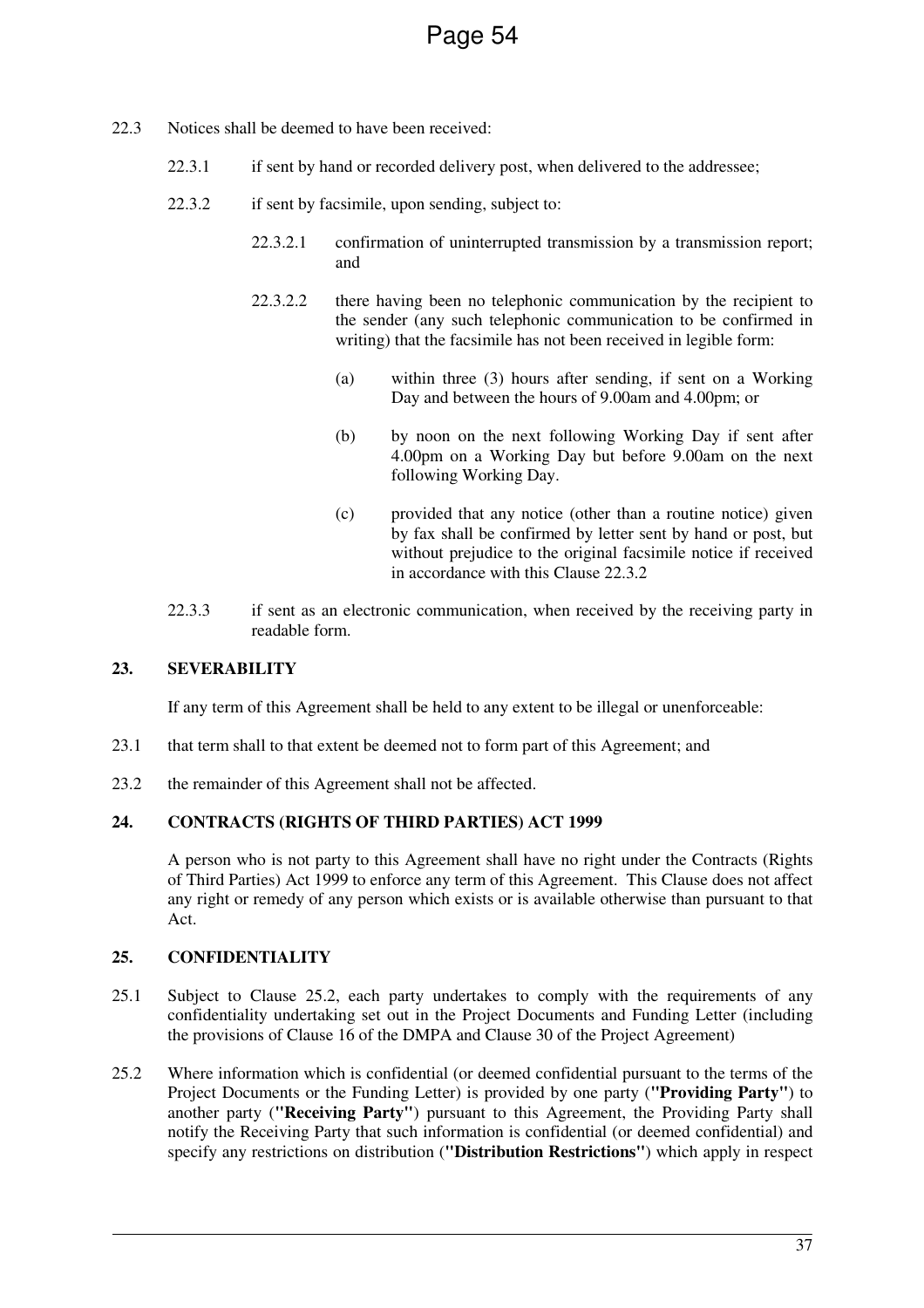of such information including any applicable provisions under the Project Documents or Funding Letter, and the Receiving Party shall be deemed to have complied with this Clause 25.2 provided that:

- **25.2.1** the Receiving Party only uses and distributes such information in accordance with the terms of any disclosed Distribution Restrictions;
- 25.2.2 the Receiving Party complies with the applicable terms of the relevant Project Document or Funding Letter.

#### **26. FREEDOM OF INFORMATION**

- 26.1 Each Party acknowledges that the other is subject to the requirements of the FOIA and the Environmental Information Regulations and shall facilitate compliance with each others information disclosure requirements pursuant to the same.
- 26.2 The Board shall procure the compliance by the DMPA Company and the Project Company with the requirements of the DMPA and Project Agreement in respect of FOIA and the Environmental Information Regulations to the extent required for either or both of the Board and the Council to comply with the requirements of the FOIA and the Environmental Information Regulations.
- 26.3 Each Party shall comply with the Council Policies in respect of Freedom of Information.

# **27. BOARD RECORDS**

- 27.1 The Board shall:
	- 27.1.1 at all times maintain a full record of particulars of the costs of performing the Services, including those provided pursuant to the terms of the Project Agreement and the DMPA;
	- 27.1.2 when requested by the Council, provide a summary of any of the costs referred to in Clause 27.1.1, including details of any funds held by the Board specifically to cover such costs, in such form and detail as the Council may reasonably require to enable the Council to monitor the performance by the Board of its obligations under this Agreement;
	- 27.1.3 provide such facilities as the Board may reasonable require for its representatives to visit any place where the records are held and examine the records maintained under this Clause 27; and
- 27.2 Compliance with the above shall require the Board to keep books of account in accordance with best accountancy practice with respect to the Agreement showing in detail:
	- 27.2.1 administrative overheads;
	- 27.2.2 payments made to under the Project Agreement and the DMPA, including payments made by the Project Company and the DMPA Company to subcontractors under such agreements;
	- 27.2.3 capital and revenue expenditure;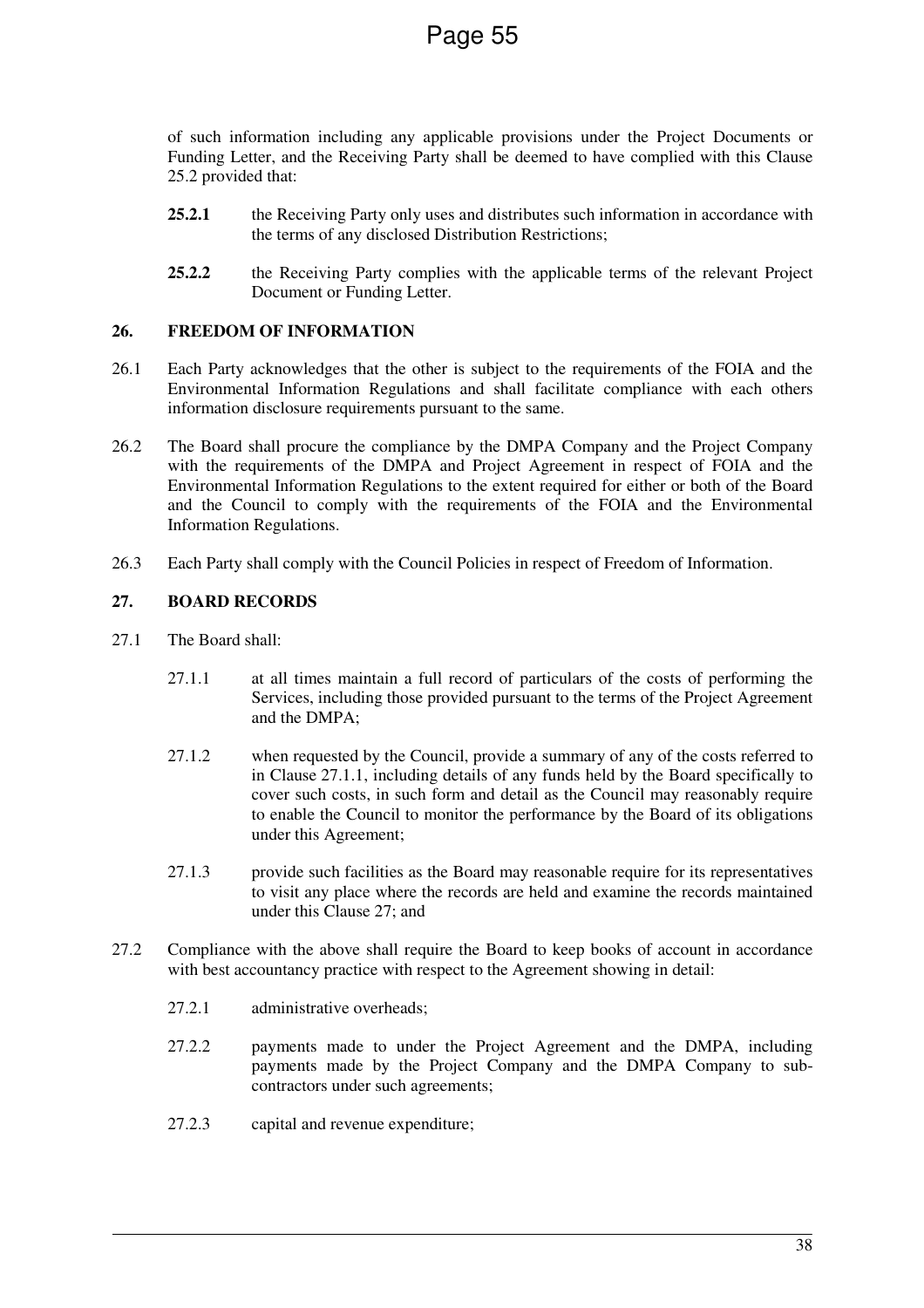27.2.4 such other items as the Council may reasonably require to conduct cost audits for verification of cost expenditure or otherwise,

and the Board shall have (and procure that the Project Company and the DMPA Company shall have) the books of account evidencing the items listed in Clauses 27.2.1 to 27.2.4 available for inspection by the Council (and any expert) upon reasonable notice, and shall present a report of these to the Council as and when requested.

- 27.3 The Board shall maintain or procure that the following are maintained:
	- 27.3.1 a full record of all incidents relating to health, safety and security which occur during the term of the Agreement; and
	- 27.3.2 full records of all maintenance procedures carried out during the term of the Agreement,

and the Board shall have the items referred to in Clauses 27.3.1 and 27.3.2 available for inspection by the Council upon reasonable notice, and shall present a report of them to the Council, as and when requested.

- 27.4 For the purposes of:
	- 27.4.1 the Local Government Finance Act 1982 (and any other legislation relating to the inspection, examination and auditing of the Council's accounts);
	- 27.4.2 the examination and certification of the Council's accounts; and/or
	- 27.4.3 an examination pursuant to the Local Government Act 1999 of the economy, efficiency and effectiveness with which the Council has performed its function,

the District Auditor and the Audit Commission may examine such documents as he or it may reasonably require which are owned, held or otherwise within the control of the Board and may require the Board to produce such oral or written explanations as he or it considers necessary.

- 27.5 The records referred to in this Clause 27 shall be retained for a period of at least [five] years after the Board's obligations under the Agreement have come to an end.
- 27.6 Upon termination of the Agreement, and in the event that the Council wishes to enter into another agreement for the operation and management of the Project the Board shall (and shall ensure that the Project Company and DMPA Company) comply with all reasonable requests of the Council to provide information relating to the Board's costs of operating and maintaining the Project.
- 27.7 The Board shall:
	- 27.7.1 provide to the Council copies of its annual report and accounts within 30 days of publication;
	- 27.7.2 provide to the Council a copy of the [Financial Model (as defined in the Project Agreement) and the DMPA Financial Model (as defined in the DMPA)] at Financial Close and (as the same may be amended) within 30 days of any amendment thereto;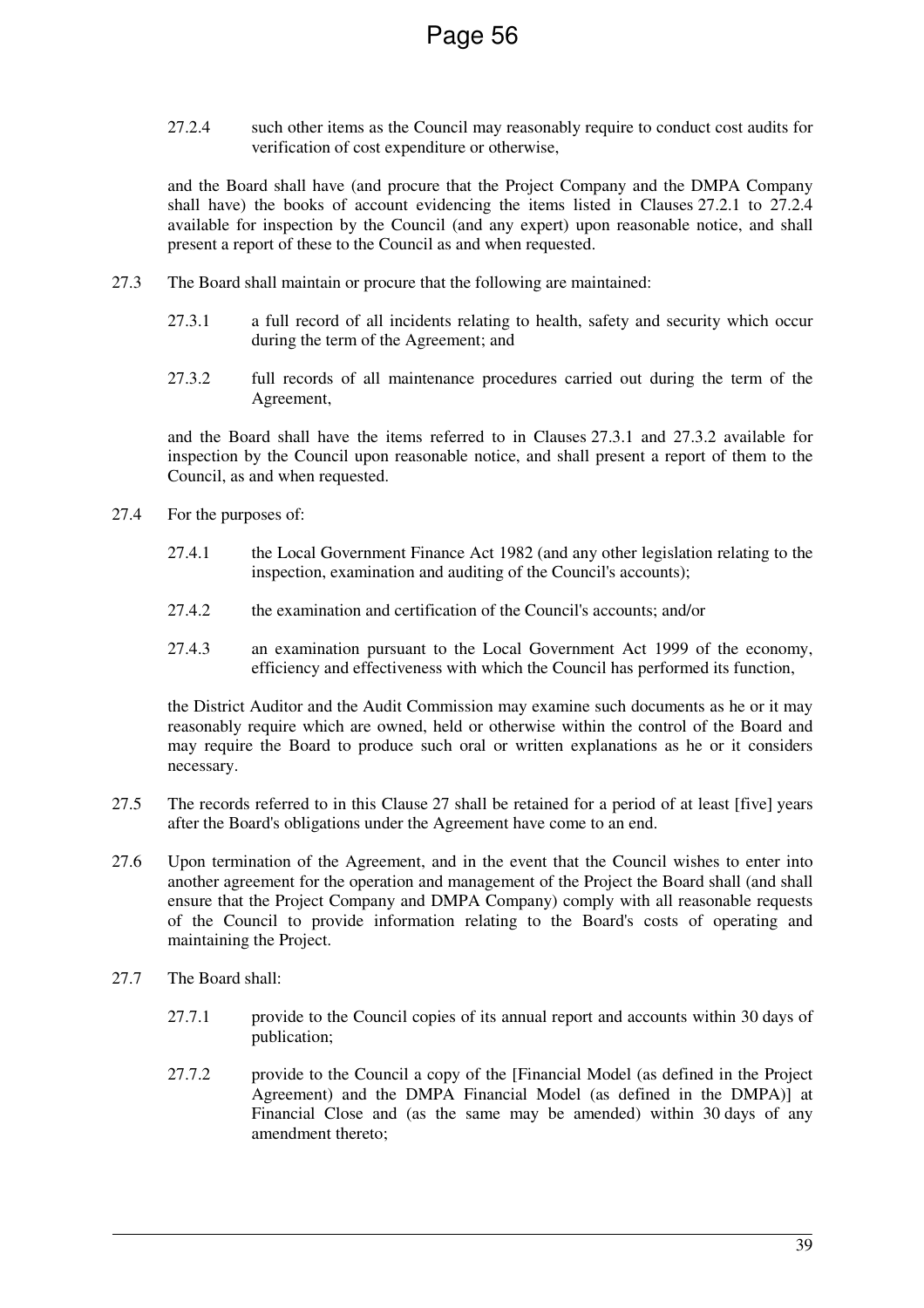27.7.3 use all reasonable endeavours to assist the Council in its preparation of any report required by the DfT or HM Treasury from time to time.

# **28. SOLE REMEDY**

28.1 Nothing in this Clause 28 shall prevent or restrict the right of the Council to seek injunctive relief or a decree of specific performance or other discretionary remedies of the court.

**IN WITNESS** whereof the Parties hereto have executed this Agreement as a deed.

| The Official Seal of HALTON BOROUGH<br><b>COUNCIL</b> hereunto affixed in the presence of<br>the Authorised Signatory |              |  | SEAL                                                                                                                                                                                                                                                                       |
|-----------------------------------------------------------------------------------------------------------------------|--------------|--|----------------------------------------------------------------------------------------------------------------------------------------------------------------------------------------------------------------------------------------------------------------------------|
|                                                                                                                       |              |  |                                                                                                                                                                                                                                                                            |
|                                                                                                                       |              |  |                                                                                                                                                                                                                                                                            |
| Executed as a deed by [                                                                                               | ] acting by: |  | Signature expressions and the state of the state of the state of the state of the state of the state of the state of the state of the state of the state of the state of the state of the state of the state of the state of t<br>Name (block capitals)<br><b>Director</b> |
|                                                                                                                       |              |  |                                                                                                                                                                                                                                                                            |
|                                                                                                                       |              |  | <b>Secretary/Director</b>                                                                                                                                                                                                                                                  |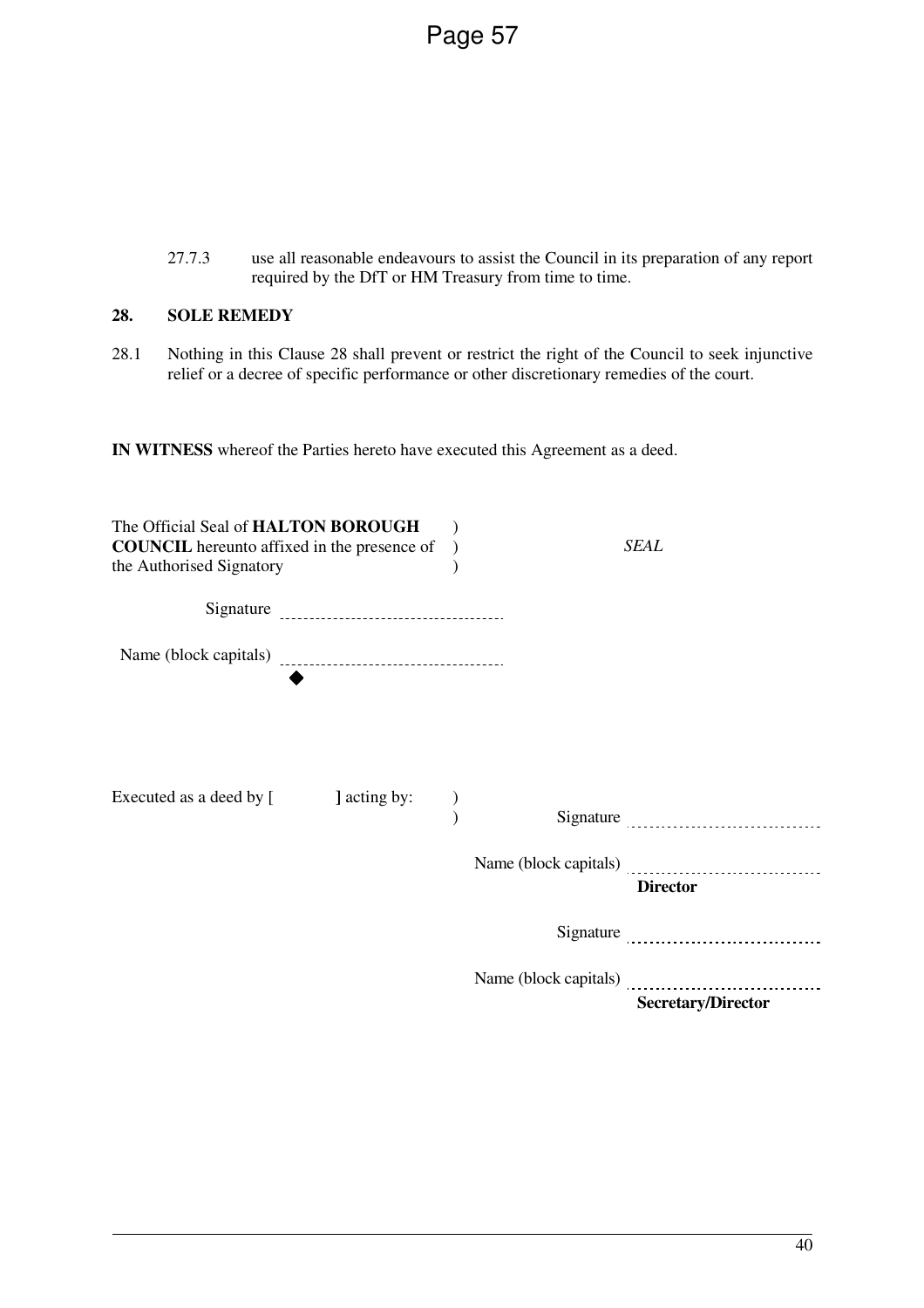| <b>Restricted Matter</b>                                                                                                                                                                                                                                                                                    | <b>Restricted</b><br><b>Matter</b><br><b>Parties</b> | <b>Matter categorisation</b> | <b>Restricted</b><br><b>Matter</b><br>obligations |
|-------------------------------------------------------------------------------------------------------------------------------------------------------------------------------------------------------------------------------------------------------------------------------------------------------------|------------------------------------------------------|------------------------------|---------------------------------------------------|
| An increase (by the<br>Board or the DMPA<br>Company on behalf of<br>the Board) of any<br>relevant Standard Toll<br>Fare (as defined in the<br>DMPA) such that such<br>Standard Toll Fare is<br>more than 20% greater<br>than the relevant Base<br>Tolling Fare<br>(as<br>defined in the DMPA)               | Council                                              | Red                          |                                                   |
| An increase (by the<br>Board or the DMPA<br>Company on behalf of<br>the Board) of<br>any<br>relevant Standard Toll<br>Fare (as defined in the<br>DMPA) such that such<br>Standard Toll Fare is<br>between 0% and 20%<br>the<br>than<br>greater<br>relevant Base Tolling<br>Fare (as defined in the<br>DMPA) | Council                                              | Orange                       |                                                   |
| Any reduction by the<br>Board, or the DMPA<br>Company on behalf of<br>the Board, of any<br>Tolls.                                                                                                                                                                                                           | Council                                              | [Orange]                     |                                                   |
| A decision by the<br>Board, or the DMPA<br>Company on behalf of<br>the Board, to not vary<br>the Standard Toll Fare<br>in accordance with the<br><b>Council Toll Policies</b>                                                                                                                               | Council                                              | [Orange]                     |                                                   |

# **SCHEDULE 1: RESTRICTED MATTERS**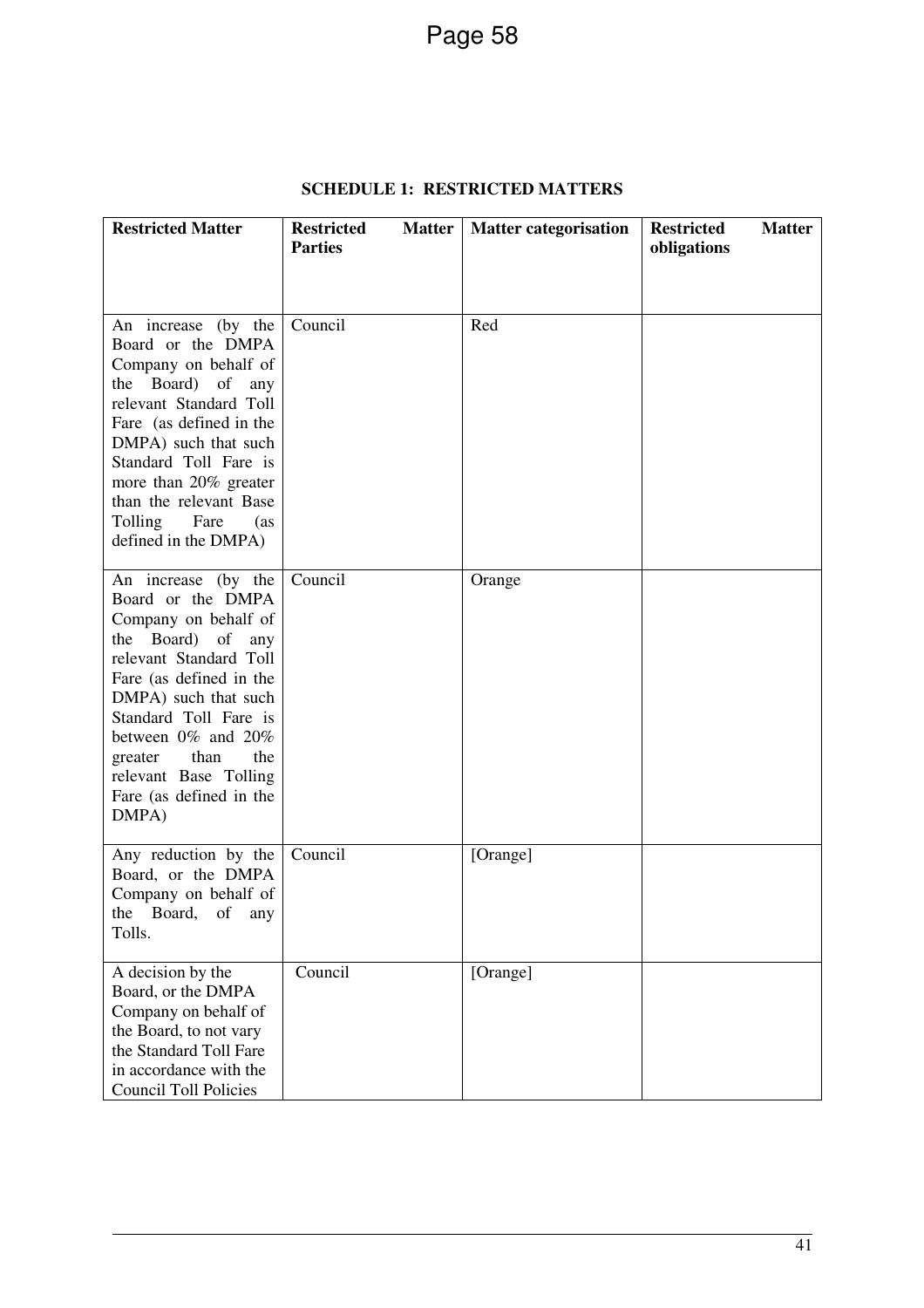| Providing<br>advice<br><b>or</b><br>consulting with other<br>toll operators for profit,<br>where the Board can<br>demonstrate<br>that<br>of<br>provision<br>such<br>services<br>shall<br>not<br>interfere<br>with<br>compliance with<br>all<br>duties and obligations<br>under this Agreement<br>and shall be compliant<br>with Law. | Council | [Red]    | Board to confirm that<br>proposals<br>in<br>are<br>compliance<br>with<br>applicable<br>Council<br>Policies.<br>Where entering into<br>such an<br>arrangement<br>with<br>third party<br>a<br>would lead to a breach<br>of any Law then the<br>Board shall not proceed<br>with such arrangement. |
|--------------------------------------------------------------------------------------------------------------------------------------------------------------------------------------------------------------------------------------------------------------------------------------------------------------------------------------|---------|----------|------------------------------------------------------------------------------------------------------------------------------------------------------------------------------------------------------------------------------------------------------------------------------------------------|
| [Any material change<br>to, introduction of, or<br>withdrawal<br>of,<br>a<br>discount<br>scheme<br>proposed by the Board]                                                                                                                                                                                                            | Council | [Orange] |                                                                                                                                                                                                                                                                                                |
| non-material<br>Any<br>changes to any Project<br>Document to which the<br>Council is not a party                                                                                                                                                                                                                                     | Council | [Green]  |                                                                                                                                                                                                                                                                                                |
| Any material change to<br>any Project Document<br>to which the Council is<br>not a party, which does<br>not adversely affect the<br>Council                                                                                                                                                                                          | Council | [Orange] |                                                                                                                                                                                                                                                                                                |
| Any material change to<br>any Project Document<br>to which the Council is<br>not a party which has<br>an adverse effect on the<br>Council                                                                                                                                                                                            | Council | [Red]    |                                                                                                                                                                                                                                                                                                |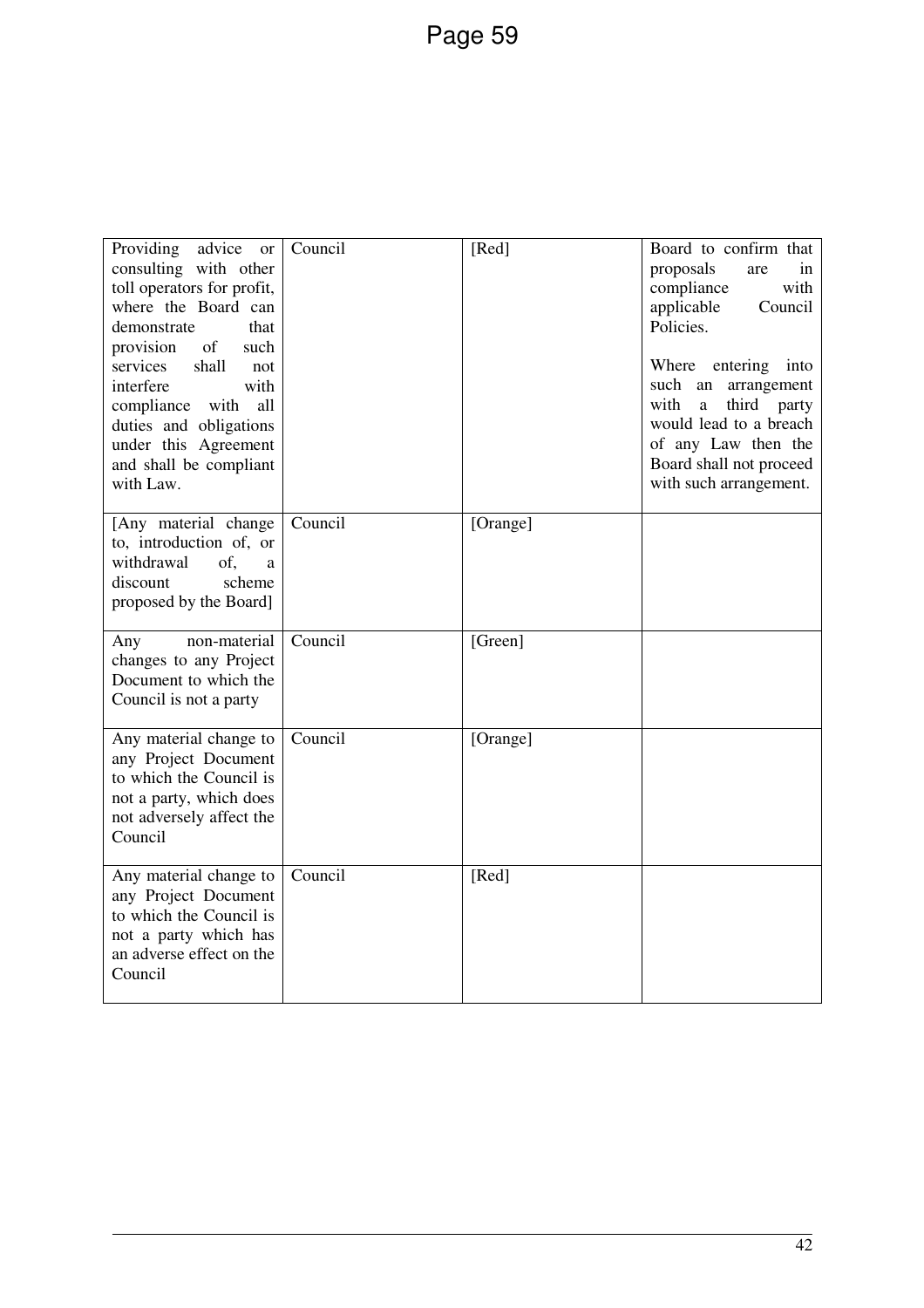#### **SCHEDULE 2: STAKEHOLDER ENGAGEMENT**

#### **Part 1: Board Engagement**

[**Note: to set out any requirements for engagement between the Board and external stakeholders such as the Mersey Gateway Group]** 

#### **Part 2: Council Engagement**

**[Note: to set out the requirements for engagement between the Council and external stakeholders.]**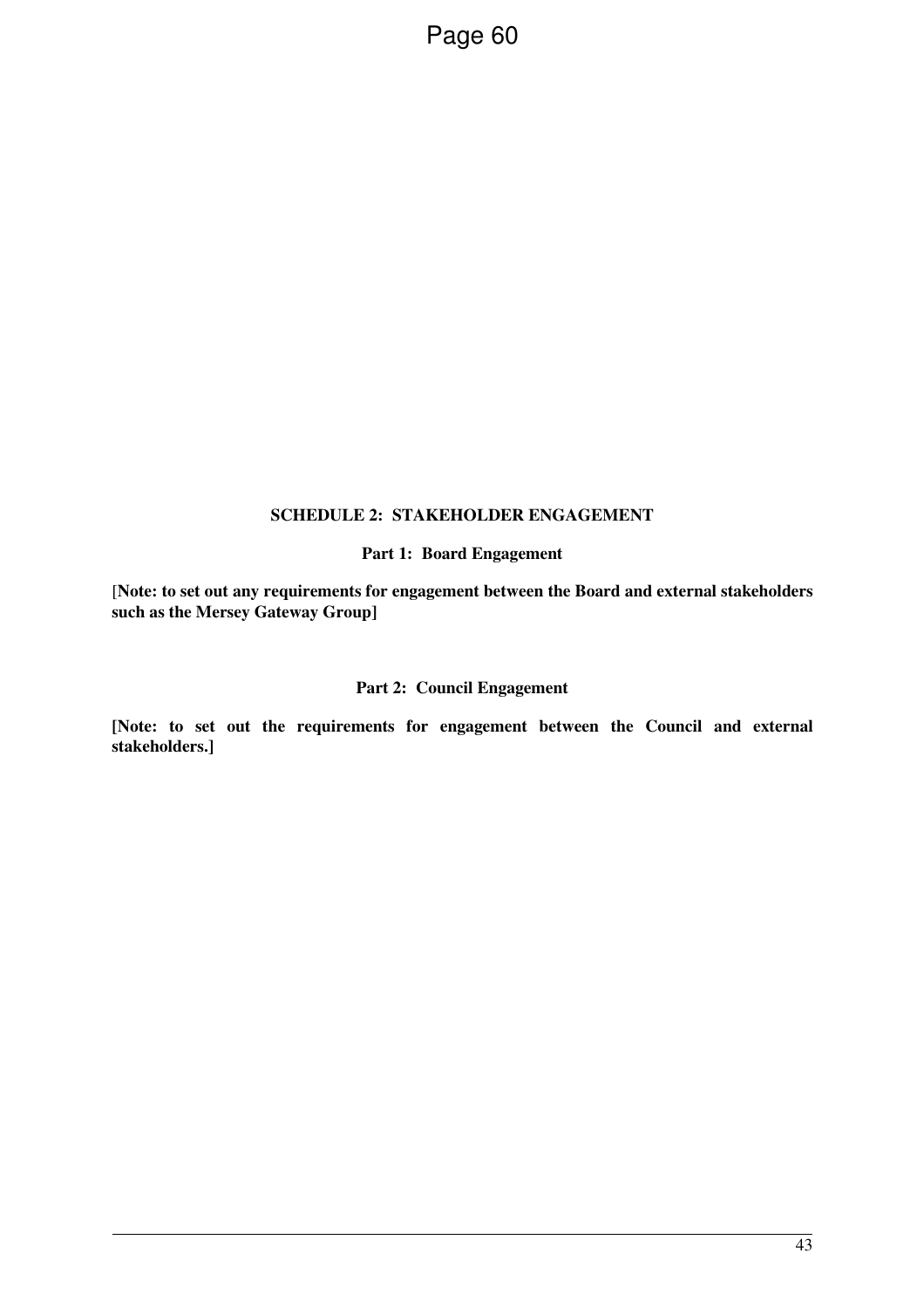# **SCHEDULE 3: COUNCIL POLICIES**

## **Part 1: Council Policies**

**[Note: relevant Council policies to functions of the Board to be listed.]**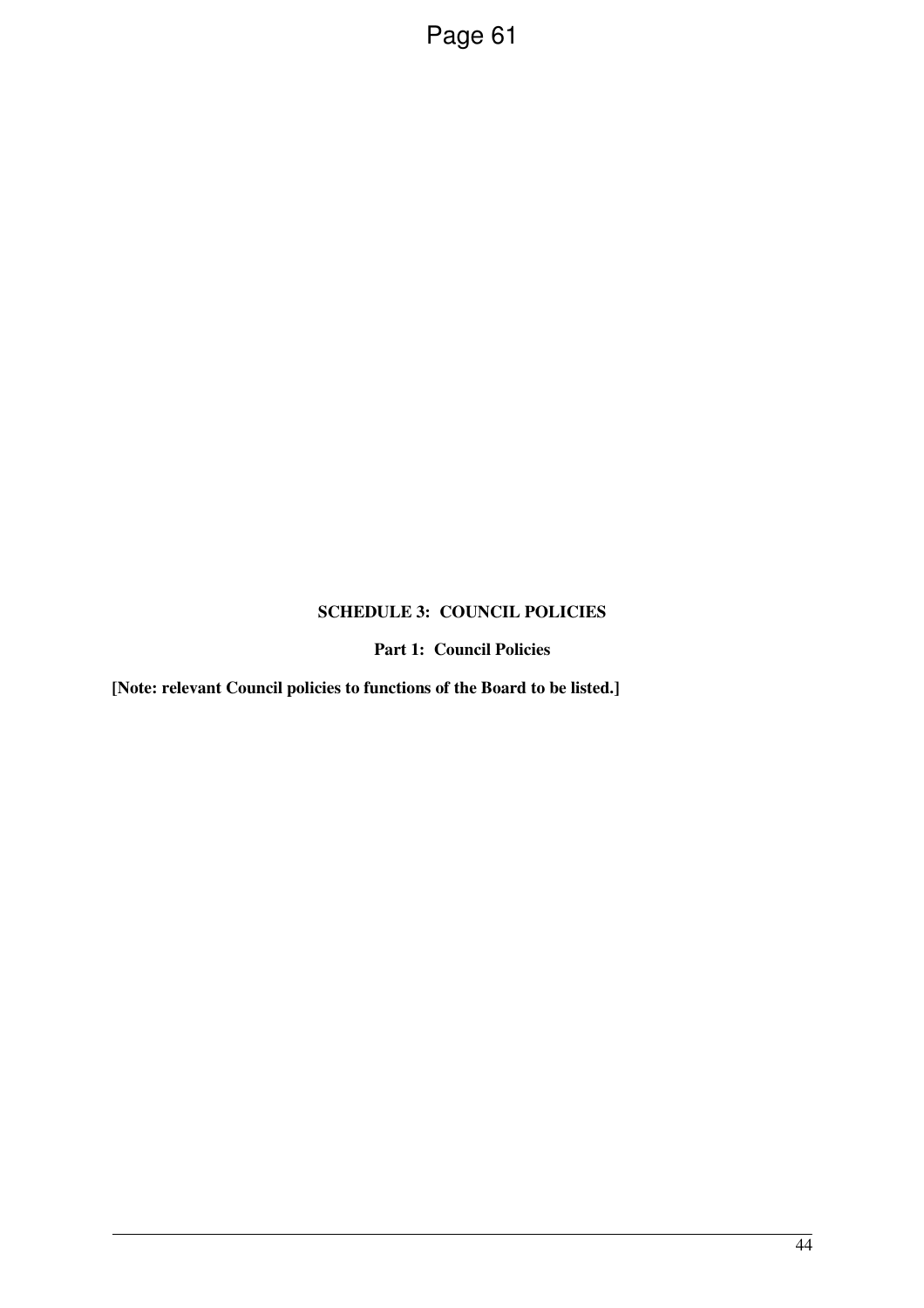# **Part 2: Council Toll Policies**

The Board shall procure that the DMPA Company shall comply with the provisions of Part 1 of Schedule 6 to the DMPA.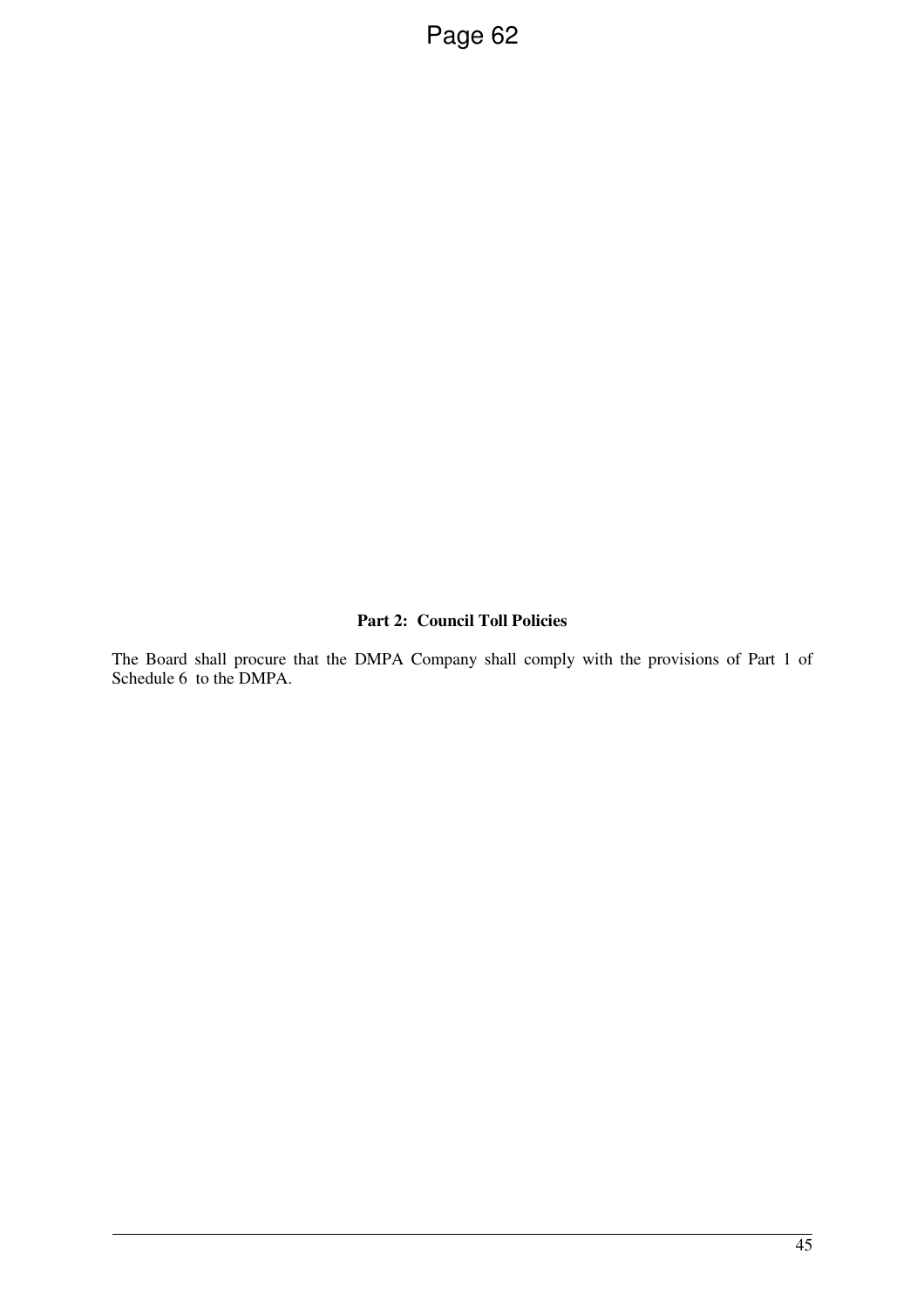## **SCHEDULE 4: BOARD GOVERNANCE**

#### **Part 1: Definitions**

1. In this Schedule 4 unless the context otherwise requires:

**"Appointments Committee"** shall mean the committee of the Directors appointed pursuant to paragraph [4.3] of Part [3];

**"Board of Directors"** means the board of directors from time to time of the Board;

**"Chair"** shall mean the chairman of the Board of Directors as appointed in accordance with paragraph 16 of Part 2;

**"Director"** shall mean any director for time being of the Board including where applicable an alternate director.

**"Executive Director"** shall mean a Director appointed in accordance with paragraph 4 of Part 2 of this Schedule 4;

**"Non-Executive Director"** shall mean a Director appointed in accordance with paragraph 11 of Part 2;

**"Type of Non-Executive Director"** shall mean either a Council Non-Executive Director or an Independent Non-Executive Director.

2. Words and expressions defined in or for the purposes of the Companies Act 2006 shall, where the context permits, bear the same meanings in this Schedule 4.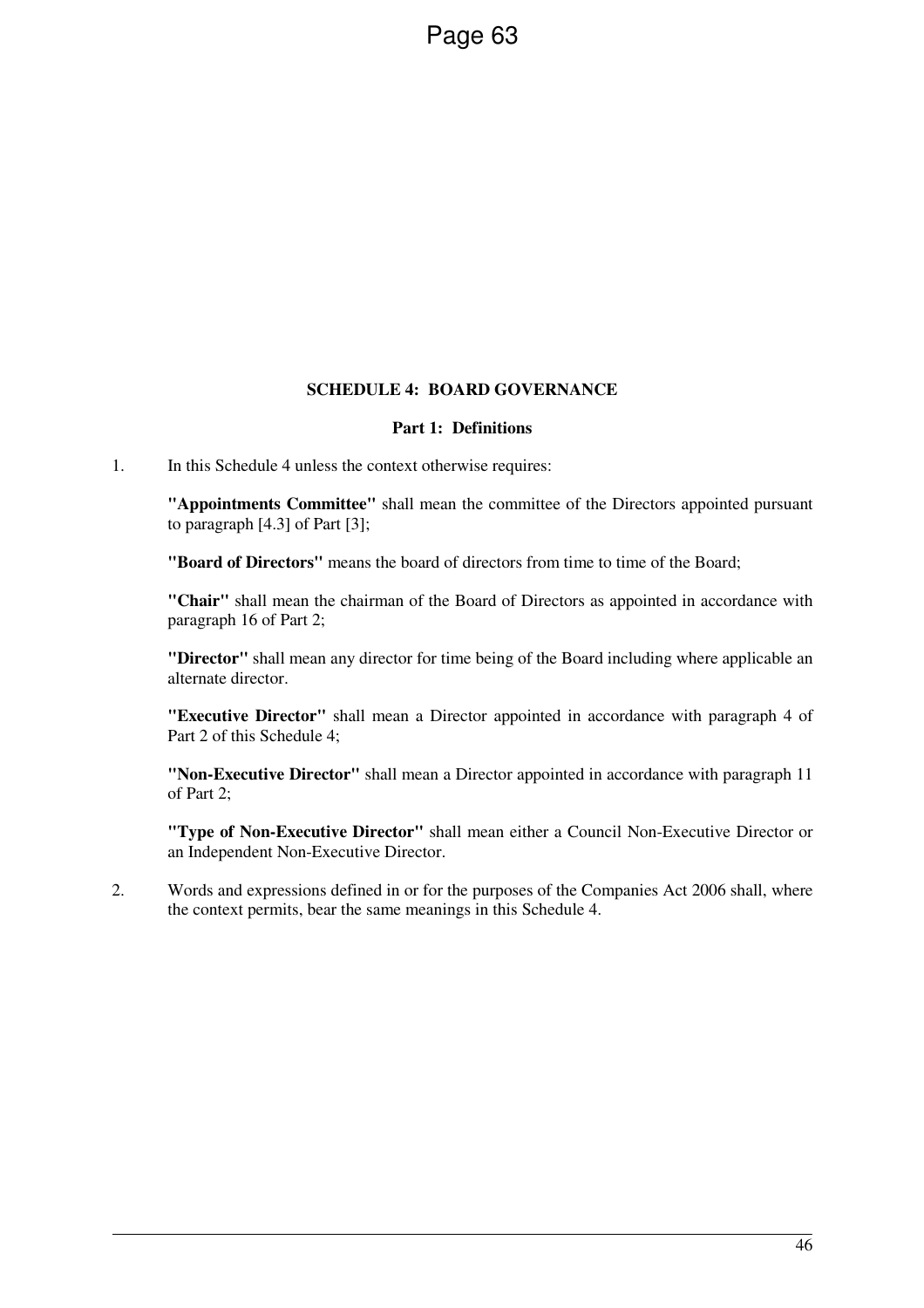# **Part 2: Appointment/Removal of Directors and the Chair**

- 1. The Council shall appoint the initial Executive Directors on or before the Effective Date.
- 2. Following the Effective Date, the Appointments Committee shall determine any replacement Executive Director **("Replacement Executive Director"**), following the resignation or removal of an Executive Director, and the Council shall appoint such Replacement Executive Director as an Executive Director, promptly following such notification.
- 3. If the Council either:
- 3.1 removes an Executive Director in accordance with its right as shareholder of the Board, then the Council shall be responsible for and indemnify the Board against any and all claims by such Director for unfair or wrongful dismissal or other compensation arising out of such removal and against any losses, costs or expenses suffered or reasonably incurred as a result thereof; or
- 3.2 determines not to appoint a Replacement Executive Director determined in accordance with paragraph 2, then the Council shall be responsible for and indemnify the Board against any and all losses, costs or expenses suffered or reasonably incurred as a result thereof.
- 4. There shall be appointed at any one time be no more than three (3) executive directors (**"Executive Director"**) who shall each be:
- 4.1 a senior member of the executive team of the Board;
- 4.2 employed by the Board (or seconded to the Board by the Council pursuant to the requirement for Support Services);
- 5. The Executive Directors appointed by the Council shall at all times include the chief executive and finance officer of the Board (or where no employee has such titles, such employees as fulfil the role most closely analogous to that of chief executive and/or finance officer, as the case may be) and one other senior officer with experience that the Council may determine is most relevant to the current stage of the Project. Where any Executive Director ceases to be an employee of the Board (or a secondee from the Council to the Board) the Council shall remove such Executive Director from their role as a Director.
- 6. The Council shall appoint the initial Non-Executive Directors on or before the Effective Date;
- 7. The Council shall be entitled to remove or substitute any Executive Director (and the terms of employment of such Executive Directors shall ensure that the Board is entitled to dismiss such Executive Director) following a Board Default in accordance with the provisions of clause 5.12.6, and paragraph [5] above shall not apply for the period following such removal until the Board has appointed a replacement member or members of the executive team.
- 8. Following the Effective Date, the Appointments Committee shall determine any replacement Independent Non-Executive Director (**"Replacement Independent Non-Executive Director"**), following the resignation or removal of an Non-Executive Director or the expiry of their term of office, and the Council shall appoint such Replacement Non-Executive Director as a Non-Executive Director, promptly following such notification.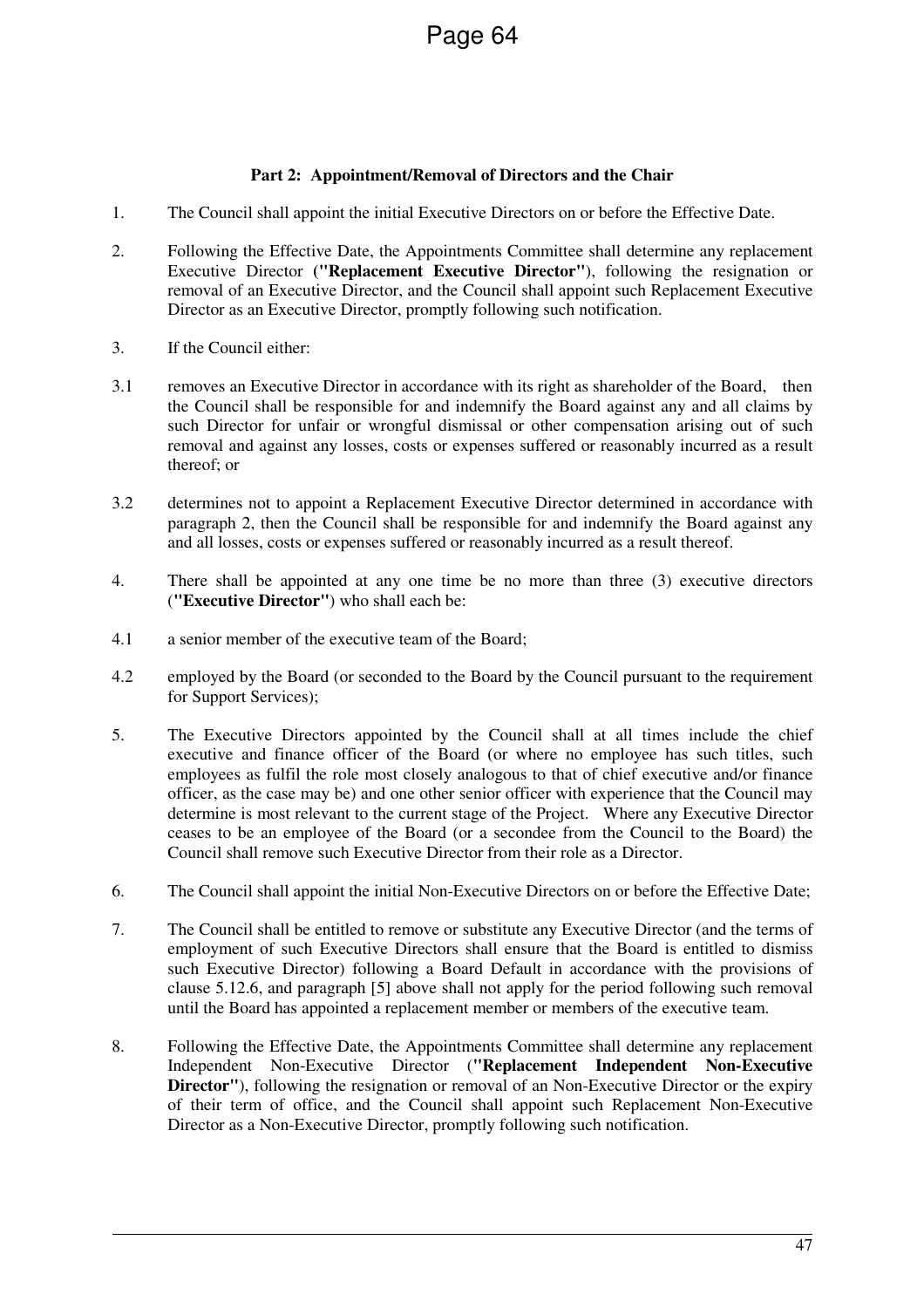- 9. The Council shall be entitled to remove or substitute Council Non-Executive Directors without referral to the Appointments Committee, and shall promptly:
- 9.1 remove any Council Non-Executive Director who is no longer a member of the Council;
- 9.2 notify the Appointments Committee if any Independent Non-Executive Director becomes a member of the Council or otherwise does not, to the Council's knowledge, continue to comply with the requirements set out in Part 5 (*Non-Executive Director Requirements*);
- 10. If the Council either:
- 10.1 removes a Non-Executive Director in accordance with its right as shareholder of the Board, then the Council shall be responsible for and indemnify the Board against any and all claims by such Director for unfair or wrongful dismissal or other compensation arising out of such removal and against any losses, costs or expenses suffered or reasonably incurred as a result thereof; or
- 10.2 determines not to appoint a Replacement Independent Non-Executive Director determined in accordance with paragraph 8, then the Council shall be responsible for and indemnify the Board against any and all losses, costs or expenses suffered or reasonably incurred as a result thereof.
- 11. The Council acknowledges that appointment of Directors in accordance with this Schedule 4 is a requirement of the Funding Letter.
- 12. There shall be appointed at all times no more than [four (4)] non-executive directors of whom:
	- 12.1.1 2 Directors shall be independent of the Council (**"Independent Non-Executive Director")** and
	- 12.1.2 2 Directors shall be council members of the Council (**"Council Non-Executive Director"**.

(together the **"Non-Executive Directors"**). Each Non-Executive Director shall be appointed for a term of three (3) years.

- 13. No Director shall at any time be affiliated with any contractor (which term shall be deemed to include employment by, directorship of, or material shareholding in such contractor) pursuant to the terms of the Project Documents, including the Project Company, DMPA Company, any funder, or any key sub-contractor, and where the Council becomes aware that any Director is so affiliated the Council shall remove or substitute such Director as soon as reasonably practicable in accordance with the requirements of this Schedule [4]. .
- 14. Non-Executive Directors shall not be remunerated, save in respect of their costs and reasonable travel expenses incurred in carrying out their duties as Directors.
- 15. Executive Directors shall not be remunerated, save pursuant to the terms of their contract of employment with the Board, or where they are seconded by the Council, their contract of employment with the Council.
- 16. The Council shall appoint a Chair from the Non-Executive Directors, for a period of 24 months, and the first such Chair shall be appointed for a period of 24 months commencing on the Effective Date. The first such Chair shall be a Council Non-Executive Director and the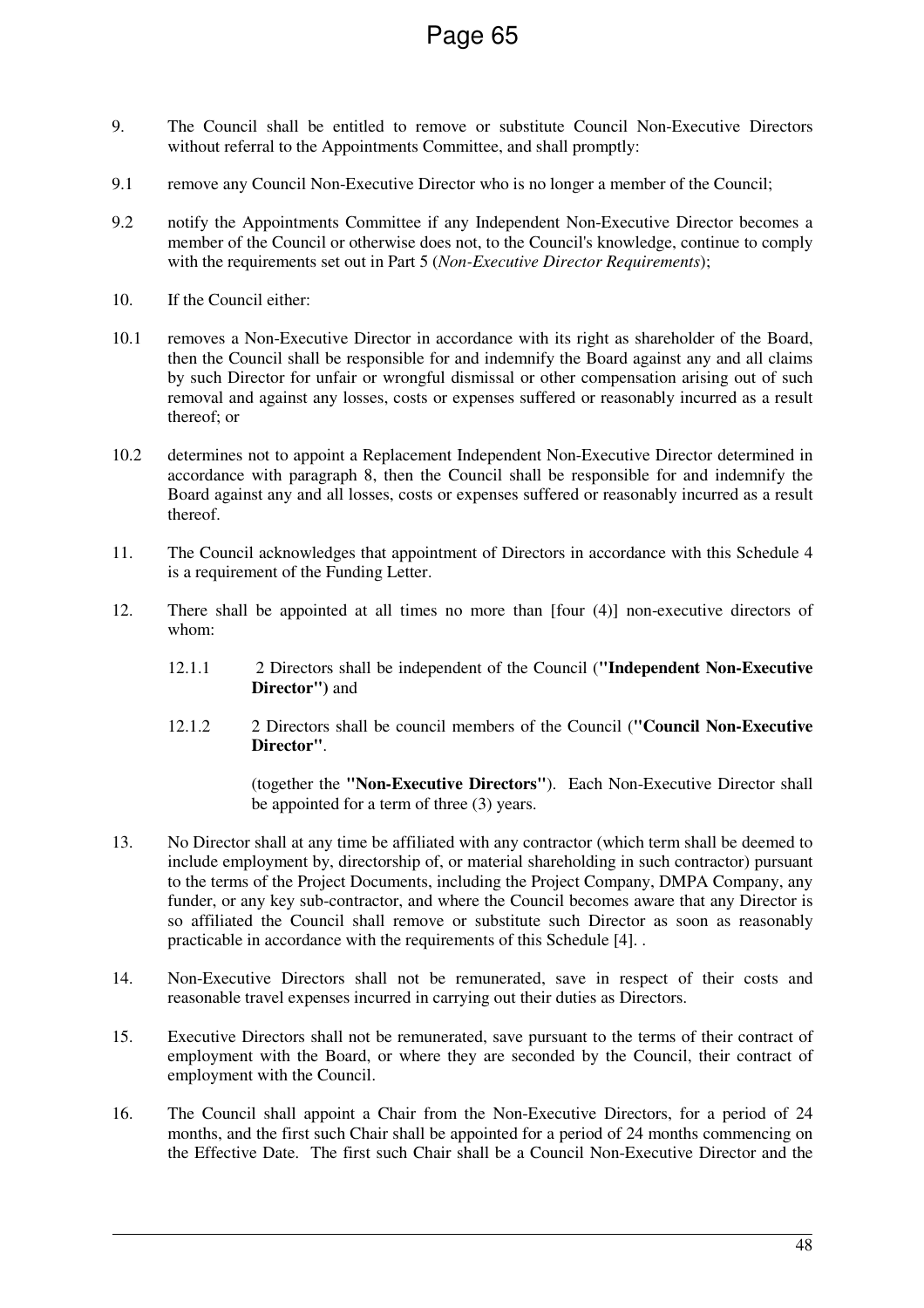post of Chair shall then alternate between Independent Non-Executive Directors and Council Non-Executive Directors.

- 17. In the event that any Chair vacates his office as Chair for any reason before the expiry of the 24 month period for which he was appointed, the Council shall appoint another Director of the same Type of Non-Executive Director to replace him until the expiry of the 24 month period
- 18. If the Chair for the time being is unable to attend any meeting of the Board of Directors, the Council shall appoint another Non-Executive Director of the same Type of Non-Executive Directors to act as chairman in his place at such meeting.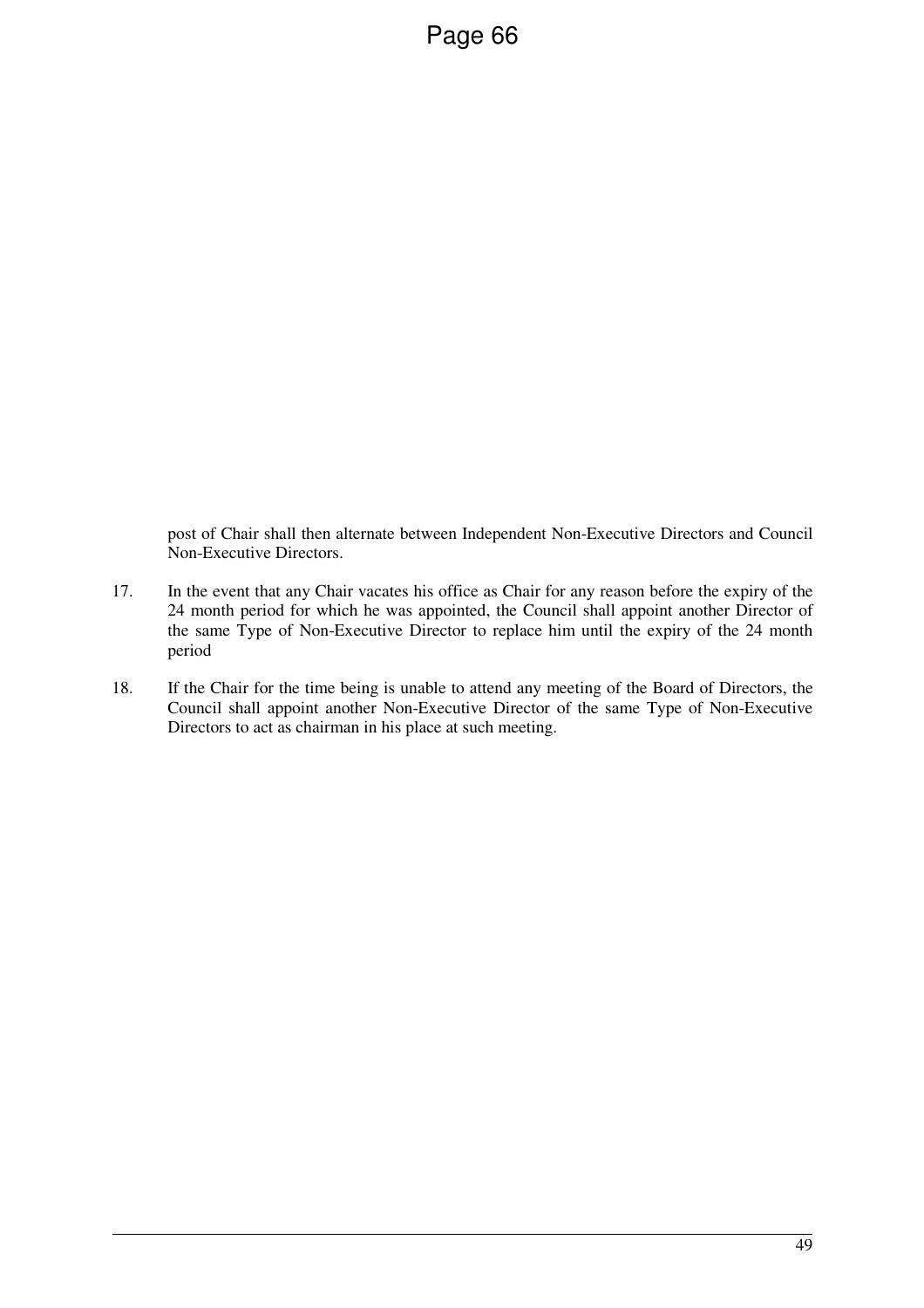## **Part 3: Board Meetings and Committees**

- 1. The quorum for board meetings shall be one Executive Director and one Non-Executive Director.
- 2. The Chair shall have a casting vote.
- 3. The Board of Directors shall (and the Council shall exercise its powers in respect of the Board to ensure that insofar as it is legally able during the term of this Agreement, the Board of Directors shall) meet at regular intervals of a month, or as may otherwise be required to ensure that the Board is capable of making all decisions required to comply with its legal and financial commitments, including any obligations pursuant to the Project Documents and the Board shall ensure that no less than [seven days] written notice is given to each of the Directors, such notice to be accompanied by an agenda specifying the business to be transacted together with copies of any documents to be tabled at the meeting (or if such copies are not available, with full details of such documents). .
- 4. Subject to the express requirements of this Agreement, the Board of Directors shall be entitled to form committees to make decisions, provided that:
- 4.1 such committees shall have equal numbers of Executive and Non-Executive Directors, or shall be constituted such that neither Executive Directors or Non-Executive Directors can make decisions that bind the Board of Directors without the consent of at least one Non-Executive Director and one Executive Director (as the case may be)
- 4.2 the Board of Directors shall form an audit committee, which shall meet at least quarterly, and shall have the obligations set out in Part [6] (*Audit Committee*) and shall be constituted on the basis set out therein;
- 4.3 the Board of Directors shall form an appointments committee (**"Appointments Committee"**) consisting of the Non-Executive Directors, which shall be responsible for selecting the Executive Directors and other senior officers of the Board in accordance with this Agreement.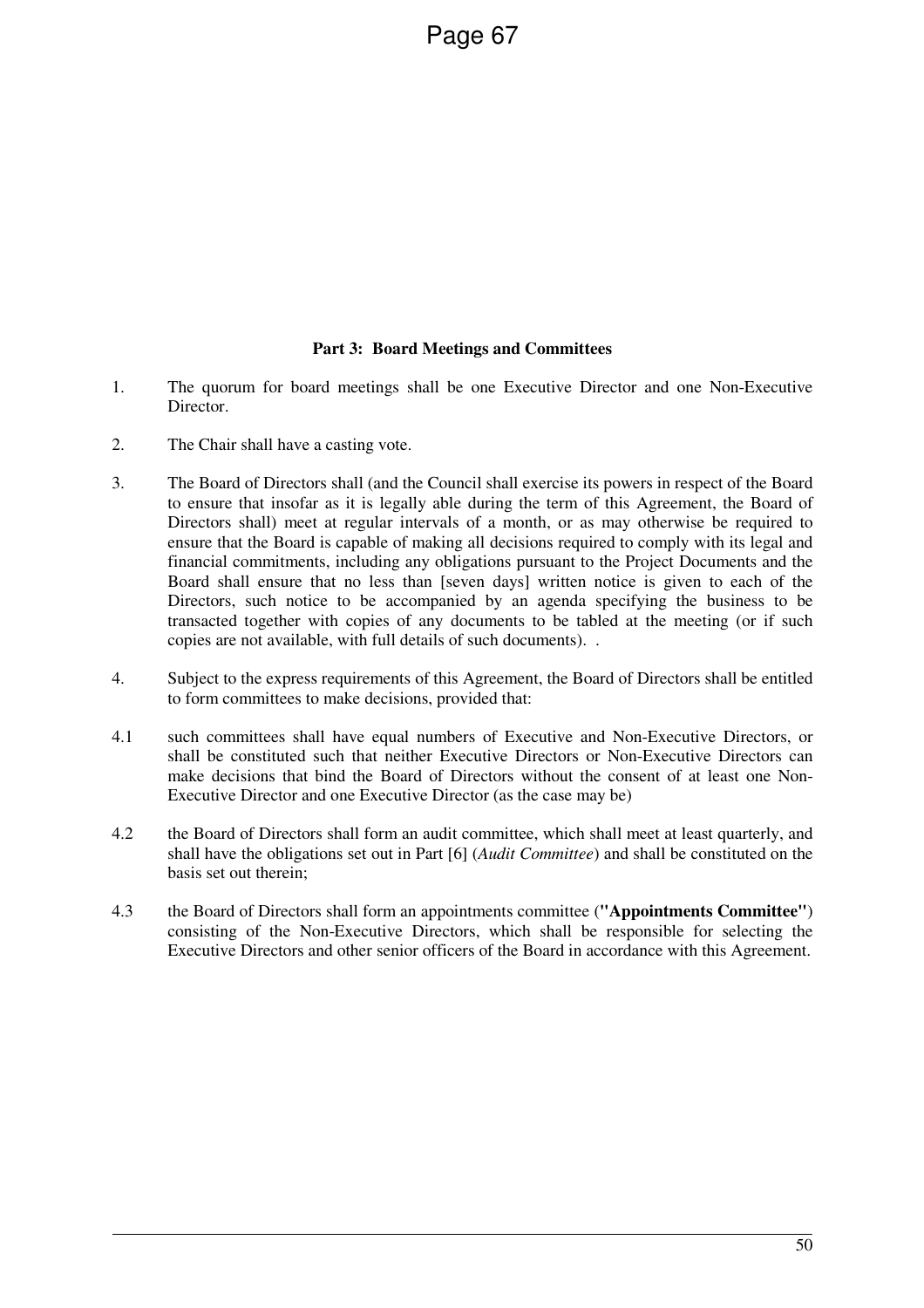## **Part 4: Appointment Committee**

- 1. The Appointments Committee shall assess the role of each Executive Director:
- 1.1 Every three (3) Years following the appointment of such Director;
- 1.2 Following a decision by the majority of the Non-Executive Directors to review such role;
- 1.3 On any date identified in a review carried out pursuant to paragraph [2] below; or
- 1.4 following a request by the Council.
- 2. In assessing the role of the Executive Director, the Appointments Committee shall take into consideration:
- 2.1 the Annual Business Plan produced by the Board;
- 2.2 the scope and nature of the role of such Executive Director;
- 2.3 such other information as the Appointments Committee shall deem appropriate,
- 2.4 to determine whether the role of the Executive Director is appropriate in light of the Services to be performed in the following 3 year period.
- 3. Following such review, the Appointments Committee shall determine:
- 3.1 Whether to propose the extension of the role of such Executive Director, in which case, such Executive Director shall continue in their role;
- 3.2 Whether to require the Executive Director to re-apply for their position, and whether the role of such Executive Director shall be amended, following such review; or
- 3.3 Whether a further review of the role is required in a shorter period than three (3) years, in which case, the Executive Director shall be offered a fixed term contract for such term, and the Appointments Committee shall notify the Board of Directors of the proposed extension of term.
- 4. The Appointments Committee shall also be entitled to review the role of any other senior member of staff employed by the Board following the publication of the Annual Business Plan to determine whether the staffing of the Crossings Board is appropriate for its proposed purposes in the following Year, and may make recommendations to the Board regarding such employees.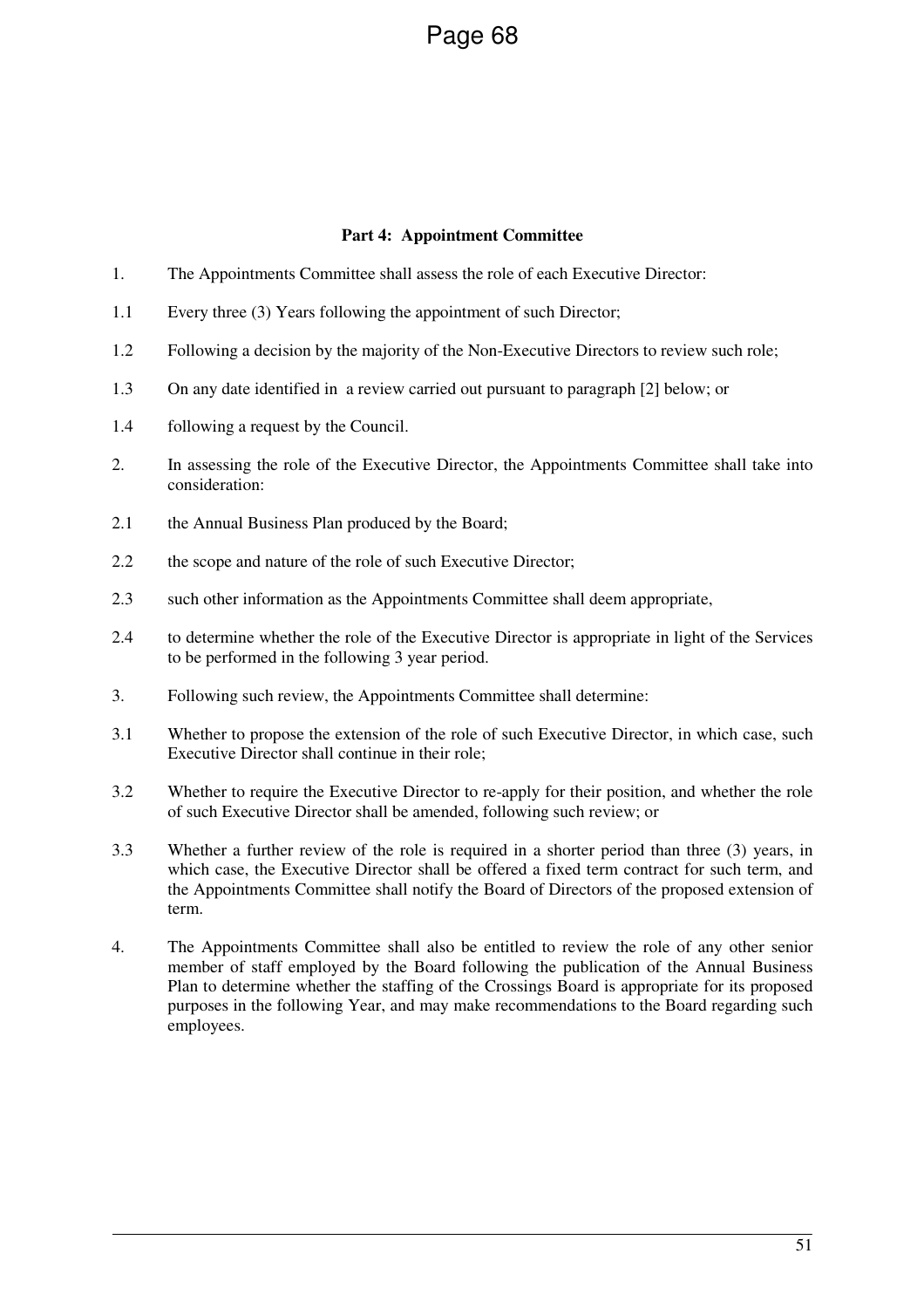## **Part 5: Non-Executive Director Requirements**

- 1. The Non-Executive Directors shall, so far as this is consistent with their fiduciary duties as Directors of the Board, comply with Nolan Principles in carrying out their duties as directors, taking into account the nature of the Board as a wholly owned subsidiary of the Council;
- 2. The Nolan Principles are as follows:

## **Selflessness**

2.1 Holders of public office should act solely in terms of the public interest. They should not do so in order to gain financial or other material benefits for themselves, their family, or their friends.

## **Integrity**

2.2 Holders of public office should not place themselves under any financial or other obligation to outside individuals or organisations that might seek to influence them in the performance of their official duties.

## **Objectivity**

2.3 In carrying out public business, including making public appointments, awarding contracts, or recommending individuals for rewards and benefits, holders of public office should make choices on merit.

#### **Accountability**

2.4 Holders of public office are accountable for their decisions and actions to the public and must submit themselves to whatever scrutiny is appropriate to their office.

#### **Openness**

2.5 Holders of public office should be as open as possible about all the decisions and actions that they take. They should give reasons for their decisions and restrict information only when the wider public interest clearly demands.

#### **Honesty**

2.6 Holders of public office have a duty to declare any private interests relating to their public duties and to take steps to resolve any conflicts arising in a way that protects the public interest.

#### **Leadership**

- 2.7 Holders of public office should promote and support these principles by leadership and example.
- 3. The Council shall at the request of the Board, provide training to Directors on compliance with these principles.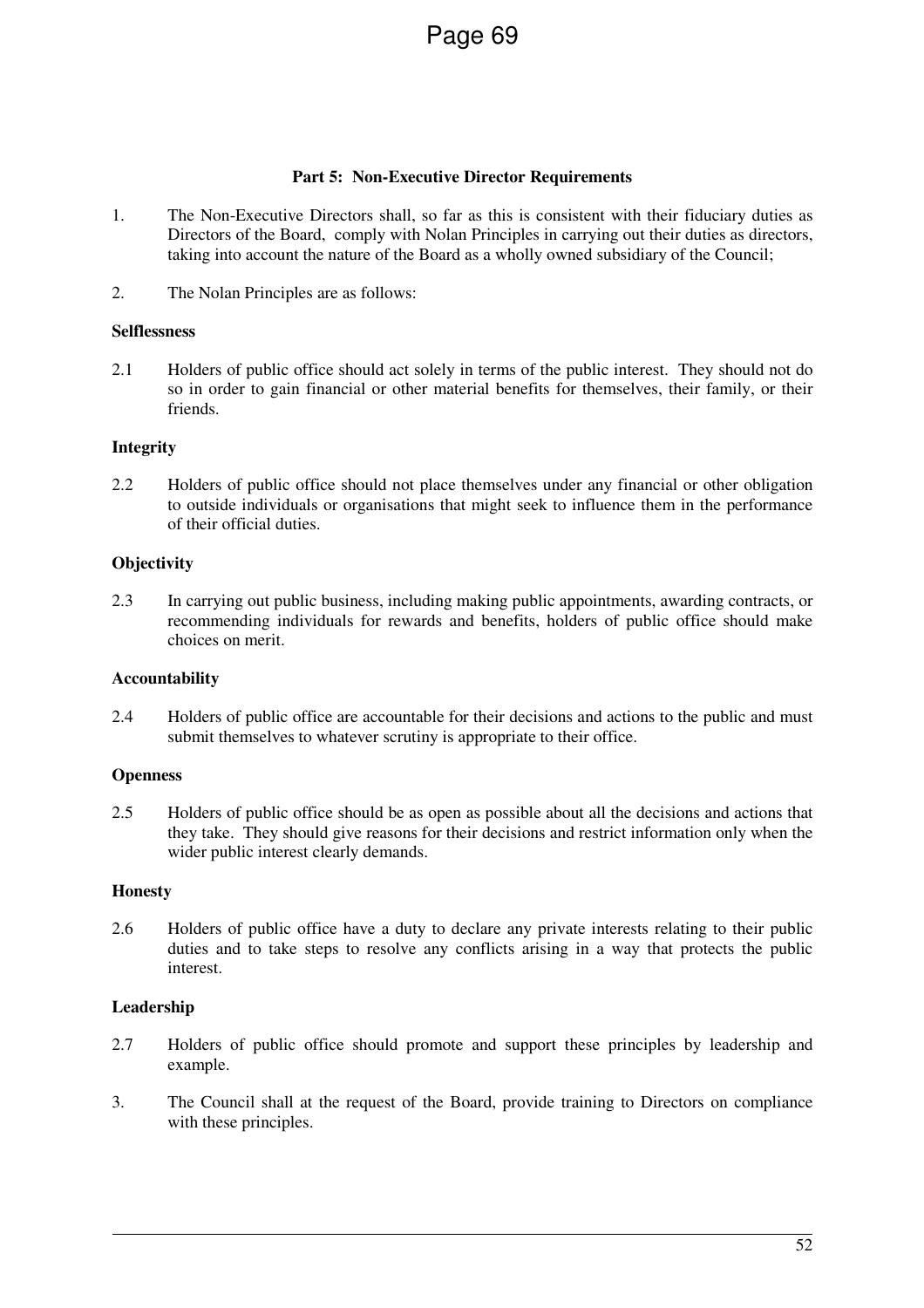**Part 6: Audit Committee Procedures** 

[**Note: to be agreed, reflecting existing HBC procedures where appropriate.**]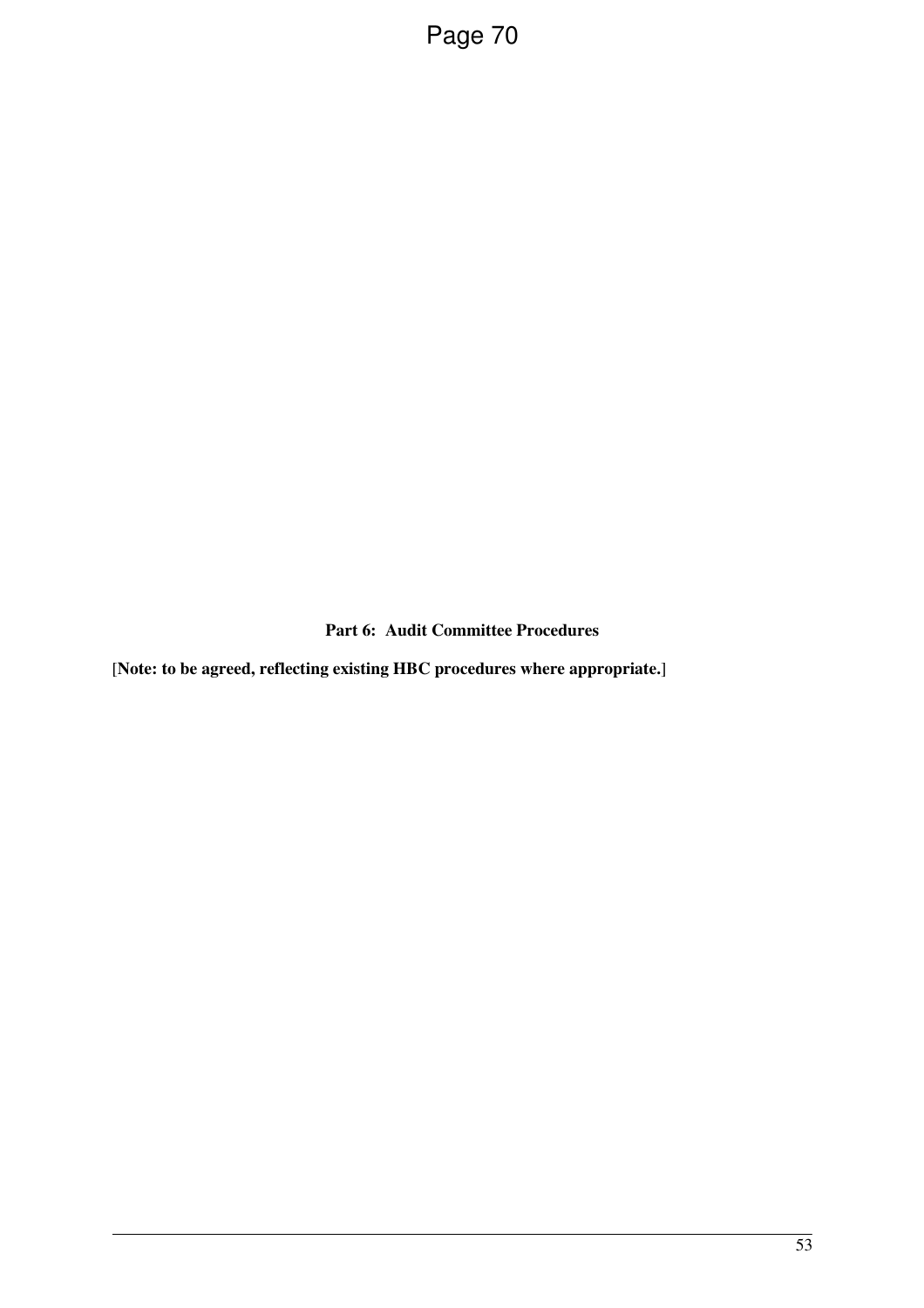## **SCHEDULE 5: SUPPORT SERVICES**

**Part 1: Administrative Support and Payroll**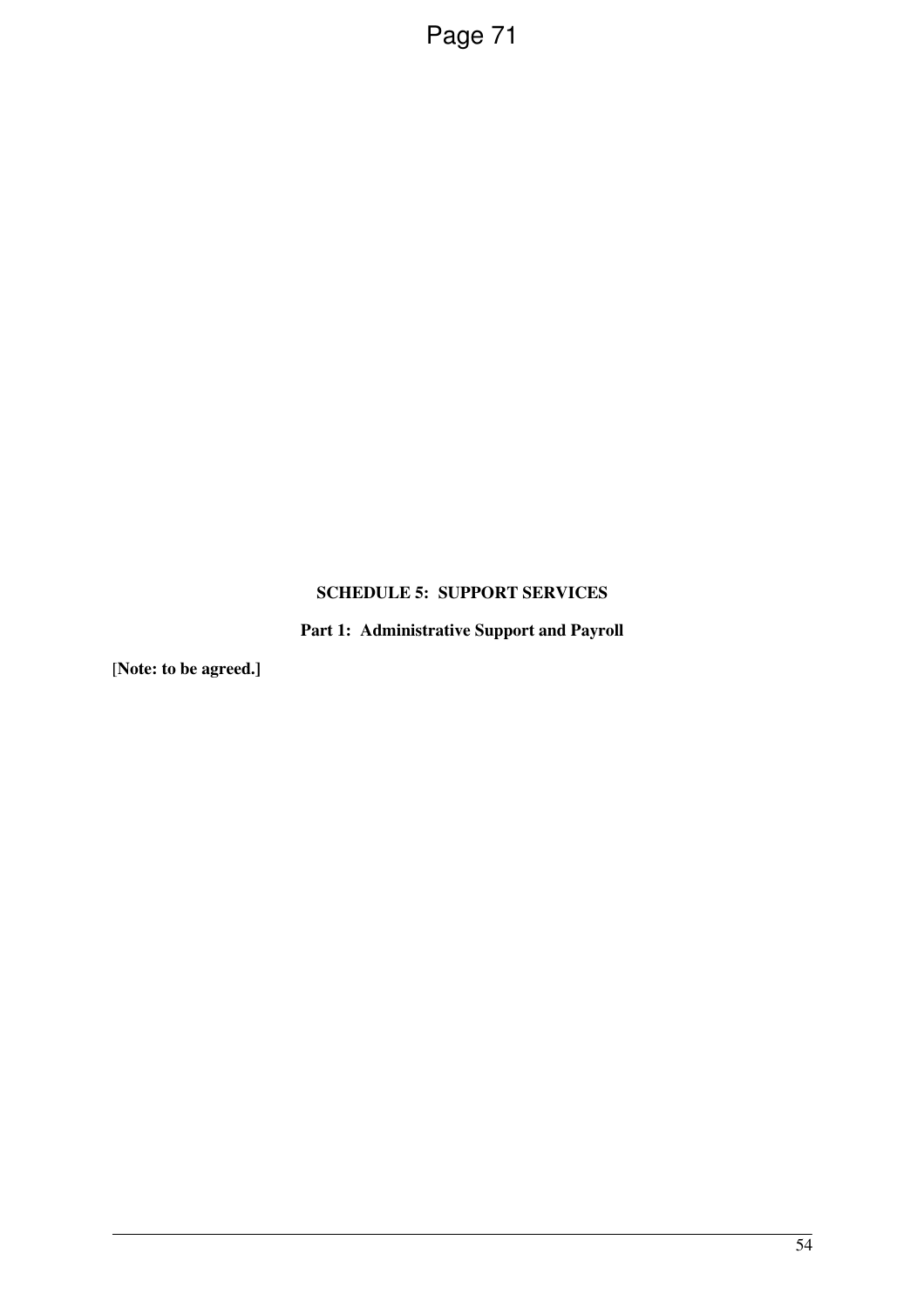**Part 2: Staff Secondments**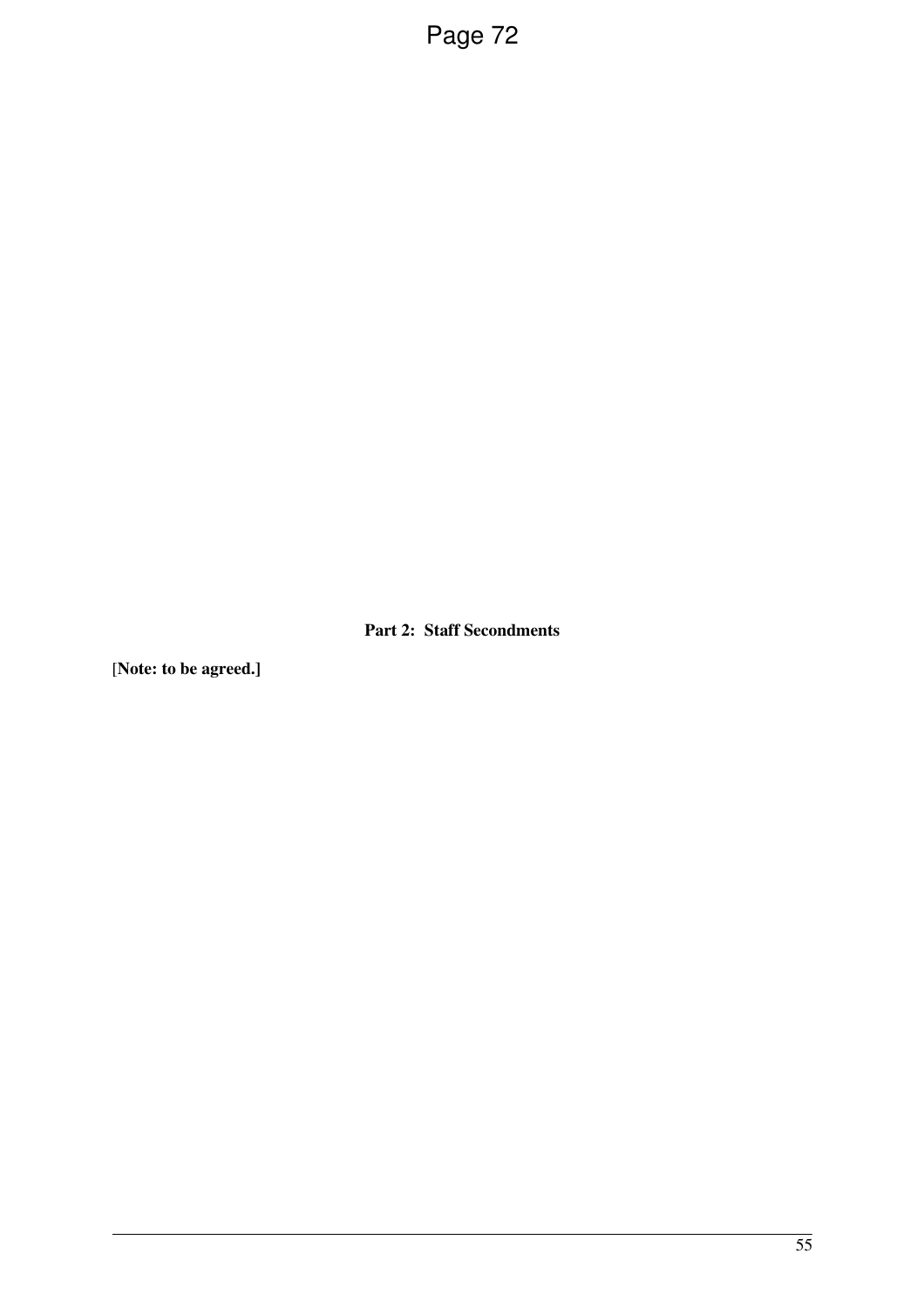**Part 3: IT Support and Office Services**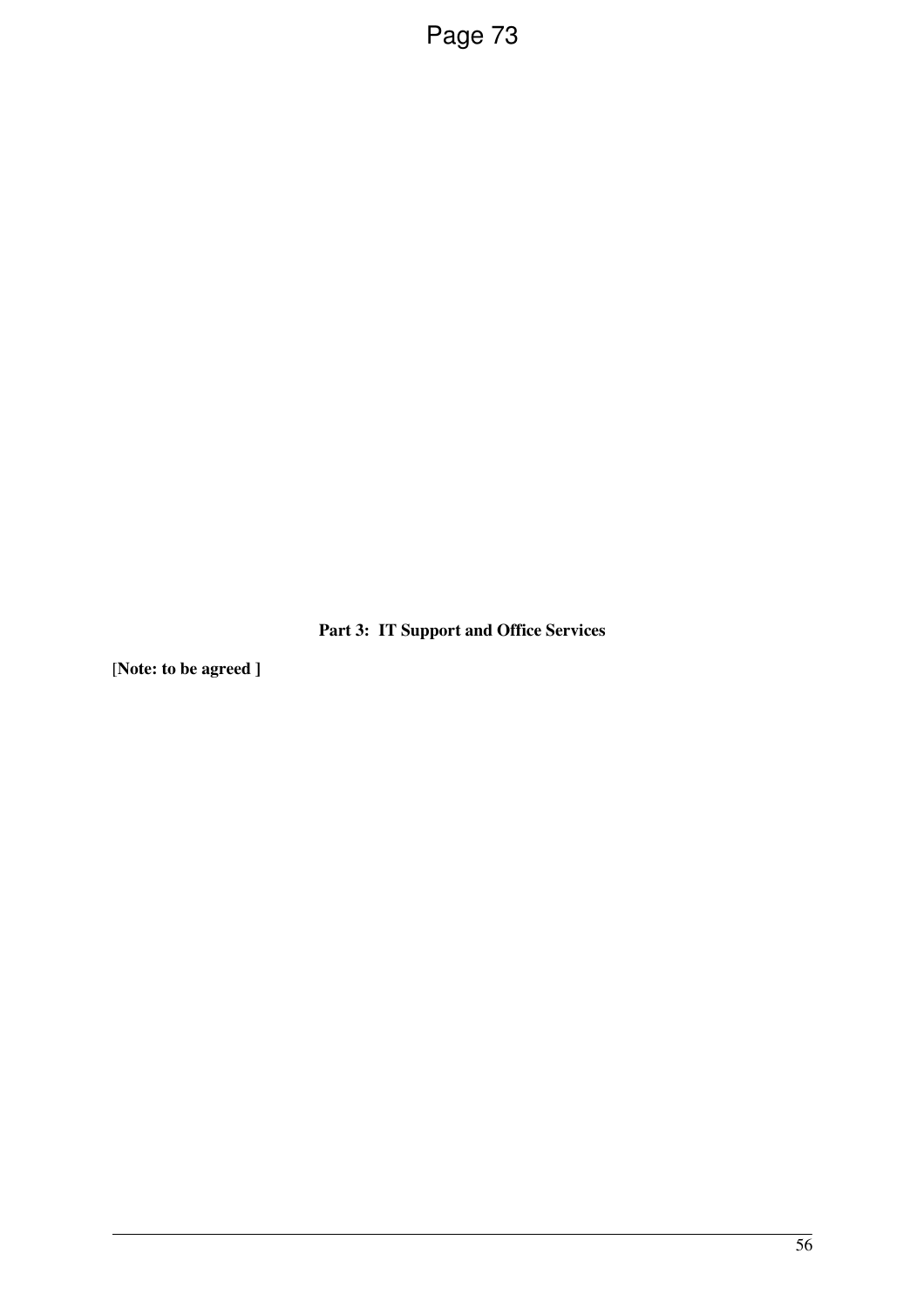**Part 4: Office Space**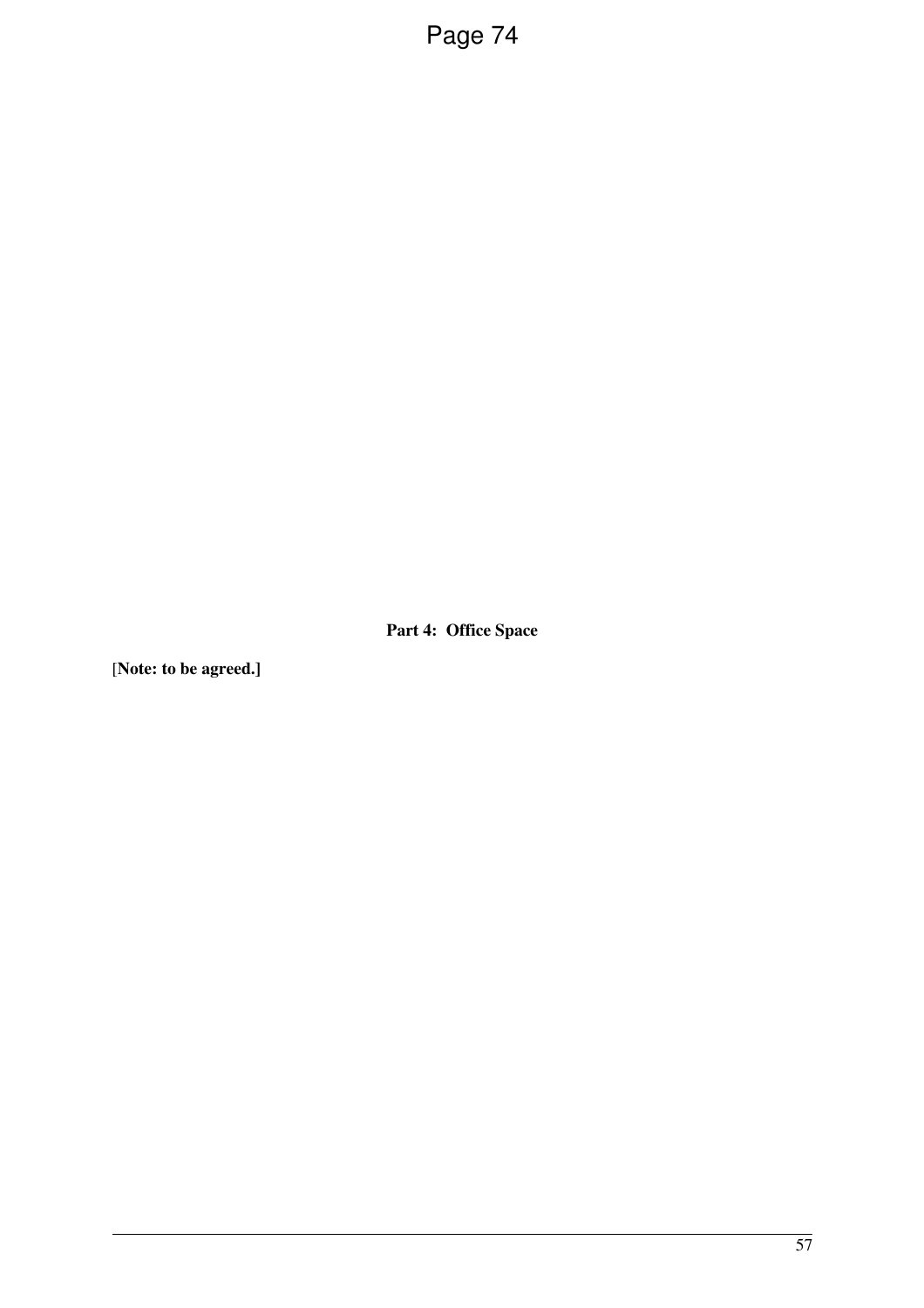**Part 5: Other services**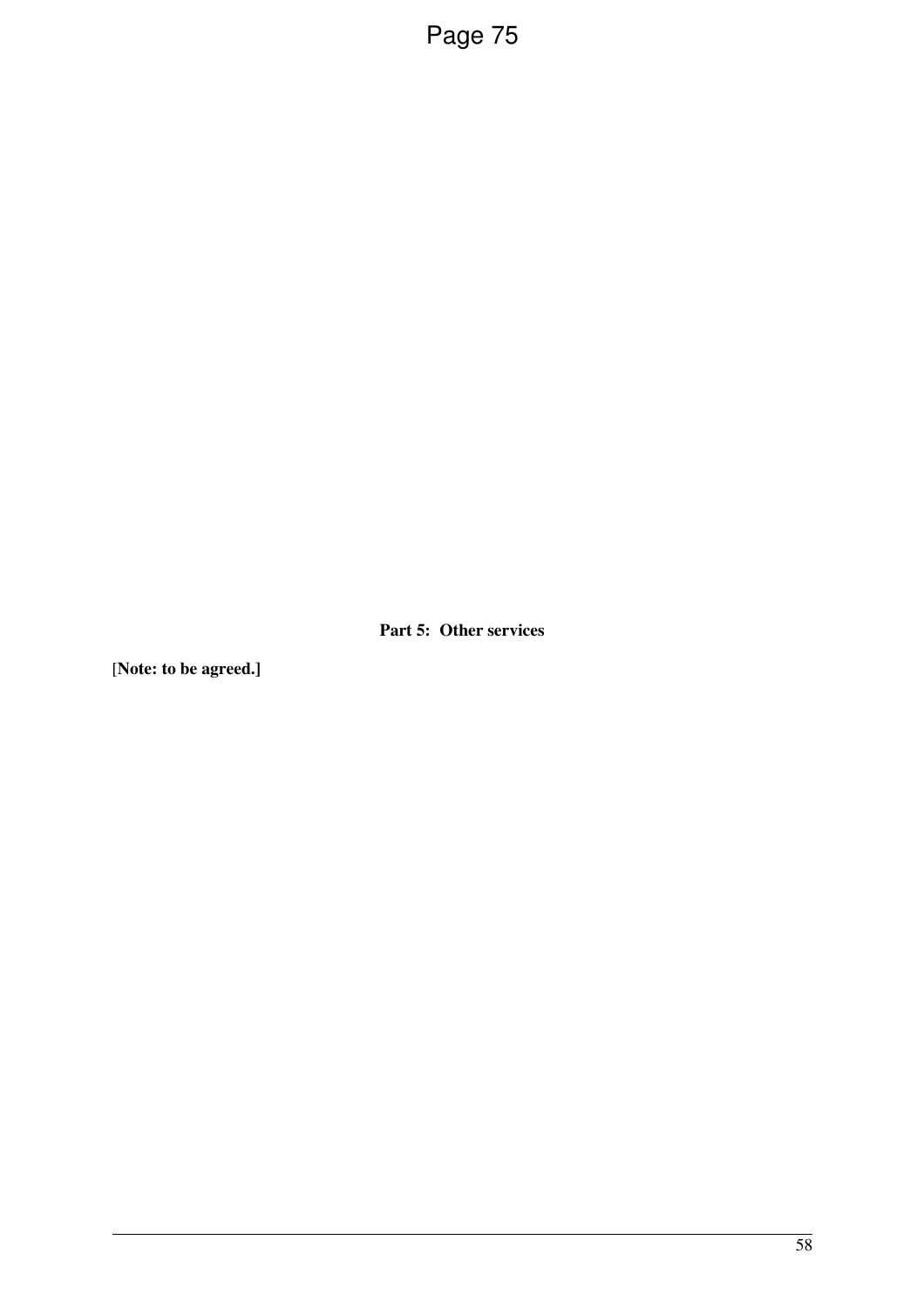## **SCHEDULE 6: FUNDING LETTER**

[**Copy of agreed form funding letter to be inserted once finalised with DfT.]**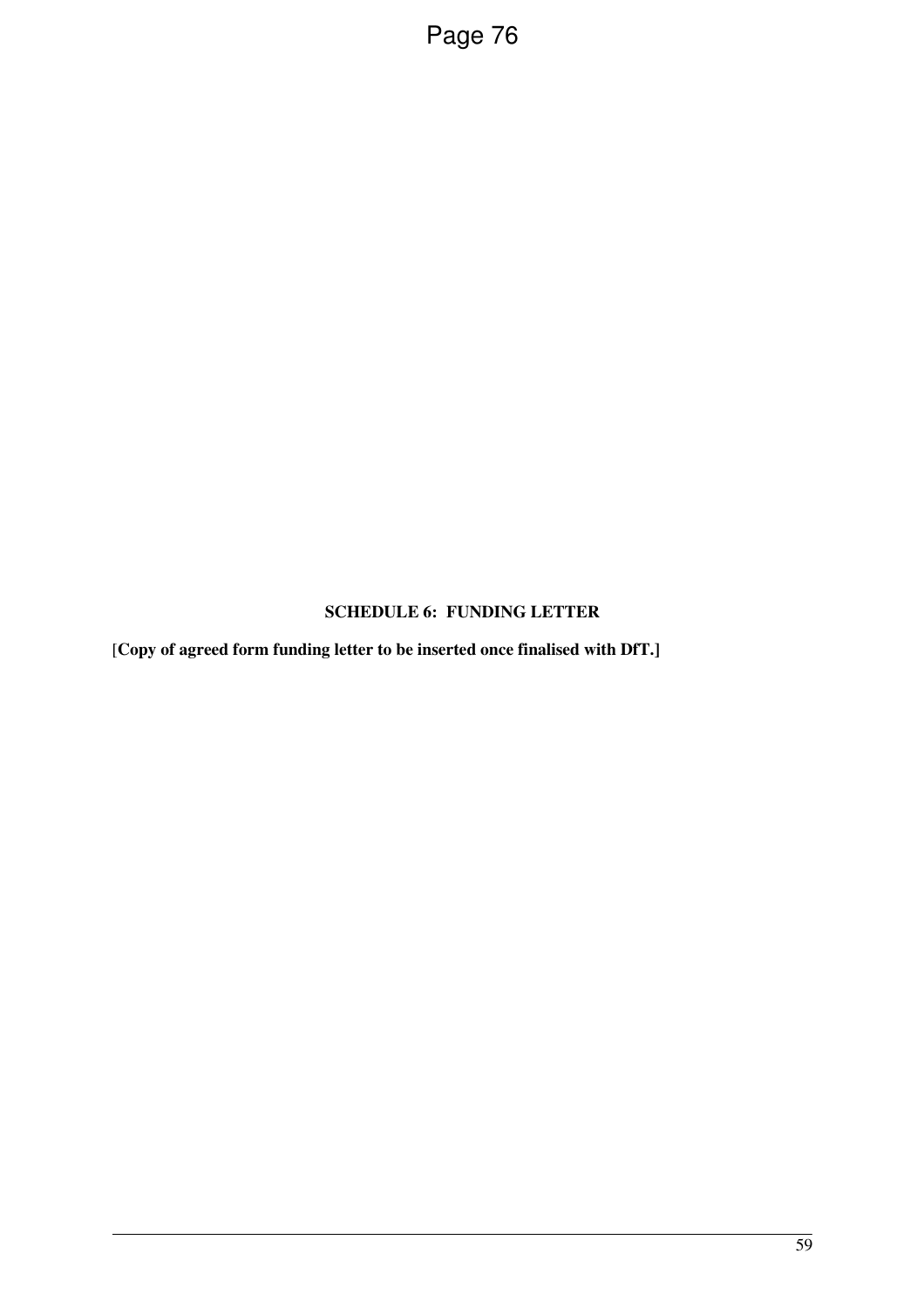#### **SCHEDULE 7: PAYMENT**

#### **Part 1: Council Service Provision Fee**

- 1. The monthly Council Service Provision Fee  $(CSPF_m)$  for Month m shall be calculated on the following basis:
- 2.  $CSPF_m = ASPF_m + SSF_m + ITOSF_m + OR_m + OSF_m$
- 3. where:
- 3.1 ASPF<sub>m</sub> means the agreed Administrative Support and Payroll Fee payable in Month, for performance of the Support Services listed in Part 1 of Schedule 5, as calculated in accordance with Part 1 of Schedule 5.
- $3.2$  SSF<sub>m</sub> means the agreed Staff Secondment Fee payable in Month m, for provision of the staff secondments listed in Part 2 of Schedule 5, as calculated in accordance with Part 2 of Schedule 5.
- $3.3$  ITOSF<sub>m</sub> means the agreed IT and Office Services Fee payable in Month m, for performance of the Support Services listed in Part 3 of Schedule 5, as calculated in accordance with Part 3 of Schedule 5.
- $3.4$  OR<sub>m</sub> means the Office Rent payable in Month m, for provision by the Council to the Board of the office space detailed in Part 4 of Schedule 5, as calculated in accordance with Part 4 of Schedule 5.
- $3.5$  OSF<sub>m</sub> means the Other Services Fee payable in Month m, for provision of other Support Services as may be detailed or agreed pursuant to Part 5 of Schedule 5, as calculated in accordance with Part 5 of Schedule 5.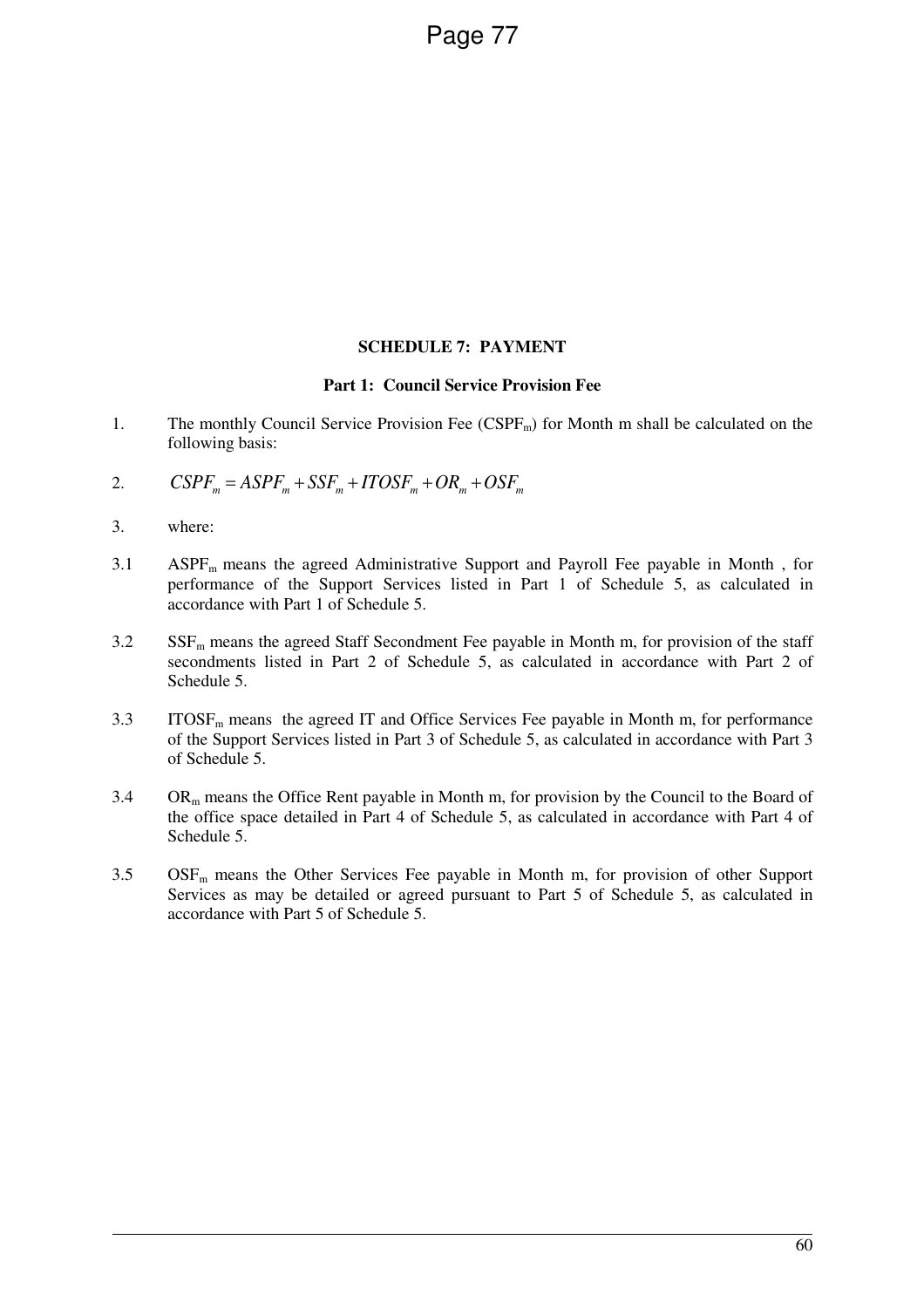#### **Part 2: Board Service Fee**

- 1. The monthly Board Service Fee  $(BSF_m)$  shall be calculated on the following basis:
- 2.  $BSF_m = BIC_m + CSPF_m$
- 3. where:
- $3.1$  BIC<sub>m</sub> means the Board's internal costs relating to the provision of the Services in Month m [as set out in [**the Board Cost Model**];
- 3.2 CSPF<sub>m</sub> means the Council Service Provision Fee for Month m, as calculated in accordance with Part 1 above;

#### **APPENDIX 1: BOARD COST MODEL**

[**Note: to be inserted]**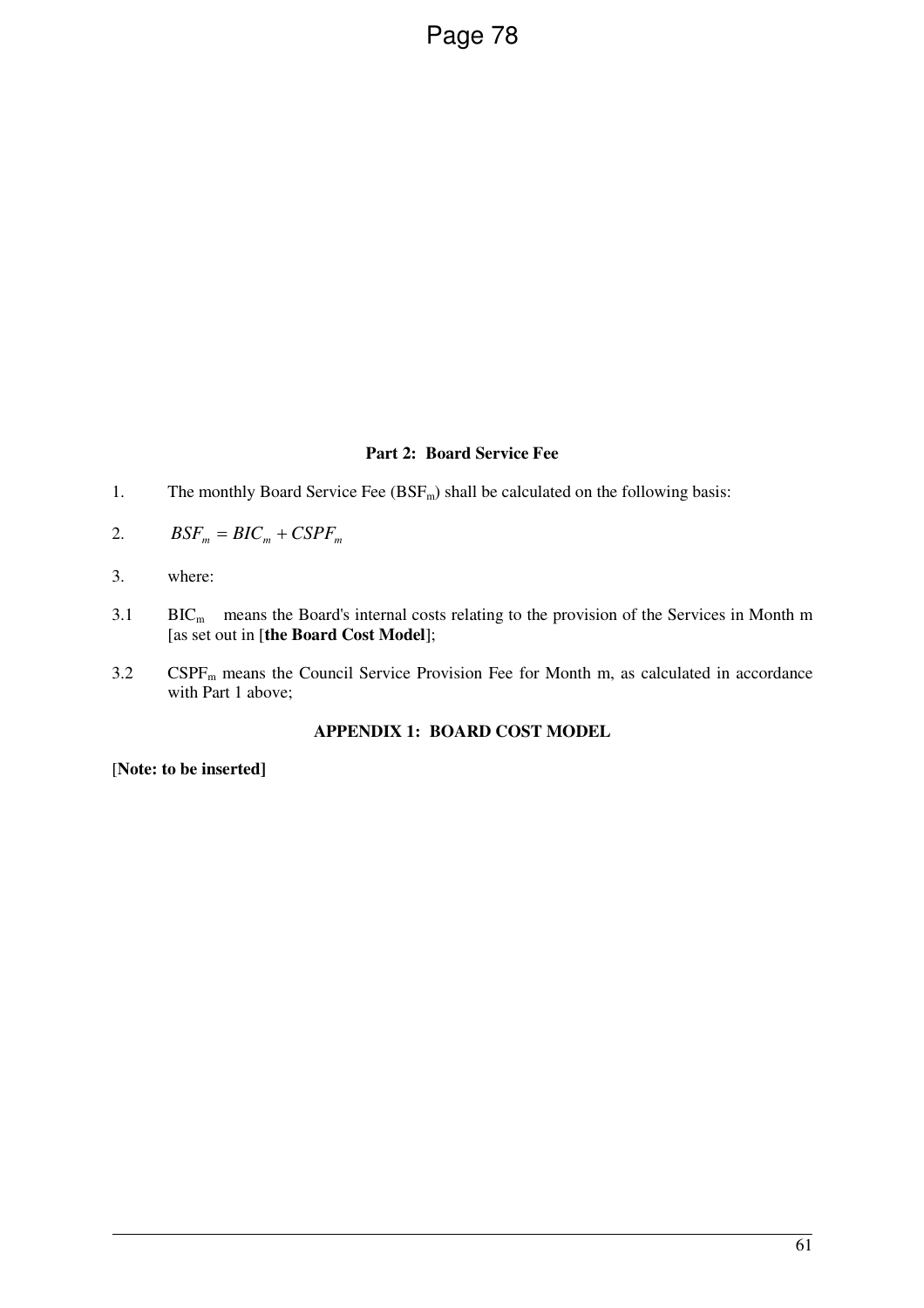#### **SCHEDULE 8: MARKET TESTING AND BENCHMARKING OF SUPPORT SERVICES**

#### **Part 1: Market testing**

#### **Section 1: Separation of functions**

1. The Council shall ensure that, where the Council, or any subsidiary of the Council, tenders for any of the market tested Support Services (**"Support Services Tender"**), that an information barrier is maintained between those representatives of the Council participating in this Market Testing procedure, and those representatives of the Council who are engaged in the Support Services Tender.

#### **Section 2: Review**

- 2. At least [x] weeks before the proposed market testing date, the Board shall:
	- 2.1.1 consider any changes required to the relevant services; and
	- 2.1.2 determine the appropriate manner of advertising the services required and the means of identifying prospective tenderers;
	- 2.1.3 determine the tender requirements which must include:
		- 2.1.3.1 a statement of the tender validity period;
		- 2.1.3.2 details of the tender evaluation criteria;
		- 2.1.3.3 the terms and conditions under which the relevant Support Services will be contracted:
		- 2.1.3.4 information relating to employees and their conditions of employment;
		- 2.1.3.5 the information that tenderers are required to provide;
		- 2.1.3.6 how many tenders are required for the market testing to be valid;

#### **Section 3: Grouping of Services**

- 3. Unless the Board can demonstrate to the Council that best value for money is likely to be achieved for the Board if market tested services are tendered separately or in particular groupings, or if any market tested service is divided into separate parts, the grouping of any market tested services shall be left to the discretion of tenderers on the basis that the tender requirements shall specify that:
	- 3.1.1 tenderers may submit tenders for all or any of the market tested services; and
	- 3.1.2 if a tenderer submits a tender for a group or groups of market tested services, then it may be required to provide all or any of the services in such group or groups.
- 4. The Board shall be responsible for compiling the list of tenderers and for selecting the tenderers from the list of prospective tenderers on the basis of their:
	- 4.1.1 financial standing;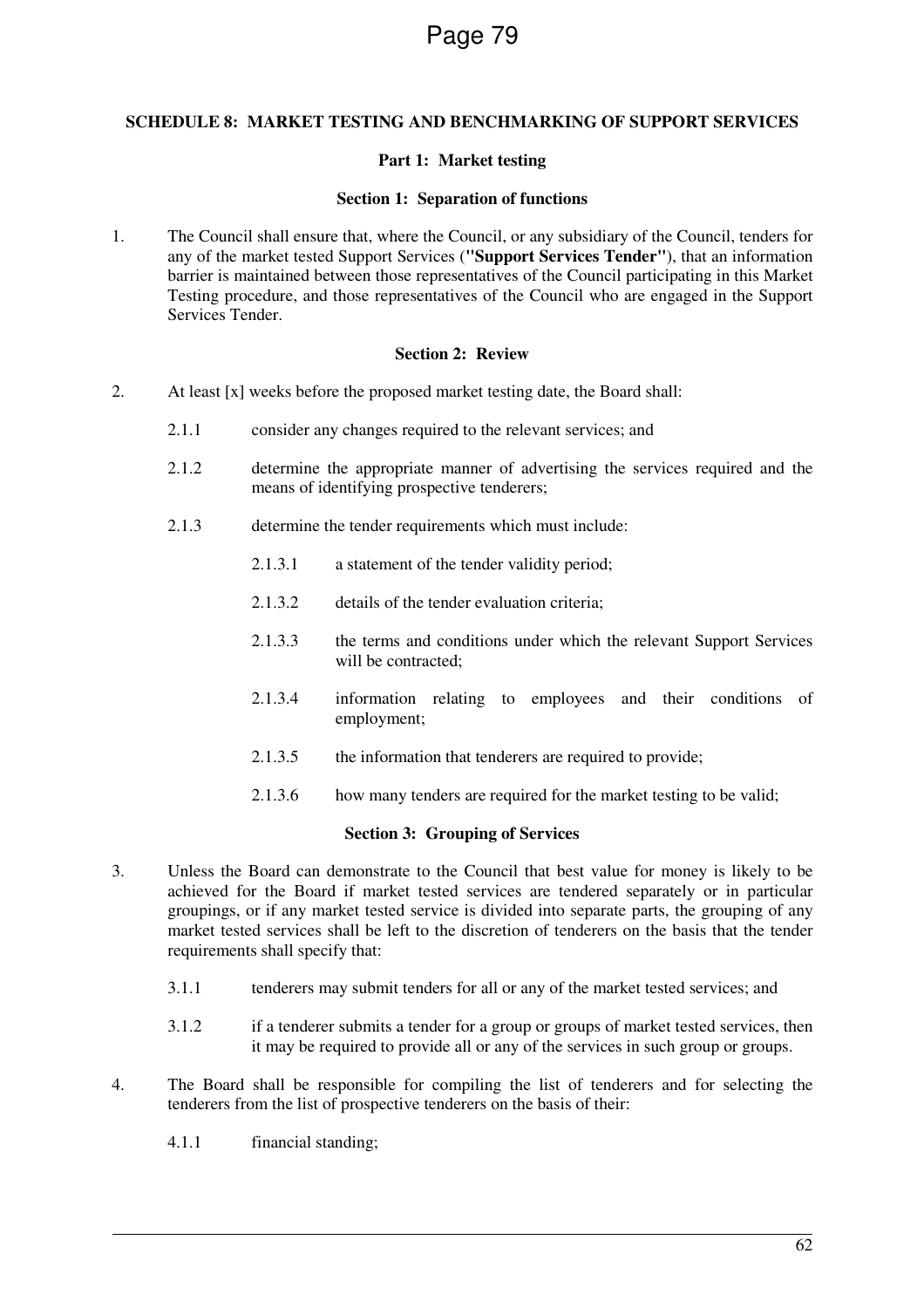- 4.1.2 technical and managerial experience and ability (taking into account any relevant references).
- 5. The Council shall have a right to prevent the selection of any person as a prospective tenderer if it reasonably believes that such person does not (or could not reasonably, be considered to) comply with any of the criteria referred to in paragraph 4 of this part 1.
- 6. The Council shall, in its absolute discretion, have the right to prevent the selection of any person as a tenderer on the grounds that the prospective tenderer has committed a Prohibited Act (as defined under the Project Agreement or as defined under the DMPA).
- 7. The Council shall have a right to review the list of prospective tenderers. The Board shall provide the Council with an explanation of the reasons behind the non-inclusion on the list of prospective tenderers of any person identified as suitable by the Council, if so requested by the Council.
- 8. The Board shall provide any prospective tenderer which is unsuccessful in being selected with an explanation of the reasons behind its non-selection, if so requested by the person in question.
- 9. The Board shall determine which compliant tender in respect of any market tested service represents the best value for money.
- 10. On making this determination, the Board shall supply to the Council a copy of its tender evaluation, together with sufficient supporting information concerning the tender evaluation to enable the Council to analyse and understand the basis for the Board's determination.
- 11. If the Council does not agree with the Board's determination, the Authority may, within 15 Working Days of being provided with the tender evaluation, dispute such determination and, if the parties do not resolve such dispute within a further 15 Working Days, the dispute shall be dealt with in accordance with Clause 19 (*Disputes Resolution Procedure*).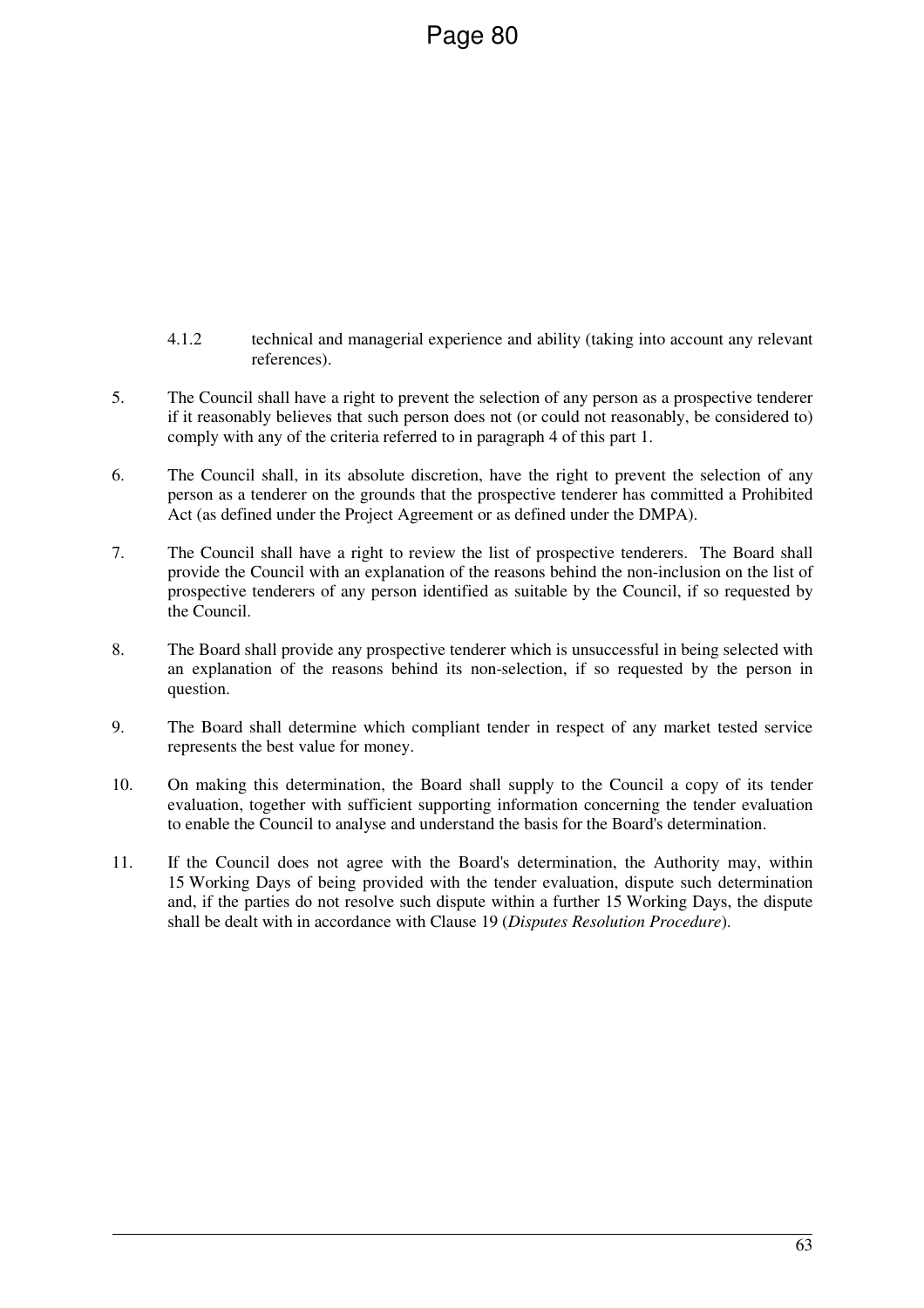#### **Part 2: Benchmarking**

- 1. Where the Board is entitled to benchmark any Support Services this Part 2 shall apply. The Board shall be entitled to benchmark any Support Service, or any combination of Support Services either:
- 1.1 where the Board determines that such Support Services are not being provided on a value for money basis, in which case the Board shall carry out the Benchmarking exercise at its own cost; or
- 1.2 where the Council notifies the Board that it believes one or more Support Services is not being provided on a value for money basis, in which case the Council shall pay the costs of the Board in carrying out such exercise.
- 2. Any benchmarking exercise (**"Benchmarking"**) shall be carried out sufficiently in advance of the date by which a replacement service provider would be required to commence provision of the relevant Support Services (**"Benchmarking Date"**) to reasonably enable the Board to comply with all of the obligations in respect of Benchmarking set out in paragraph 4 below in advance of such Benchmarking Date.
- 3. The Board shall ensure that all contracts entered into for the provision of Support Services (including the terms of any arrangement with the Council pursuant to clause 9.1) shall entitle the Board to carry out a Benchmarking exercise on reasonable notice, and allow for an adjustment of any fees payable under such contracts to reflect the outcome of such Benchmarking.
- 4. A Benchmarking of any Support Service shall be carried out as follows:
- 4.1 The intent of such Benchmarking shall be to determine the amount of the Performance Cost in respect of such Support Service for the period from the Benchmarking Date.
- 4.2 The Benchmarking shall consist of an exercise undertaken by the Board on the basis of an objective comparison to determine whether the Board is paying a fair market price for the provision of the relevant Support Service and, if not, what the price should be from the Benchmarking Date. Such exercise shall be carried out by comparing the standards, service level specifications, method statements, scope and prices of the Support Service in question with the standards, specifications, scope and prices of similar services provided within the preceding 12 month period by comparable reputable organisations possessing similar degrees of skill and experience as the current service provider and assuming the imposition on such organisations of obligations and liabilities not materially more or less onerous than those imposed on the current provider of the relevant Support Services.
- 4.3 The parties agree that any Benchmarking shall be carried out in good faith and on an "open book" basis.
- 4.4 The manner and timing of any Benchmarking and nature of the comparative material to be researched (including the way in which such research is obtained) **("the Benchmarking Exercise")** shall be determined by the Board, acting reasonably, given the nature of the Support Services to be benchmarked.
- 4.5 The result of the Benchmarking (or determination pursuant to a referral under paragraph 4.4) shall become final and binding on the parties and any adjustments shall be made to the Board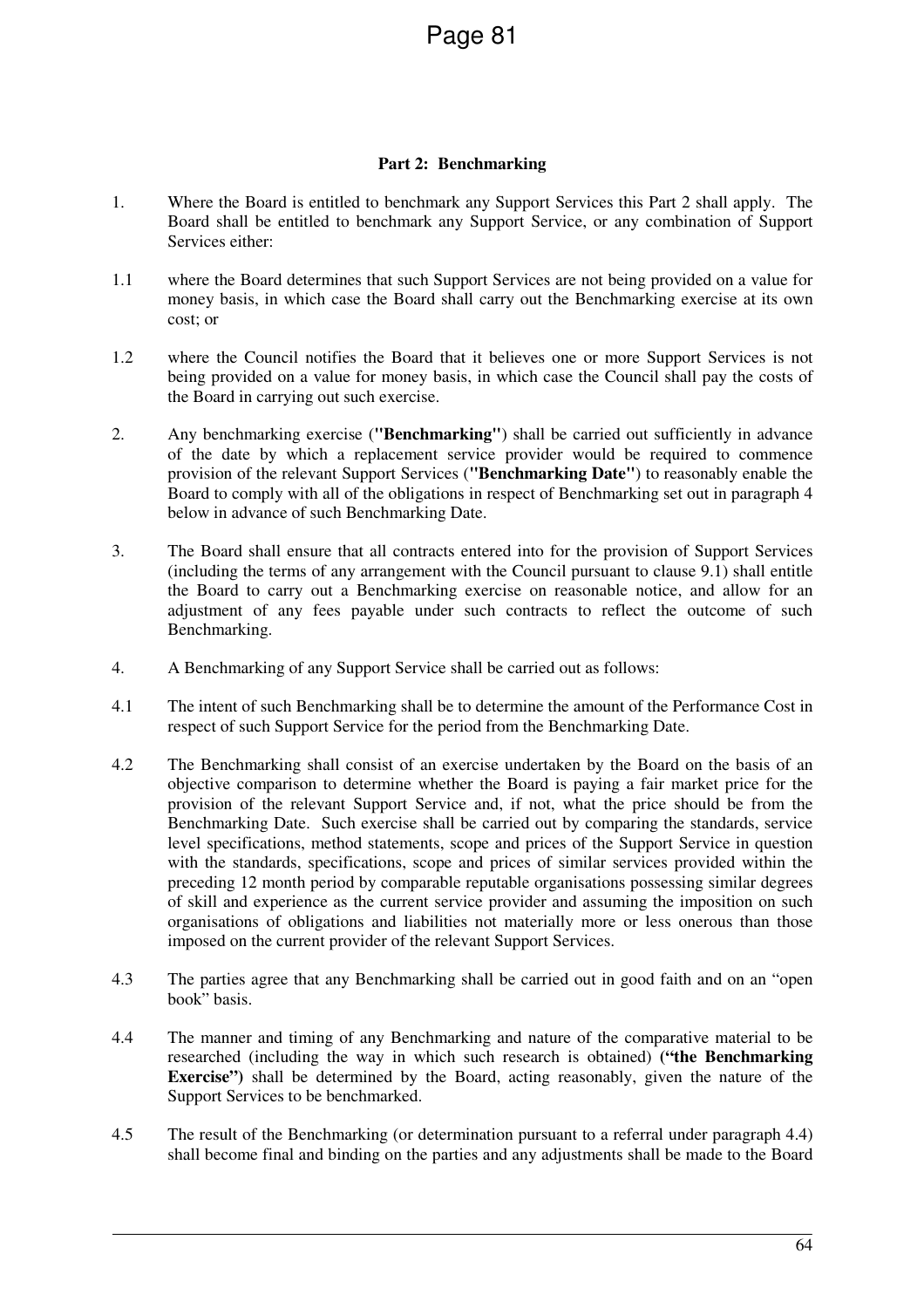Service Fee from the Benchmarking Date to reflect the extent to which the Board is not paying a fair market price for the provision of the relevant Support Services. For the avoidance of doubt, if the Benchmarking determines that the Board is paying a fair market price pursuant to paragraph 4.1 or, as the case may be, paragraph 4.2, this Agreement shall continue without adjustment to the existing Board Service Fee.

4.6 Should the Board seek the appointment of a new entity to provide a Support Service which has been Benchmarked pursuant to this paragraph 4 from the Benchmarking Date, the Council shall not unreasonably withhold or delay its consent to such new service provider.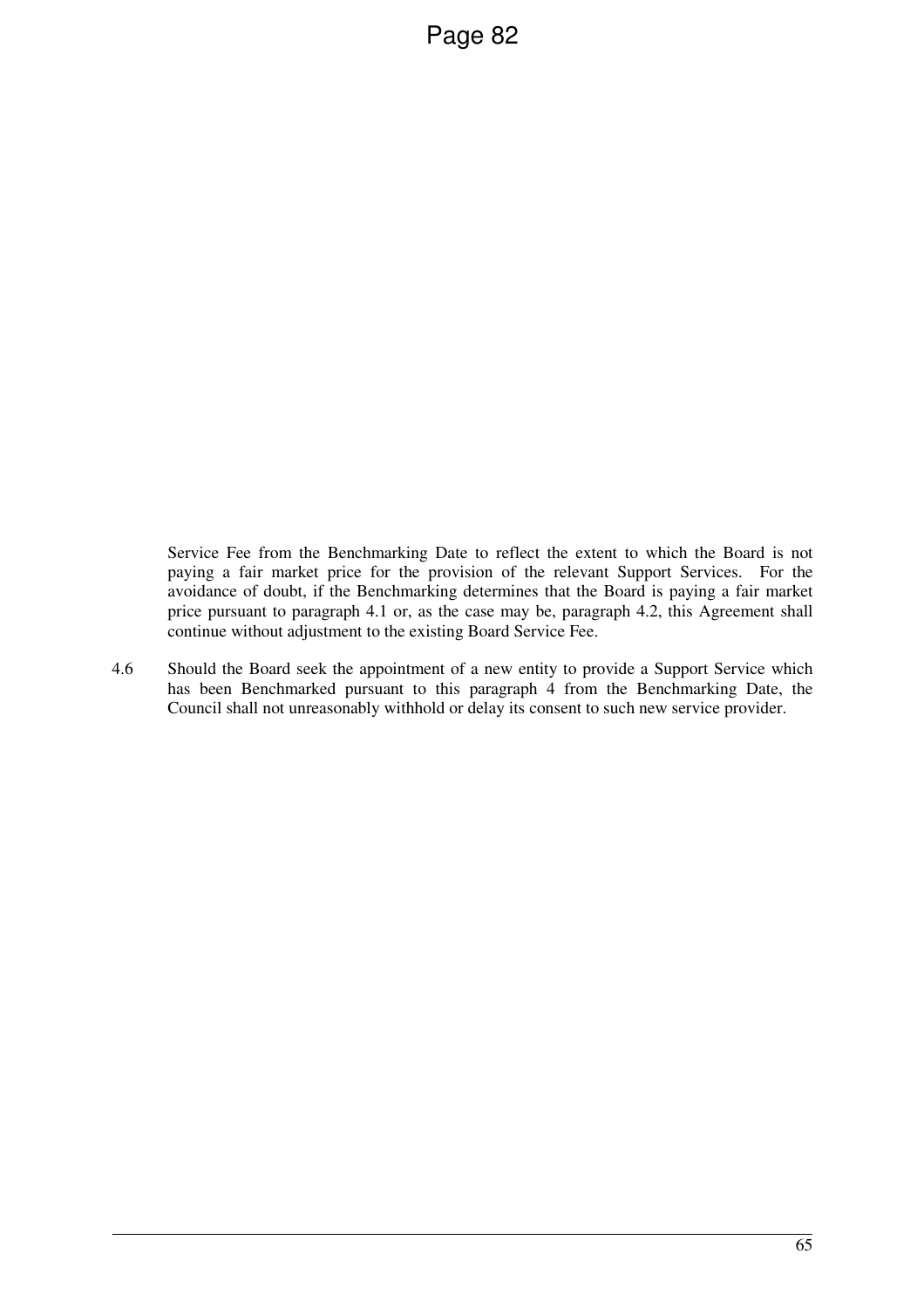## **SCHEDULE 9: BOARD PROJECT DOCUMENTS**

- 1. the Project Agreement, in a form substantially similar to that annexed to this Agreement;
- 2. the DMPA, in a form substantially similar to that annexed to this Agreement;

## **[Note: list to be finalised once preferred bidder selected.]**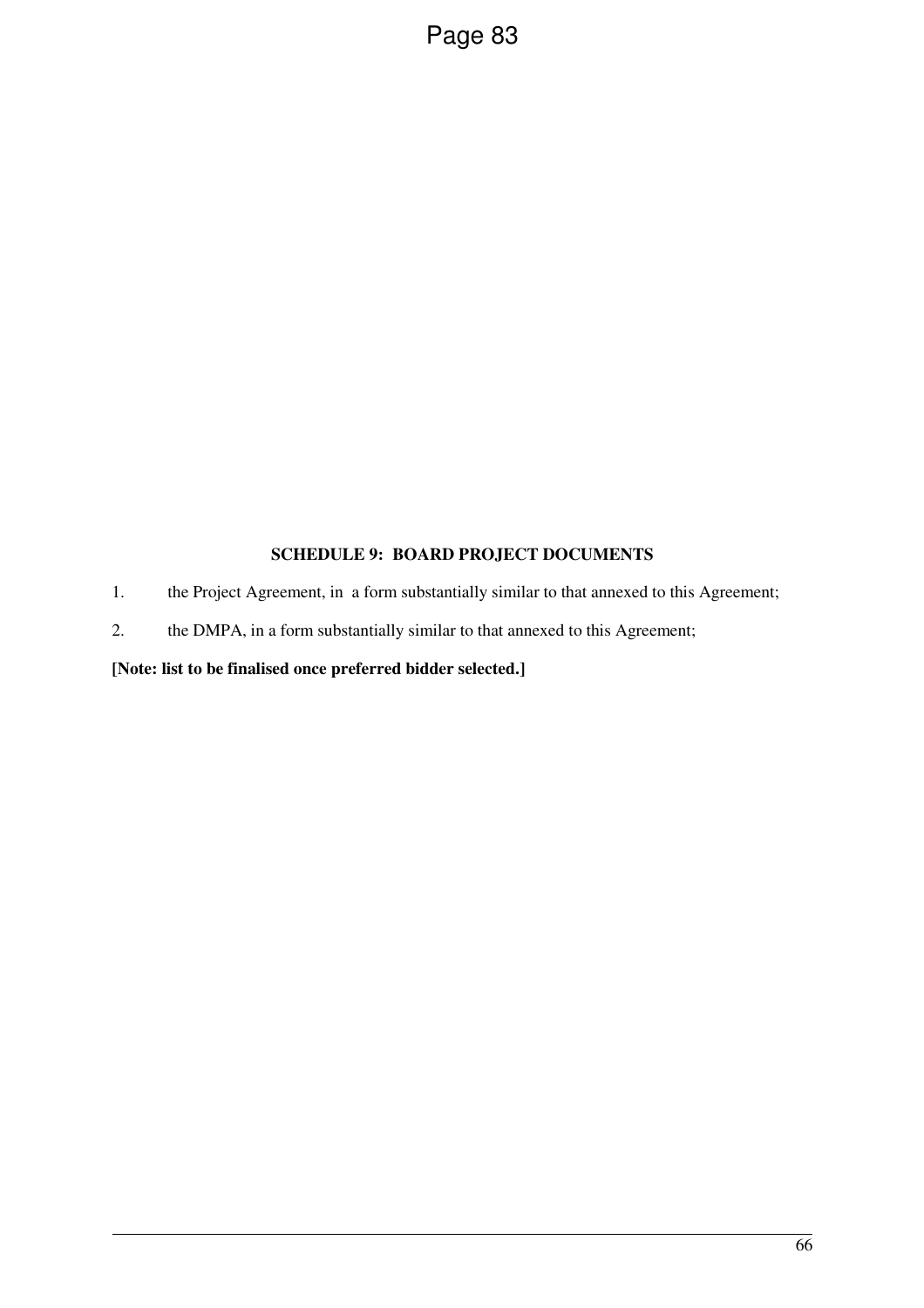## **SCHEDULE 10: SILVER JUBILEE BRIDGE WORKS**

**Part 1: Council Silver Jubilee Bridge Works** 

[**Note: to be inserted]**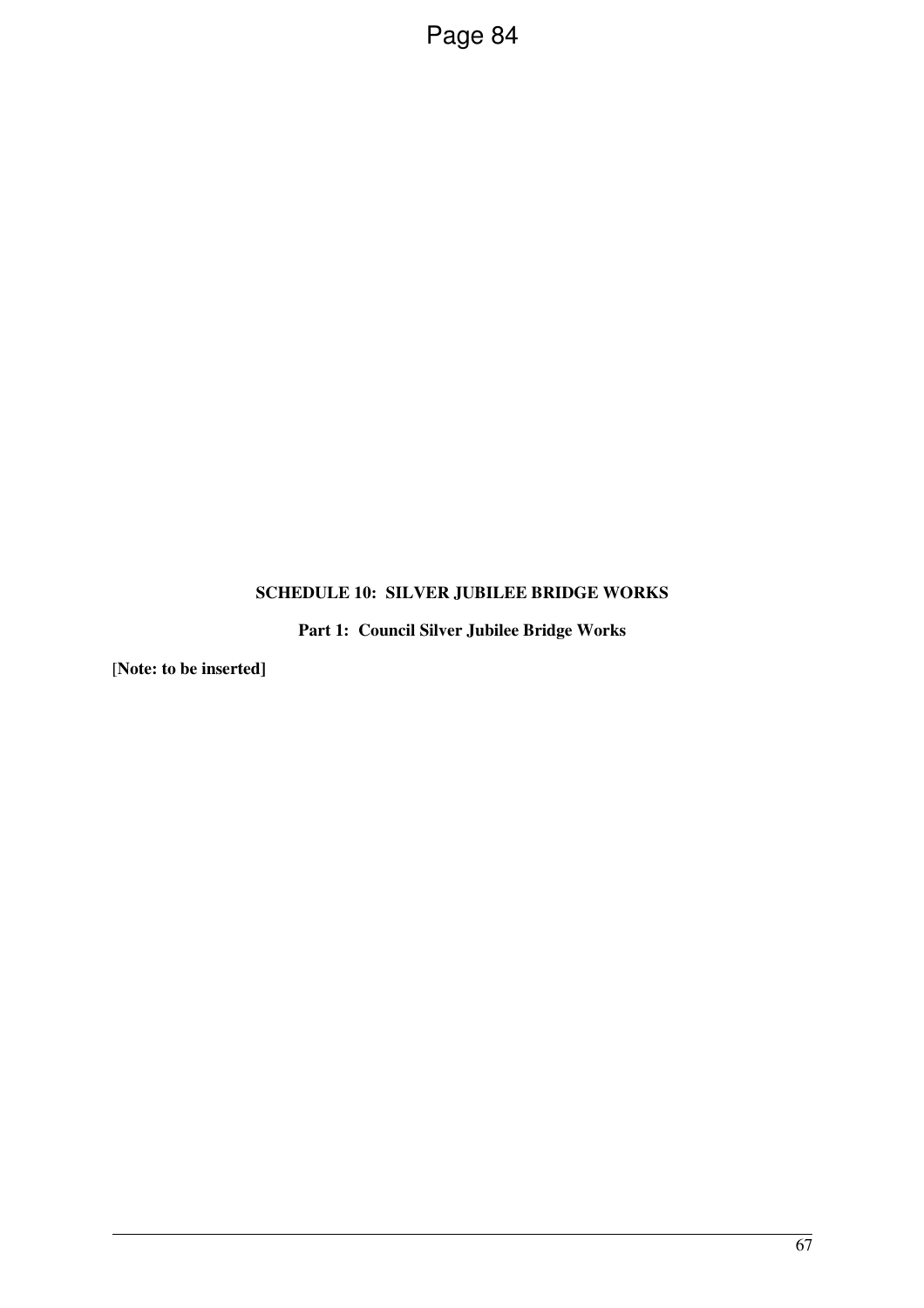**Part 2: Board Silver Jubilee Bridge Works** 

[**Note: to be inserted.]**